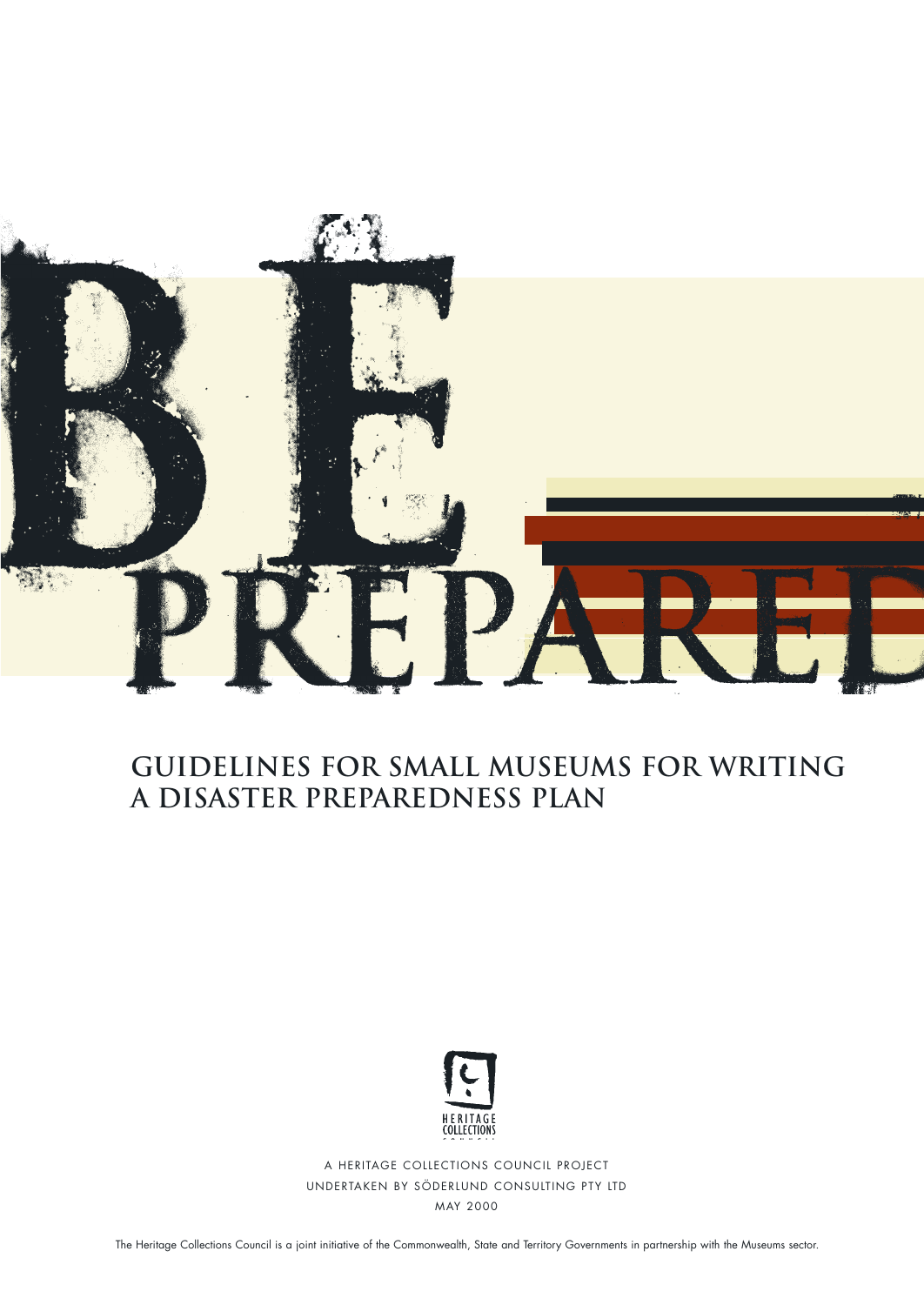

> **A Heritage Collections Council Project** UNDERTAKEN BY **Söderlund Consulting Pty Ltd** MAY 2000

The Heritage Collections Council is a joint initiative of the Commonwealth, State and Territory Governments in partnership with the Museums sector.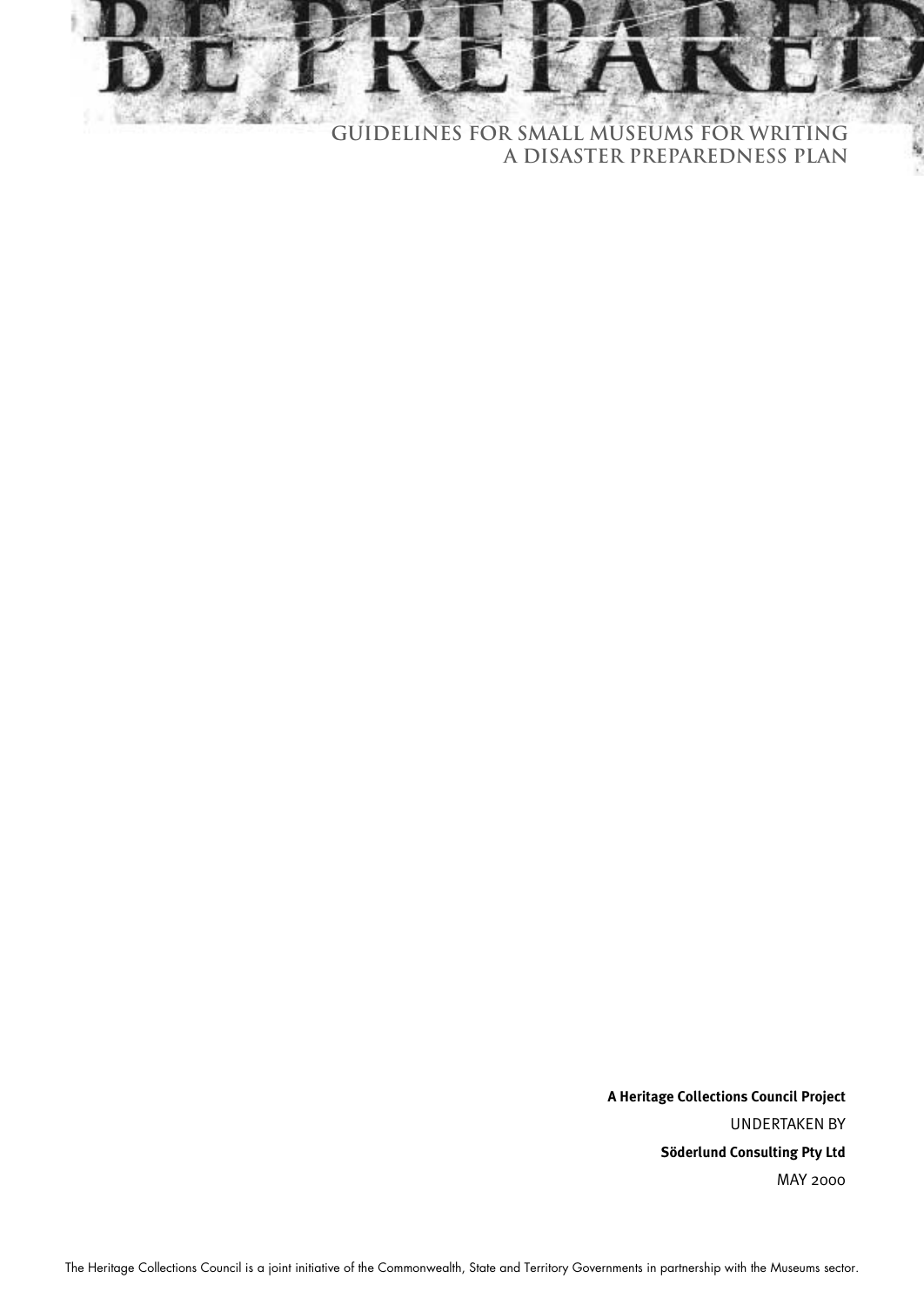© Commonwealth of Australia 2000 on behalf of the Heritage Collections Council ISBN 0 642 75097  $1 -$  print version ISBN 0 642 75062 9  $-$  online version DOCITA 9/00

This work is copyright. You are permitted to reproduce this work in unaltered form only (including retaining this notice) for a non-commercial purpose. All other rights are reserved. Requests and enquiries concerning reproduction and rights should be addressed to:

#### **The Secretary**

Heritage Collections Council Collections Development Section Department of Communications, Information Technology and the Arts GPO Box 2154 Canberra ACT 2601 Australia

Telephone: 02 6271 1000 Facsimile: 02 6271 1800 Email: hcc.mail@dcita.gov.au Website: www.dcita.gov.au

Produced by the Commonwealth Department of Communications, Information Technology and the Arts.

Design: www.artdirection.com.au — DCITA1015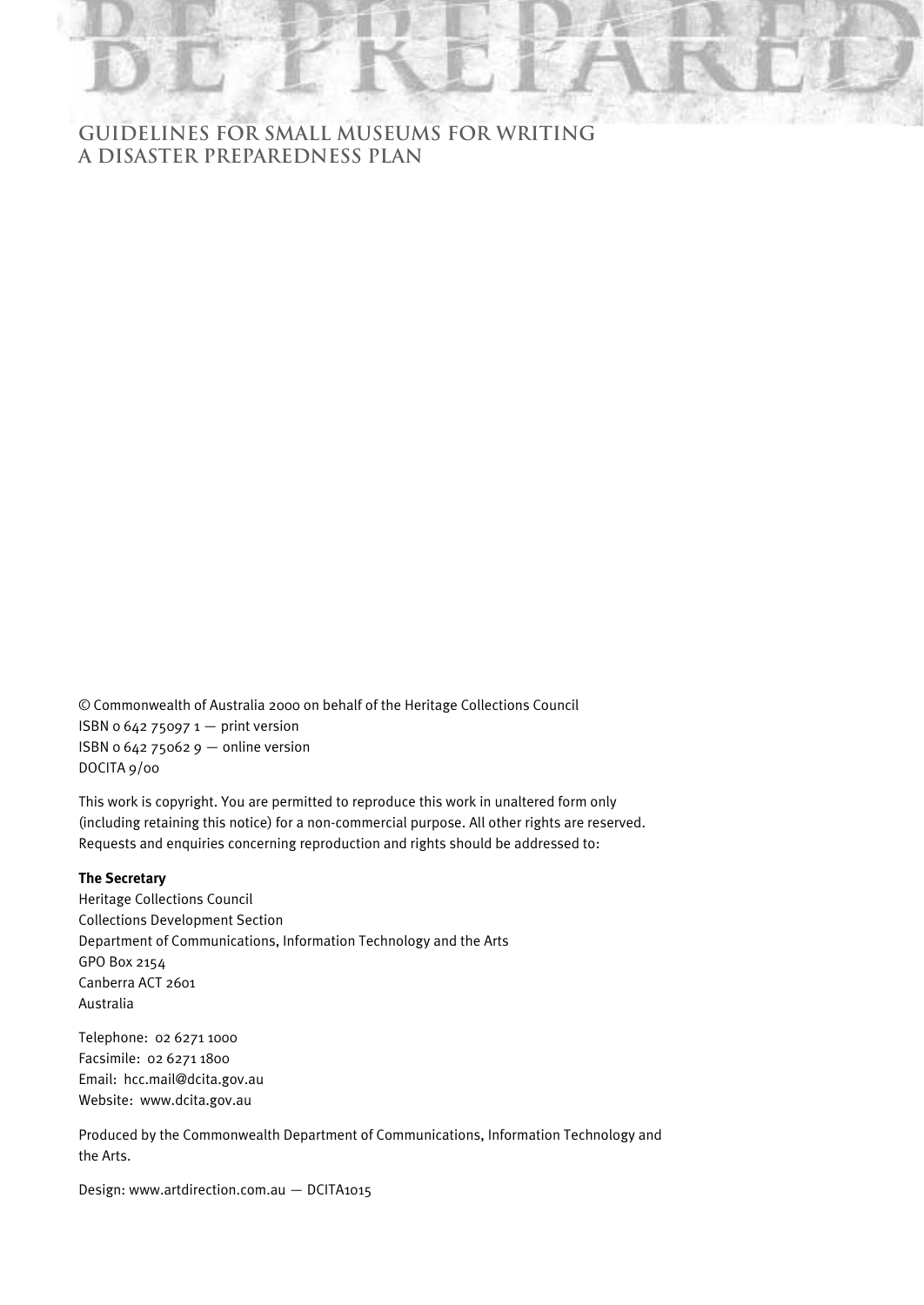## **ACKNOWLEDGMENTS**

These guidelines would not have been possible without the enthusiastic response of the museum community around the world. Following requests for information, I was inundated with information, suggestions, sample plans and guidelines—and general encouragement. Experience counts for an enormous amount in the world of disaster preparedness and the generosity shown by these individuals and organisations around the world in sharing their experience and knowledge, was truly inspiring. It is not possible to list all those who responded, and so I can only offer a general and heartfelt vote of thanks to all. Most of these people were conservators but many were not. Some sent their own plans or guidelines as examples, and all gave generously of their opinions with what they felt worked and what didn't. I have used snippets of information and layout examples from many different documents. As there is a wealth of information regarding disaster preparedness available, there were many sources to consult while writing this guide. Those texts which I found most useful are listed in the Bibliography and I hope others benefit from reading them as much as I did. I especially need to thank Sarah Jane Rennie for assisting me in researching the guidelines, and preparing the Salvage Procedures.

In particular, I would like to thank the following individuals and organisations who gave generously of their time, experience and publications, in the development of these guidelines: Barbara Wels, Museums Australia Inc.(VIC); Australia; Sarah Slade, Australian National Maritime Museum, Sydney, Australia; Abby Sue Fisher, Curator, Great Lakes Systems Office, National Park Service, US; George Tyson, St. Croix Landmarks Society, US Virgin Islands; David Tremain and Deborah Stewart, Preventive Conservation Services, Canadian Conservation Institute, Ottawa, Canada; Audrey Yardley-Jones, Conservation Co-ordinator, Museums Alberta, Edmonton, Canada; Tamara Lavrencic, Collections Manager, Historic Houses Trust of NSW, Sydney, Australia; Christine Ianna, Conservation and Outreach Programme, Queensland Museum, Australia; Sue Valis, Australian Museum; Tim Butler, Munters Moisture Control Services; Christine and Duncan Rolley, Artifact Conservation, Victoria, Australia; Toby Murray; Greg Wallace, Museum Assistance Programme, Western Australian Museum, WA; Kim Morris, Canberra, ACT; all state branches of Museums Australia;

Finally, and most importantly, I would like to thank all the workers at the many community museums around Australia who have been involved in this project. Some have provided invaluable advice, insights and criticisms of the first draft while trialing the guidelines at their own museums; others sent copies of their own plans and detailed the areas of difficulty and general pitfalls; while others gave me opportunities to workshop the guidelines. All of them provided general support, encouragement and inspiration-as they always do. In particular: Barbara Russell, Curator, Dubbo Museum and History Centre, Dubbo, NSW; Valda Rigg, Australian History Museum, Macquarie University, NSW; Damian Kelly, Geraldton Regional Art Gallery, WA; Joanna Seczkowski, Battery Hill Mining Centre, Tennant Creek, NT; Ralph Beh, Golden Dragon Museum, Bendigo, Victoria; Llyrus Weightman, Local History Unit, Shire of Roebourne, WA; Kate Walker, Unley Museum, SA; Jennifer Goddard, Victorian Scout Heritage Centre, Brunswick East, Victoria; Vera Hatton, Lady Denman Heritage Complex, Huskisson, NSW; Jean Johnson, Melbourne Cricket Club Museum, Victoria; Jennifer Monger, Benalla Costume and Pioneer Museum, Victoria; Angela George, Eden Killer Whale Museum, Eden, NSW; South West Chapter of Museums Australia (NSW); Darrell Collins, Griffith Pioneer Village, Griffith, NSW; Pam Price, Dubbo Regional Gallery, NSW.

**Kay Söderlund May 2000**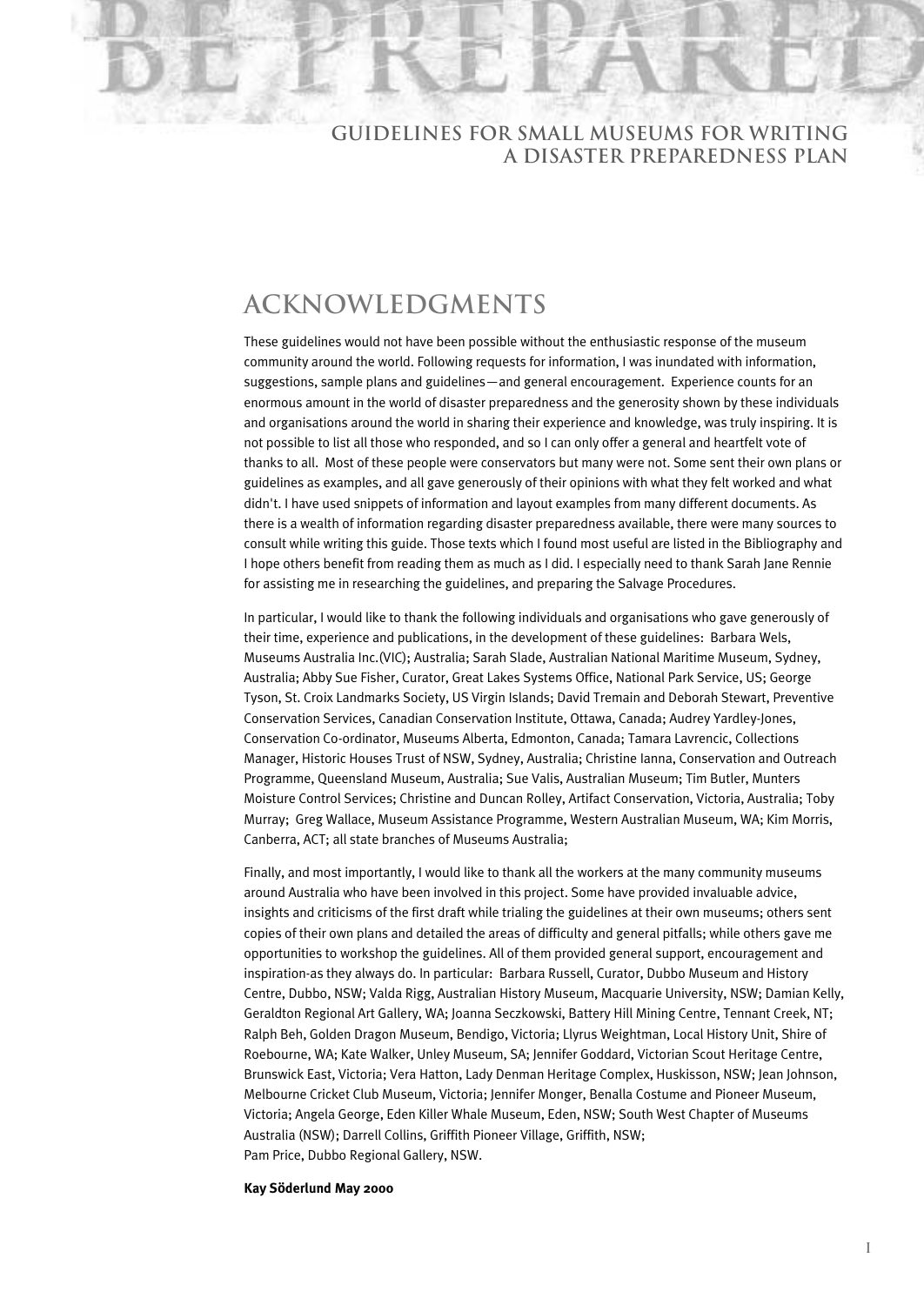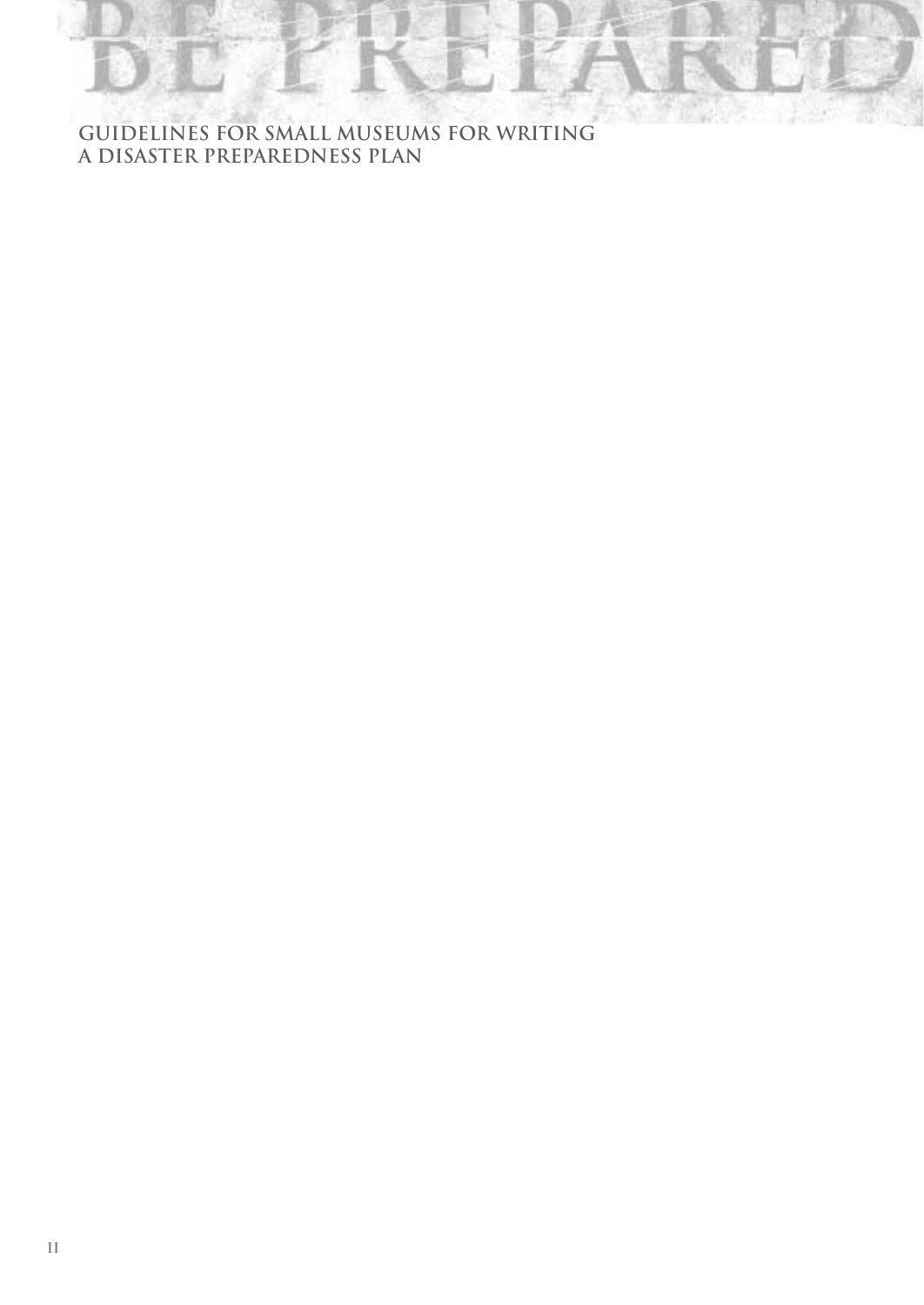| <b>CONTENTS</b>                                        | III          |  |
|--------------------------------------------------------|--------------|--|
| <b>PREFACE</b>                                         | $\mathbf{1}$ |  |
| <b>INTRODUCTION</b>                                    | 3            |  |
| <b>CASE STUDY IN DISASTER UNPREPAREDNESS</b><br>5      |              |  |
| <b>HOW TO USE THIS GUIDE</b><br>8                      |              |  |
| <b>OVERVIEW OF DISASTER PREPAREDNESS</b>               | 9            |  |
| <b>WRITING THE PLAN</b>                                | 15           |  |
| Step One - Assess Risks<br>$\bullet$                   | 16           |  |
| Step Two - Reduce Risks<br>٠                           | 21           |  |
| <b>Step Three - Prioritise Collection</b><br>$\bullet$ | 24           |  |
| Step Four - Disaster Response Team<br>٠                | 28           |  |
| <b>Step Five - Support Networks</b><br>٠               | 32           |  |
| Step Six - Disaster Response Plan<br>$\bullet$         | 35           |  |
| Step Seven - Disaster Recovery Plan<br>٠               | 42           |  |
| <b>Step Eight - Training</b>                           | 53           |  |
| Step Nine - Plan Review                                | 55           |  |
| <b>SUMMARY OF PLAN CONTENTS</b><br>56                  |              |  |
| TEMPLATES, CHECKLISTS AND SAMPLE SHEETS                | 58           |  |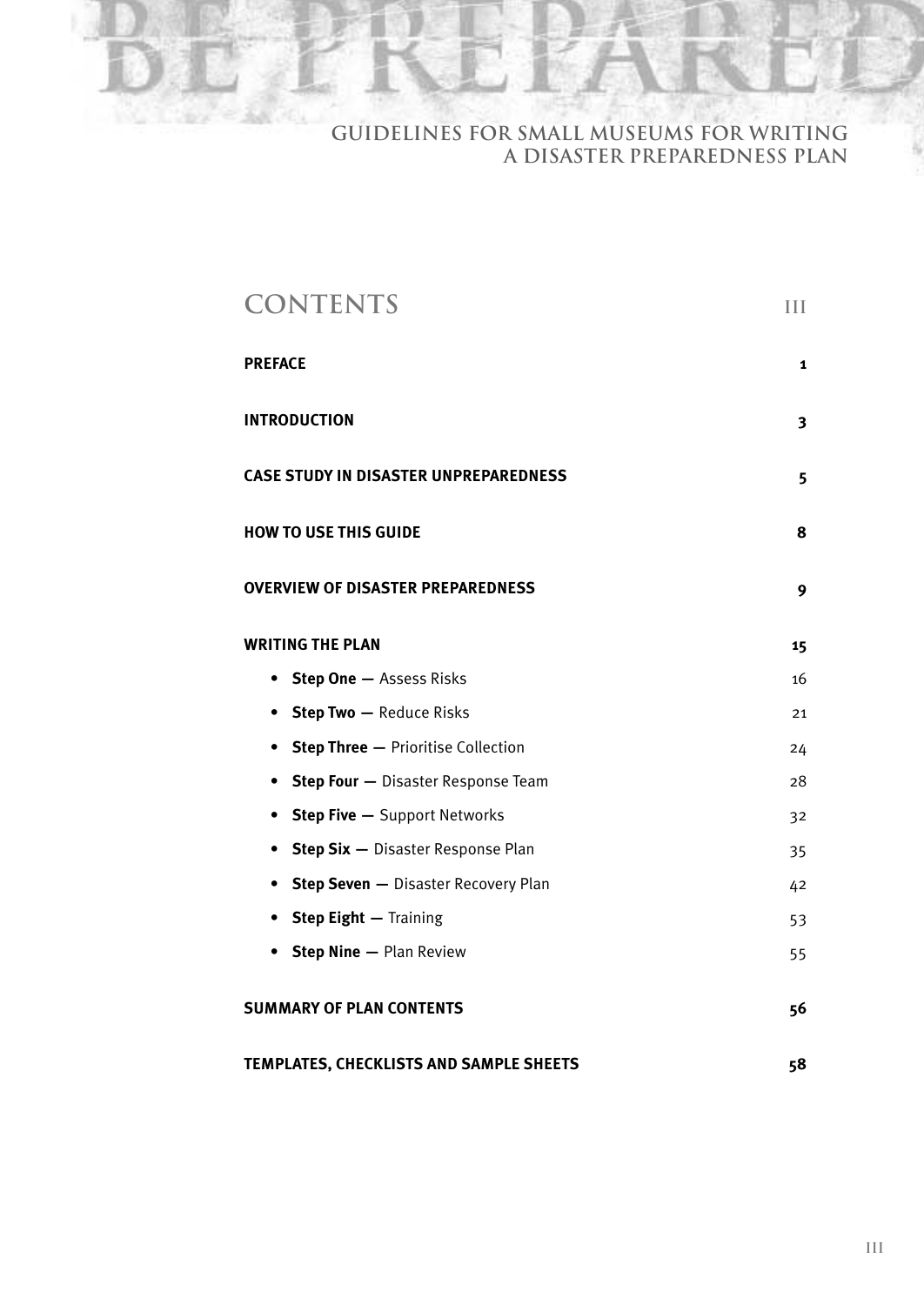| <b>APPENDICES</b>                       | 81  |
|-----------------------------------------|-----|
| 1. Disaster Bin and Disaster Store      | 83  |
| 2. Case Study - Communal Disaster Store | 89  |
| 3. Emergency Response Procedures        | 91  |
| 4. Salvage Procedures                   | 97  |
| 5. Useful Contacts                      | 109 |
| <b>BIBLIOGRAPHY</b>                     | 111 |
| <b>WEBSITES</b>                         | 112 |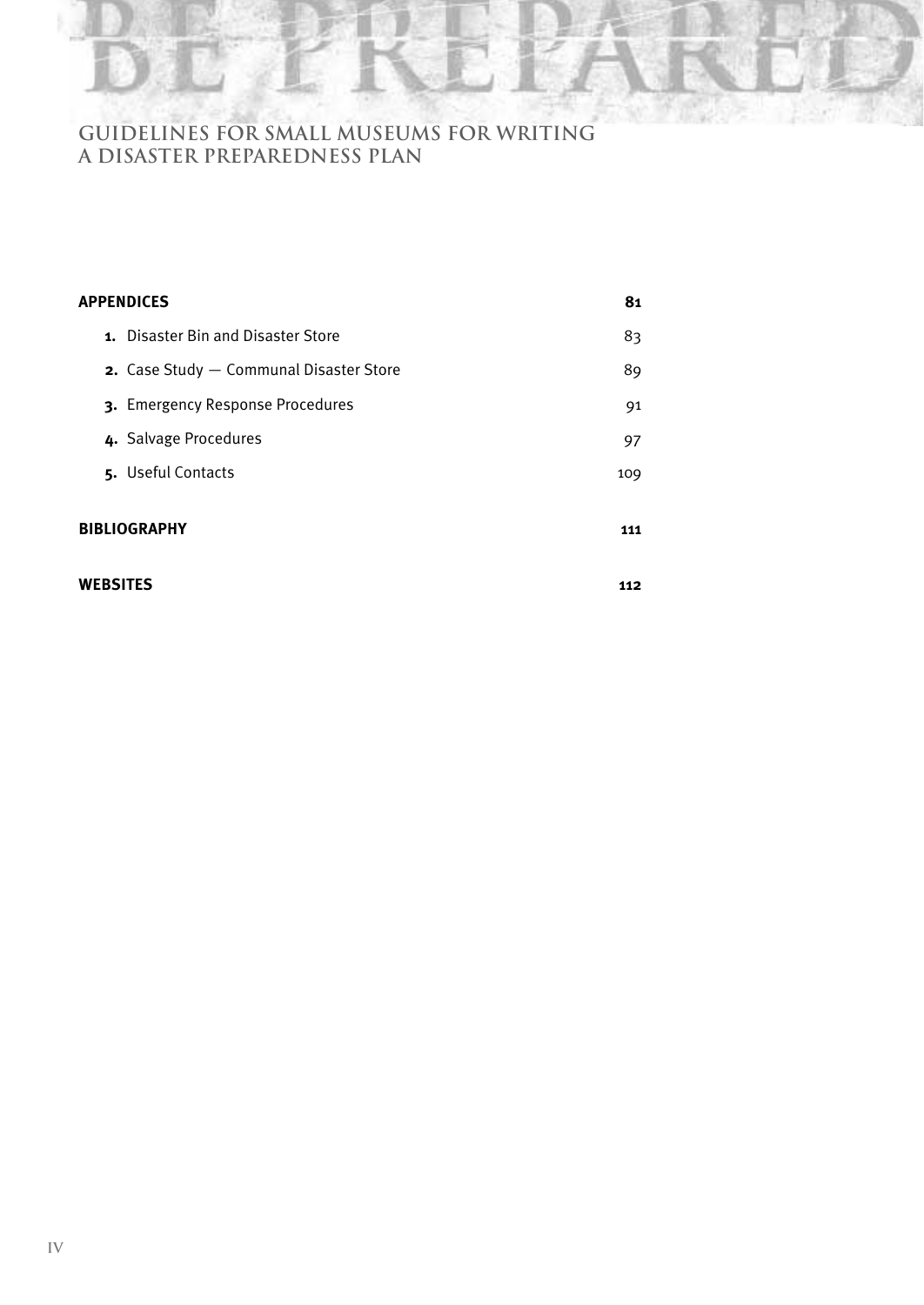## **PREFACE**

These guidelines have been produced as part the National Conservation and Preservation Strategy, with funding from the Heritage Collections Council. The Heritage Collections Council (HCC) coordinates national approaches to caring for, and promoting access to, Australia's heritage collections. The HCC is a collaboration between Commonwealth, State and Territory Governments and Australia's museum sector. Its mission is to promote excellence in the management, care and provision of access to Australia's heritage collections.

Providing guidelines to enable the museum sector to write useful Disaster Preparedness Plans was seen as a vital step towards achieving this mission, and is considered an important component in the suite of resources recently developed. These resources address such issues as conservation assessments and preservation planning; building and storage standards for museums; significance assessment for cultural heritage objects and collections, as well as Disaster Preparedness. The recently published *reCollections: Caring for Collections Across Australia* is a multi-volume compendium of preventive conservation information for the museum sector and will be able to provide further information regarding Disaster Preparedness.

This guide should also be used in conjunction with other resources recently published by Museums Australia, with support from the Department of Communications, Information Technology and the Arts. These include the *Strategic Planning Manual; Caring for Our Culture: National Guidelines for Museums, Galleries and Keeping Places; and The Resources Directory for the Museum Community.* A standard text like *Museum Methods: A Practical Manual for Managing Small Museums* is always a useful reference.

There is a wealth of material available regarding Disaster Preparedness and many publications were sourced in the development of these guidelines. There were several sources that provided excellent material and were used while writing these guidelines. The two most heavily relied upon were: *Museums Australia (New South Wales) Disaster Preparedness Workshop*; and *reCollections: Caring for Collections Across Australia.*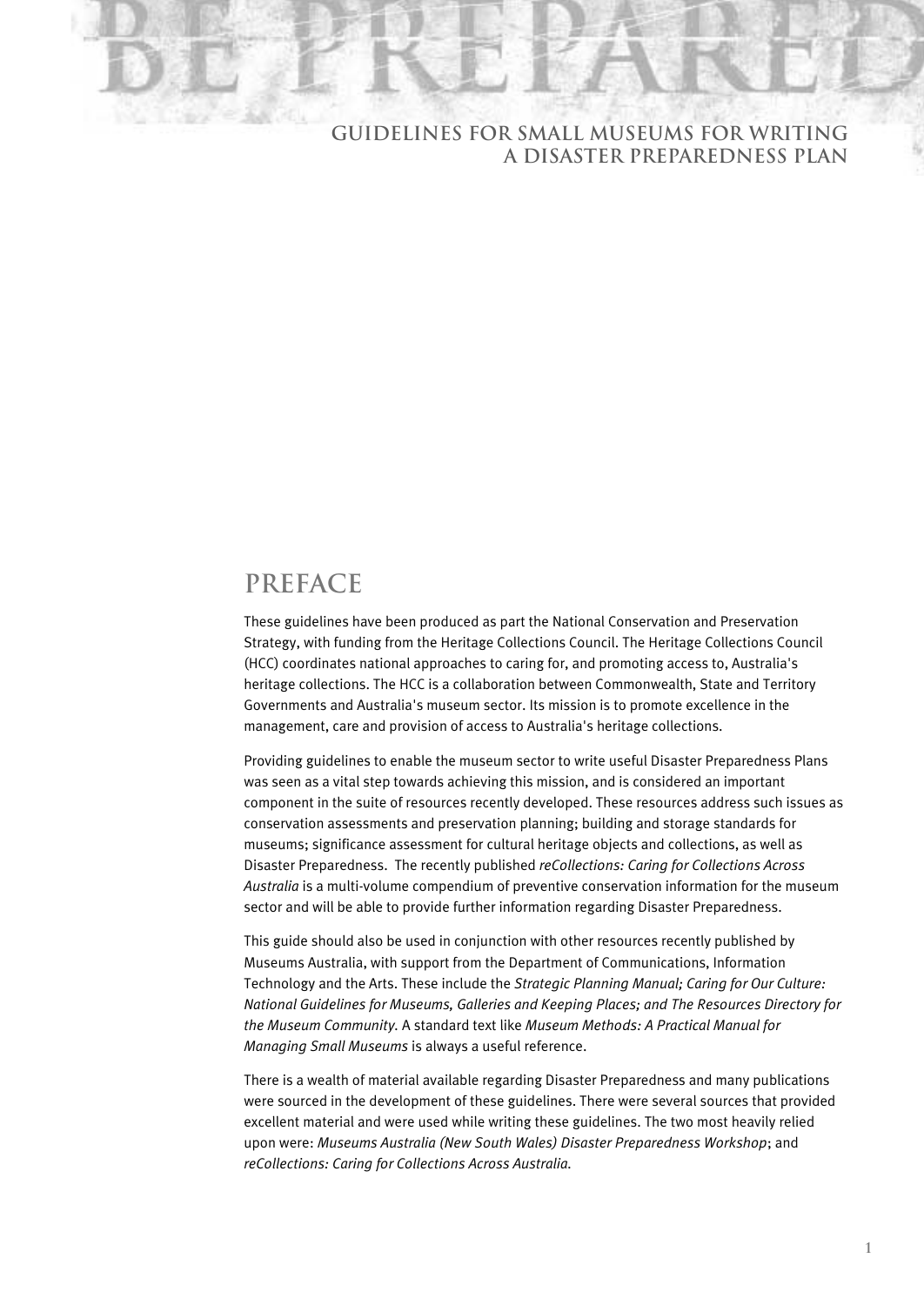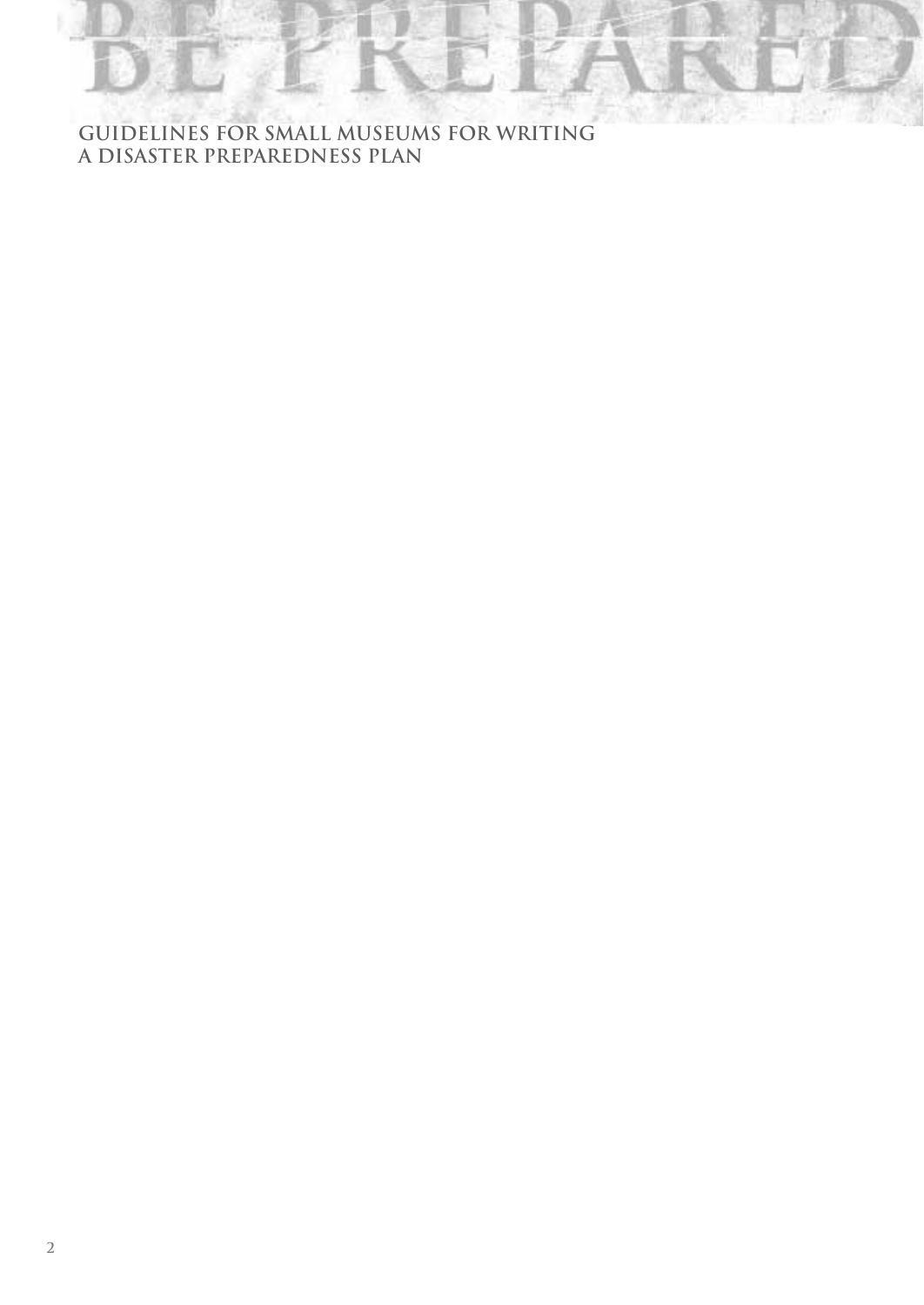## **INTRODUCTION**

In effect, disaster preparedness has been around for a long time. The elements of disaster preparedness — preventing, preparing, responding, and recovering — are in many of our everyday actions in both our homes and our community. Turning off heaters when leaving the house, house maintenance and home insurance, knowing what precious things we would grab if the house was on fire, the emergency services that respond to our disasters — all these are part of being prepared for disasters.

In the world of museums and cultural heritage, disaster preparedness has taken on a more formal role in good museum management — but the principles remain the same. That is, to protect the collection, the museum building and the people working within the museum.

Since the disastrous Florence Flood in Italy in 1966 showed the conservation world the benefits of effective response and procedures to deal with damaged collections, the approach to disaster preparedness has rapidly evolved. The early plans, generally called Disaster Plans, could be the size of telephone books — and were often just as tedious to read. As a consequence, they sat on the shelves of the conservation laboratory, untouched and unread by most of the staff of the museum — even the conservators.

Although disaster preparedness has come a long way since those days, it is still the unfortunate situation that many museums  $-$  large and small, country and city based  $-$  do not have useful disaster preparedness plans in place. Some still have those telephone books, some have plans that bear no resemblance to the needs of their museum, while most have no plans at all.

This guide is aimed at assisting museums in writing their own disaster preparedness plan. It is specifically written for those museums that have few (or none) trained or paid staff, and certainly no conservators. It is intended to be as practical as possible in guiding the museum through all the steps in writing a useful plan and therefore avoids much of the theory of disaster preparedness that is available. Museums can always undertake further reading and research.

For ease of language, this guide considers 'museums' to cover all collecting institutions, and has referred to all workers in museums — whether paid or voluntary, trained or not — as 'staff' or workers. When the term 'volunteers' is used, it generally refers to those 'extra' volunteers that help out occasionally at volunteer managed museums.

A well-written, useful Disaster Preparedness Plan is a vital part of good museum management. The task of this guide then, is to refine the wealth of available information into a document that is straightforward, informative and easy to use. Its aim is to enable any museum to be well prepared for disasters of any size by working through this guide and producing their own plan. The outcome should be a staff that is more informed about disasters, their consequences and how best to deal with them; and a well-written Disaster Preparedness Plan that will serve them well when that disaster really occurs. It is hoped this guide will assist those many underresourced museums around Australia in their struggle to manage their museums and collections — thereby ensuring a longer life for Australia's distributed national collection.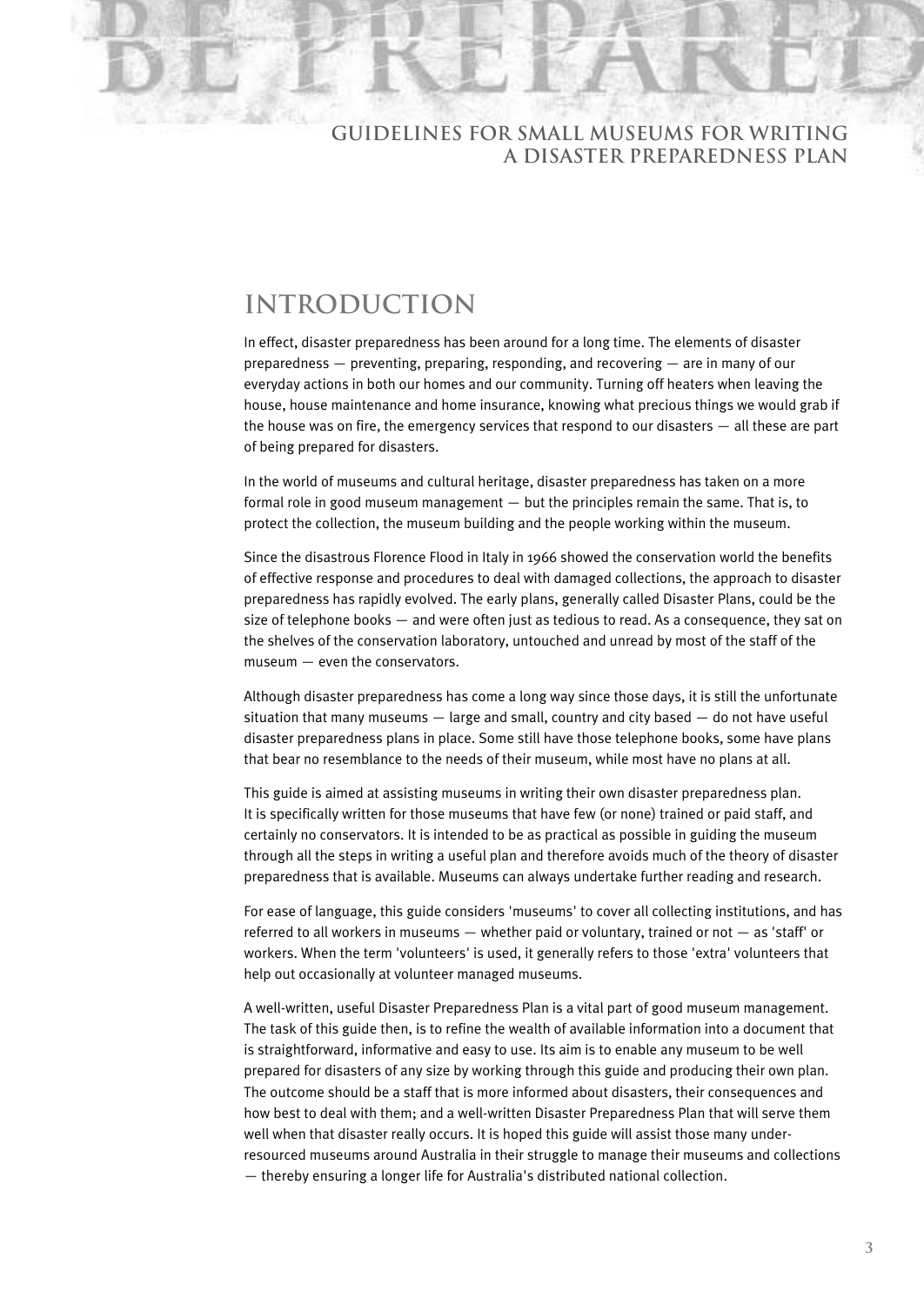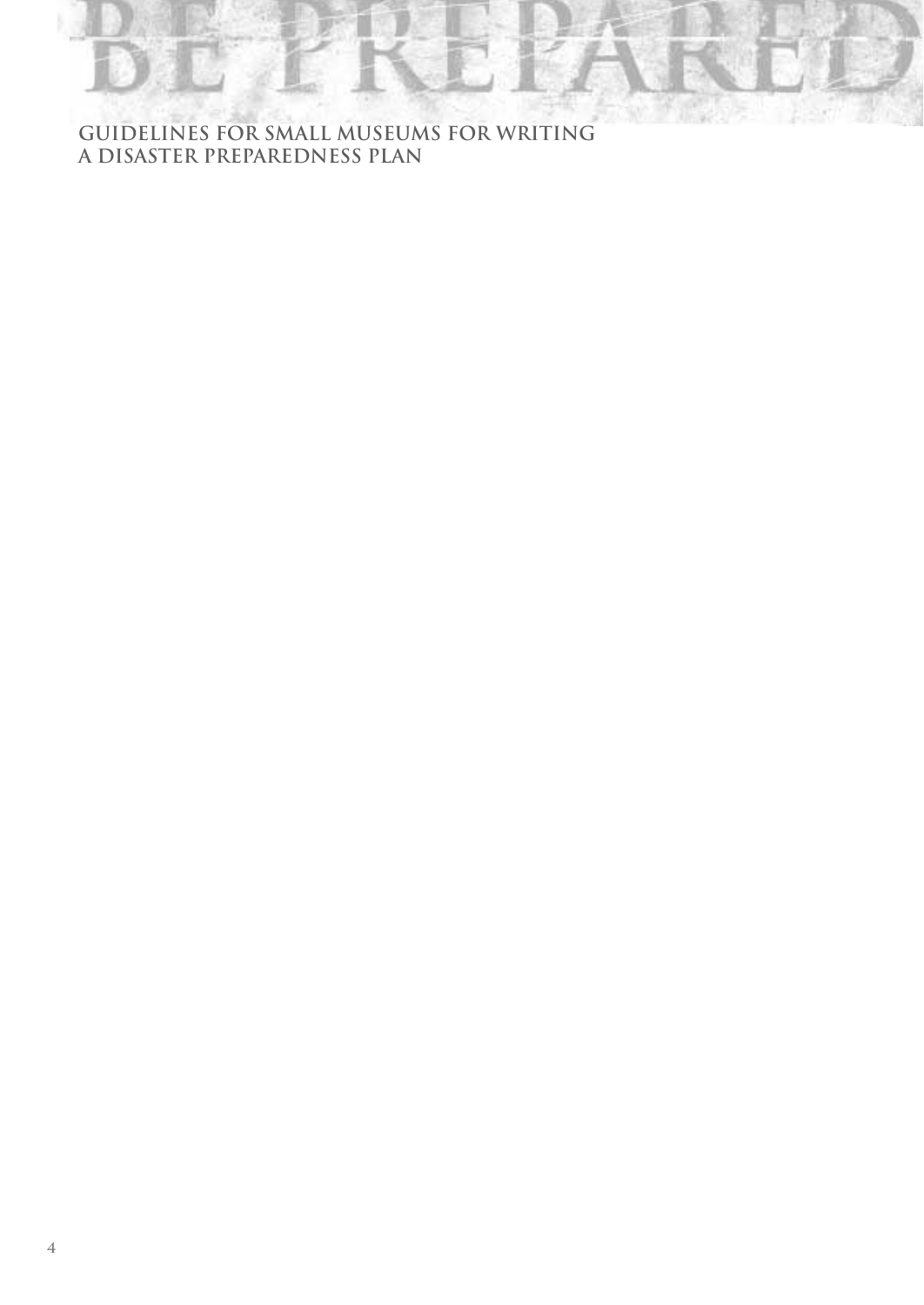## **CASE STUDY IN DISASTER UNPREPAREDNESS** (Or 'Why your museum needs a disaster preparedness plan')

There was once a small, volunteer-run museum in a council-owned building by a river. This museum was typical in many ways. It had a small, but active, committee and a wider circle of occasional volunteers. The President was a strong, colourful character but was not the 'powerhouse' of the museum — that was left to a couple of the longer-term committee members who preferred to work behind the scenes. While the council provided the building for minimal rent, they had little interest in the museum and had never visited it or been to an opening of an exhibition — but the museum had also never invited them. The council had virtually no understanding of the needs of the museum or what the museum contributed to the community. The museum's collection was a fairly standard one of mixed objects reflecting the history of their town and surrounding community. The museum was a member of Museums Australia but it had not really taken advantage of its membership, nor had it had found the time to read many of the publications made available to this sector.

One night, after heavy rain and rising river levels upstream, the river flooded and the museum was filled with water to a height of two metres. Disaster had struck!

In the morning, the damage was evident. Mud throughout the museum; large objects moved through the museum and some were overturned; water in display cases; the archive collection was sodden; books, papers and costumes were wet; embroidered samplers had run; framed works of art on the wall had moisture inside; the carpet was ruined—the list could go on.

And the museum did not have a Disaster Preparedness Plan.

Most of the committee had rushed to the museum to see what had happened, but some of the crucial members had damage in their own homes to deal with. Much of the town had been damaged and emergency services were stretched beyond their capabilities. No-one from the museum wanted to go into the museum as they were uncertain as to how to determine whether it was safe or not. Eventually, an officer from emergency services arrived and declared the site safe to enter. A few hours later the town was overrun with loss adjustors, carpet cleaners, insurance agents, builders, electricians, plumbers etc. — and very few of them were interested in the museum or understood its special needs. The museum did not have a contact number for their own insurance agent — that number was in the files that were lying sodden on the museum office floor. The council was under strain trying to deal with all the calls for help and the huge number of decisions that had to be made — quickly.

At the museum, things were also happening quickly. Objects were being moved outside, the carpet was being pulled up and the local carpet cleaner was ready for action. He had heard of a drying company that worked in situations like this. The president of the committee had been one of the first to arrive and he had been carrying large pieces of wet furniture outside and had consequently damaged his back. He was constantly on the telephone trying to talk to someone in the council, but didn't know who to contact so kept getting the run around. The committee did not know who to contact to advise them on what to do. They felt quite muddled.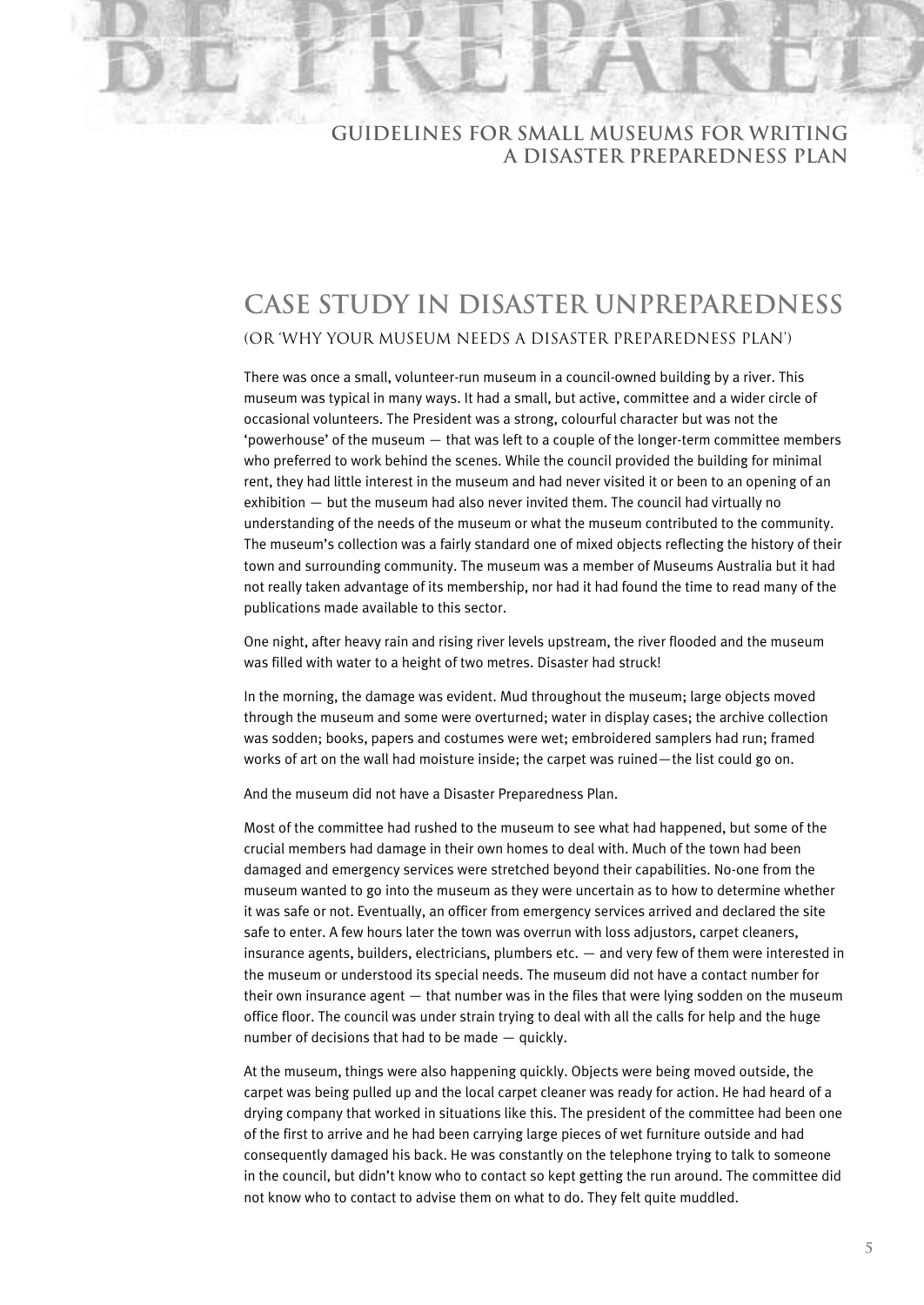Meanwhile, a few hours had passed and some volunteers had arrived wanting to help. They started collecting documents and spreading them out to dry. Others took some home to dry as there was a shortage of space. Volunteers from other museums also turned up to help and so there were 25 people pulling objects out of the museum. Everyone expected the President to take charge, but he seemed unable to make any of the necessary decisions, and was either on the telephone or nowhere to be found.

This disaster was in the middle of a very humid summer and the day after the flood was hot and moist. The volunteers, stressed and in shock, now began to tire and tempers began to fray. The President had to go home and lie down, but he wouldn't let anyone else deal with the council or make any decisions. Factions began to develop behind a couple of the other committee members and bickering broke out. No-one could decide which objects to salvage first or who had authority to make decisions. Some of the out-of-town volunteers left in disgust because no-one could tell them what to do. Others left with some objects to salvage, but didn't tell anyone what they took. The furniture that had been left outside in the sun began to crack. Then the drying company arrived and started to take over.

It was all pure chaos and poor decisions were being made.

The council could not contact the President so had hired the drying company without consultation and with no knowledge of the needs of the museum's collection or building.

The drying company had little experience of drying heritage objects and were unprepared to package things properly for freezing. However, they had signed a contract with the council so there was little anyone could do about it. Many of the objects were packed up by the drying company and taken away-no-one knew where. No record was kept of which objects were taken.

Somehow everyone muddled through and a week later the crisis was over. The drying company left after saying that the museum building was dry. New carpets were laid. Objects were moved back into the museum. Unfortunately, that was when the mould growth in the display cabinets and the framed objects was discovered. In the confusion of trying to salvage the collection, people had forgotten to check the display cases and framed objects. One of the museum's most precious objects was in a display case and was now requiring immediate conservation treatment. Many of the other objects were ruined.

Objects taken by the drying company were now returned, but were distorted in the shape of their containers, paper documents were hopelessly out of order and some objects never came back. Some of the objects removed by enthusiastic volunteers were never found again. The museum had lost 20 per cent of their collection.

Unfortunately, a few months after the new carpets were laid a severe mould growth which posed a major health risk was discovered growing underneath the carpets as the concrete floor was still quite damp.

The museum had to be closed. The committee was completely disheartened and they lost their volunteer core. The President resigned. They were back to square one.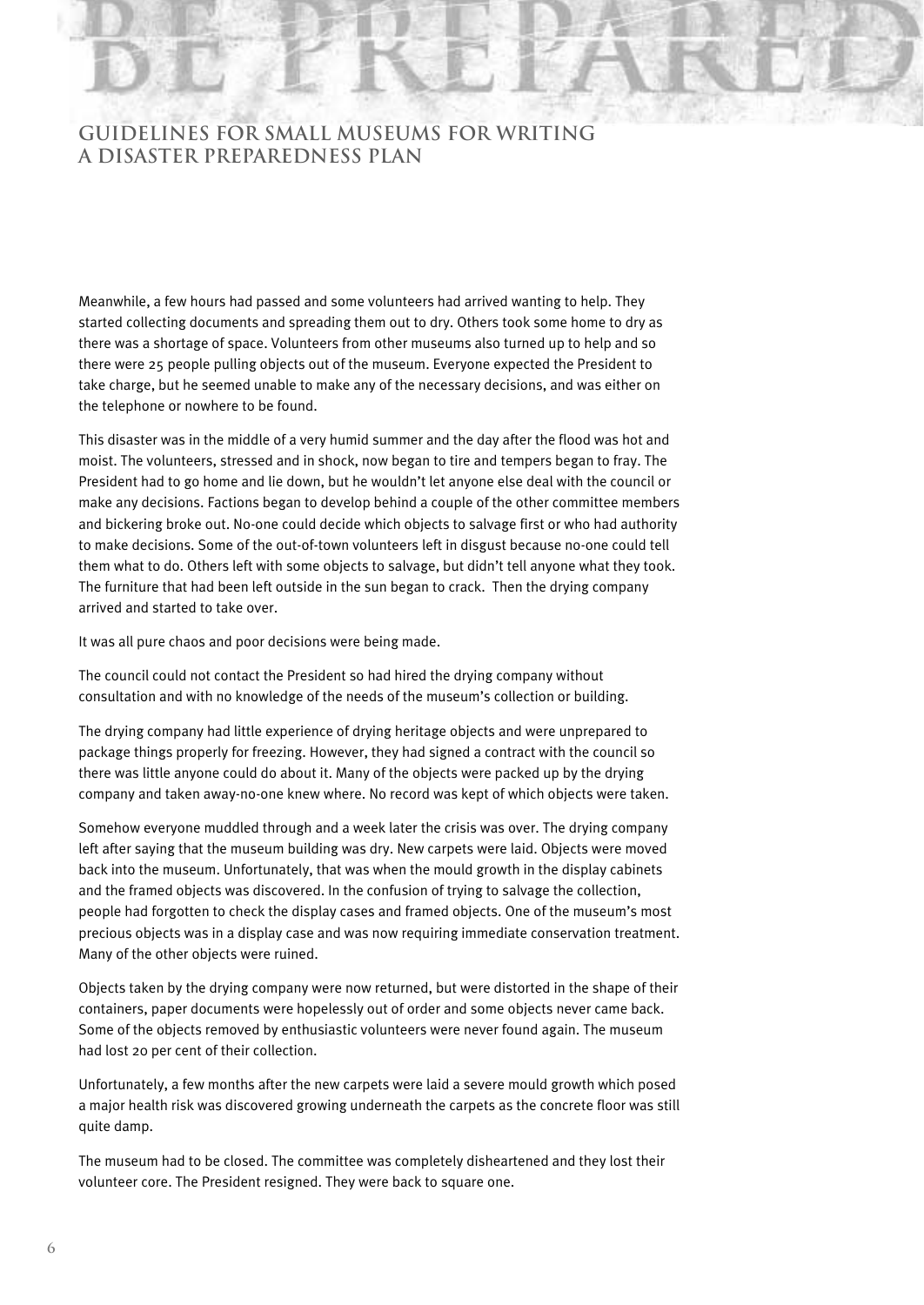**Clearly, this is a fictitious museum. However, this story has been cobbled together by combining different experiences of different museums, and adding a few things along the way. It is all very real and very possible.**

**If you follow the steps outlined in this guide to produce your own Disaster Preparedness Plan, you will be able to avoid all the pitfalls experienced by this museum.**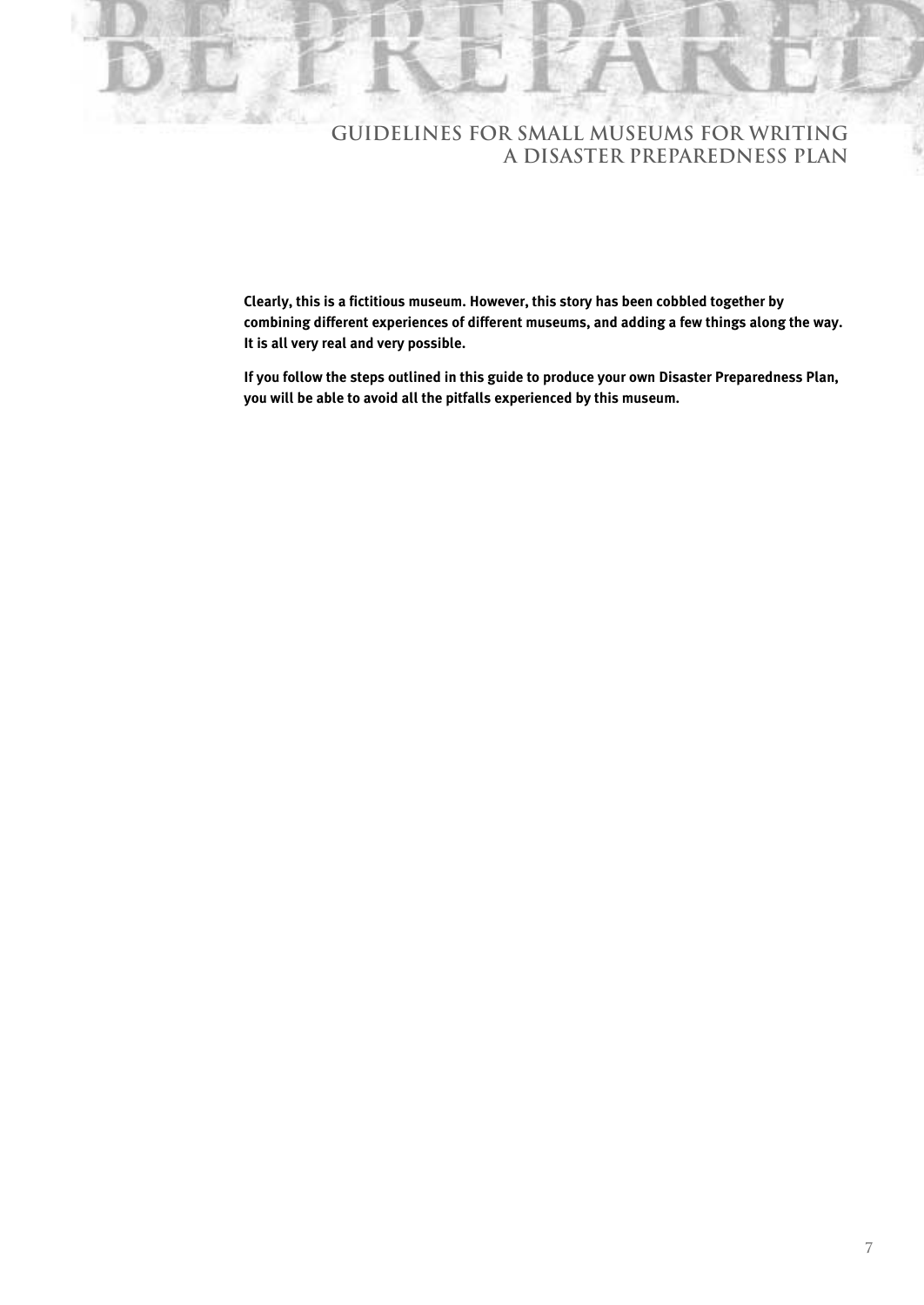## **HOW TO USE THIS GUIDE**

It is not imagined that museums using this guide will sit down and work straight through all the steps. Although it is laid out as a step-by-step process, museums are encouraged to work on whatever sections in whatever order suits them best. It may be that some parts of the plan are finished earlier than others and the entire plan takes longer to complete — it really doesn't matter (unless, of course, you experience a disaster in the meantime!).

All the steps outlined in this plan are part of disaster preparedness. Initially, the museum should try and **prevent** any disasters from occurring. Those it knows it cannot prevent, it should **prepare** for. In being prepared for disasters, it is necessary to understand how to effectively **respond** to and **recover** from disaster. Therefore, the Response and Recovery sections focus on the actions of the museum **during** and **after** a disaster. While this can sometimes seem confusing, it helps to remember that all these things need to be thought of **before** a disaster occurs, which is why it is referred to as Disaster Preparedness.

This guide attempts to keep the elements and the steps involved in disaster preparedness clear and straightforward. Although they are written in a defined order, you can complete many of the steps separately and out of order, and still produce a good plan. Each Step (1–9) is separated into smaller tasks and it would be advisable to complete all the tasks listed under each step. It may also suit some museums to complete a draft plan first and then return and polish the plan at leisure. Just do what you can, when you can — until you complete your plan.

If it seems overwhelming to prepare a plan to cover all identified risks to the museum, just select the most likely disaster scenario and prepare for that — the others can always be done later, and as you go along things will become easier.

Graphics and flow charts are used throughout the guide in an effort to clarify tasks and concepts that can otherwise seem a little convoluted. Templates are also provided for some of the steps and are there for you to 'fill-in-the-gaps' and use in your plan. They can be found in a separate section following the 'Writing The Plan' section. When using a template it most important that you have also read through the section and carried out the relevant tasks, so that you understand what you are putting in your plan. There is no point is having a plan that is not well understood — it will not help you in a disaster situation. Extra support material (response and salvage procedures; disaster bin contents; useful contacts etc.) are provided as Appendices, so as not to 'crowd' the guide's main content.

This guide deliberately avoided using a complete 'fill-in-the-gaps' template approach to disaster preparedness, which is available in different formats around the world, as it was felt that this would not assist museums in really understanding the plan that they prepared. A combination approach of guidelines and templates, where appropriate, was felt to be more useful. Thorough knowledge of your disaster preparedness plan is critical for effective response to and recovery from a disaster. However, some of the Appendices provide information that can be copied directly into your plan — such as the Emergency Response Procedures and the Salvage Procedures — so as to avoid re-inventing the wheel.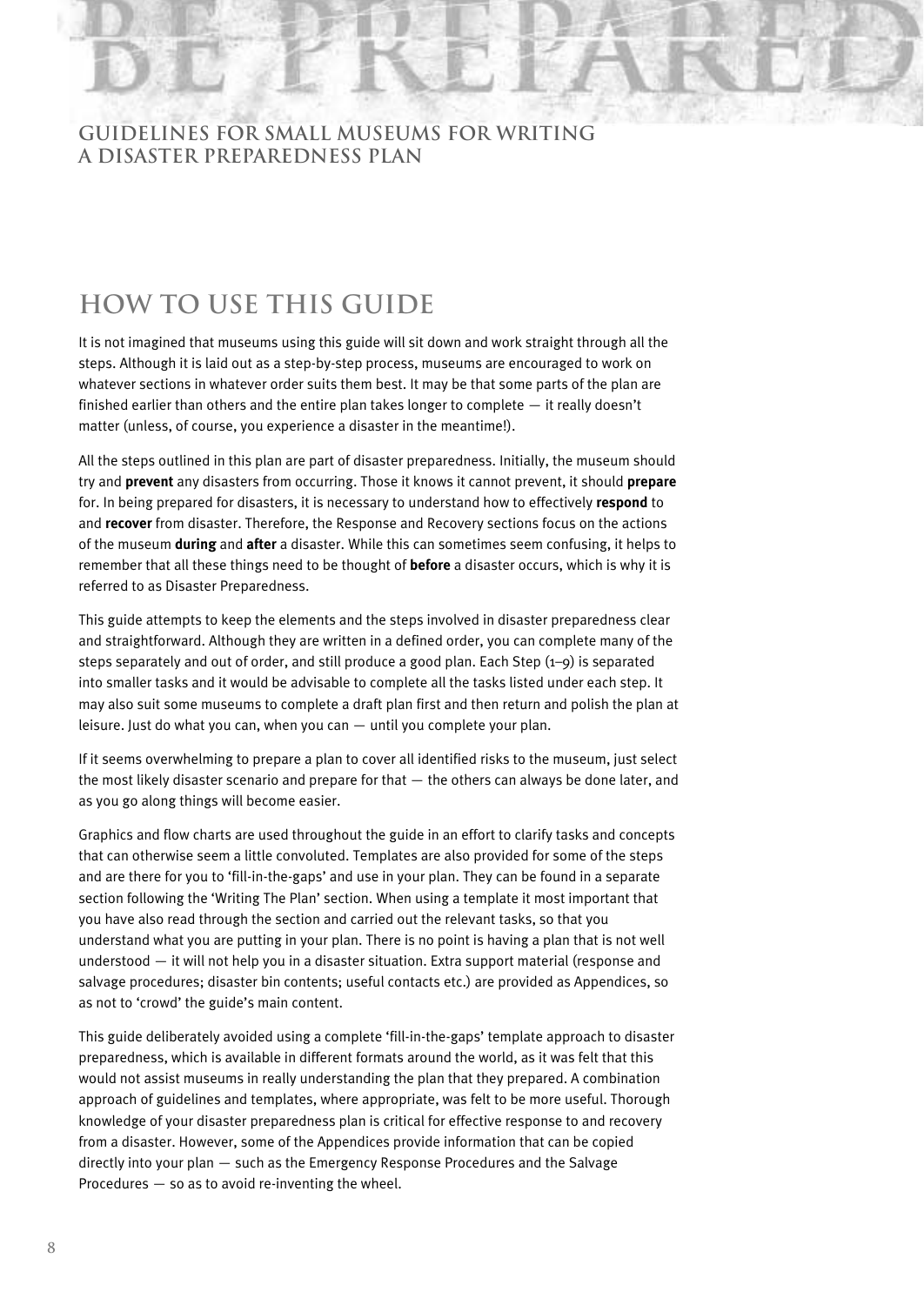## **OVERVIEW OF DISASTER PREPAREDNESS**

#### **WHAT IS A DISASTER?**

Different countries, different professions, and different services define disasters in different ways. For the sake of clarity, this guide will refer to **all** situations and **all** levels of impact as disasters. This is important to understand as the term 'disaster' does imply something large and catastrophic. It is often the case in museums that it is something relatively small and definitely not catastrophic, that can cause a serious disaster. Therefore, 'disaster' in this context, will equally apply to  $-$  a small leak through the storage area window that has drenched the newspaper collection; a pest invasion; a major flood; a piece of vandalism; an earthquake; theft of your most precious object; a fire; etc.

Do not think of a disaster as something that is always large and obvious.

#### **WHAT IS DISASTER PREPAREDNESS?**

Much has been written about Disaster Preparedness, or Prevention, or Planning — whatever you care to call it  $-$  in fact, the resources seem endless. Most texts agree on the basic elements of disaster preparedness:

- prevention;
- preparation;
- response; and
- recovery.

These elements are based on common sense:

- understand the risks your museum is exposed to;
- try to alleviate those risks; and
- get prepared for potential disasters.

Having a Disaster Preparedness Plan means a museum has implemented action to prevent disasters from occurring and has prepared for disasters by developing the necessary procedures to effectively respond to and recover from a disaster when it does occur — thereby reducing the impact on the staff, the collection and the museum.

One of the most critical aspects of Disaster Preparedness is **planning** — allowing time to assess the current situation of the museum and to prepare for a variety of disaster 'scenarios'. It is crucial that all involved in the management of the museum support the development of the plan as a critical document for the museum to have in place and that it must remain high on the priority list within the strategic plan. You will find that many of the tasks involved in preparing this plan are also important for good museum management.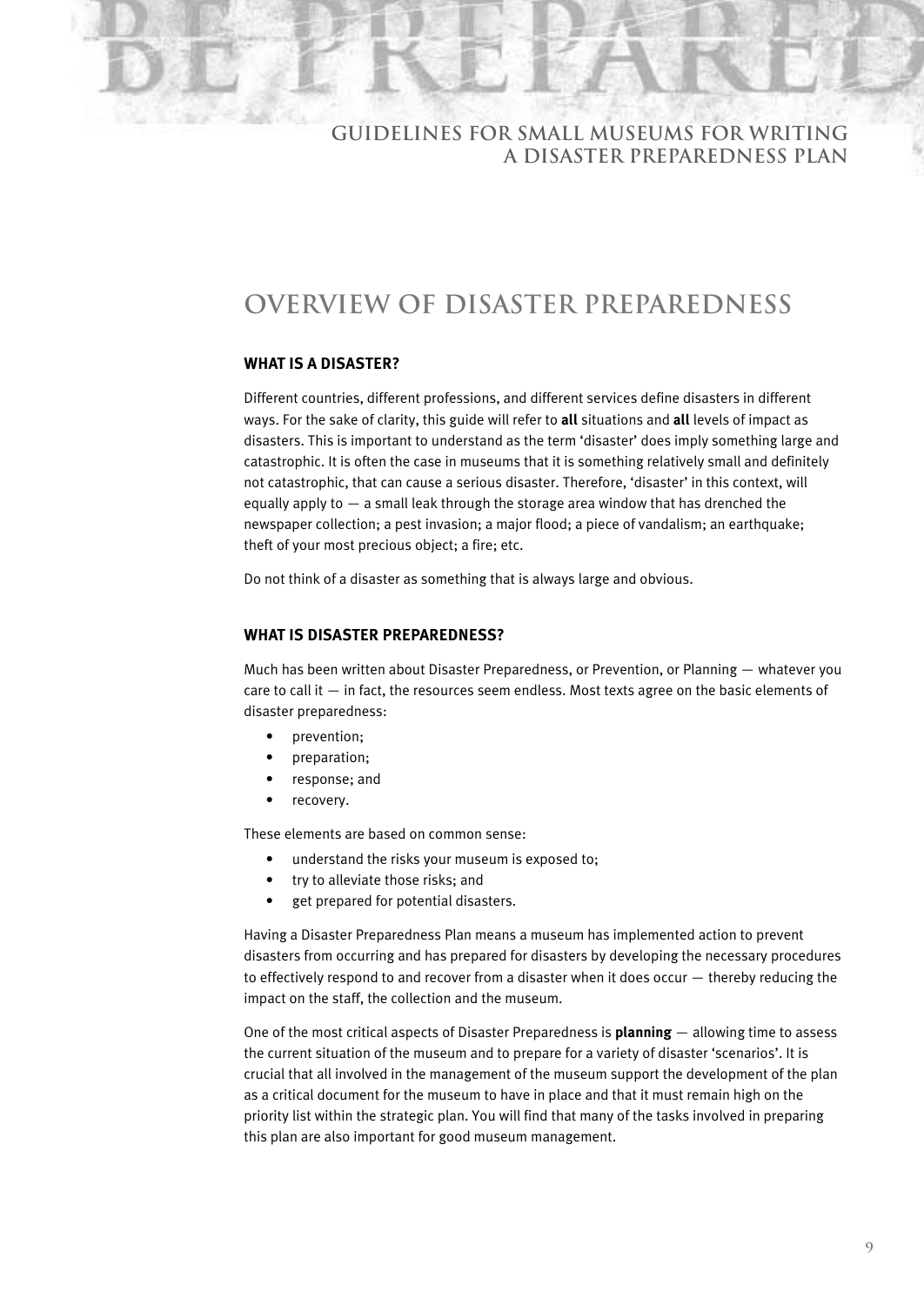#### **ELEMENTS OF DISASTER PREPAREDNESS**

There are a variety of ways of describing the basic elements of disaster preparedness, some of which have been mentioned. The simplest way is to separate a disaster into three stages:

- before a disaster;
- during a disaster; and
- after a disaster.

Each of these stages needs to be considered while writing a Disaster Preparedness Plan.

#### **Before** (This part of the Plan can also be referred to as **Prevention** and **Preparation**)

Before a disaster strikes is the time for assessment. This assessment will involve a close look at your museum and its current situation — both the collection and the building. What poses a risk? What can you control and what is out of your hands? Are you making sure that you are protecting your museum against disasters as well as you are able? What steps do you need to put in place to address all the identified problems?

This time of assessment, before a disaster strikes, is also the time to recognise the threats to your museum that are out of your hands — i.e. natural disasters, industrial accidents, bomb threats, vandalism etc. The nature of these threats must be looked into and the possible scenarios imagined — what would, or what could, the museum staff do in these situations? What steps could be taken in response to one of these threats? What equipment would be needed, what help could you get?

#### **During** (This part of the Plan can also be referred to as **Response**)

At this stage the disaster is actually occurring. All that preparation is about to pay off. The material developed by the museum during your planning and preparation time will have identified all the various steps to be taken during a disaster. Is it a storm warning  $-$  do you have to evacuate all visitors and staff? Do you need to get to the museum to make sure all the defences against flooding are in place? A bomb threat — use that sheet of instructions by the 'phone. An internal fire — the plan will show where the fire extinguishers and exits are. The priority list of objects will detail which objects should be saved, if possible, in the order of significance. A small leak has been discovered in the object store  $-$  grab the Disaster Bin. If this part of the plan is thoroughly researched and prepared, but also kept simple, it may well prevent a minor disaster becoming a major one.

#### **After** (This part of the Plan can also be referred to as **Recovery**)

The disaster has occurred and the museum responded well. No lives were lost, but substantial damage has occurred. How will the museum (and staff) recover from the disaster and damage? If you have prepared well, your Disaster Response Team will know what to do and have the resources at hand. The first 48 hours after a disaster are the most critical as far as the collection is concerned — and effective action here will limit damage and save more of the collection. It is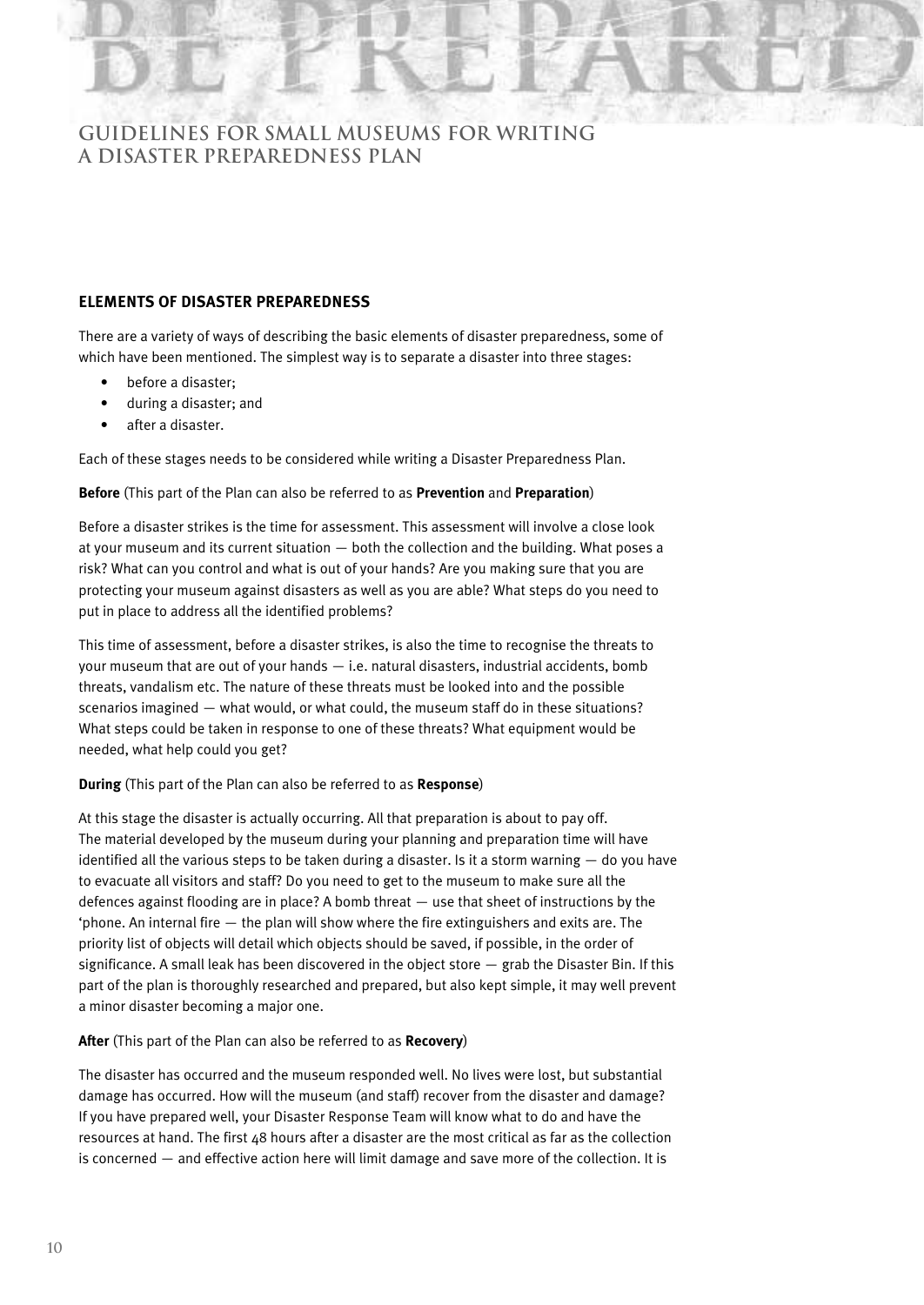often the case that water damage is involved in disasters (flood, storms and leaks, fire suppression etc.) and time is of the essence.

In preparing for a disaster, knowing what to do in response to most types of disasters is of utmost importance. The museum building must be declared safe to work in first — who will do this? The area must be stabilised to prevent further damage occurring. The level of damage to the building and collection needs to be assessed and a Disaster Recovery Plan prepared. Insurance issues will arise. Calls for assistance have to be made and the media needs to be dealt with. All these issues, and more, will have been identified in the Before/Preparation stage of your planning and all the appropriate steps will have been decided on. Now, it is simply a matter of using your plan to guide you through these most critical and difficult of days.

#### *Elements of disaster preparedness*

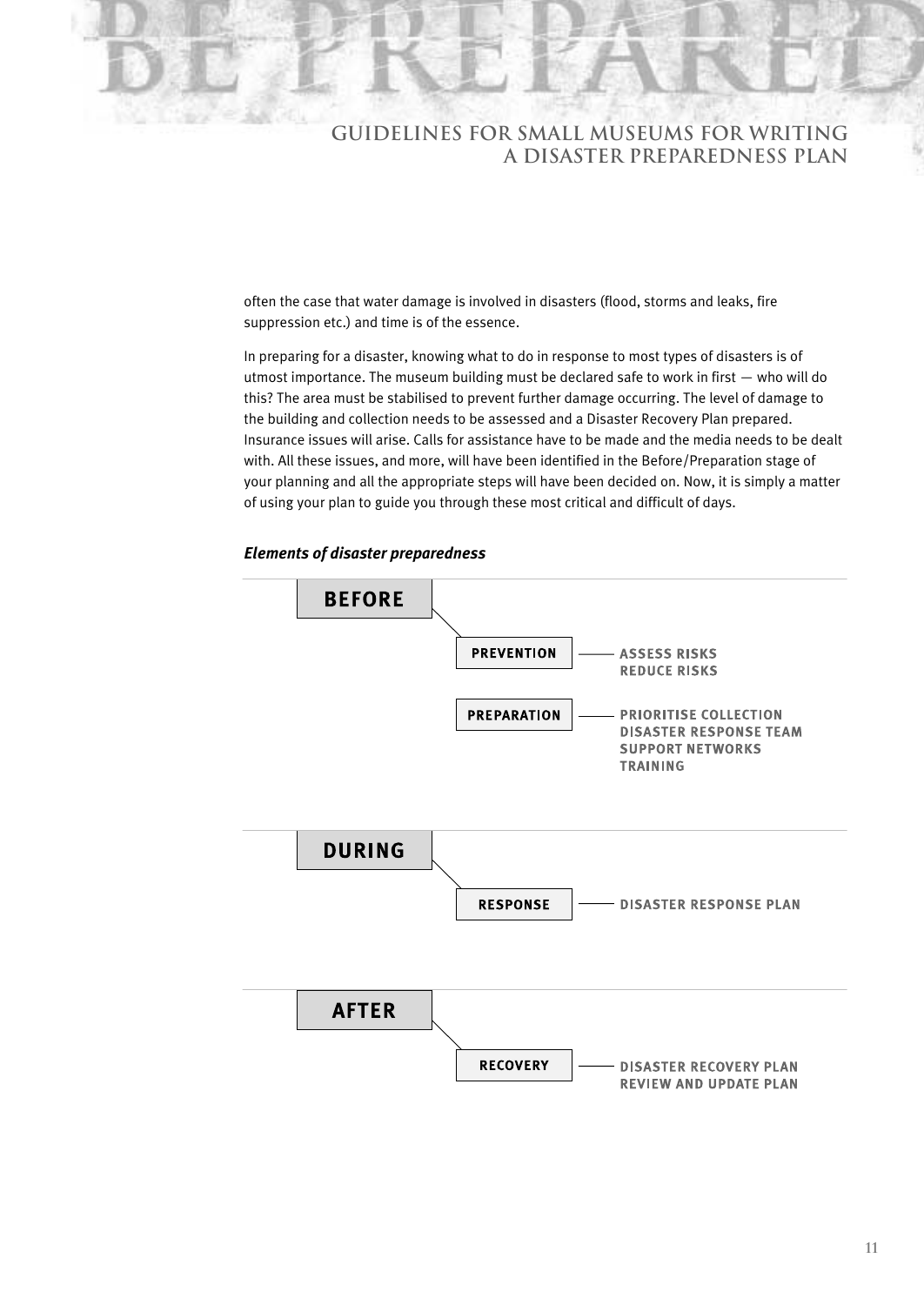#### **BASIC STEPS IN WRITING A DISASTER PREPAREDNESS PLAN**

- 1. Assess all risks and threats.
- 2. Reduce or remove those risks.
- 3. Prioritise collection.
- 4. Establish Disaster Response Team.
- 5. Establish support networks.
- 6. Prepare the Disaster Response Plan.
- 7. Prepare the Disaster Recovery Plan.
- 8. Train all staff.
- 9. Review the Plan.

(NB. These are the order of the steps used in the 'Writing the Plan' section of this guide)

All these steps should be considered as 'preparing for disasters' and should be completed **before** a disaster strikes. Once all the material is collected and the writing is complete, it will form one main document — your museum's Disaster Preparedness Plan.

Both the Response Plan and the Recovery Plan will then be copied into one smaller plan-ready to be used in the case of an actual disaster. Copies of this Response and Recovery Plan will be kept both in the museum and **off-site** (in cars, for example) with members of the Disaster Response Team.

#### **WHAT IS YOUR PLAN GOING TO LOOK LIKE?**

There are many different possible layouts for a good Disaster Preparedness Plan and as long as all the basic elements are included, one cannot be said to be better than another.

A possible approach is outlined below, and includes the steps involved in these guidelines. However, you may feel that your museum needs another approach. By the time you have worked through these guidelines, you will be able to put your plan together in whatever way best suits your needs.

#### **PLAN HEADINGS**

- 
- **Introduction**  $-$  management support (who has authorised the writing of the plan);
	- policies that the plan will support;
	- $-$  the team working on the plan;
	- what the plan intends to cover; and
	- how it should be used.
- Disaster prevention risk assessment (threats to the museum and its collection); and
	- actions to reduce or remove risks.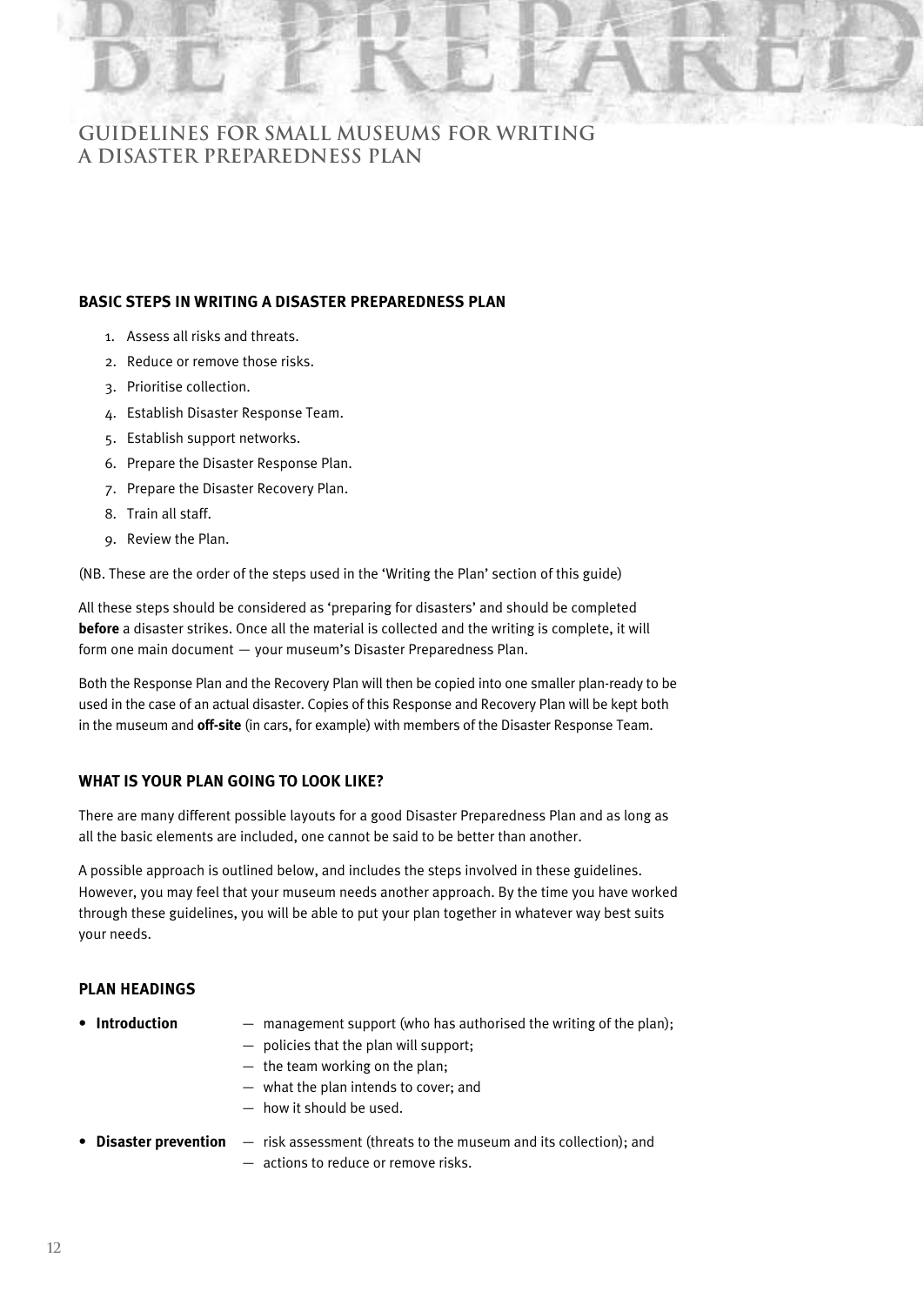| • Disaster preparation $-$ collection priorities; |                                                                |
|---------------------------------------------------|----------------------------------------------------------------|
|                                                   | - Disaster Response Team;                                      |
|                                                   | - resources, networks; and                                     |
|                                                   | - training (of staff in the response and recovery procedures). |
| • Disaster response                               | $-$ response procedures (evacuation, emergency procedures);    |
|                                                   | - checklists:                                                  |
|                                                   | - assess and stabilise; and                                    |
|                                                   | $-$ disaster bin.                                              |
| • Disaster recovery                               | - recovery procedures;                                         |
|                                                   | - teams:                                                       |
|                                                   | $-$ recording and evaluating;                                  |
|                                                   | $-$ stabilising environment;                                   |

- materials and equipment; and
- returning the museum to normal.

(**NB:** The Response and Recovery Plan (During and After) will also need to be reproduced as a separate document and kept in several different locations. This is because when a disaster strikes and a museum needs to respond and recover, these are the only parts of the Disaster Preparedness Plan that will be used  $-$  they need to be accessible, short and very clear.)

However, it is important to understand that while a Disaster Preparedness Plan will include all the sections mentioned above, they need to be seen as separate documents also. This is because they are used in different ways. The section of the plan where the museum addresses the areas of risk and potential threat to the collection, can also be used as a guide for strategic planning for the museum — in identifying tasks that need to be completed. Preventive procedures established during this stage will also assist in the general maintenance of the museum. The preparation section should be used in developing training for the staff of the museum and as part of the induction procedures for new staff and volunteers.

It is also most important to remember to write an 'active' plan, one that is for your museum only. It will not be very helpful to have a step in your Response Plan saying only 'stabilise the situation'. It needs to be more direct and explicit, for example, ' stabilise the situation by:

a) turning off the water at the mains tap (in the outside building);

b) pull the polyethylene sheets over the shelves in the textile storage area; and

c) open the small windows above the shop area...'.

Remember also to put all the information under the headings listed above, and to include any actions necessary. It will make your Plan much clearer, and much easier to insert updated Action Lists.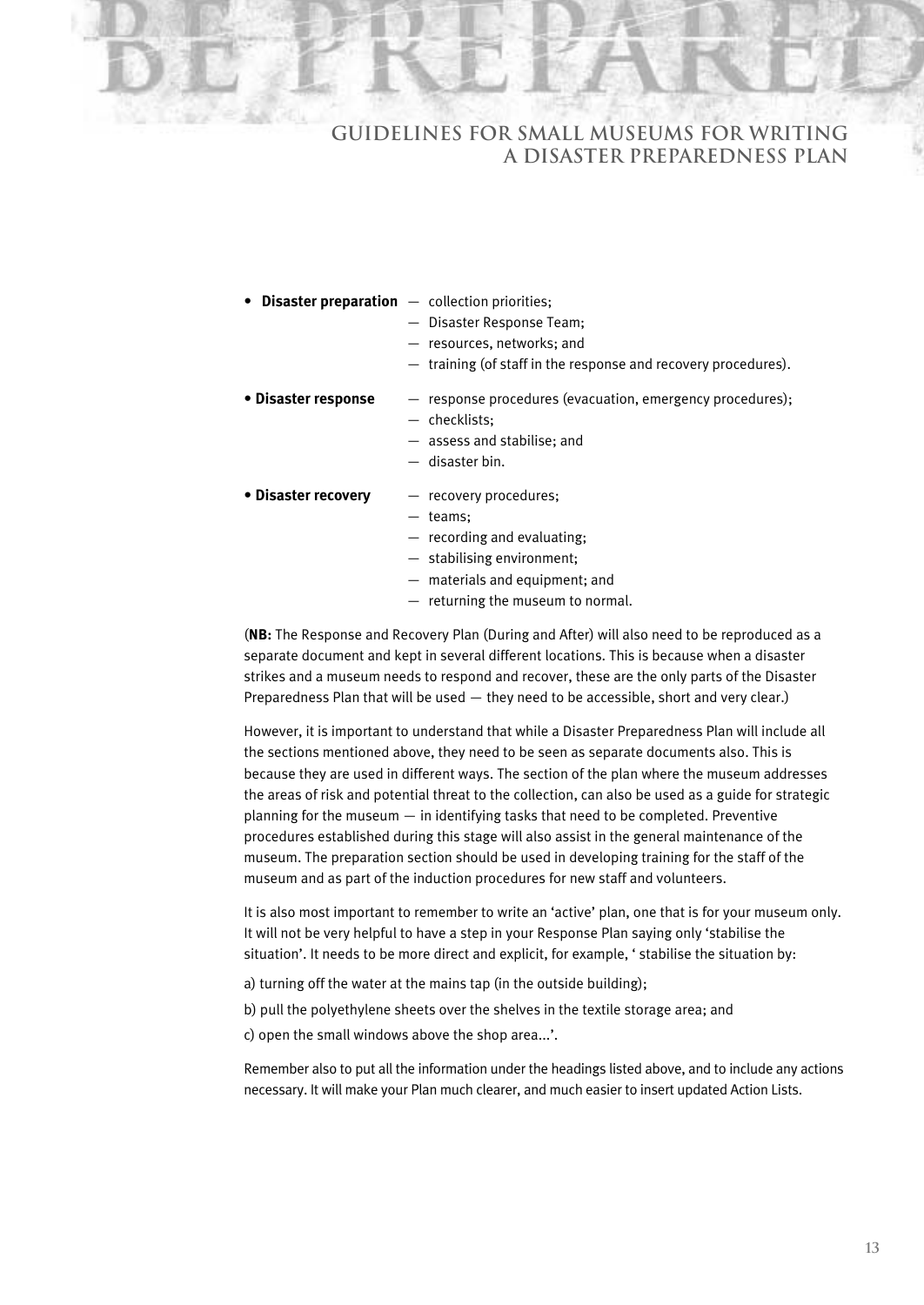#### **INTRODUCTION AND MANAGEMENT SUPPORT**

An **Introduction** is very useful as it describes the reasoning behind the Disaster Preparedness Plan and is helpful for newcomers to the museum — volunteers and staff. This is also the place to address all the management issues such as who authorised the plan, all those involved in writing the plan, and the fact that everyone approves of the plan.

It is important that the management committee (and any other bodies involved in the governance of the museum) and staff all agree that a Disaster Preparedness Plan should be developed for your museum — or if one has already been developed that it is reviewed and updated if necessary. This gives the plan authority and makes it easier to ensure agreement and approval of the various roles and responsibilities given to staff as the plan is developed.

Given the nature of many museum committees and staffing, it is also probably best if the writing (and development) of the plan is the responsibility of one person — the coordinator — rather than the entire committee. This person is then able to coordinate a group of people (the disaster committee) that will assist in the collection of information necessary to write the plan, and will then present the plan to the full committee for approval and any modifications required.

It is the responsibility of the disaster committee to identify how the disaster preparedness plan will relate to other policies and plans of the museum (e.g. Collection Policy, Preservation Plan, Strategic Plan). This information should be included in the Introduction.

It is most important that all those involved in the running of the museum — committee, staff, volunteers etc. — have a chance to read and comment on the plan **before** it is approved and becomes an official document. It is these people that will have to use the plan in the case of a disaster and they must have a sense of 'ownership', otherwise they may not be interested in using the plan. It also allows for any issues or disagreements to be dealt with before they become a problem. It is not useful to nominate Malcolm as the media liaison person if he gets tongue-tied in front of a camera and it's the last thing he wants to do. Everyone must approve and agree to their own role in disaster response and recovery and, ideally, to everyone else's! Certainly, they must agree to recognise the authority of those given responsibilities within the Disaster Response Team. It is also important that everyone understands how and when the disaster preparedness plan is to be used.

All this information forms the **Introduction** section to your Disaster Preparedness Plan.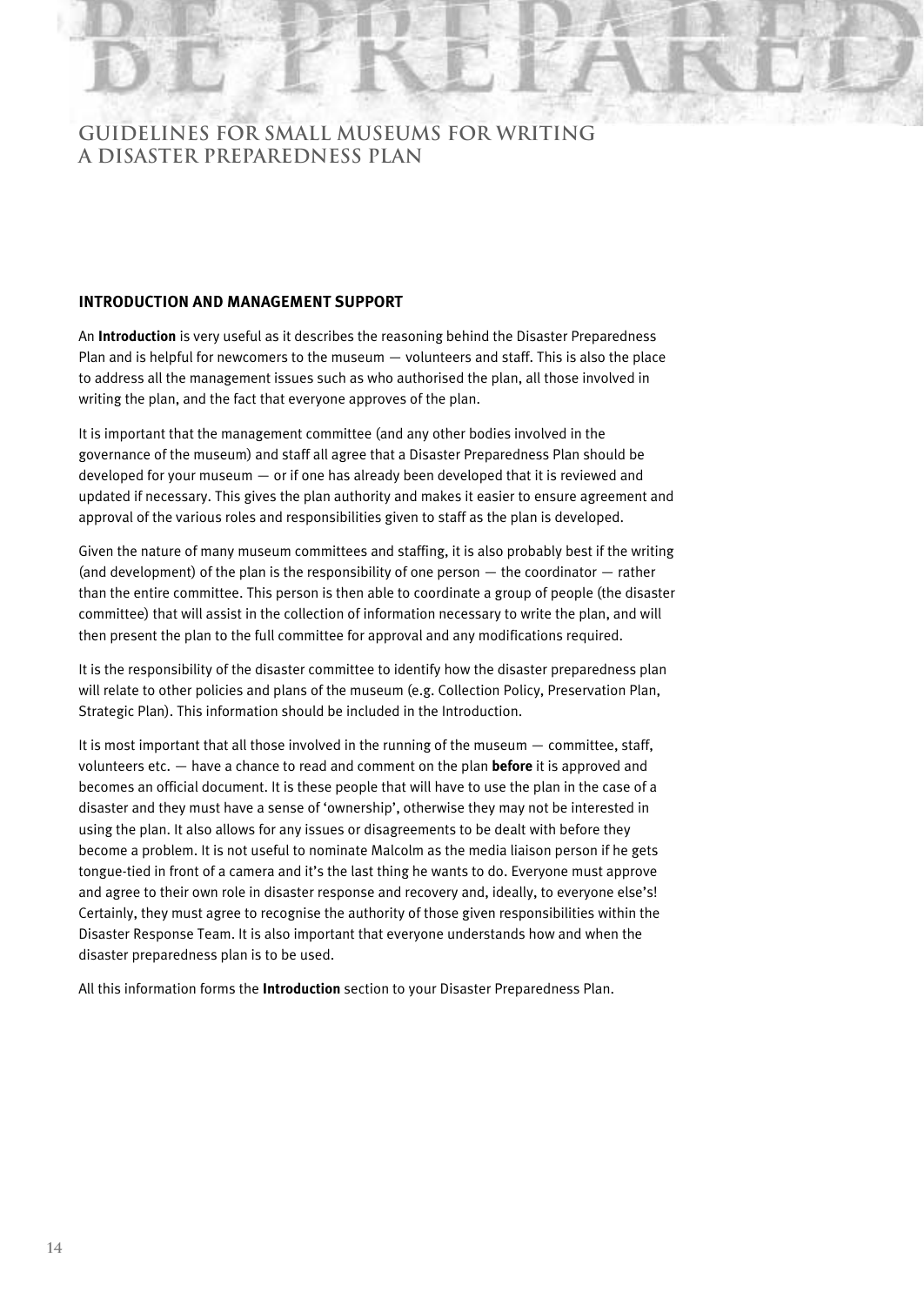## **WRITING THE PLAN**

The following steps will guide you through the process of writing a useful Disaster Preparedness Plan. Remember, you do not have to do them in the order below, nor do you need to finish one step before moving onto the next. It is possible you will already have much of the information available, and will just need to put it into a useful form.

Use the Progress checklist provided in the 'Templates...' section to record your progress towards developing the Plan, and to note areas that still require further information and work.

- STEP 1. ASSESS ALL RISKS AND THREATS (What could go wrong?)
- STEP 2. REDUCE OR REMOVE THOSE RISKS (How can we prevent it?)
- STEP 3. PRIORITISE COLLECTION (Which objects do we grab?)
- STEP 4. ESTABLISH DISASTER RESPONSE TEAM (Who are we going to call?)
- STEP 5. ESTABLISH SUPPORT NETWORKS (Who else can help us?)
- STEP 6. PREPARE THE DISASTER RESPONSE PLAN (What do we do?)
- STEP 7. PREPARE THE DISASTER RECOVERY PLAN (How do we cope with this?)
- STEP 8. TRAIN ALL STAFF (Do we all know what to do?)
- STEP 9. REVIEW THE PLAN (What worked, what didn't?)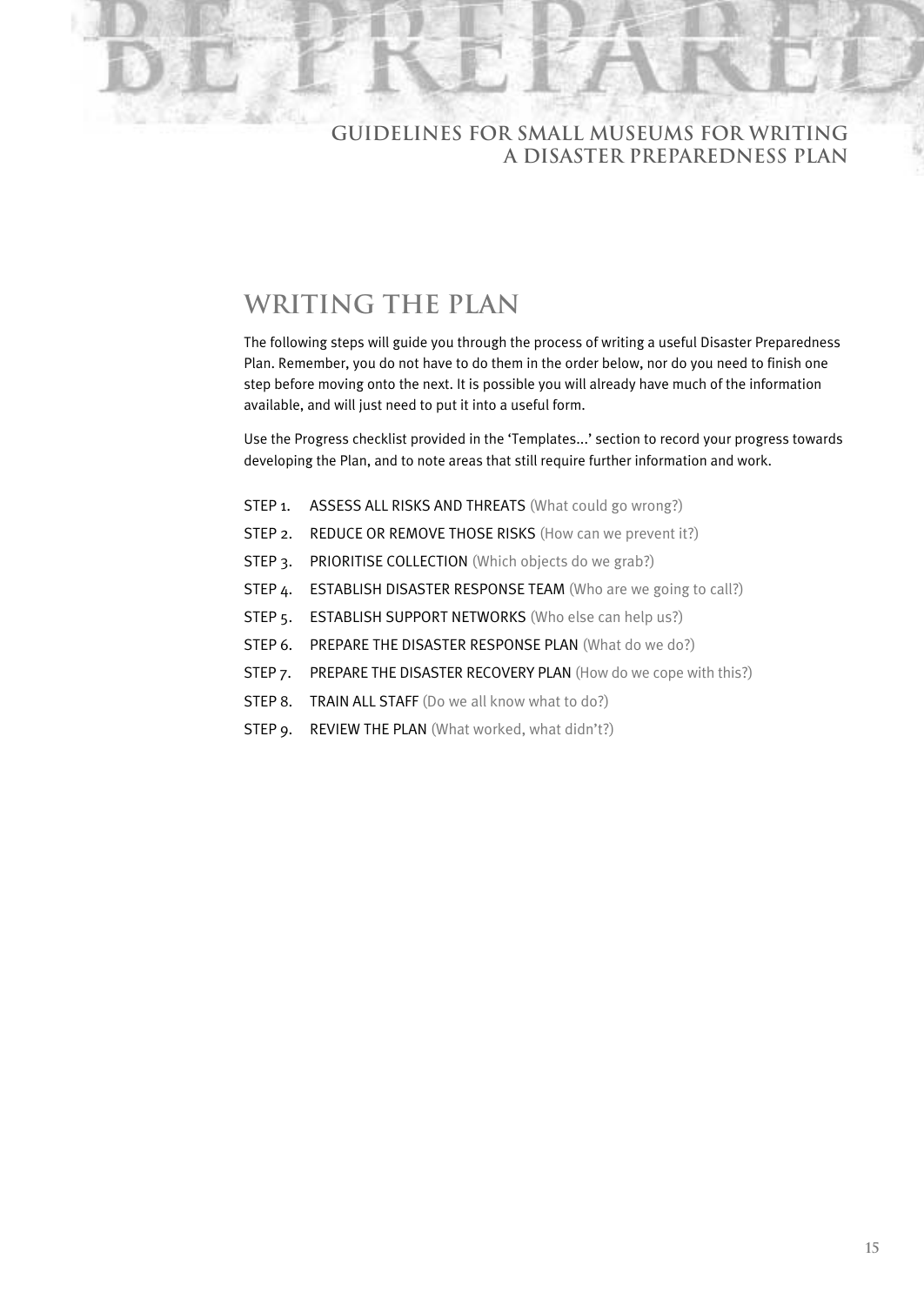### **prevention**

#### **STEP 1. ASSESS ALL RISKS AND THREATS TO THE MUSEUM**

**Aim:** The aim of this step is to become quite familiar with any risks — both external and internalposed to your museum and its collection, and to understand what effect they would have on your museum should those risks become real events. A clear understanding should follow regarding those risks that pose the greatest threat to the museum, and those with least likelihood of occurring.

- Tasks: 1. Review history of disasters in museum and community.
	- 2. Identify all risks to your building and collection.
	- 3. Rate all risks according to probability and impact on collection.

Risk assessment, or analysis, is an area that has received much attention in recent years, particularly with regard to applying its principles to museum management and disaster preparedness. There are many references that can be accessed to gain a greater understanding of the proper use of risk assessment techniques — some of these are listed in the bibliography. In the case of disaster preparedness for museums, it is relatively straightforward.

Once a comprehensive **assessment** of all possible risks to the museum is completed, the likelihood, or **probability**, of those risks occurring must be rated. The **impact**, or damage, on the collection of each of those risks is then estimated and given a rating. The combination of these two ratings will provide an overall numerical rating of each risk — putting it in the category of a high, medium, or low risk. This, in turn, will guide you as to what risks you prepare for first, if at all. It will also allow you to prioritise the actions required to remove or reduce those risks, leading to a well-developed action plan for the museum.

While this process may feel arbitrary (how can you really know whether a bomb threat is a high or low risk, or what impact an earthquake would have on your collection?) and an estimation, at best, remember it is meant to act as a useful tool to help you prioritise your planning and disaster preparedness actions. Your calculations may well change as you review your plan, carry out preventive actions, experience disasters, and learn more about your museum.

Use the templates and Hazard Checklist, provided at the end of Step One, to guide you as you work through this step.

**Tip:** This process can initially be undertaken by a 'brain-storming' session with all personnel, especially when reviewing the history of disasters in the museum and community. This could then be followed by a 'walk through' the museum, looking at all areas from the perspective of possible causes of disasters — large and small. Including the builder, plumber, electrician and others that are used by the museum may also prove useful.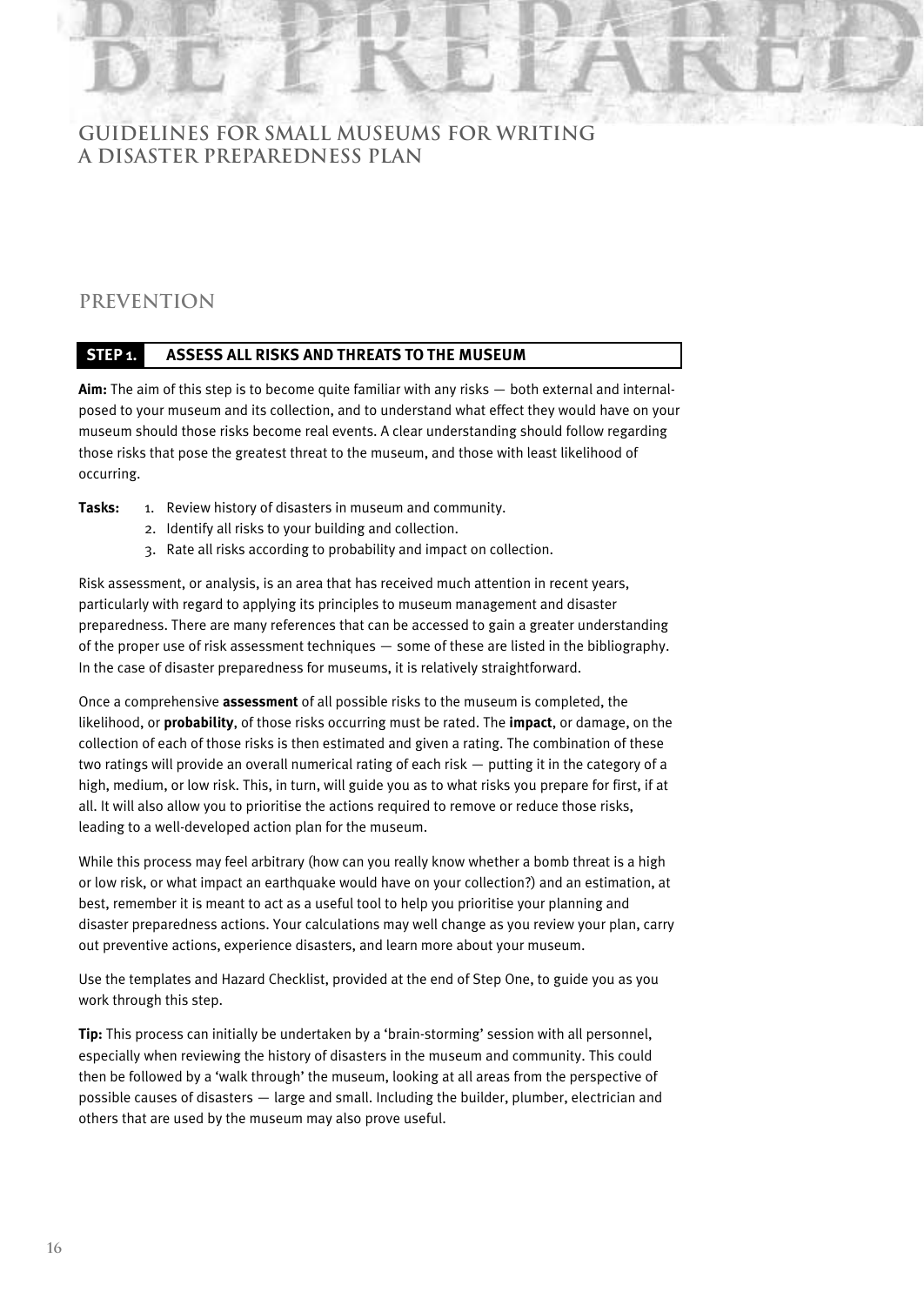#### **Task 1 Review past accidents, disasters and emergencies that have occurred both at your museum and in your community**

- Develop a list of the known disasters that have occurred in the past, both in the museum and your community. Include the consequences to the museum and its collection, if known. Don't limit yourselves in any way, and think about both large and small disasters, accidents, emergencies etc. Be sure to talk to other members of your community.
- This review should include those disasters that have occurred in the museum itself in the building, the storage and display areas, in the grounds etc. These would include leaks, fires, thefts etc. The list should also include all the disasters (once again both large and small) that have occurred in the community that either did impact, or had the potential to impact, on the museum and its collection. These would include fires, floods, earthquakes etc.
- Write all these events into a formal list (see example below and use the template provided in the 'Templates...' section for your own review) and add to it whenever something else is remembered.

| <b>Type of Disaster</b> | Damage                                                                    | Cause                             | <b>Duration</b>                                                                |
|-------------------------|---------------------------------------------------------------------------|-----------------------------------|--------------------------------------------------------------------------------|
| <b>Bushfire</b>         | Building burnt, lost<br>several objects from<br>fire and water<br>damage  | Cigarette thrown<br>from car      | One day of fire, two<br>days of clean-up<br>at museum                          |
| Flood in museum         | Entire storage area<br>wet, shelves<br>collapsed, most<br>objects damaged | Burst water pipe                  | Two days dealing<br>with water damage,<br>ongoing work with<br>damaged objects |
| Human error             | Dropped art-works                                                         | No training in proper<br>handling | Occasional                                                                     |

#### *Disaster review at…*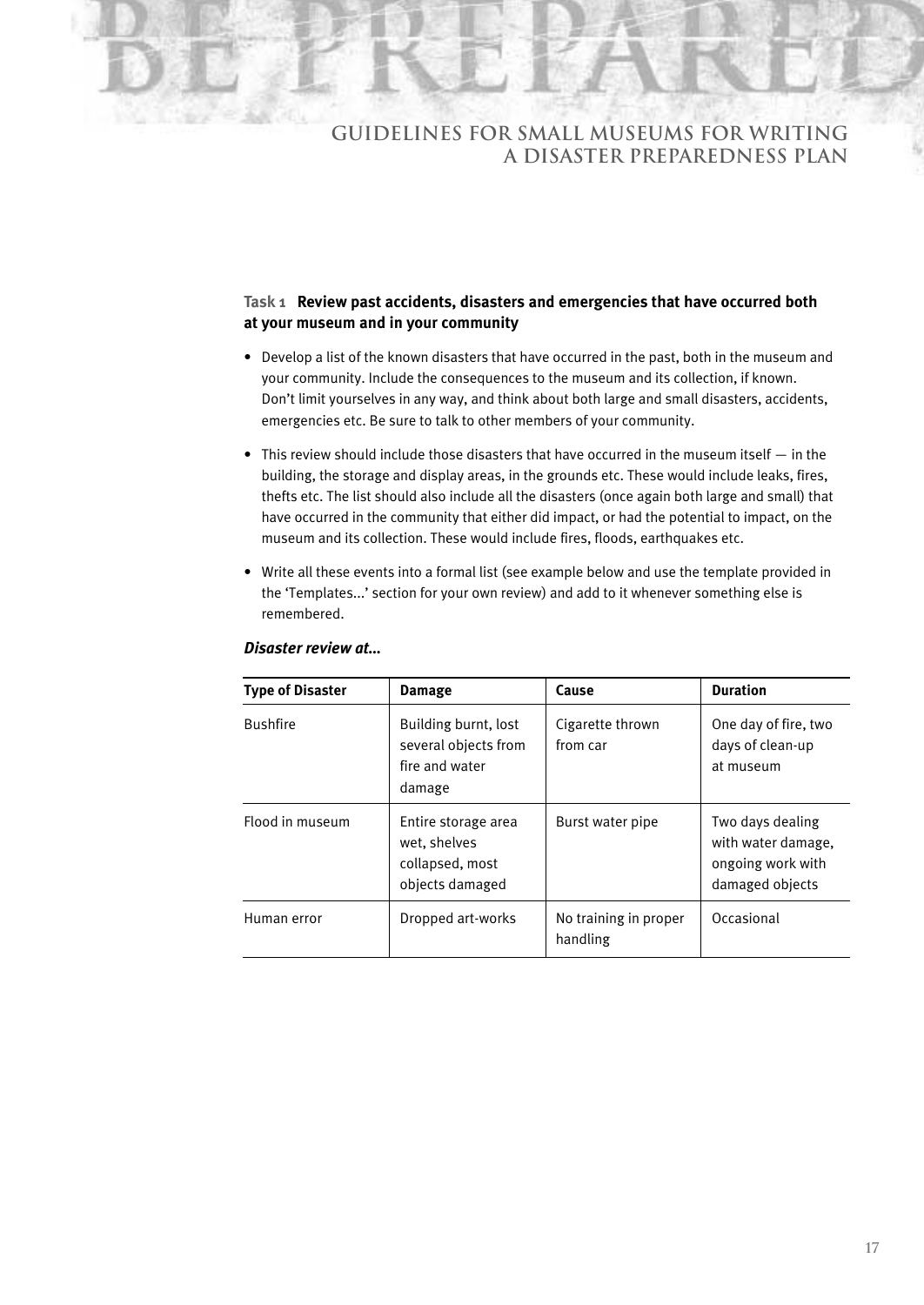#### **Task 2 Identify all risks to your building and collection**

• Draw up a list of all possible risks to your collection and museum. Be sure to consider all types of risks—those over which you have no control, such as natural disasters or external industrial accidents; and those that you can do something about, such as leaks, potential fire hazards, and poor security. Be sure to use the information provided by the review of past disasters completed in Task 1.

Consider risks in the major categories of:

- Natural disasters floods, storms, earthquakes, fires etc.
- Industrial and technological disasters spills of hazardous materials, blackouts, equipment failure, air conditioning failure etc.
- Human disasters poor maintenance leading to leaks in building, vandalism, accidents, human error etc.
- Geographical risks flood plain, dams/weirs, trainlines, major chemical plant nearby etc.

Make sure you also assess the risks that may be posed by your building and collection, by taking into account:

- storage systems for the collection (are they solid, made of stable material?);
- the storage area (is it too crowded-may cause accidents, or be a fire hazard);
- building construction or renovation (a major cause of disasters in museums);
- security systems (do you have one?);
- fire suppression systems (which can also lead to water damage);
- environmental conditions and controls (temperature, relative humidity, pests etc.);
- lighting, light and ultraviolet radiation;
- wet specimens that may contain inflammable liquids;
- historic objects that may contain unstable chemicals (e.g. picric acid);
- dangerous chemicals stored on-site for use in the museum;
- exits and evacuation points (are they always clear and clearly identified?); and
- condition of roof and guttering.

Try looking at your museum in a completely different way. You may want to use a floor plan of your museum as you walk around and mark it as the risks are identified.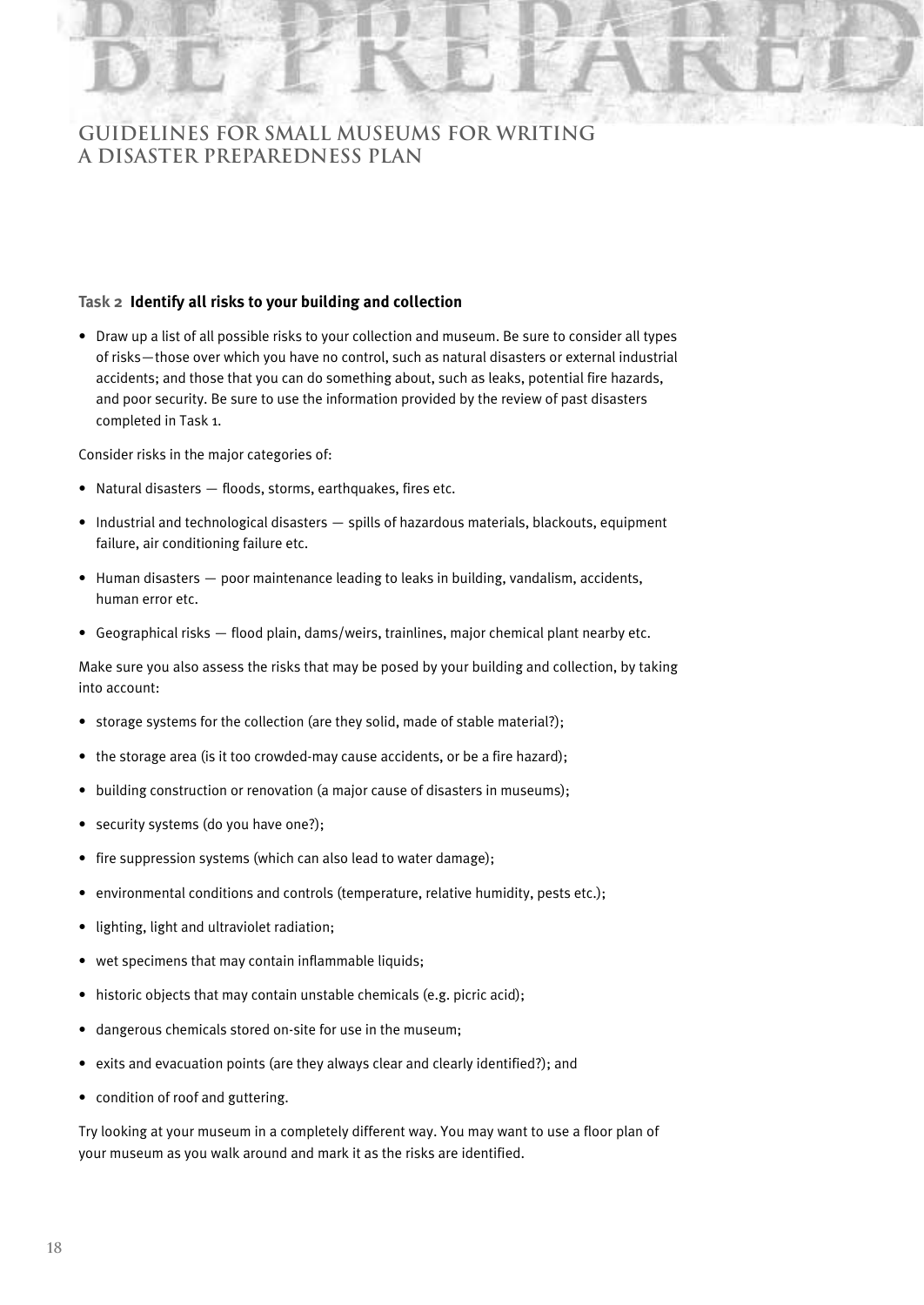Also include any disasters that may be caused by activities immediately outside the museum. For example, what happens in the building next door?

**Remember:** A high percentage of water damage to collections is caused through blocked drains or gutters and roof leaks; and 25 per cent of fires are caused through construction and renovation work, 72 per cent through arson.

[*Emergency Management: Protecting Collections During Renovation,* Technical Leaflet, North East Document Conservation Center, USA]

**Use the Hazard Checklist, and the Risk Assessment template provided in the 'Templates, Checklists and Sample Sheets' section, as a guide.**

#### **Task 3 Rate all risks according to probability and impact on collection**

- Once potential risks are identified, you need to determine the probability of them occurring and the impact they will have on your museum and collection. This process will be useful in guiding you while developing your immediate action plan. It will also allow you to decide which potential disasters you need to prepare for first. Those disasters with a low probability and a low impact on your collection can be dealt with last, if at all.
- The **probability** of each risk occurring can be estimated by using the historical information you collected in Step One, combined with common sense and knowledge of the museum and your community. The Insurance Council of Australia may be able to provide some assistance in identifying what risks your region is exposed to, especially from natural disasters, as they have collated this information and divided Australia into 'zones' depending upon the history of events in that region. Also consult with your local emergency services regarding their views on the risks to the museum.
- The calculation of the **impact** of each risk on your collection is a little more complicated. Each risk identified has a consequence. For example, a flood will result in the collection being water damaged; a fire will result in water damage, soot and smoke damage, and burnt and charred objects. You need to consider:
	- what material types are held in your collection?; and
	- which risk are they most vulnerable to? i.e. what will they be damaged by the most?
- Textiles, for example, are very vulnerable to fire and water damage (as are paper based objects), but are less vulnerable to structural damage caused by earthquakes. Ceramics, on the other hand, will be less affected by water but could be completely destroyed by an earthquake.
- Take into account the proportion of each type of material in your collection and estimate the impact accordingly.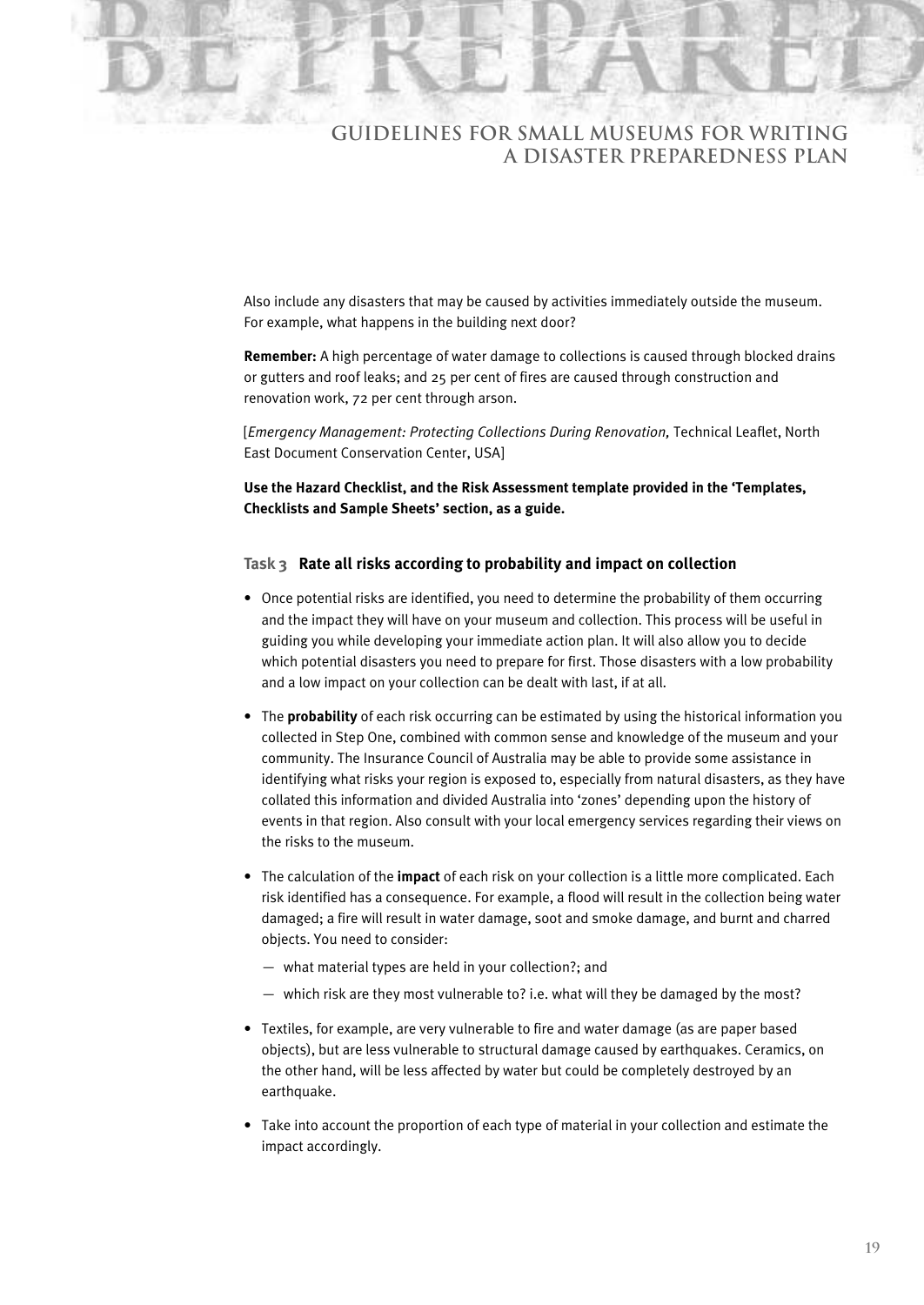- There are a variety of different models for this **risk analysis** tool— you may even want to devise your own. It is the end result that is the most critical — a category for each type of disaster identified — **High, Medium, Low.** This category will indicate what level of threat the potential disaster is to your museum and therefore provide a priority list for actions necessary to address that risk.
- A simple way of calculating the category is provided in the example on the next page, where the end result is a number — the higher the number, the greater the threat to your museum and collection.

Use the Template provided in the 'Templates, Checklists and Sample Sheets' section for your own assessment.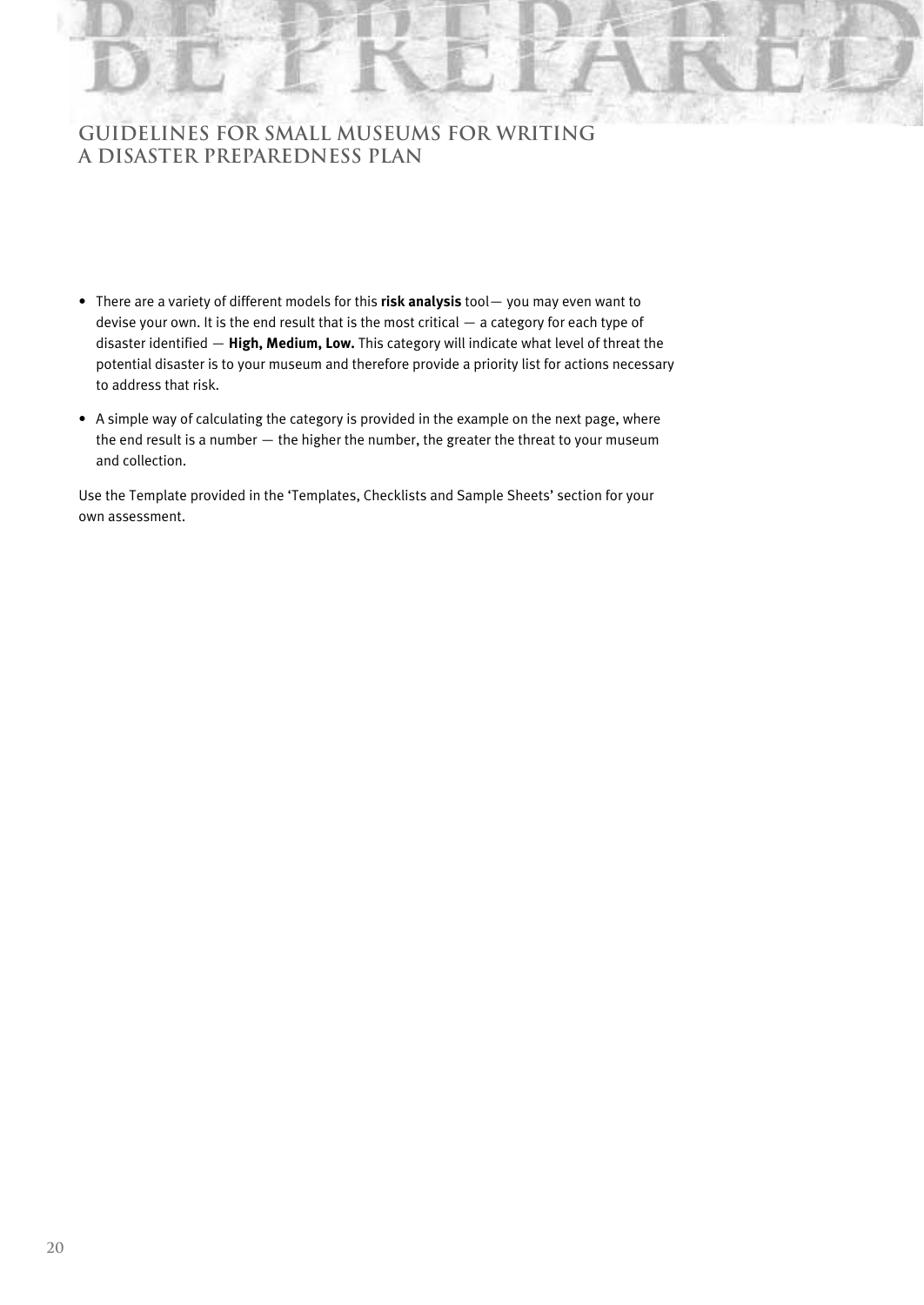#### **Risk Assessment**

| <b>RISK</b><br>(event and<br>consequence)                                | <b>PROBABILITY</b><br>$High-Low (5-1)$ | <b>IMPACT</b><br>$High-Low (5-1)$ | <b>TOTAL</b><br>(number) | <b>CATEGORY OF RISK</b><br>(High 10-8, Medium<br>$7 - 4$ , Low $3 - 1$ ) |
|--------------------------------------------------------------------------|----------------------------------------|-----------------------------------|--------------------------|--------------------------------------------------------------------------|
| Examples:                                                                |                                        |                                   |                          |                                                                          |
| Earthquake -<br>shelves may collapse                                     | $\overline{2}$                         | 4                                 | 6                        | Medium                                                                   |
| <b>Bushfire</b> - Buildings<br>and collection burnt                      | 5                                      | 5                                 | 10                       | High                                                                     |
| <b>Vandalism</b> - display<br>cases smashed,<br>graffiti                 | 4                                      | 5                                 | 8                        | High                                                                     |
| $Flood - low level$<br>objects water<br>damaged                          | $\mathbf{1}$                           | $\overline{2}$                    | 3                        | Low                                                                      |
| <b>Leak</b> (from pipes) $-$<br>objects in storage<br>area water damaged | 3                                      | $\overline{2}$                    | 5                        | Medium                                                                   |
| <b>Bomb Threat -</b><br>museum temporarily<br>closed                     | $\mathbf 1$                            | $\overline{2}$                    | 3                        | Low                                                                      |

• Following this example, a bushfire threat has a high numerical rating and is therefore a 'High' risk category to this museum. A bomb threat is considered a 'Low' risk category. This means that in developing an action plan to reduce or remove risks to the museum, any actions regarding reducing the threat of bushfire should be undertaken before those that would deal with a bomb threat. This would also be the case when developing response and recovery procedures later in the process-fire first, bomb threat later.

**NB.** The Risk Assessment template provided, also includes a column for identifying preventive actions to be undertaken to reduce or remove the potential risks. These preventive actions will be addressed in Step Two, and the template is to be used for both steps.

#### **STEP 2. REDUCE OR REMOVE THE IDENTIFIED RISKS**

**Aim:** The aim of this step is to plan and initiate actions to deal with all of the identified risks to othe museum and its collection  $-$  dealing with those in the high risk category first. These actions may aim to eliminate the risk (by timely maintenance work, for example) or simply reduce the effect of the risk (by raising objects off the floor in case of flood, for example). Not all these actions will be carried out immediately, but they must be put into some sort of action plan and maintenance schedule.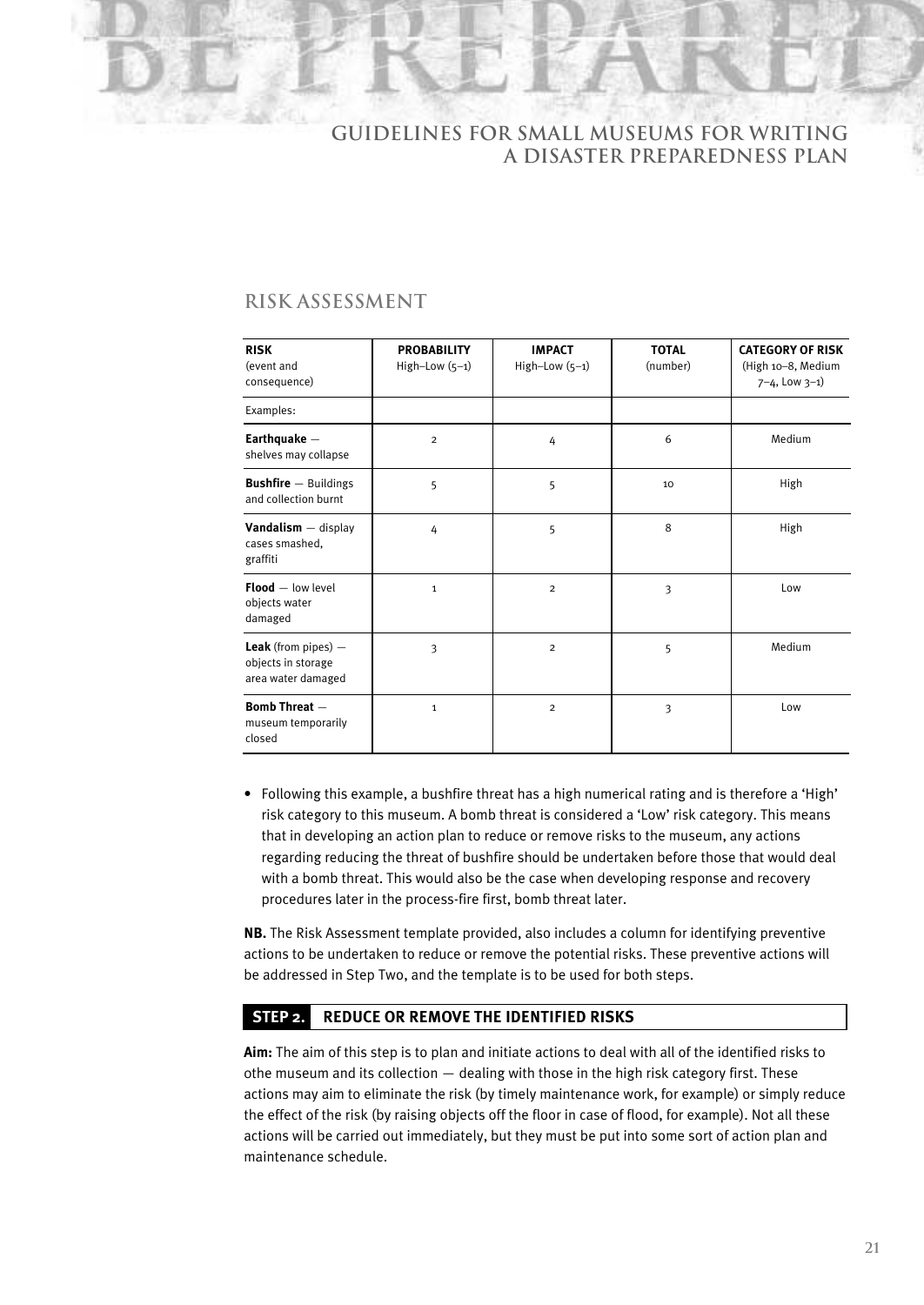- **Tasks:** 1. Prepare an action plan for activities to reduce or remove the risks.
	- 2. Incorporate preventive actions into the museum maintenance schedule

#### **Task 1 Prepare an action plan for activities to reduce or remove the risks**

- In developing this action plan, concentrate on those identified risks over which you have some control. These would include leaks, poor security, susceptibility to fire, pests etc.
- The disasters over which you have no control (flood, earthquake, bushfire etc.) can be dealt with by:
	- reducing the risk as much as possible (eg backburning to reduce bushfire risk);
	- reducing the impact (e.g. implementing storage and display techniques that will reduce earthquake damage to the collection; and raising water sensitive objects above floor level); and
	- preparing well for the event should it occur (Response and Recovery Plans).
- Simple and logical steps will help reduce the impact of some disasters. It is just a matter of thinking ahead and imagining possible threats. For example, during construction or renovation (a high risk time) workmen may use inappropriate or unsafe equipment if they do not understand the risks to the collection.
- Use the Risk Assessment template you have already filled in, and now identify simple actions that would deal with each risk and put them in the 'Preventive Actions' column. These actions can then form the basis of a more developed Action Plan
- The action plan should be realistic-particularly in regard to funding, equipment, time and staff. This plan should also be included as part of any strategic plan that the museum may have or is considering preparing. Many of the actions that will be identified as necessary may already be on the museum's work plan, as they will involve good museum management methods as well as disaster preparedness.
- Those risks that fall into the 'High' risk category (Step One, Task 3) in the risk analysis (ie pose the greatest threat to your museum) should receive the highest priority when it comes to developing actions, and allocating time and money to implement those actions.

A possible layout would look something like this one below, and a template for your use has been provided in the Template section of these guidelines:

| <b>RISK</b>                 | <b>ACTION</b>           | <b>RESOURCES</b> | <b>ASSIGNED TO</b>          | <b>DUE BY</b> |
|-----------------------------|-------------------------|------------------|-----------------------------|---------------|
| Leak in collection<br>store | Repair roof             | \$500            | Roger (building<br>manager) | End June      |
| Poor security               | Install security system | \$1500           | Local Council               | End May       |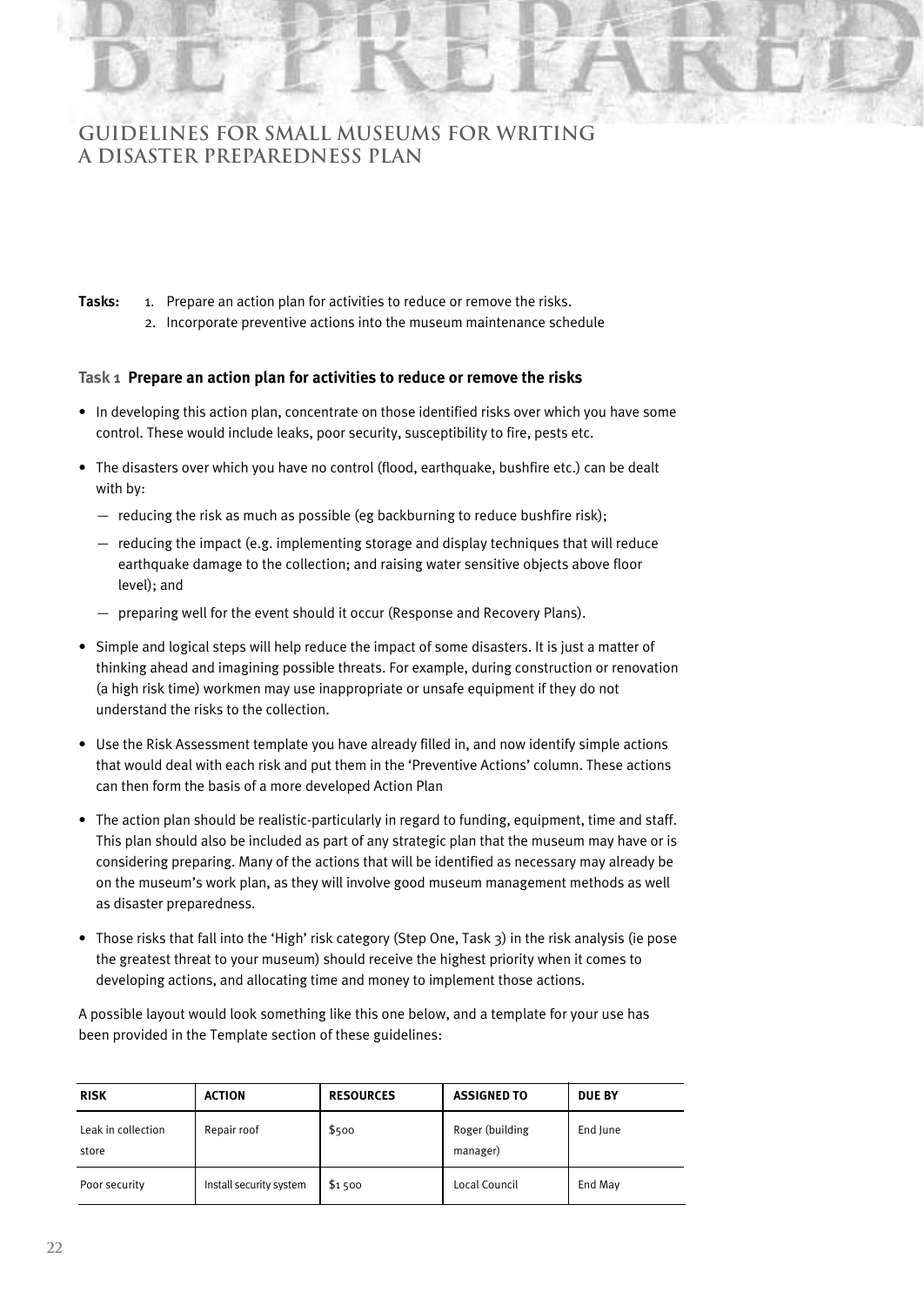• In the action plan, make sure you include training workshops for the various parts of the Response Plan and Recovery Plan that will be developed (Steps Six and Seven), and that this training is repeated at regular intervals (such as once a year), and includes all new staff, volunteers etc.

**NOTE:** This action plan may take months, or even years, to fully implement or complete. This should not be considered a problem and should not deter you from moving onto the next sections of the plan.

#### **Task 2 Incorporate preventive actions into the museum maintenance schedule.**

- Develop (or review) your maintenance procedures and schedule for the building and the collection, taking into account all the information gathered and the procedures developed during the risk assessment and action plan exercise.
- All the preventive actions should be incorporated into this maintenance schedule and the daily activities of the museum. For example, these activities would include:
	- regular checking for any pest activities, with specified actions should any pests be found;
	- immediately rectifying any leaks found during regular inspection of the building and collection areas;
	- ensuring that regularly occurring problems and their solutions are identified in the schedule, such as blocked gutters and regular removal of blockages.
- Preventive actions would also include keeping a record of any problems as they occur and are rectified (such as increased pest activity) as this will allow your maintenance schedule to be regularly modified and updated, and to identify areas of weakness and potential disasters.
- It may be useful to incorporate a six monthly formal inspection of your building and site, to ensure all risks are addressed.

Steps One and Two were aimed at dealing with those risks over which you have some control, by **preventing** them from occurring.

The next three steps  $-$  Three, Four, and Five  $-$  aims to deal with the risks that you cannot eliminate, by **preparing** for them.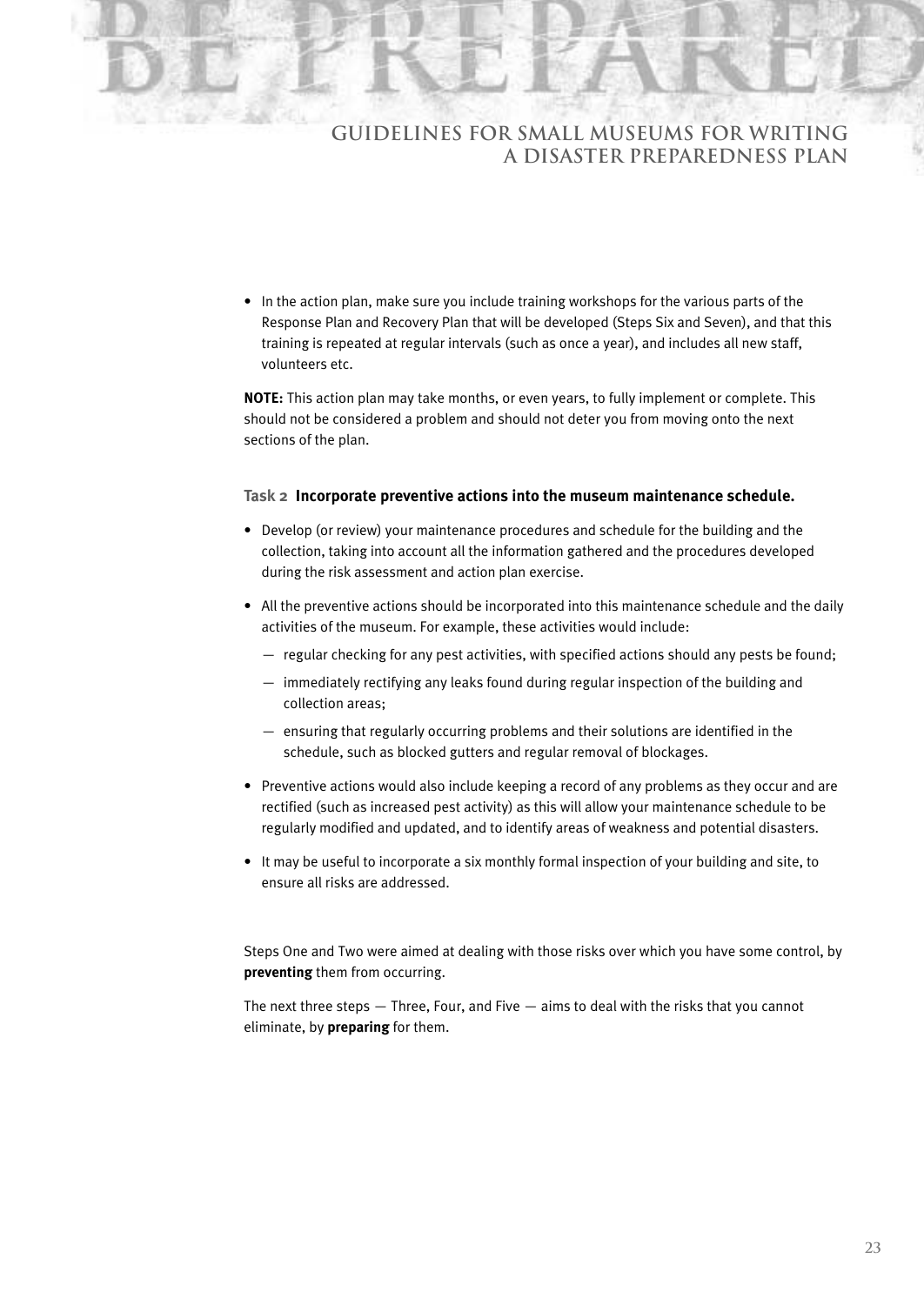### **preparation**

#### **STEP 3. PRIORITISE COLLECTION (SIGNIFICANCE ASSESSMENT)**

**AIM:** The aim of this step is to develop an awareness of those objects or collections that are most important to your museum. It is these objects that would be retrieved (if possible) in the face of a disaster, or dealt with first when salvaging the collection after the disaster.

- Tasks: 1. Determine the most significant objects and collections.
	- 2. Write priority list for entire collection.
	- 3. Write separate priority lists.
	- 4. Confirm agreement and responsibilities.

Templates to assist you in developing your lists are included in the Template section of these guidelines.

#### **Task 1 Determine the most significant objects and/or collections within your museum**

- While it is tempting to consider all objects in your collection as irreplaceable and priceless, the fact is, that there are some objects which are more significant than others. This significance will relate to your community, the region, the state and Australia, and also to the rest of the collection. Significance can be defined as '...the historic, aesthetic, scientific/technical and social values that an object or collection has for past, present and future generations' (Users' Manual for Assessing the Significance of Cultural Heritage Objects and Collections, Australian Heritage Projects, K. Winkworth, L. Young)
- You may well already have a clear idea of which objects are the most important, it is now a question of ensuring that you are correct (and that everyone agrees).
- Referring to the Collection Policy of the museum will be a good place to start when determining which objects hold the most significance for the museum:
	- which are the objects which most clearly reflect the scope of the collection and the mission of the museum?
	- which are the objects that have great significance to the community?
	- which are the objects that are well documented with a full provenance attached?

This same line of questioning is also relevant for discrete collections within your collection. A collection may be considered to be of great significance simply because it was donated to the museum by an esteemed member of the community.

• In deciding on significant objects, it is most important to ensure that agreement is reached between all those involved. This agreement should be based primarily on the factual information to hand, as outlined above, and should not be overridden by an emotional attachment to an object or collection.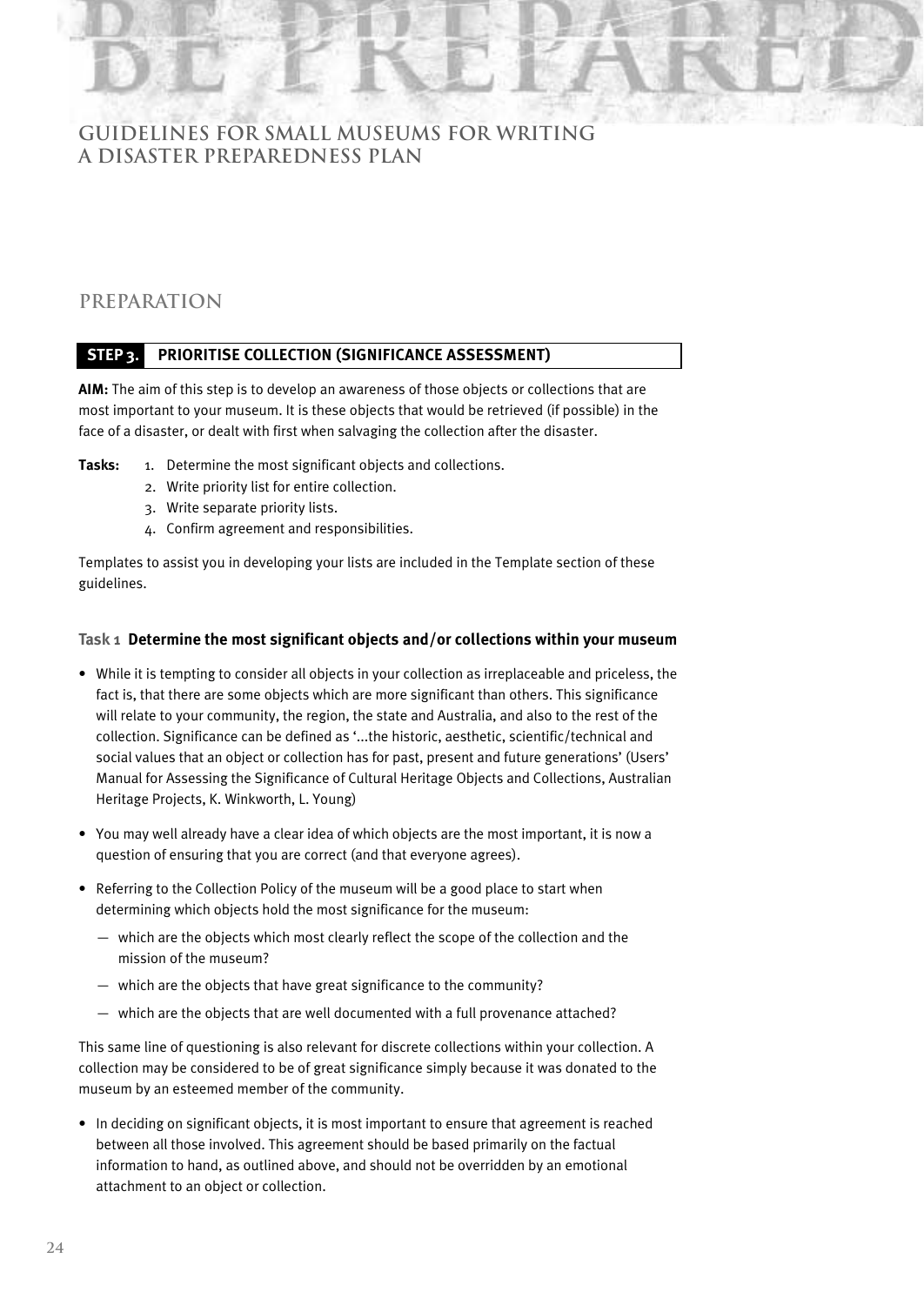- This is not to say that emotion should not play a role in prioritising objects, but it should not be the primary decision-making factor. It has been the unfortunate experience of many museums recovering from a disaster, that time and money were spent on saving objects that had no real significance to the museum or were easily replaceable, while the more significant objects were lost. This can result both from not having a priority list, and from people ignoring the list at the time of the disaster because they didn't agree with it in the first place.
- Another important thing to consider in this process is to ensure that everyone is aware of objects that can be easily replaced and have no relevant history attached, and any objects which are 'props' for display purposes only and have not been accessioned into the collection. These items would not be part of your object priority list.
- A full significance assessment is a valuable process for a museum to work through, and the forthcoming *'User's Manual for Assessing the Significance of Cultural Heritage Objects and Collections'* will be a useful tool to achieve this. However, a simple list of which objects are considered to be the most important to the museum and the community is a good place to start and will suffice for the purposes of developing a Disaster Preparedness Guide. When time permits, a full significance assessment should be done (put it in the Strategic Plan now!).

#### **Task 2 Write priority list for the collection**

- Working with the significance information you have developed, write a priority list of those objects or collections with the highest level of significance. This list will be your guide when you are responding to the threat of a disaster, or a disaster that has just occurred. For example, you have just received a flood warning and have 15 minutes to evacuate the museum and retrieve some objects — which objects do you take? You may well have developed this scenario in your mind for your own home and the things most precious to you, the principle is the same here.
- This priority list will also prove useful when the time comes to salvage objects from your damaged museum. As time and funding are often short, the priority list will ensure that you do not waste valuable resources in salvaging unimportant or easily replaceable objects.
- Clearly, the objects that are of greatest significance to your museum, and the wider community, will be high on the priority list. Also, the objects that have been purchased at great cost to the museum (for whatever reason) may be high on the list, simply because it would take a great deal of the museum's resources to replace that object.
- It is not useful to include every object in your collection on the list. This would create a most unwieldy situation and it is unlikely that you would have the time to retrieve the entire collection with an impending disaster. However, a general idea of order of retrieval of most collections or areas of the museum would be useful.
- It is also important to include security and display information on your list, to assist in speedy removal of objects. This information would include: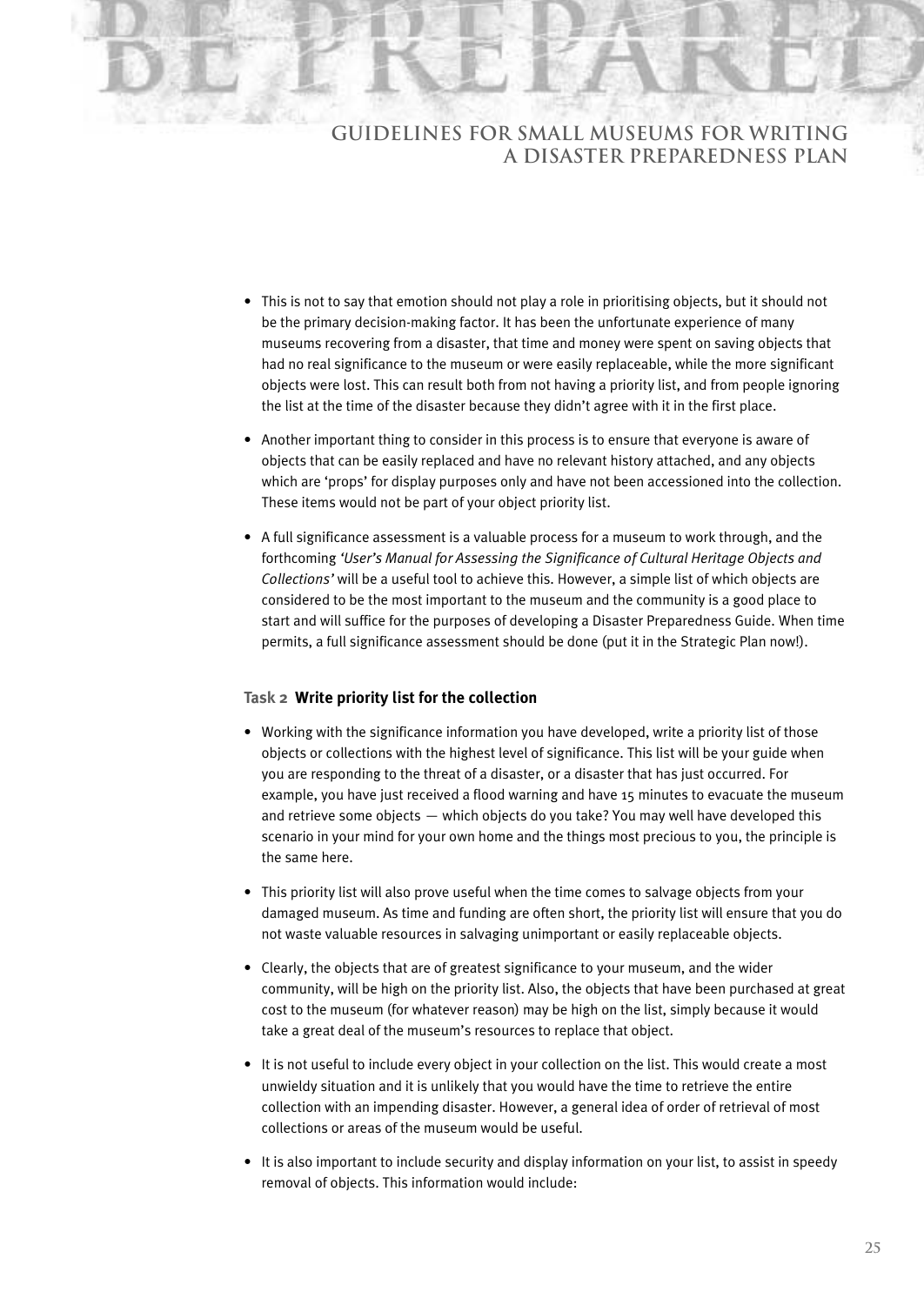- whether frames are secured to the wall;
- how display cases are locked and where the keys are kept; and
- what sort of hanging systems are used.

This information will be most useful when it comes to quick retrieval.

- It is important to include all relevant documentation for the collection in your priority list. This documentation should include all registration and cataloguing information, and all original documents. There is little point in saving your collection if all records and provenance information have been lost. A useful approach to this issue is to keep a back-up copy of all records off-site in a safe place.
- Remember to update the priority list with any new acquisitions or donations.

The following table is an example of a Priority List, and a full template for you to use is included in the Template section of these guidelines.

#### *Priority list — by object*

| <b>Collection/Object</b> | Location                       | <b>Security</b>                                |
|--------------------------|--------------------------------|------------------------------------------------|
| John Glover watercolour  | Main exhibition room-left wall | Screwed to wall – need flathead<br>screwdriver |
| John Glover sketc.hbook  | Display case in back room      | Locked case $-$ keys in office.                |
| John Glover smock        | Front room display             | On mannequin $-$ lift off.                     |

#### **Task 3 Write separate priority lists for each area of the museum and types of material**

- This task simply requires a separation of the main priority list into smaller lists identifying the object priorities for each area of the museum. These lists will be used when the disaster is a small one, confined to one area of the museum  $-$  a leak, for example (a very high percentage of disasters in museums are caused by leaks); or for speedy, emergency retrieval after a major disaster. Remember to include objects in display cases, storage areas etc. as well as all the separate rooms.
- It is also a good idea to develop separate lists of priority objects depending on their material type and the differing levels of impact of different types of disasters. For example, if the disaster is a major leak then the high priority textile and paper objects should be retrieved before the high priority metal or ceramic objects.
- Remember, keep these lists short.

[An example of this priority listing can be found in the Sample Sheets section]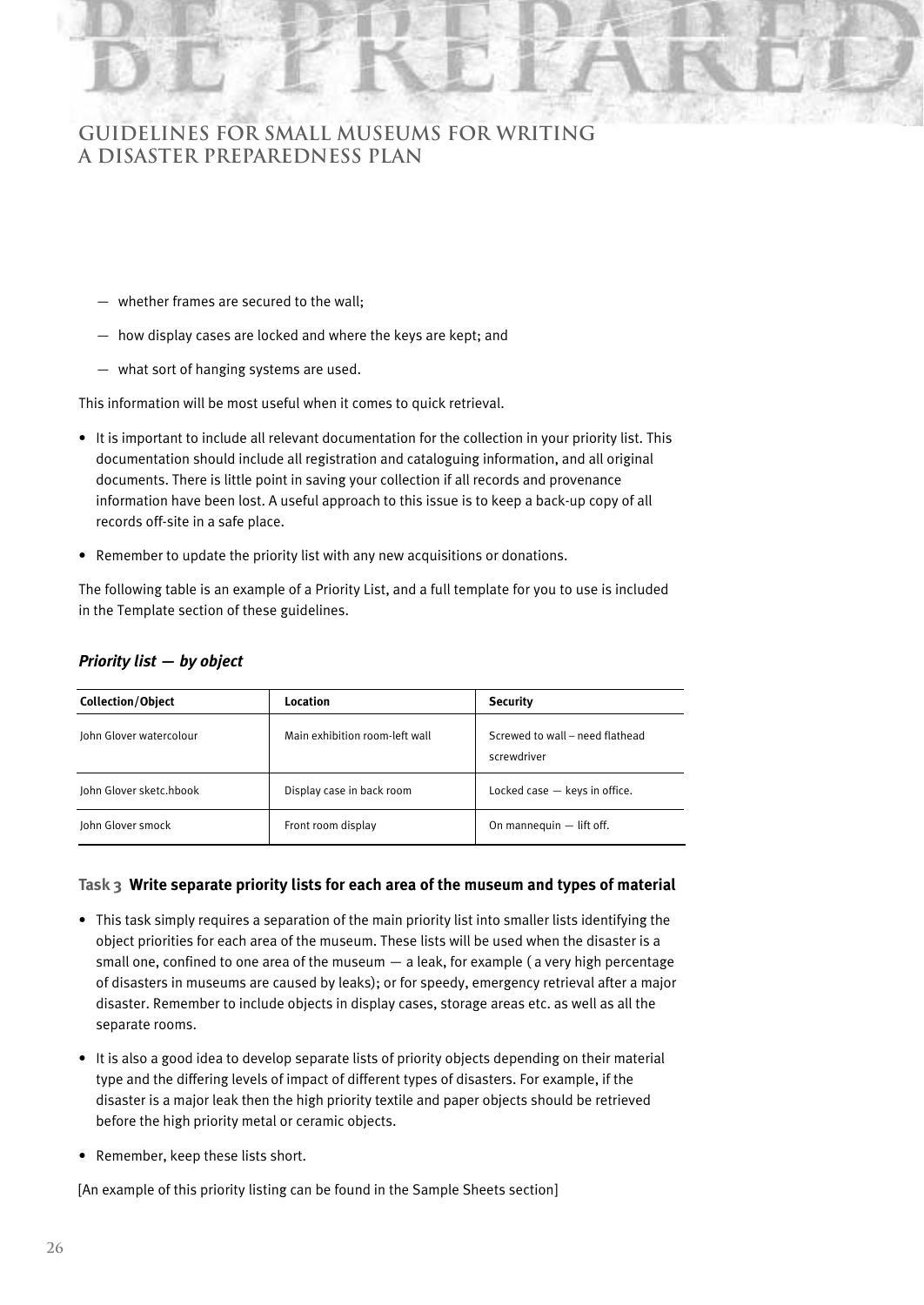**SECURITY WARNING: The priority lists should not be kept in the main body of the Disaster Preparedness Plan but should be copied onto separate sheets and kept separately where they are able to be easily accessed when each disaster threatens.**

If these priority lists were available to anyone who looked at the Disaster Preparedness Plan it could be an open invitation to theft of your most valuable objects. If you are sending your plan to other museums to assist them in the writing of their plan, make sure you **do not** include your priority lists.

| Location             | <b>Collection/Object</b>                                 | <b>Security</b>                                       |
|----------------------|----------------------------------------------------------|-------------------------------------------------------|
| Main exhibition room | Iohn Glover watercolour-<br>on left wall                 | Frame is screwed to wall-need<br>flathead screwdriver |
|                      | John Glover easel-in left corner                         | Tied to window catch                                  |
|                      | Mineral collection-centre<br>display case                | Locked case-keys in office                            |
| Back room            | John Glover sketchbook-<br>display case                  | Locked case-keys in office                            |
|                      | 1850's rifle-back wall                                   | Attached to wooden support with wire                  |
|                      | Settlement documents-<br>display case                    | Locked case-keys in office                            |
| Front room           | John Glover smock-<br>in right corner                    | On mannequin-lift off                                 |
|                      | Jewellery collection-in small<br>display case by door    | Locked case-keys in office                            |
|                      | Williams family bible-in large<br>display case by window | Locked case-keys in office                            |

#### *Priority list — by location*

#### **Task 4 Agreement of all involved**

- It is most important that during the process of prioritising your collection, all those who feel they have a 'stake' in the museum have been able to make known which objects or collection they consider to be important to the museum. This is particularly important for those who will be involved in any disaster response and recovery.
- It is important that all parties involved confirm agreement about the priority list. Hopefully, any disputes and disagreements will have been resolved during the first three tasks of this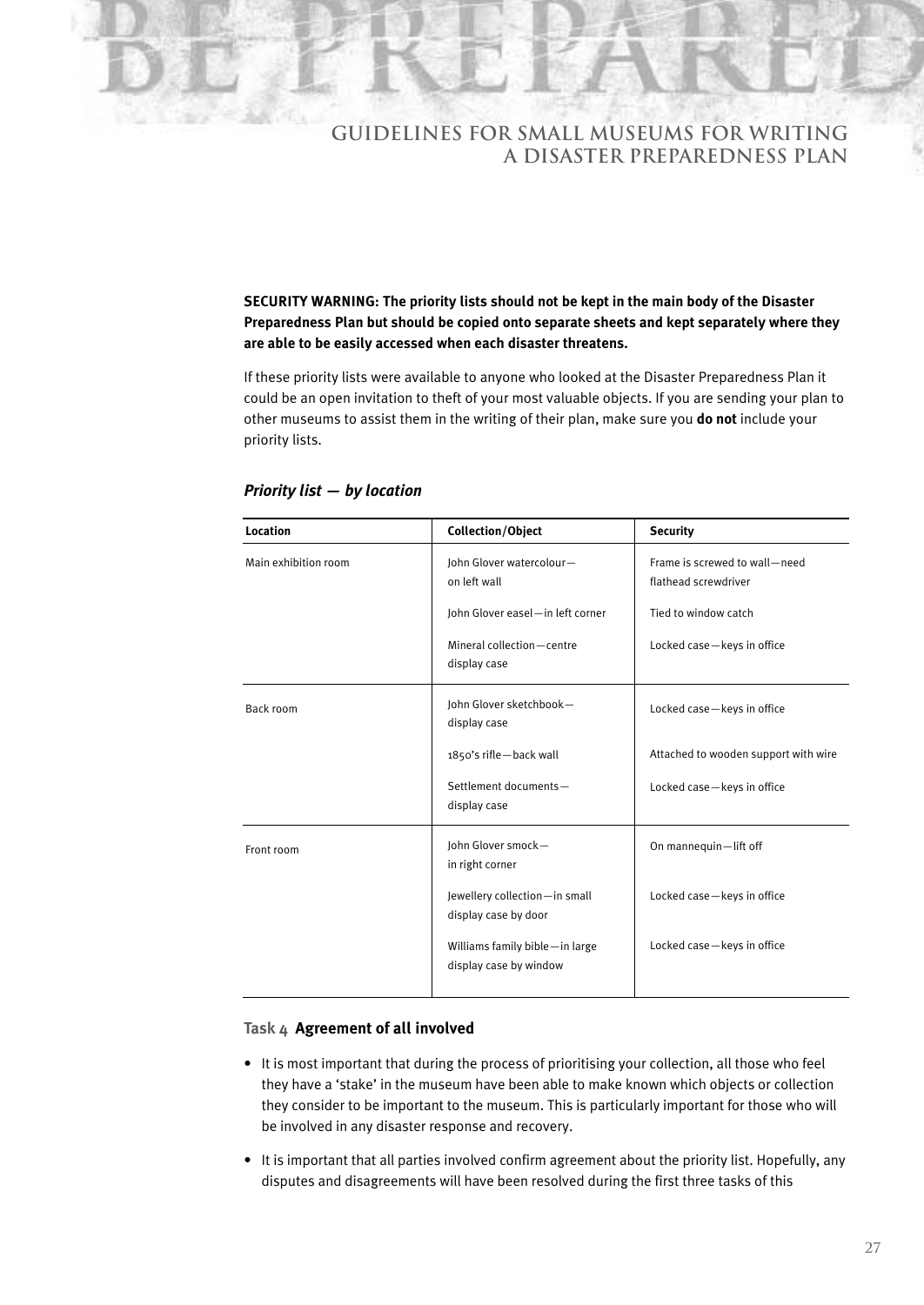process. If disagreements have not been resolved now, then they will re-appear when the disaster has struck and the plan has been activated. That is not the time for disputes to occur over whether to first save the organ or the newspaper collection. People are stressed and in shock when in the throes of disaster response, and it will not help to be at odds with one another or confused about the actions to be implemented.

#### **STEP 4. ESTABLISH A DISASTER RESPONSE TEAM**

**Aim:** The aim of this step is to establish who will be part of your Disaster Response Team and what roles they will play, and to understand the need for each of the different 'jobs'.

- **Tasks:** 1. Define core roles and responsibilities needed.
	- 2. Match people with those roles.
	- 3. Brief each member of the team.
- The Disaster Response team is responsible for the museum's response and recovery from a disaster. Their role will be to:
- '.. respond when a disaster is reported; assess the situation; and plan the recovery phase'

[*reCollections: Caring For Collections Across Australia*, pp 72 'Managing Collections']

• They will have separate and assigned responsibilities that need to cover all the response and recovery actions that are identified during the writing of the plan. This team may also be involved in the preparation and writing of all the material needed for the Disaster Preparedness Plan.

**NOTE:** Many of the disasters that occur at museums are relatively small and confined, and will not necessarily require the full Disaster Response Team to be called.

#### **Task 1 Define core roles and responsibilities needed**

• The following list is a guide for the main roles that need to be assigned in the course of responding to or recovering from a disaster. These roles have been identified through the disaster experiences of museums, libraries and many other, quite diverse, organisations. Many are roles that are relevant to any disaster response and recovery, while others are specific to organisations with collections of cultural material. Use these roles as a guide and develop others that are more relevant to your own situation. They are not listed in order of importance.

**Disaster Coordinator** — This person will oversee and coordinate all the actions during and after the disaster, and make all the final decisions. They will also map out the Recovery Plan after assessing the situation. You must choose the best person for this role (and they must accept). It will not necessarily be the President of the committee, the single paid staff member of the museum, or the Director. It may also not be the person co-ordinating the development and writing of this preparedness plan. It needs to be a person who will not be overwhelmed by the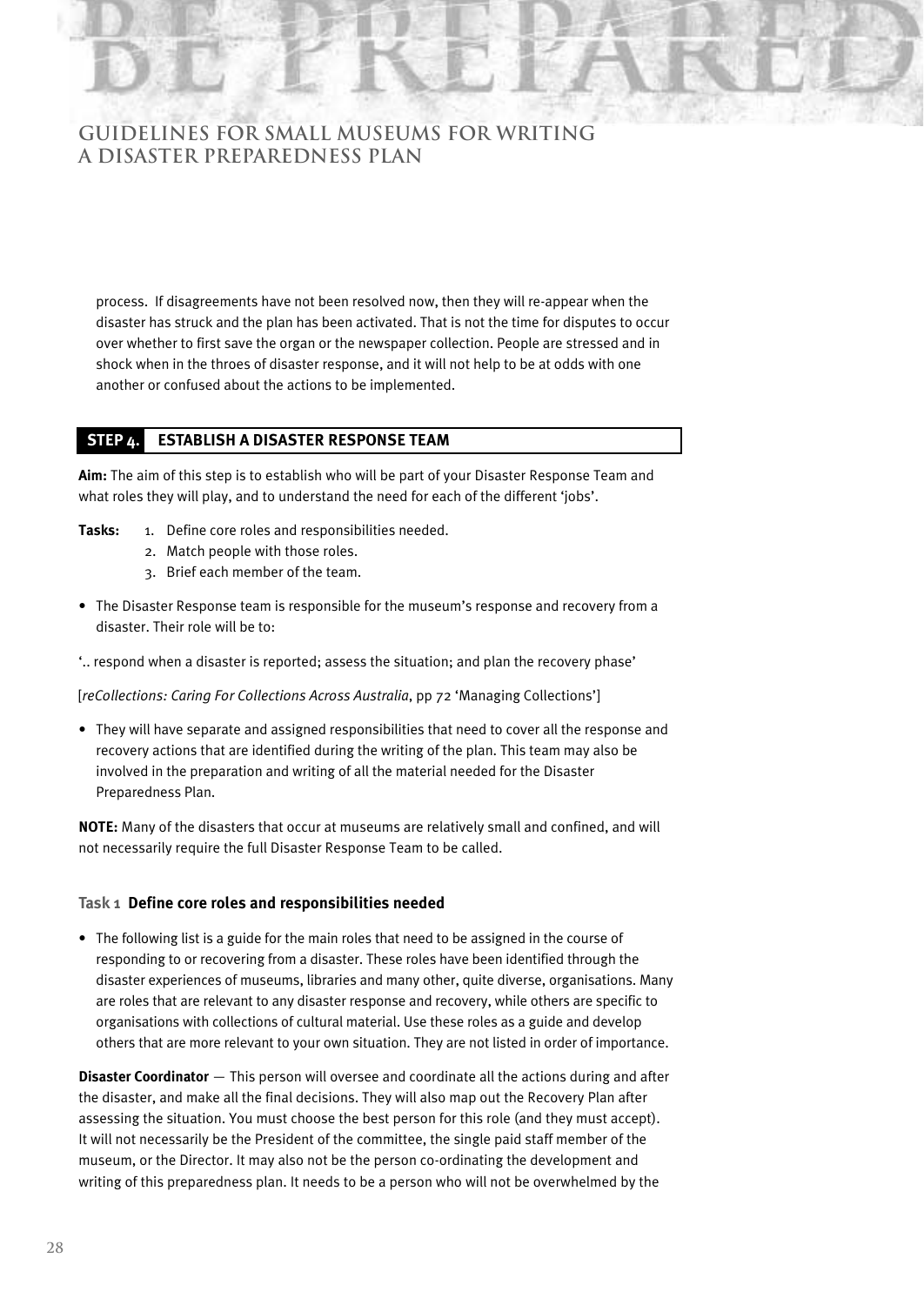need to think quickly, who is able to prioritise needs and make hard decisions. The coordinator needs to be a person who is generally available and can get to the museum quickly. This person also needs to have the authority to liaise with local government, emergency services, insurance officers and loss adjustors, contractors and consultants etc. and to be able to make decisions regarding all these areas. It might be the person who was in charge of developing this plan-or it might not. Whoever it is, they need to understand the plan well, and have the respect of the other members of the response team — and these other members need to all agree that the coordinator has the final say and must be aware of all decisions that are made regarding the disaster response and recovery. Otherwise chaos will reign and the collection will suffer.

**NB:** It is important to inform all outside volunteers, contractors, and experts in specialised areas that it is the Disaster Coordinator that will make all final decisions. Outside 'experts' can sometimes tend to take charge and they need to be made aware that the museum has a Disaster Response and Recovery Plan and the staff have been trained.

**Volunteer Coordinator** — Apart from the Disaster Response Team, there may be other people coming forward to volunteer in the wake of a disaster. Some will be volunteers at the museum already and will be familiar with the museum and its Disaster Preparedness Plan, and may have even attended some of the training workshops. Others will come forward from the community and will know little about the museum. It is the role of the volunteer coordinator to make sure:

- a) they are matched to suitable tasks and receive the proper training in that task (see Recovery Action Sheets in Step Seven — Disaster Recovery Plan);
- b) that they are cared for regarding food and drink (and sleep if necessary!);
- c) transport is provided, if necessary;
- d) a timetable for volunteers is developed so they do not get overtired; and
- e) any other tasks as they arise.

**Documenter** — The site of the disaster, the areas of damage, damaged objects etc. will all need to be documented—for museum purposes, as well as insurance needs. Also, a register will need to be kept of objects as they are moved or sent off-site, or placed into salvage procedures. It may not be possible or appropriate that the documenter will actually do all of this, but they need to coordinate all the necessary activities and make sure that all the documentation is done according to the Recovery Plan. This could be quite a lengthy task and certainly requires someone meticulous, focused and organised. If the recovery process takes some time, this register will become pivotal in keeping track of your collection. It will also be useful to note down major decisions that are made during the Recovery process, if there is time.

**Finance Officer** — Many decisions will need to be made early in the recovery plan — and many of them will depend on finances available. Hopefully, you have prepared well and know what your insurance will cover, what funding may be available from the council etc. There will be the need to make other financial decisions with regard to the recovery (what materials to buy, should the carpet be replaced, hiring of equipment and space etc.) and the finance officer will need to keep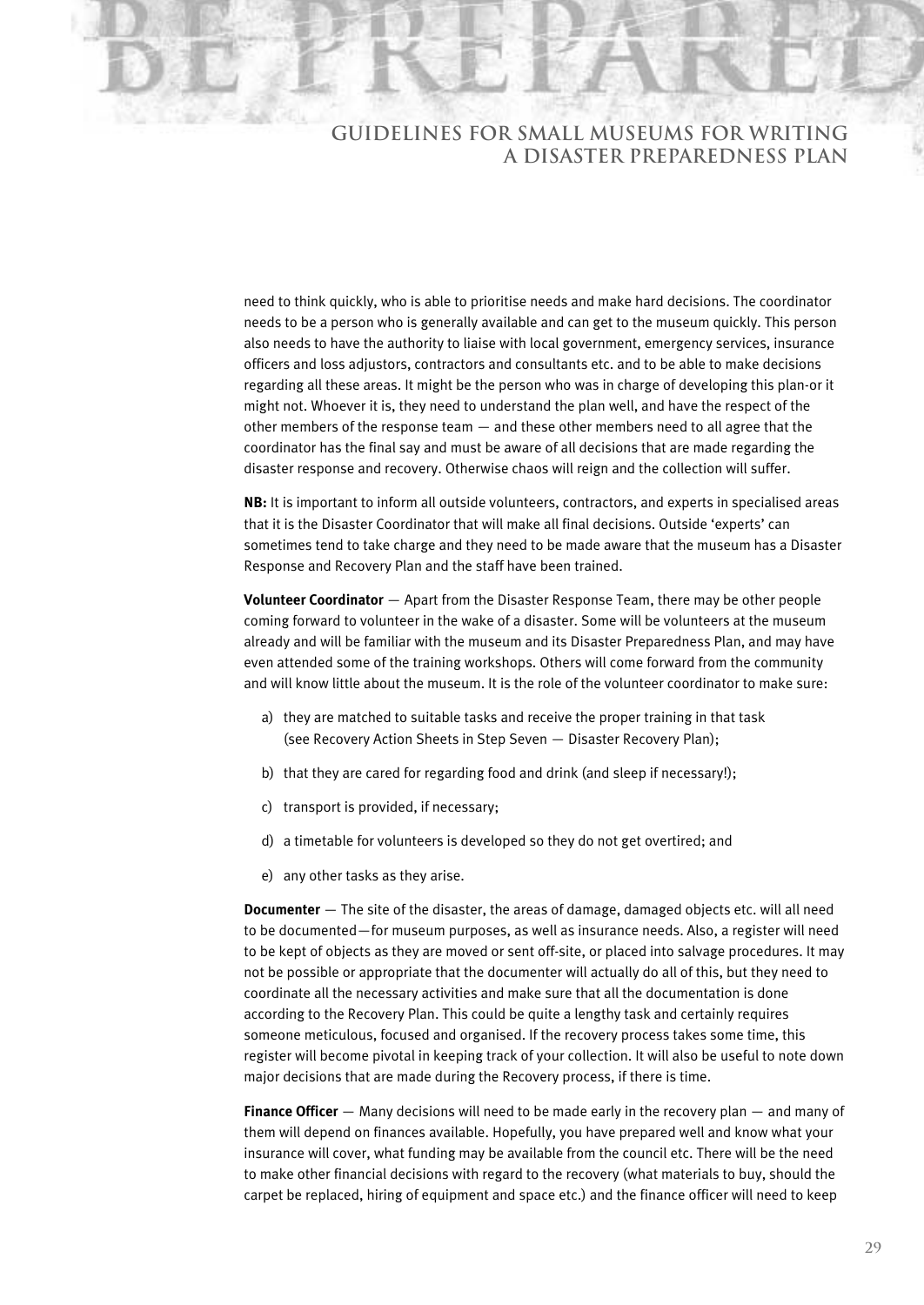an account of monies spent or allocated, and be able to advise on the financial picture. They will also be the person to liaise with the loss adjustor and the contracts manager from council. **It is essential that the finance officer also has the authority to make these financial decisions.**

**Assessor** — This role requires someone with the ability to assess the condition of the collection and objects after a disaster, in a variety of circumstances — water damage, fire and smoke damage, structural damage etc. They will need to be able to quickly determine to what extent the objects are damaged, prioritise objects that need attention, and decide what sort of salvage procedures are suitable. It is possible that they will have to work with a trained conservator who can only provide advice over the telephone. They will play a major role in developing the Recovery Plan after a disaster.

**Materials and Equipment Coordinator** — This member of the team has an ongoing role, even when you are not recovering from a disaster. It will be their responsibility to source the supplies to be put in the Disaster Bin (See **Step Six — Disaster Response Plan**), and also the supplies, materials and equipment needed for the disaster recovery (See **Step Seven — Disaster Recovery Plan**). Many of the things needed will be easily found in the local hardware shop, while others will be specialist equipment that will require a little more searching out. Contacts need to be made with providers of specialist equipment and relationships established — before a disaster strikes. You need to be confident that should your museum end up with a water-logged collection, there is either a freezer store nearby large enough to take your objects or that you have arranged for a freezer truck to arrive at the museum after a single telephone call. (Freezing water-logged objects can be a salvage option to prevent mould growth)

The supplies in the Disaster Bin also need to be prepared beforehand and a regular check made of the contents to ensure it is kept well stocked.

When in the recovery stage after a disaster, it will be the Materials and Equipment coordinator's responsibility to ensure that all the material and equipment needed for the recovery is in place. Often this will be a coordinating role, as general helpers (if there are enough) should be sent out to collect the various items.

A full list of items needed for a Disaster Bin and a Disaster Store will be found in the Appendices.

**Media coordinator** — While not all museums in the wake of a disaster will find hoards of media on their doorstep, it is generally the case that there will be at least the local newspaper or radio wanting to know what the situation is and the likely effect of the disaster on the museum. To avoid unpleasant or inaccurate media coverage ('Our Heritage Lost While Museum Staff Flounder...') it is wise to designate a person to liaise with the media. This person will provide all quotes, radio interviews etc. and will be the only person the media talk to at the museum. They need to be kept up to date with the situation by the coordinator and be the type of person able to remain calm and tactful at all times! Keep in mind that effective media liaison can be of assistance to the museum after the event also — increasing community support, funding etc.

**Networker** — This person will be responsible for ensuring that communication lines are open (land lines, mobile phones etc.), that the telephone tree had been activated and that all support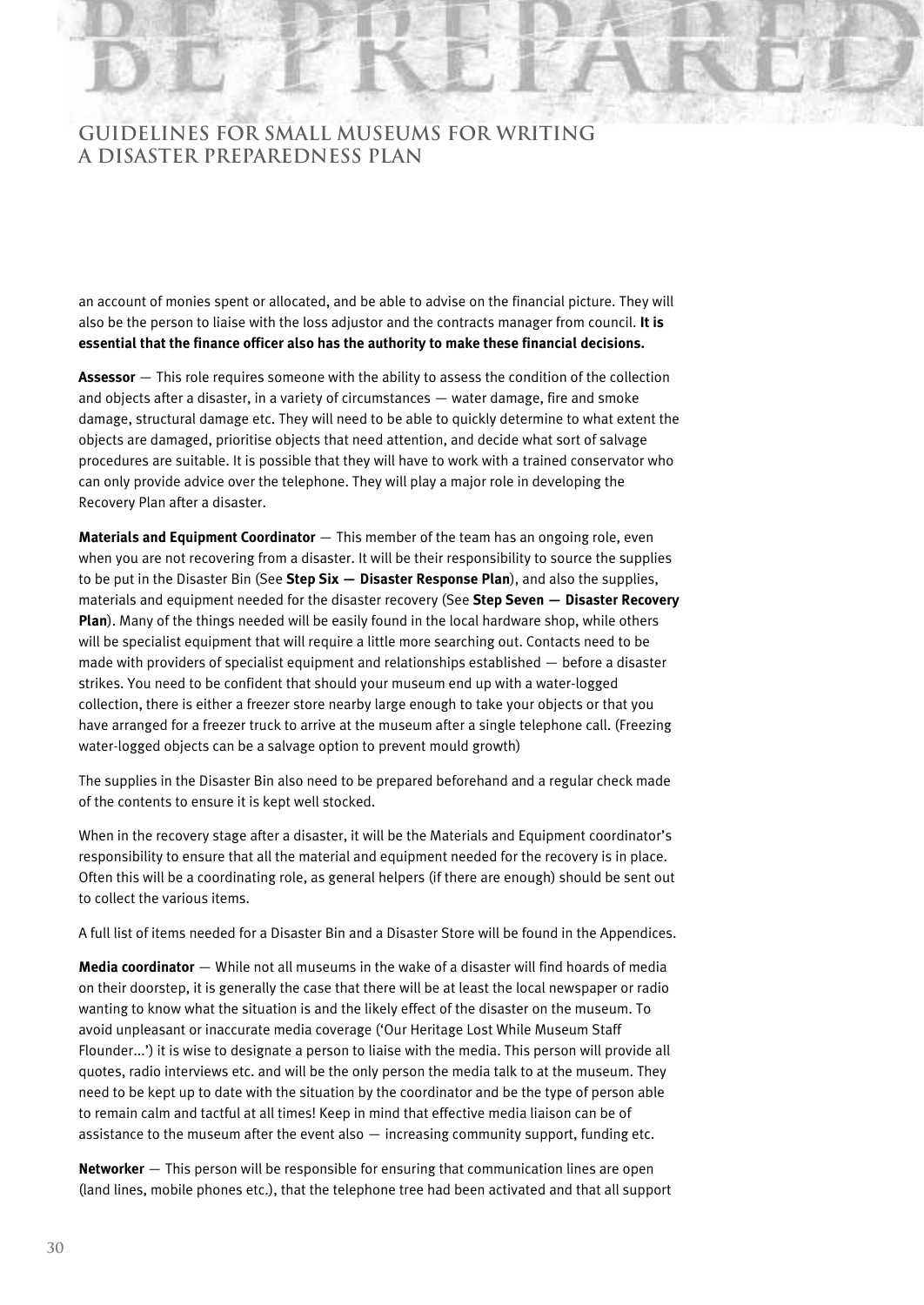networks and emergency services had been contacted. If there are no telephones immediately available in the wake of the disaster, it is the networker who must find **some means** of communication with the outside world (and in the case of large museums, with each other while inside the museum). It is also the networker who is designated as an initial point of contact for those who need to ring into the museum following the disaster. They can then decide on a caseby-case basis where the call needs to be directed, without having to bother the Disaster Coordinator. However, it is critical that this person works closely with the Coordinator, otherwise things could get quite chaotic.

**Security person** — When a museum has suffered a major disaster there will be many people on-site, and the museum may also not be secured. It is important that there is someone who has the responsibility of ensuring that the collection is safe, that no-one is there who is not supposed to be there, and that the site is not open to anyone off the street. This need for security will also apply to any off-site recovery areas that may be used for object salvage.

**General helper** — Someone who will run around collecting extra supplies, materials and equipment, food for workers, people to assist in recovery, an extra pair of hands whenever they are needed etc.

**'OH&S' person** — (Occupational Health and Safety) Someone to be aware of health and safety issues while the response and recovery plan is in operation. That is, to ensure those dealing with mouldy or sooty objects are wearing their dust masks, and that people are lifting heavy objects correctly, and enough rest breaks are being taken etc. This is most important as it is easy to overdo things in the stress of disaster recovery.

#### **Task 2 Match people with those roles**

- Once the roles are clearly defined people can be sought to fill them. It may be that it is very clear to everyone who should take on which role, or it may be that you would prefer to call for volunteers to fill the different roles.
- Ideally, people should be allocated roles and responsibilities that have some relationship to their areas of interest and/or expertise. It is most important that people are prepared to take on the role, committed to carrying it out in a disaster, understand fully what the role entails, are prepared to be trained in Disaster Preparedness, and will generally be available should a disaster strike.
- An important thing to keep in mind during this exercise is that some members of your committee/Disaster Response Team may also have community roles to play in the event of a local and regional disaster, or may be ill at the time of the disaster and hence unable to be part of the museum's response team. It is wise, therefore, to delegate stand-ins for the various roles, if possible, so that the team will still be able to function should a member not be available. Make sure these stand-ins are also trained in the roles.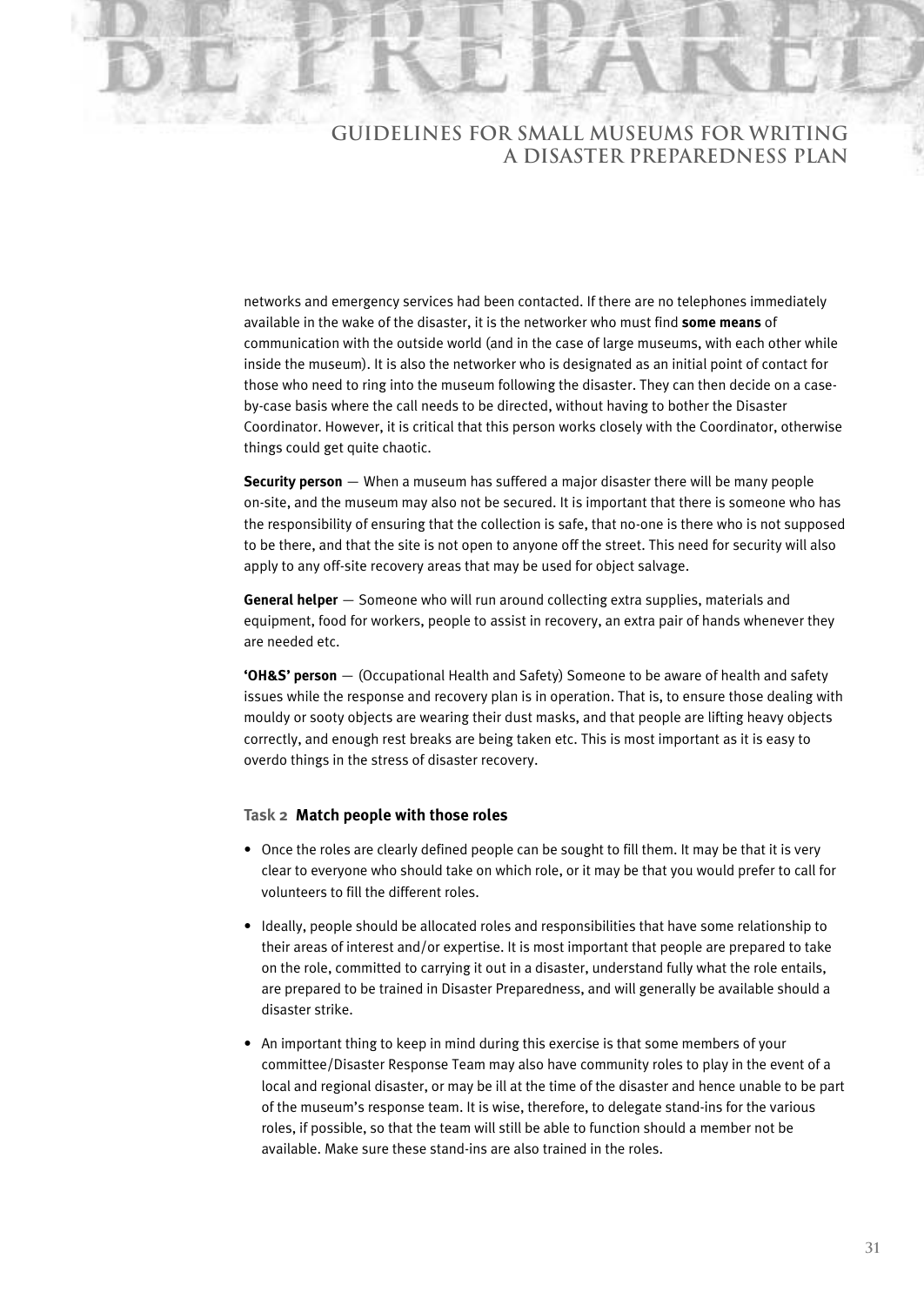**Comment:** Sometimes a difficult situation can arise during disaster recovery, when it becomes clear that someone is unsuited to their role. How do you deal with this without hurting their feelings? What if it is the disaster coordinator that is not coping well? There are no easy answers to this problem (certainly none are in this guide!), but the problem will have to be solved rather than ignored. Otherwise it will put the disaster response and recovery at risk, particularly if it is the critical role of disaster coordinator. It may be possible to call in an outside 'authority' such as someone from the council, or from Museums Australia or similar organisations, or a consultant. If not, you will have to deal with it internally, but that person cannot continue in the role if they are not performing well — there is too much at stake.

**NOTE:** It is important that the Disaster Response Team consists of dedicated people committed to carrying out their designated roles. It may be that you have an active group of workers and can find enough people to fill each role. If your museum only has a few reliable staff and volunteers, then you may need to double up on some roles. Many of the roles combine logically, such as the Disaster Coordinator and the financial adviser/treasurer, and the networker and the volunteer coordinator. The critical thing is to ensure all these identified roles are allocated to somebody, even if one person has several roles. These people can always delegate their tasks when in Disaster Recovery, so they do not get too tired too quickly.

#### **Task 3 Brief each member of the team**

• Once the assigned roles have been allocated and accepted, each member should be fully briefed as to what their role entails. This may take many forms-attending the training workshops; preparing the Recovery Action Sheets (see Step Six); reading the Disaster Preparedness Plan from cover to cover; training their own group of volunteers etc. There is little point in having a person responsible for assessing damage if they have no idea how to make that judgement.

#### **STEP 5. ESTABLISH SUPPORT NETWORKS**

**Aim:** The aim of this step is to ensure a focus on developing and maintaining outside support and contacts. All necessary expertise should be identified and deliberate efforts made to obtain their support. This support is critical in times of a disaster.

- Tasks: 1. Establish regional museum network.
	- 2. Contact specific expertise outside the museum.
	- 3. Develop register of volunteers.

Given the perilous state of the resources of most small museums, developing support networks is a logical approach to resourcing your museum. This applies to nearly all areas of managing a museum, not just Disaster Preparedness. So it is highly likely that you already have a well developed support network of other museum workers and general community supporters. These will form a sound basis for developing regional disaster preparedness networks.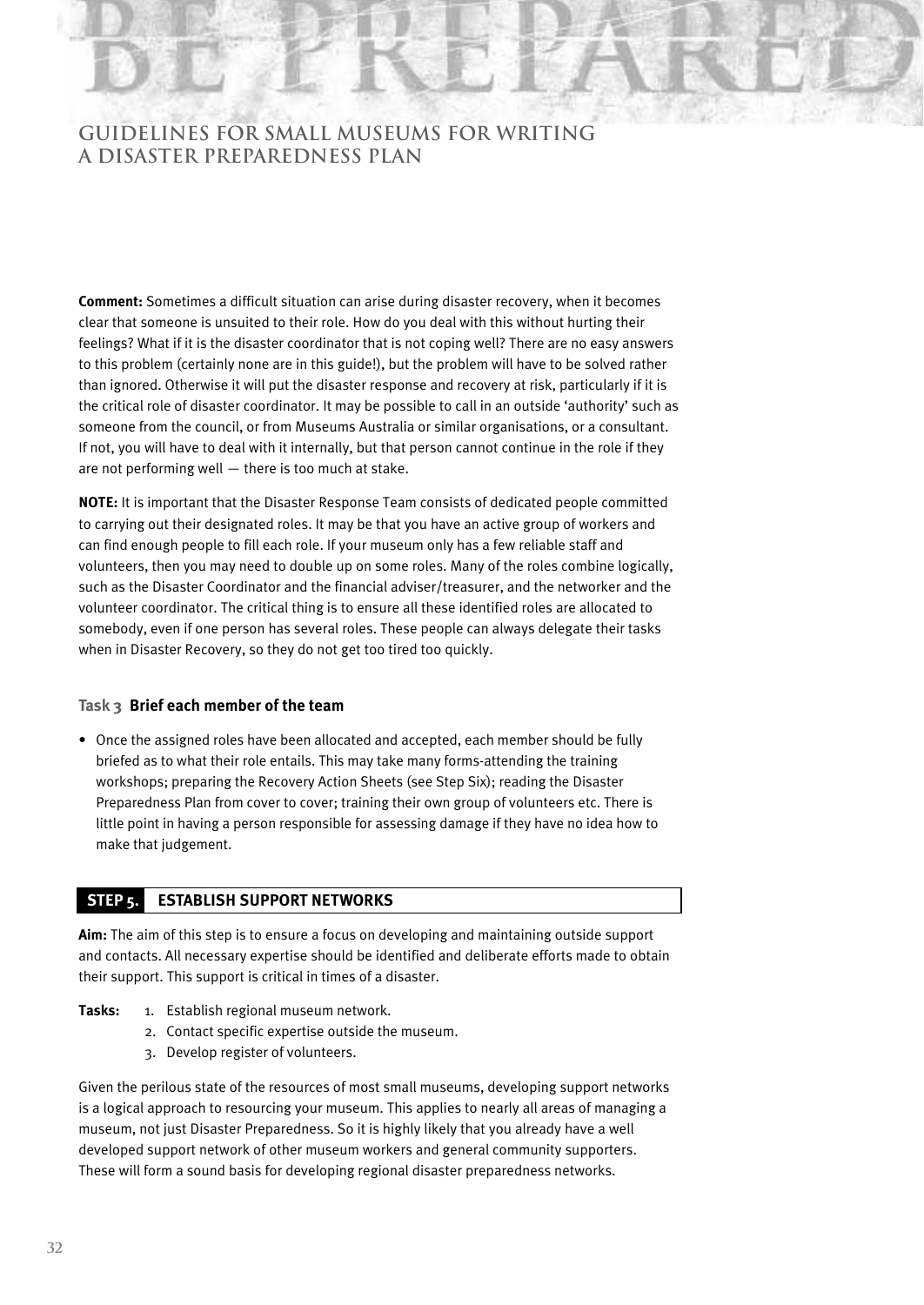#### **Task 1 Regional museum network**

- Contact the other museums in your region (especially larger ones) and determine what stage they have reached with their Disaster Preparedness.
	- Do they have a Plan?
	- Have they found sources and suppliers for some of the more specialised equipment and materials?
	- Is it possible to share the cost of some of these materials by joining in a bulk order?
	- What about setting up a centralised Disaster Store (see Case Study 'Disaster Store' at the back of this guide).
	- Can you share training workshops and develop a higher level of skill amongst the wider museum community?
- It would be useful to organise a meeting of all the museums in your region to discuss some of these ideas. Some of the materials and equipment needed for disaster recovery are expensive and any way of reducing costs should be considered. Comparing Disaster Preparedness Plans (without the collection priorities) would also be useful, as some museums are bound to have thought of things that you (and this guide!) have missed. Many useful decisions will spring from this meeting-joint training days (sharing the cost of consultants, if necessary), identification of what supplies are available and accessible at the other museums should a disaster strike, telephone numbers of the other museum contacts to alert them of a disaster and ask for help, the identification of secure spaces for recovery work etc.
- Once your regional network is established, contact the Regional Emergency Management Officer (see Step Six — Disaster Response Plan) and inform them of its existence. They may be able to offer some training days in emergency response and what museums should do, suggestions regarding the content of your plan, and may also be able to assist in the maintenance of the network. Establishing local and regional networks to respond to disasters is a practice that is becoming more common around the world and will be of great assistance in a country as large as Australia.
- $\bullet$  A support network with other museums will be an enormous benefit to all involved  $-$  not just in Disaster Preparedness — but in all aspects of managing a museum. Many problems may be solved, community spirit developed, energies renewed and maintained, badly needed support provided, ideas exchanged and so on. In short, it is invaluable and should be considered as a high priority for any museum.

#### **Task 2 Contact specific expertise outside the museum**

• Do not complete this task until you have worked through all the steps in this guide  $$ particularly the Response Plan and the Recovery Plan — and are aware of what resources and expertise can be provided from within your museum, and what you will need to source outside of the museum.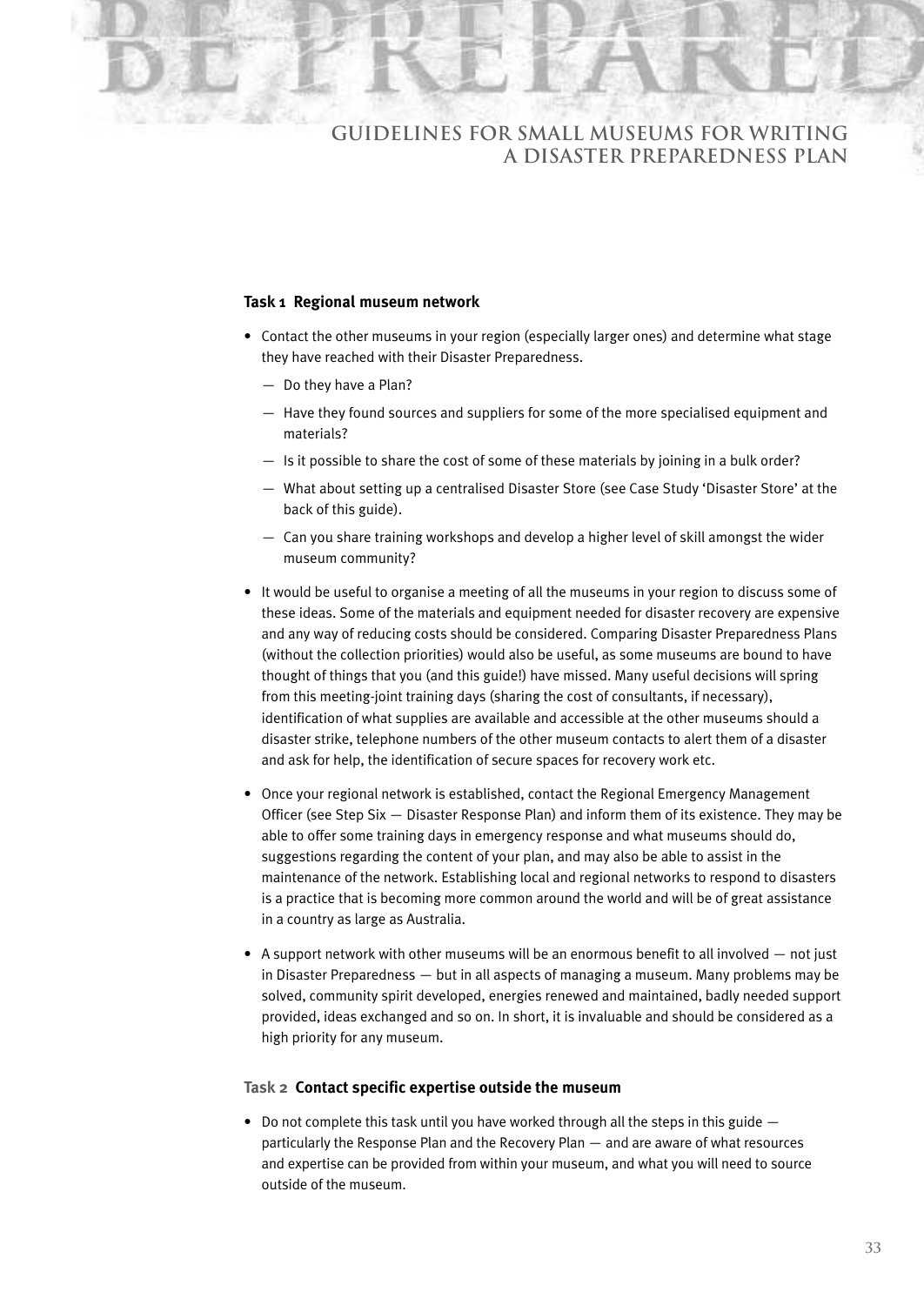- Prepare a list of what expertise you need and consider what may be available in the immediate community and what you will probably need to find further afield. Areas to consider may include: conservators, electricians, plumbers, roofers, insurance agent, moisture control company, specialist equipment suppliers, freezer trucks/cool stores.
- Consider the knowledge currently held in the community (police, fire brigade, ambulance service, insurance agent, lawyer etc.) and develop a relationship between the museum and these people. Your insurance agent, in particular, should be regarded as an ally, especially when it comes to disaster prevention issues and addressing the needs of the museum in disaster recovery.
- Contact the various providers of the expertise or equipment you need and inform them of your requirements. Establish what their costs might be and what they may require from the museum. Determine if they are willing to be involved in any of your training workshops (see Step Eight — Training) or have any suggestions to make regarding the content of your Disaster Preparedness Plan. Secure an after hours contact number and establish accounts with relevant companies.
- Spend time in developing a relationship with these providers it will prove most worthwhile when a disaster occurs. It is much easier to assist a museum recover from a disaster when a provider knows the people involved and the capabilities of the museum—as well as exactly what is expected from their services.
- Make sure you maintain this relationship by regular contact and be sure to inform them of any changes in your plan that may affect their position.
- Make sure that all outside helpers understand that it is the Disaster Coordinator that is in charge of the recovery operation, and that all final decisions will be made by that person.

#### **Task 3 Develop a register of volunteers**

- Let your local community know that you now have a Disaster Preparedness Plan and would like to have a register of volunteers willing to be called on if a disaster strikes. Let them know what tasks they will be asked to do and that training will be provided.
- Find what skills or interest each volunteer has and try to match these with the identified needs of the museum.
- Develop a register with name, contact numbers and the area they would probably be working in. Example — salvage, assessment, general helper, supplies etc. Make a copy of this register as part of the Disaster Recovery Plan. Be sure copies are kept up to date and that all members of the Disaster Response Team have the list at home.
- Provide regular training opportunities for all these volunteers and encourage them to attend.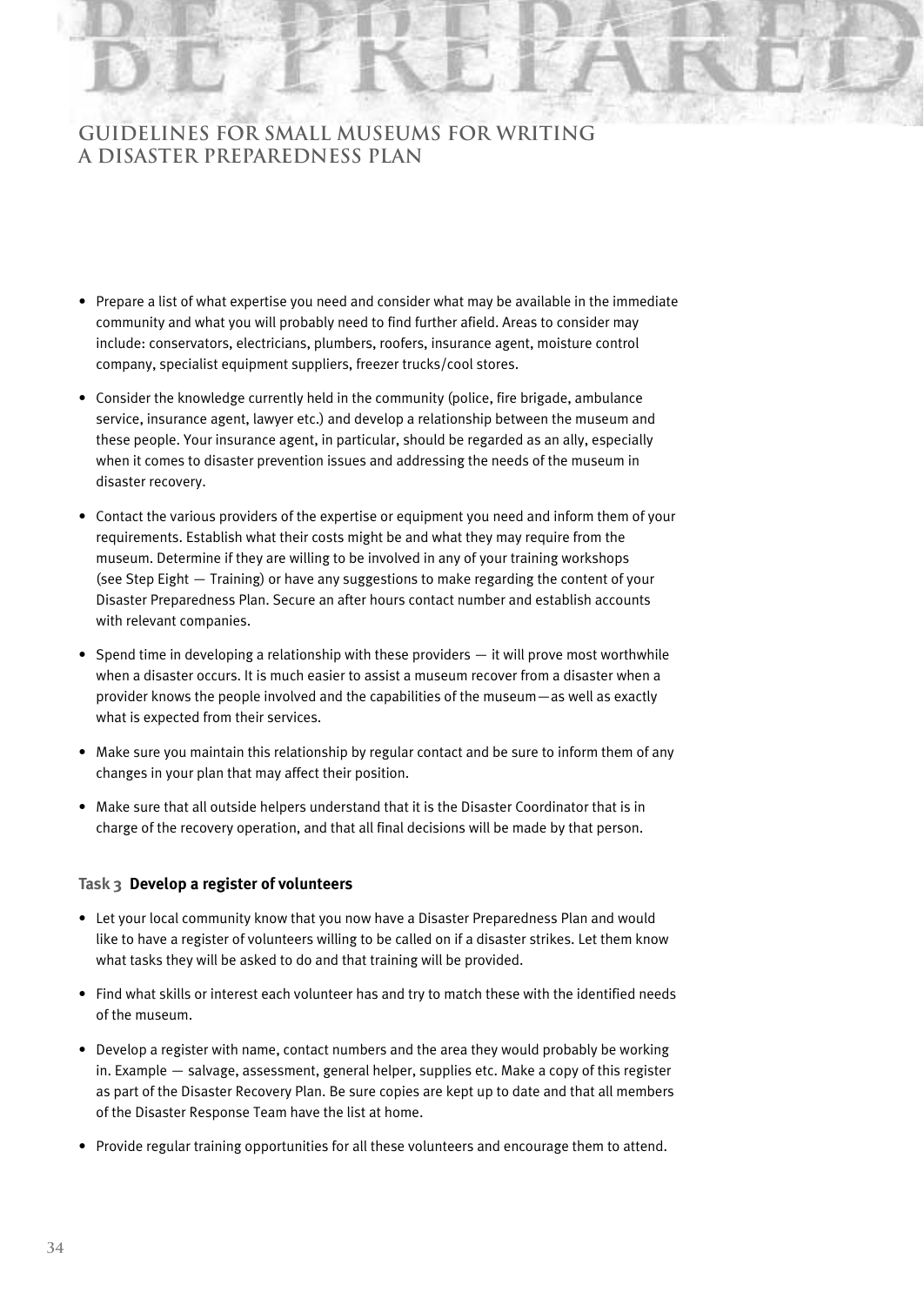Templates for Emergency Contacts and the Disaster Recovery Volunteer Register are provided in the 'Template, checklists and sample sheets' section in these guidelines.

#### **RESPONSE**

Having identified necessary steps for preventing disasters occurring and preparing for those that do occur, the following section of the guide deals with the steps necessary for **responding** to disasters and then **recovering** from their impact.

#### **STEP 6. PREPARE THE DISASTER RESPONSE PLAN**

Instead of listing 'tasks' under each step, the plans are separated into their 'headings' and the information that must be developed for each one.

**Aim:** The aim of this step is to understand the steps involved in effective response to the threat and immediate aftermath of a disaster, and to prepare all the relevant information and material.

- The Disaster **Response** Plan is used when a disaster threatens, or during and immediately after a disaster has occurred. This plan needs to be able to guide you through those initial responses and first steps that are so critical. The plan will cover all actions to the point of preparing the Disaster **Recovery** Plan, which is when you will move into salvage of your collection.
- A simplified way of looking at the difference between the two plans is to think of the response plan as dealing with the smaller disasters (both response and recovery) and the initial response to a major disaster, while the recovery plan will deal with the process of recovery from a major disaster.
- The following sections cover the areas that need to be included in your response plan. Use them as the headings in your plan and as tasks that need to be completed now to prepare your plan.
	- 1. Emergency responses to identified risks.
	- 2. Floor plans etc.
	- 3. Emergency contacts.
	- 4. Safety checklist.
	- 5. Assess and stabilise.
	- 6. Telephone tree.
	- 7. Disaster Bin.
	- 8. Effective Disaster Response Steps.
	- 9. Collection Priority List.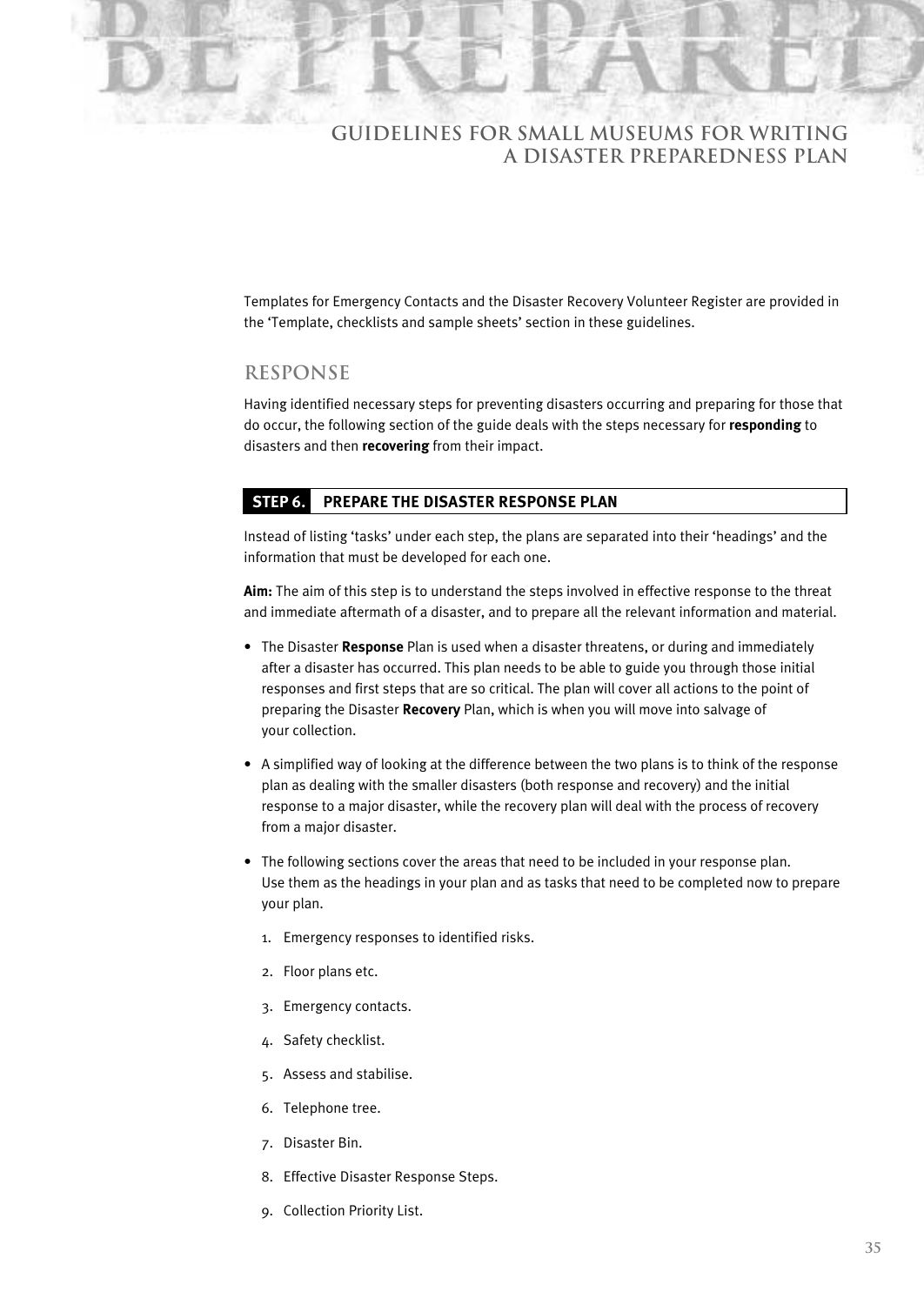#### **1. Prepare emergency responses to identified risks**

• Return to your Risk Assessment information prepared in Step One. Prepare a list of the disasters you have identified to be a risk to your museum. Put them down in the order of likelihood of them occurring — the first on the list being the disaster most likely to occur.

(These risks will be those that you have not removed during the course of preparing and implementing your Action Plan and maintenance schedule, covered in Step Two — that is, the ones you need to be **prepared** for.)

- Use the Emergency Response Procedures supplied in the Appendices to prepare specific response sheets for your museum. Clear, standard responses to most emergencies have evolved through experience — and these can be found in most texts regarding Disaster Preparedness. Rather than 'reinventing the wheel', you will find that many of those listed will be useful just as they are, while others will have to be adapted to suit your particular situation.
- As you will see from the lists supplied in the appendix, each type of disaster and risk should have its own response sheet. These sheets should be short, simple and very clear. They will deal with minor disasters such as a small leak or discovered pest activity, as well as major disasters, such as floods and fires.
- These sheets should be included in the overall Disaster Preparedness Plan, but should also be copied as the individual Response Sheets which are kept in appropriate places for easy accessibility in the case of a disaster. A good place to keep these sheets is by the telephone as it seems to be the first place most people look.
- The Response Sheets can also be used when training volunteers in disaster response and recovery. It is very reassuring for a new volunteer to be able to see exactly what is required of them.

(This 'action sheet' approach is also used for all the salvage procedures in the recovery plan. See 'Template, Checklists and Sample Sheets' section in the back of this guide)

#### **2. Draw up floor plans**

- Simple floor plans of the museum should be drawn up to show:
	- all entrances and exits, and main evacuation points;
	- powerpoints;
	- fire extinguishers (and for what sort of fire);
	- Disaster Bin location/s (see section on Disaster Bin); and
	- main utilities and services, and their shut off points-water, gas, electricity, air-conditioning, sprinkler system etc.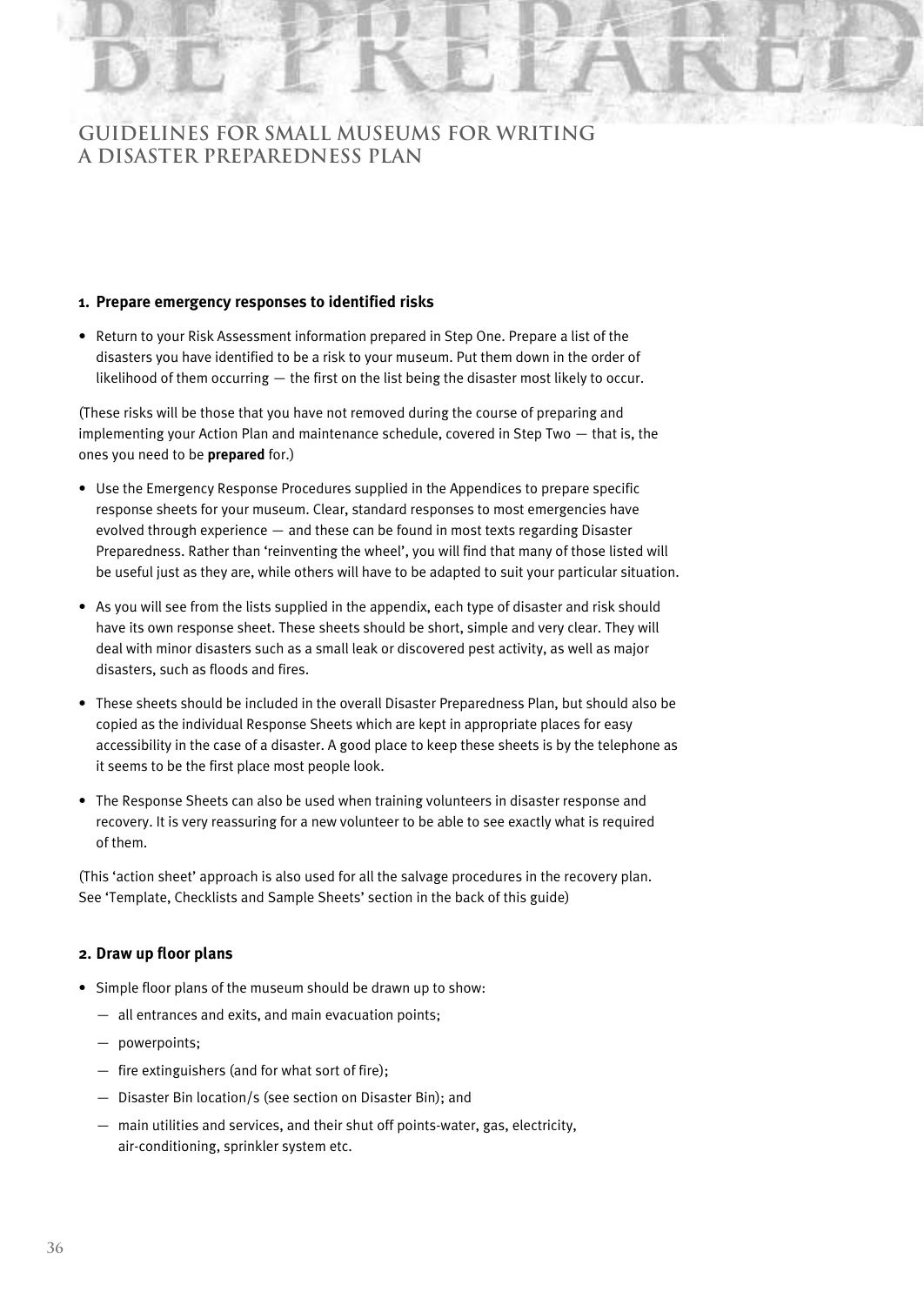- Keeping in mind the security aspect, prepare a separate floor plan that shows the location of all the priority objects. This floor plan should be kept with the Object Priority List and retrieval instructions, and used when necessary. It is important to keep this plan updated if objects are moved from their marked location, or with new acquistions and loans.
- Make sure your local emergency services have copies of the floor plan, with any of the information on it that they might require to assist them in responding to an emergency at your museum.

#### **3. Develop list of emergency contacts**

- From the response procedures that you have now prepared, it will be clear that some of the responses will involve outside expertise. The most common of these will be the Emergency Services organisations in your area — Fire Brigade, Police, Ambulance.
- Other useful emergency contacts will include local services like plumbers and electricians. Still others may require expertise from further afield — such as conservators, Museums Australia (or similar organisation), AICCM, Munters Moisture Control Services, insurance agent etc.
- Prepare a list with the organisation, contact name and contact details and keep it somewhere **easily accessible** and make sure everyone **knows where** it is. It is useful to establish contact and a relationship with these organisations before you may need them in a disaster.
- It would also be advisable to invite your local fire brigade to inspect your museum and talk to them about the nature of your collection — they may need to use a different approach to fires at the museum due to the fragility of the objects and they need to have this information **before** they are called to a fire. The police may also like to know about your most valuable objects if they are ever stolen then they will already know what they are and what they look like.
- A good point to start in regard to emergency services is to find your District or Regional Emergency Management Officer. Depending on the situation in your area this person could be located in any one of the emergency services. Contact the local council and they will be able to advise you where to find this officer. This person is your link to all the emergency services in the area in the case of a **local or regional disaster** (not your museum!) and would also be an excellent person to advise you on disaster preparedness from the emergency services perspective. They may even be able to assist in training the staff of the museum.
- Many other sources of expertise will be able to advise and assist you in developing the response procedures and may also offer training in various procedures and use of equipment. Show them your plan and ask for comments and suggestions.
- The insurance broker or insurance company that the museum uses should also be consulted at this stage as they may have particular requirements that the museum has to fulfil. The insurance agent should also be consulted in regard to all the action that the museum is undertaking to prevent or prepare for disasters e.g. security systems, fire detection and suppression systems etc.
- A template 'Emergency Contact List' is provided for your use at the back of these guidelines.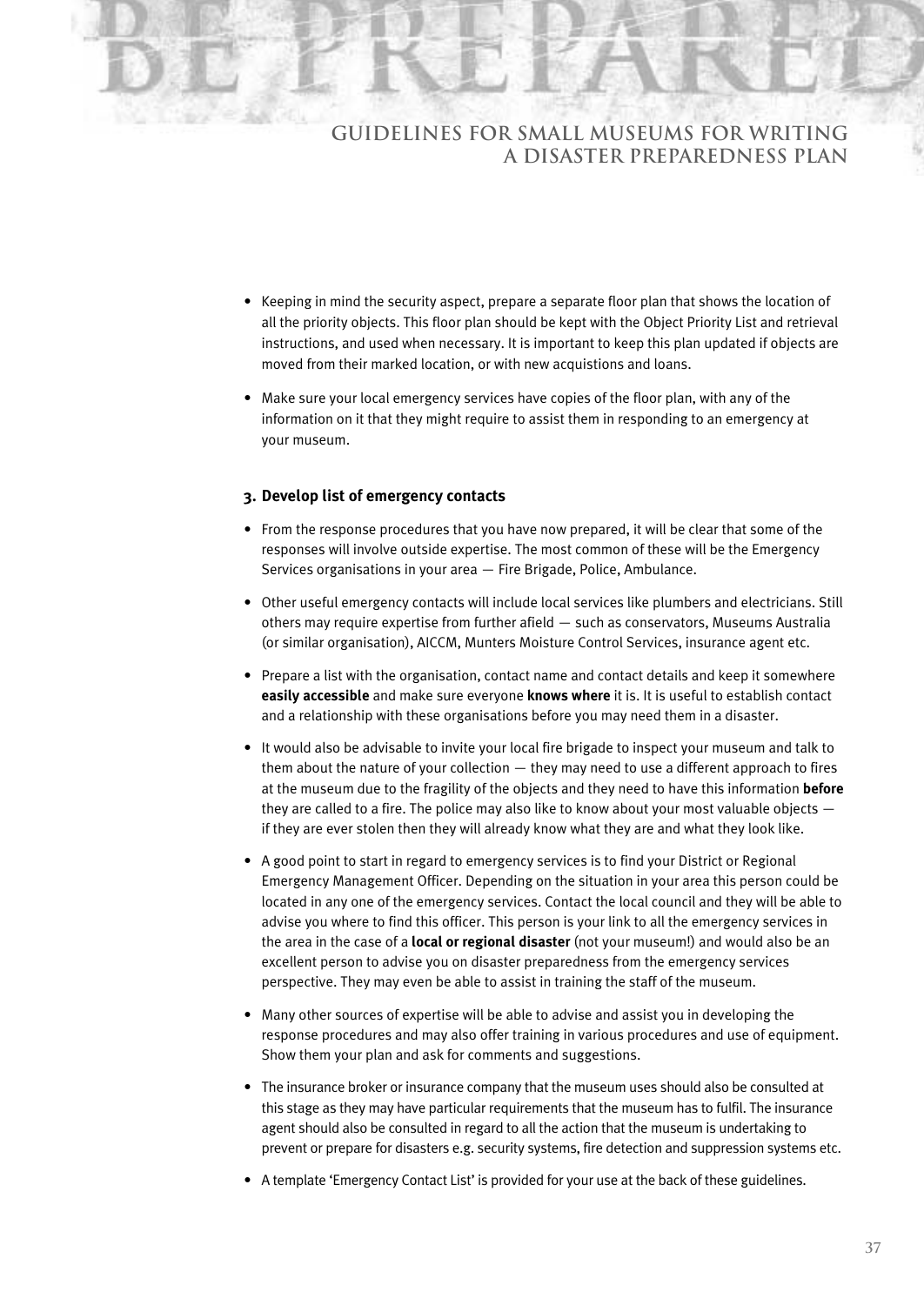#### **4. Prepare a safety checklist**

- One of the most important tasks in dealing with a disaster is to first ensure the safety of all people still at the museum or responding to the disaster. Human life and safety **always** comes before the care of the collection (although sometimes it does not seem that way at committee meetings!).
- If your museum has just suffered a disaster, it is critical that people do not enter the site until it is quite safe to do so. Identifying potential safety risks and hazards can be a relatively straightforward matter and a simple safety checklist needs to be prepared. Use this checklist to determine if the site is safe after the disaster.
- This checklist should be used if the Emergency Services have not yet arrived (in the case of a major disaster), or if the disaster is considered a minor one that can be dealt with by the museum staff.
- **Anything more complex should be left to the emergency service personnel. You should not enter the site until they have declared it safe.**

(This is why it is important to have your response and recovery plans kept off-site as well as at the museum — you may not be able to enter the museum to find your plans).

• An example of a safety checklist for museum staff prepared by the conservation department of the Australian National Maritime Museum can be found in the 'Templates, checklists and sample sheets' section at the back of the guide.

#### **5. Prepare a procedure to assess and stabilise the situation**

- Once it is determined that the area is safe, the situation can be assessed in order to decide on the next few steps:
	- is this a minor disaster that can be dealt with using the Disaster Bin and a couple people from the Disaster Response Team?
	- or this a major disaster that requires the Emergency services to be called and the full disaster response team?
- At this stage, it is also important to attempt to stabilise the situation to prevent further damage. This may involve stopping a flow of water, covering display cases or shelves in the storage area, opening windows to allow moisture to escape — anything that may prevent further unnecessary damage from occurring.
- Develop a list of criteria or questions that will guide you through the decision-making process. Some useful questions are listed below:
	- Is the cause of the disaster still ongoing?
	- What can be done to prevent further damage?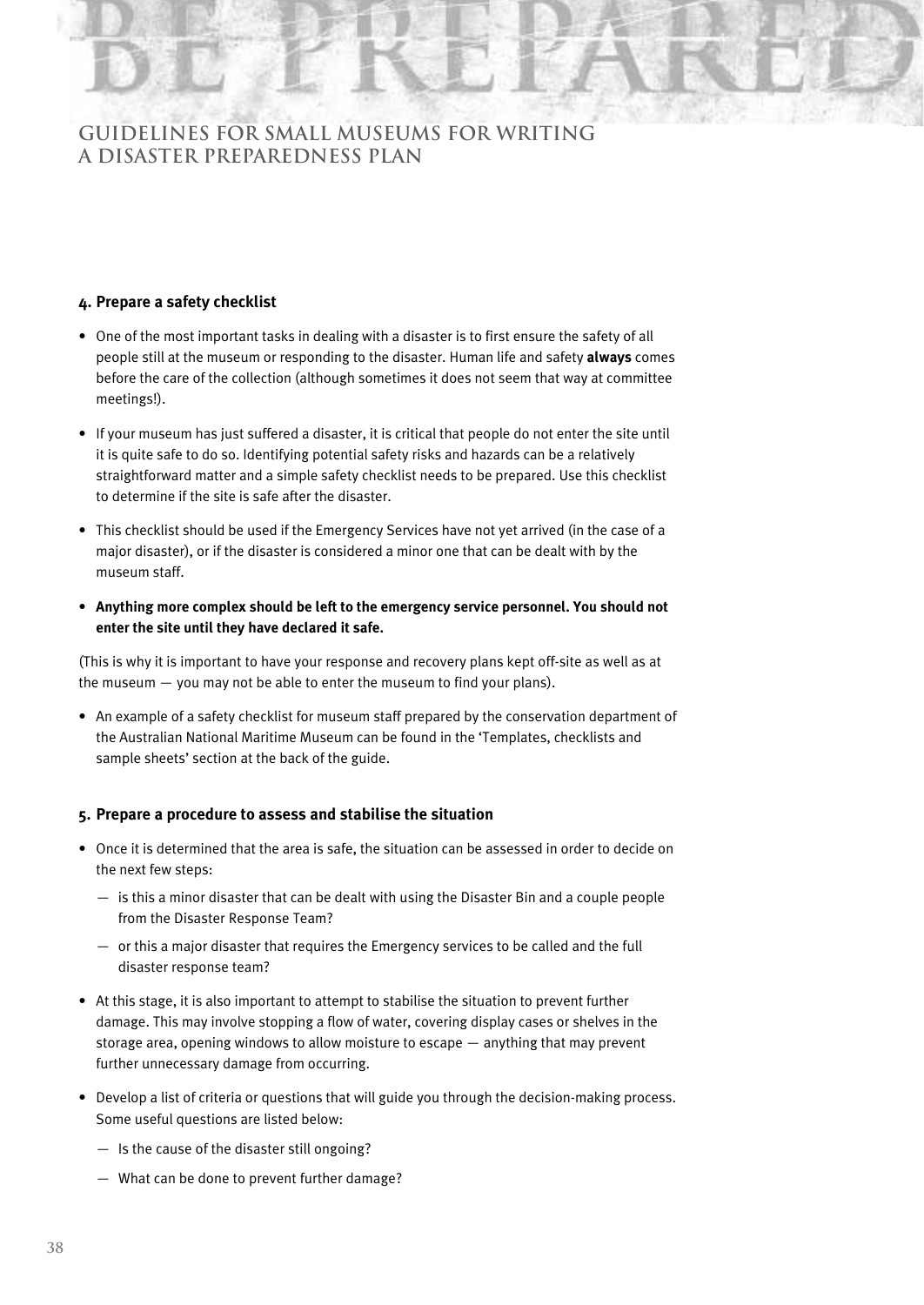- Does the full Disaster Response Team need to be called?
- What is the extent of damage to the collection?
- Have any of the priority objects been damaged?
- Does the environment need to be stabilised? (eg water or smoke damage)
- Do you need to call for outside help or expertise?
- Is this going to be a major or minor recovery effort?
- What needs to be done to allow that recovery to begin?
- Do we need to move off-site?
- An 'Assess and Stabilise the Situation' checklist has been provided in the back section to assist and guide you.
- If there has been water damage and you have a wet building, you need to consider what to do to in order to stabilise the environment and prevent mould growth. If you have air-conditioning (and it is working), use it to try a bring the moisture levels down. Otherwise, open the windows, remove as much water as possible etc.

#### **6. Draw up a telephone tree**

- A 'telephone tree' should be prepared and placed beside every telephone in the museum. This 'tree' is essentially a prioritised list of the order in which people should be contacted and who is responsible for contacting them. That is, ' First call..., she then calls... and, they will call... and...' etc.
- This list should include the numbers of all of the Disaster Response Team (and who is responsible for contacting them) as well as the Emergency Services. The list may also contain some of the same contacts listed on the Emergency Contact List developed earlier.
- The tree should be updated regularly, and all those on the Disaster Response Team should have a copy at home. The local council and all emergency services should also have some of the critical contact names from the museum-such as the Coordinator of the Disaster Response Team, the President of the committee, Director (if there is one) etc.

#### **Remember — you may not be at the museum when the disaster occurs.**

• A telephone tree template has been provided as a guide in the 'Templates....' section in the back of the guide.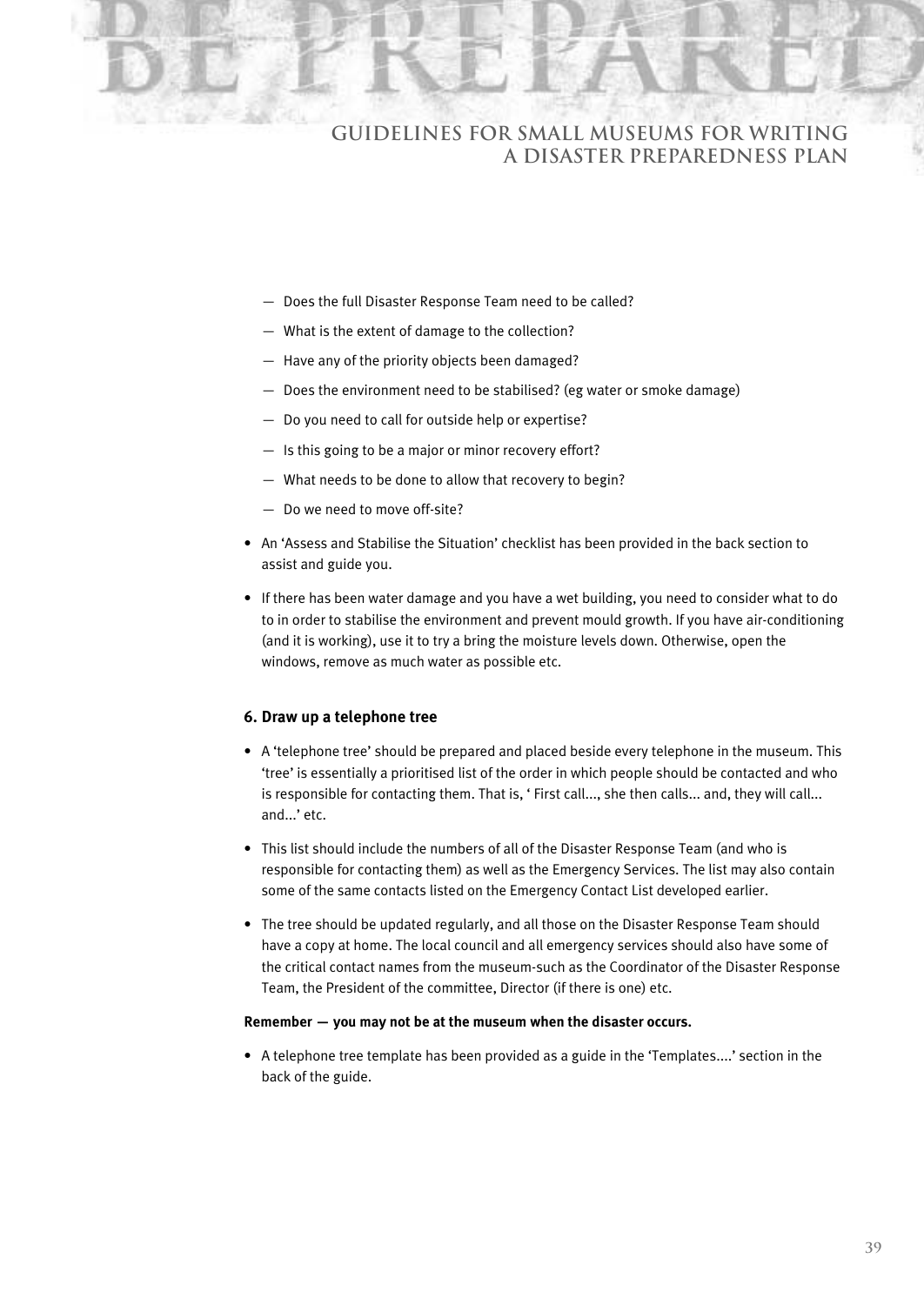#### **7. Prepare a disaster bin**

- In order to deal efficiently with those smaller disasters such as leaks, dust and dirt deposits, very small fires etc., it is useful to have a small supply of materials on hand. These supplies should also address the basic requirements for the initial response to a larger disaster.
- The materials should be kept in one place and not used for anything other than disasters. Rather than having to run around and find paper towels, mops, garbage bags and the like, a small amount of these materials are kept in a small container, such as a 'wheelie' bin, ready for any emergency.
- Many museums use the 'wheelie' bins (rubbish bins on wheels) as their Disaster Bin as they are easy to move and protect the contents from mud, water etc. However, there are some disadvantages such as the depth of the bin making it hard to reach materials at the bottom. There are smaller versions of these bins available which may be more suitable, or perhaps bulky items such as buckets could be placed at the bottom of the bin with the smaller items on top.
- The bins should be clearly marked as containing **only** disaster response materials so that people do not use it as a rubbish bin. Staff should also be discouraged from using the materials in the bin for anything apart from disaster response. A regular check of the contents is important to ensure that necessary materials are always present.
- Although the contents of well-stocked Disaster Bin are not extensive the costs can still add up. For many small museums these costs may prove prohibitive. In these cases, it may be useful to look at alternatives for the contents listed and to go to the community for assistance and donations. For example, paper towels could be replaced with old towels donated by friends of the museum. The local hardware shop may consider donating a few items, and so on. With a bit of imagination and effort, you should still be able to have a usefully stocked Disaster Bin.
- A list of useful items to have in your Disaster Bin, and what they can be used for, can be found in the Appendices. Those that are considered absolutely essential have been marked with an asterisk. Equipment and materials that are needed for disaster recovery and are too large for the disaster bin are listed under Disaster Store contents.

**NB:** It is wise to keep your Disaster Bin in an area that is the most likely to be accessible at all times — even in the case of a major disaster.

#### **8. Draw up a 'steps in effective disaster response' sheet**

• To complete your Disaster Response Plan, draw up a step-by-step action sheet that outlines exactly what to do in response to a disaster. These steps should not include all the details involved in the Response Plan (the previous seven steps). This sheet should be a one page guide for what actions must be carried out for effective response. It should act as a memory jog for the person responding to the disaster and guide them in that first stressful period.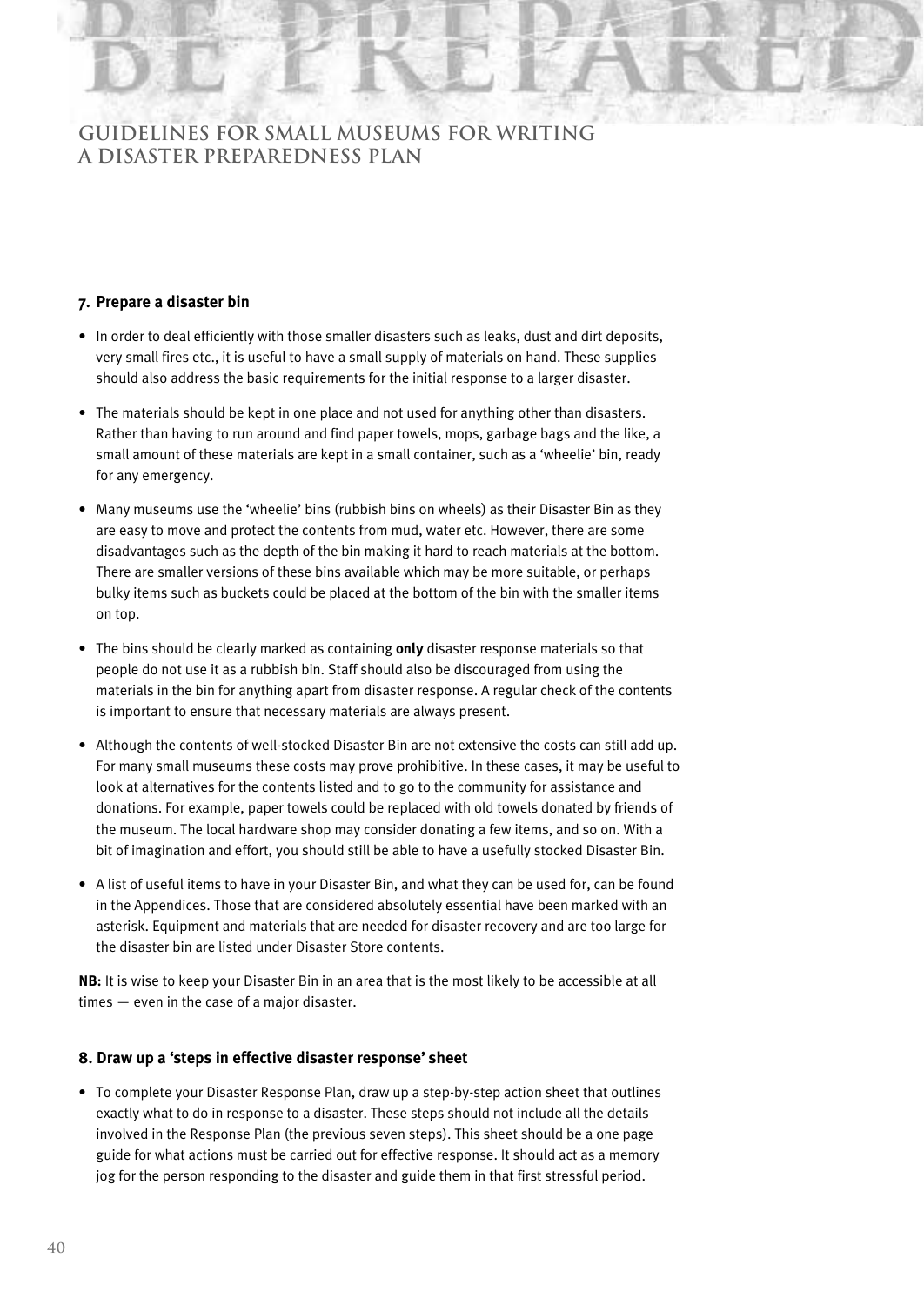- Include this sheet as the first page of the Response Plan.
- A checklist has been provided in the back section and this sheet may well be all you need. Or you may need to add steps appropriate for your museum.

#### **Main points about response**

- Human safety overrides everything know the evacuation procedures.
- Try to control the source of the problem.
- Know who to call immediately.
- Know how to assess safety of the site.
- Know your museum layout especially where the disaster bin is located.
- Know your collection priorities where they are and how to retrieve them.
- Know how to stabilise the situation.
- Be able to assess the situation and any damage.
- Have identified areas to move damaged objects into.
- Know who to call for help.

[from Museums Australia (NSW) workshop on Disaster Preparedness; and National Library of Australia 'Collection Disaster Plan']

Not thinking clearly can result in oversights that allow further damage to occur. For example a large, national museum suffered a major flood due to burst overhead water pipes. The first person to discover it did not think to turn off the water at the mains (or did not know where they were) before raising the alarm. Consequently, there was much more water damage than there would have been had he simply turned the water off first, then called for help.

Follow the procedures outlined in your Disaster Response Plan and situations like these can be avoided.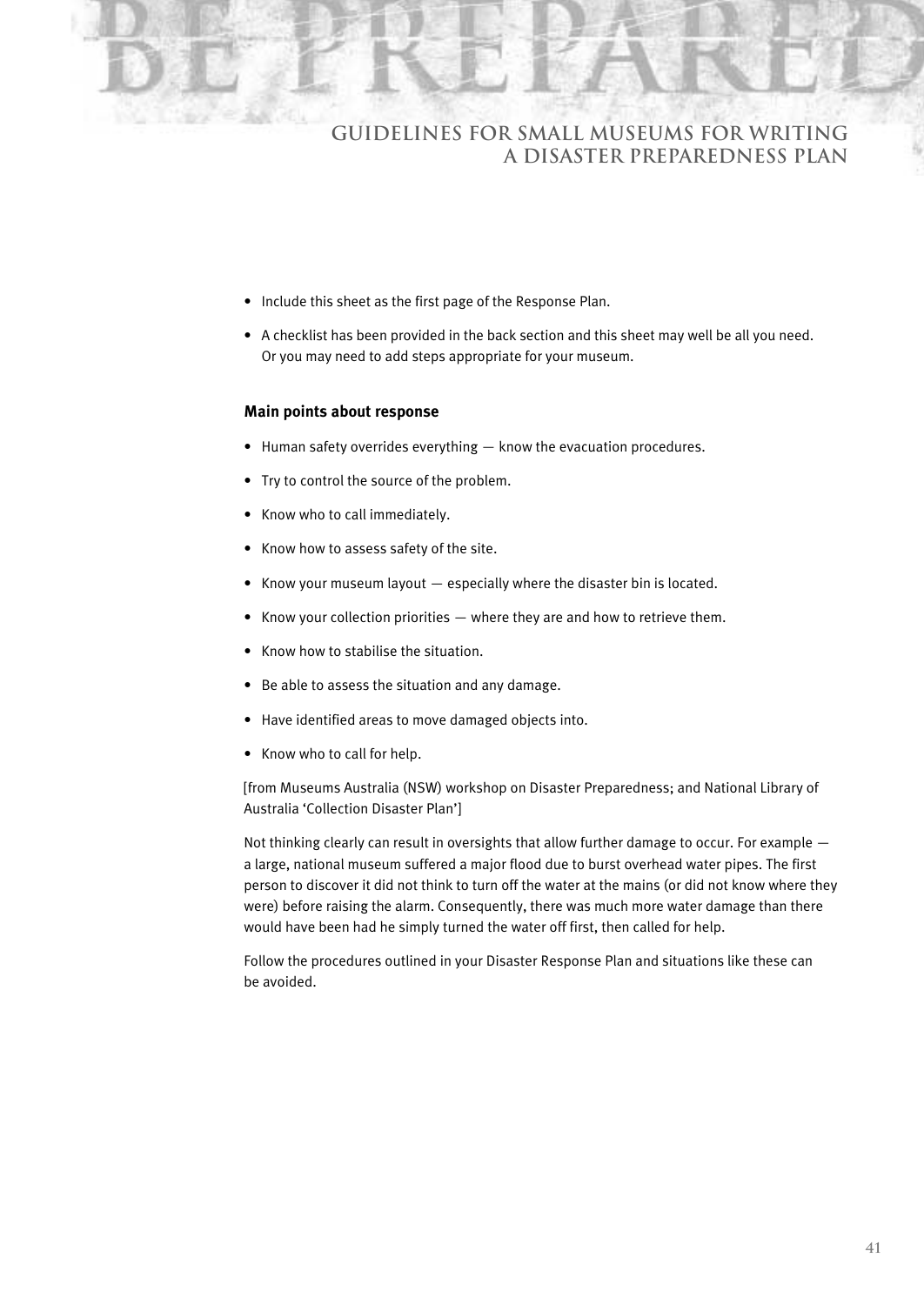#### **Recovery**

#### **STEP 7. PREPARE THE DISASTER RECOVERY PLAN**

**Aim:** The aim of this step is to have gathered and prepared all the information necessary to be able to put together an effective Disaster Recovery Plan under the stress of an actual disaster. It should enable a museum management to feel prepared in the face of a disaster.

- The Disaster Recovery Plan is used once you have responded and dealt with the immediate issues of the disaster (i.e. the Response Plan) and you have time to pause and consider the situation. It has become clear that it is a major disaster that cannot be dealt with by one or two people. The Response Plan has been followed well and the site is now safe and secure. What happens now? How does the museum recover from this disaster and get back to normal?
- It can be very tempting, when you find yourself in the middle of a disaster, to immediately rush around 'doing' things. This can ultimately cause more problems than it solves. It is most important to take the time to plan, and this is where the information contained in this section will be of most value. Try to avoid rushing into any decisions until you have taken the time to sit down and review your plan.
- Take the time to:
	- a) sit down with this Recovery Plan outline;
	- b) look at each section; and
	- c) use the details to prepare the recovery plan for the disaster that has just occurred.
- It is important to be as prepared and practised as possible, so that putting together your recovery plan in the throes of a disaster will not prove overwhelming. This is where all the training workshops in Disaster Preparedness that the museum has run will be of great value! (see Step Eight — Train All Staff)

The main objectives to keep in mind while recovering from a disaster are:

- safety for all those working at the museum;
- reduce damage to the collection and the building (and minimise cost);
- record damage (for insurance and record-keeping purposes);
- stabilise the museum environment;
- save as much of the collection as possible; and
- return to normal museum activities as soon as possible.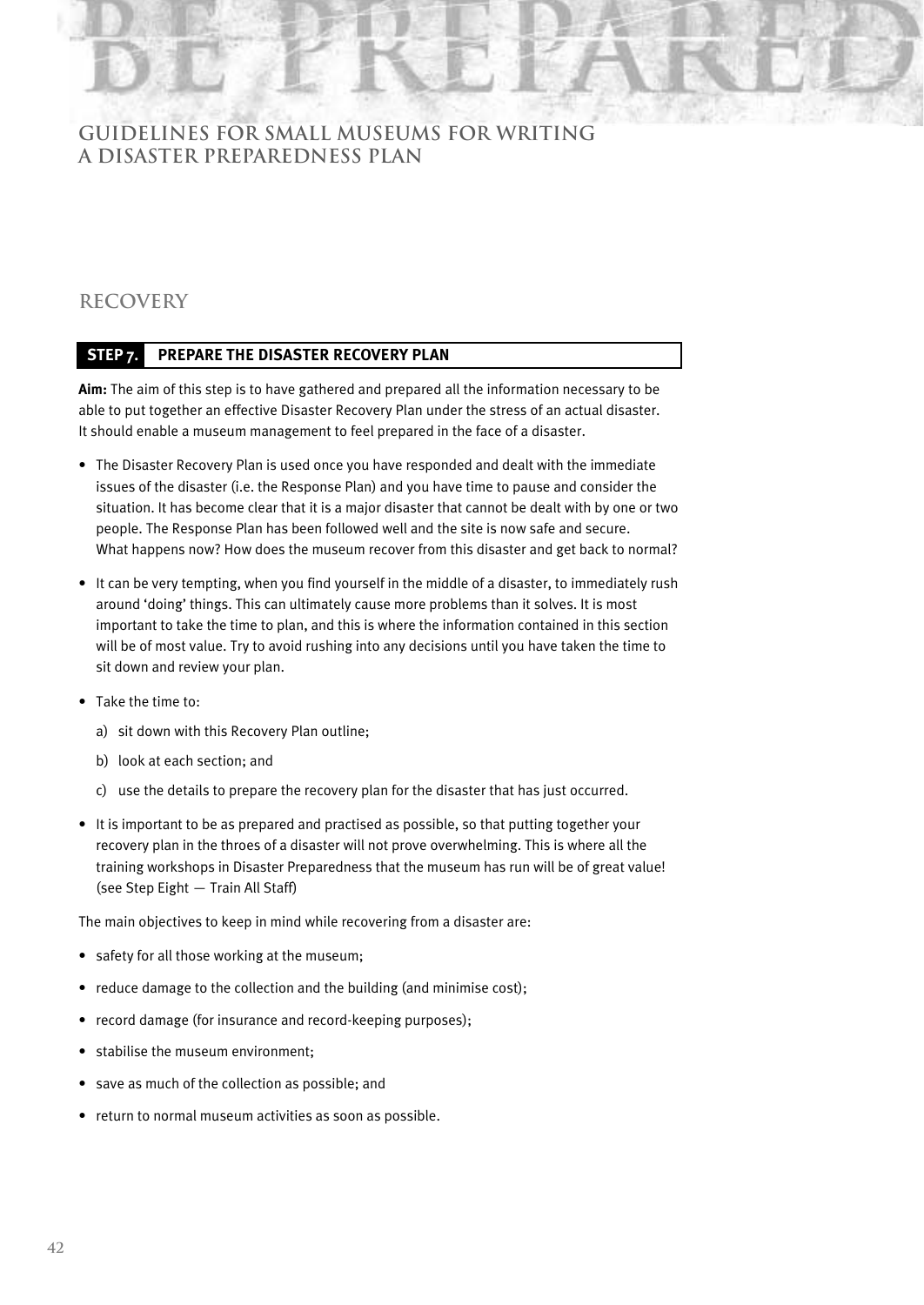The following sections cover the areas that need to be included in your Recovery Plan. As with the Response Plan, use them as headings in your plan and as the tasks that need to be completed now.

- 1. Organising the team.
- 2. Recording and evaluating damage.
- 3. Recovery needs.
- 4. Modifying (stabilising) the environment.
- 5. Salvage procedures.
- 6. Action Sheets.
- 7. Locating supplies.
- 8. Maintaining morale.
- 9. Returning to normal.

#### **1. Organising the team**

- The main issues to be dealt with will be all the steps outlined above as the essence of the Recovery Plan, so you need to make sure you have allocated responsibilities for all of these steps and everyone is clear about what they are to do.
- At this stage the Disaster Coordinator needs to organise the Response Team. Hopefully, all those members of the team that have specific roles to play will be present  $-$  if not, other people need to take on those roles (See Action Sheets section). Make sure you have your list of the team members, their responsibilities and their contact details. Ensure they are all aware of what they need to do in this situation.
- Try to find an area that can be used as the 'command centre' that has office equipment and telephones. A secure area may also need to be found, if objects are going to be removed from the museum prior to setting up salvage procedures
- A schedule or timetable needs to be developed so that workers receive adequate food, breaks, and relief. If volunteers are already beginning to arrive, they need to be quickly organised to avoid people initiating activity without discussion and approval.
- This planning needs to happen before any removal of objects or cleaning up, and should be reviewed every few hours to make sure you are on track.

#### **2. Recording and evaluating damage**

• Develop a Damage Checklist based on the example in the Sample Sheets section at the back of this guide (You may need to edit this list so it is appropriate for your museum). Filling in this checklist will provide much of the information needed to plan the recovery  $-$  what is the extent of the damage, what objects are damaged, what is the type of damage? etc.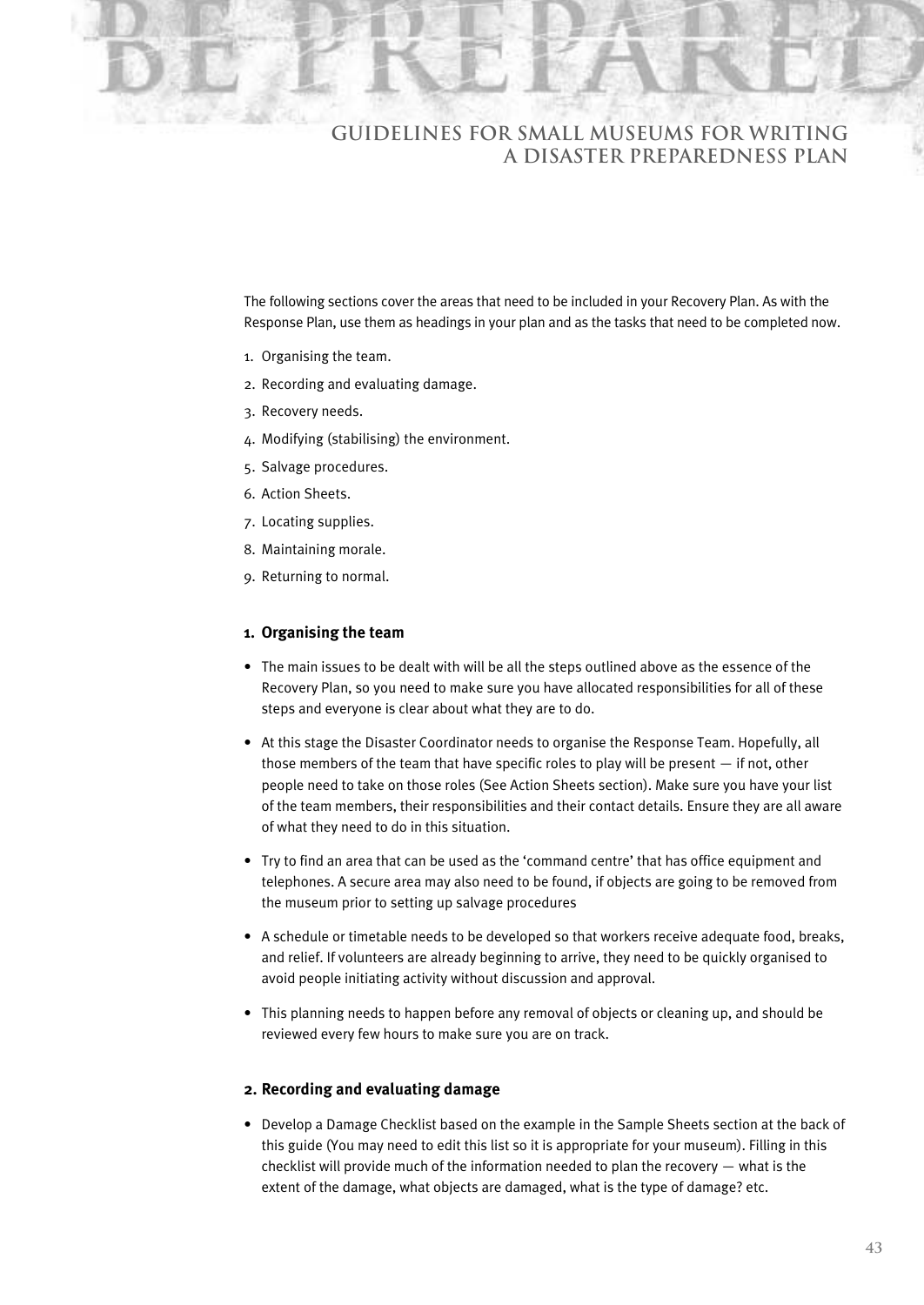- The Disaster Coordinator, the documenter and the assessor should all walk through the museum with copies of this checklist and the camera (keep a disposable camera in your Disaster Bin), and record all the damage.
- A thorough documenting of the damage will allow you to plan your recovery from an informed state. This information can also be referred to when necessary during the later stages of recovery, to ensure that everything noted during this evaluation has been dealt with. This, in turn, will avoid wasting time and making incorrect decisions.
- All damage should be recorded by both photographs and written documentation. This is most important for insurance purposes and when you come to review your Disaster Preparedness plan after the recovery. It will also assist any conservators if they need to advise you from a distance. It is useful to have a pencil to do this as inks may run if high moisture levels are present. Be sure to keep a photograph register, recording the subject of each photograph frame.
- Once the damage has been viewed and recorded, the team will be able to evaluate the damage. This evaluation will guide the recovery process. The damage checklist will also assist you in this process. You need to assess:
	- what kind of damage has occurred;
	- what is the scale of damage small, moderate and large;
	- what type of material was damaged (organic/inorganic, books, photos and textiles);
	- have any priority objects been damaged;
	- if any objects have to be moved and if they will be further damaged by this;
	- what type of salvage is going to be required (wet organic material, smoke damaged material etc.); and
	- if the museum has to be closed.

Make sure you write all of this down. An example of a possible table that could be used to record all the information regarding the objects is provided in the Salvage Procedures section in this Step. A template of this table is provided in the 'Templates, checklists and sample sheets' section at the back of this guide.

#### **3. Recovery needs**

• This is one of the more critical parts of your recovery plan. It is now you need to decide how you are going to proceed and what resources you will require. By working through the Damage Checklist you will have determined the type of damage that has occurred. This will tell you what **salvage procedures** are required (See later section). The salvage procedures (See Appendices) will identify what **materials and equipment** are needed, and what sort of **assistance** you are going to need.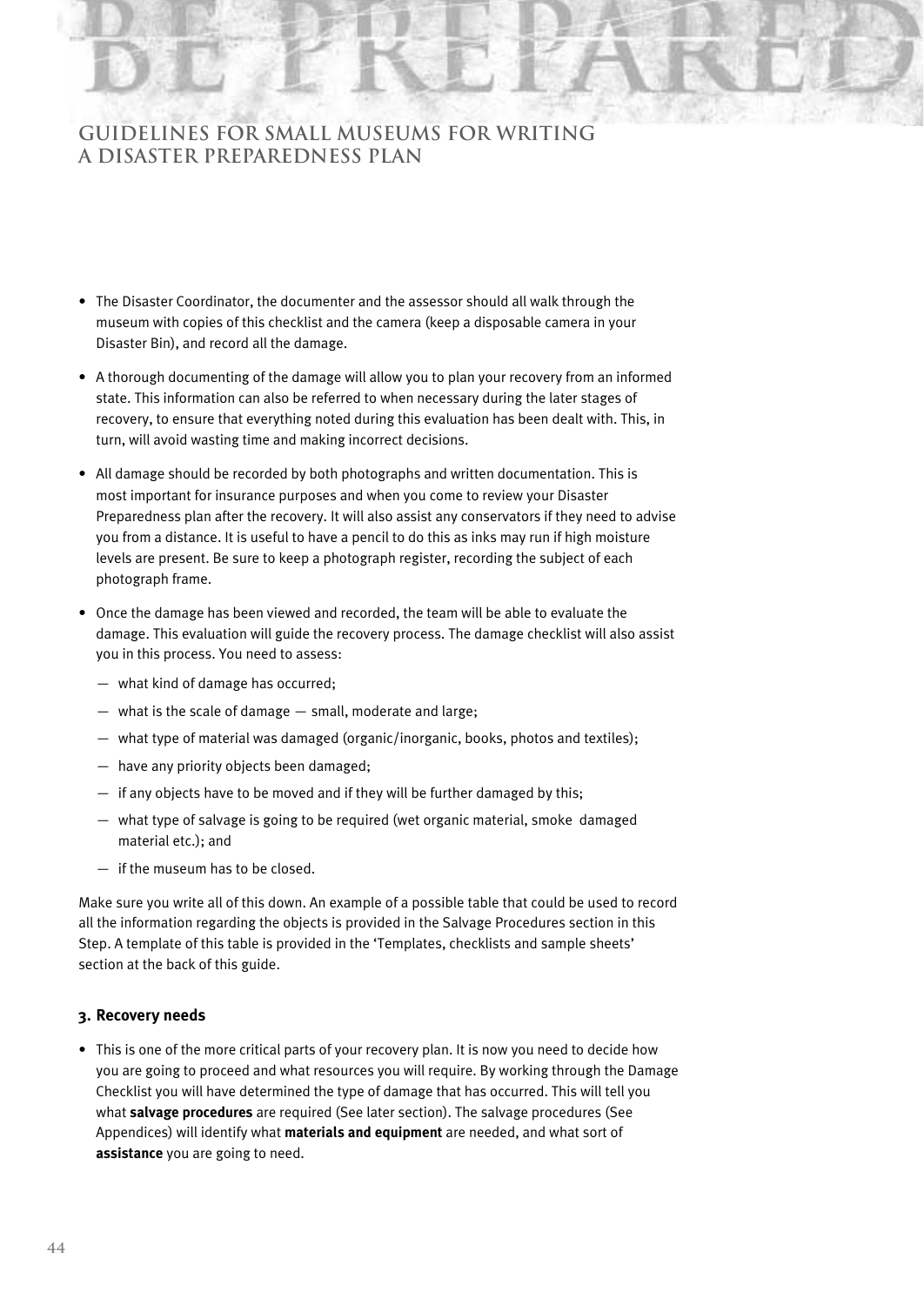- These three areas salvage procedures, resources and assistance will be the main focus of your recovery plan.
- Use the damage checklist to ensure you cover all the necessary areas:
	- Do you need to call for more volunteers? If so, use your register.
	- What expertise do you need (conservators, moisture control, engineers, Museums Australia etc.). Use the contacts you have already put in place.
	- What expertise do you have 'in-house'?
	- Do you need to call for outside help (plumbers, electrician etc.)?
	- Develop a list of people to call-include insurance agent, local council contact etc.?
	- What extra equipment and materials are needed?
	- Do you need access to freezing facilities?
	- Do you need a secure, off-site area to work in (as you need to move the objects)?
	- Is pest control necessary?
- Members of the Disaster Response Team can now start going to work. Volunteers can be called, resources found and brought on-site, salvage systems put into place, calls made etc.
- Remember, a major disaster may mean that will have to work off-site while salvaging your collection, and this will complicate the recovery process. You need to ensure that the movement of the collection to the off-site recovery area does not damage the collection further, that the off-site space is large enough, and that there is security on-site. And, of course, all your volunteers need to know where to go.

#### **4. Modifying (stabilising) the environment**

- The museum environment (i.e. the air temperature and relative humidity, amount of moisture present, dirt and soot etc.) needs to be stabilised as quickly as possible, particularly if it also has to be the recovery area. If there is water damage (and there usually is) it is important to quickly reduce the relative humidity to prevent mould growth and further damage to the collection.
- If the museum has air-conditioning:
	- $-$  set the controls to as low as possible  $-$  both relative humidity and temperature;
	- monitor the environment with a thermohygrograph or sling psychrometer to determine when the relative humidity has been lowered sufficiently (approx. 35 per cent);
	- $-$  keep the relative humidity and temperature stable  $-$  35 per cent relative humidity and 18° C temperature, **while drying objects**. (Once everything is back to normal, the temperature and relative humidity should gradually be brought back to the usual settings.)
- If there is no air-conditioning:
	- remove all standing water;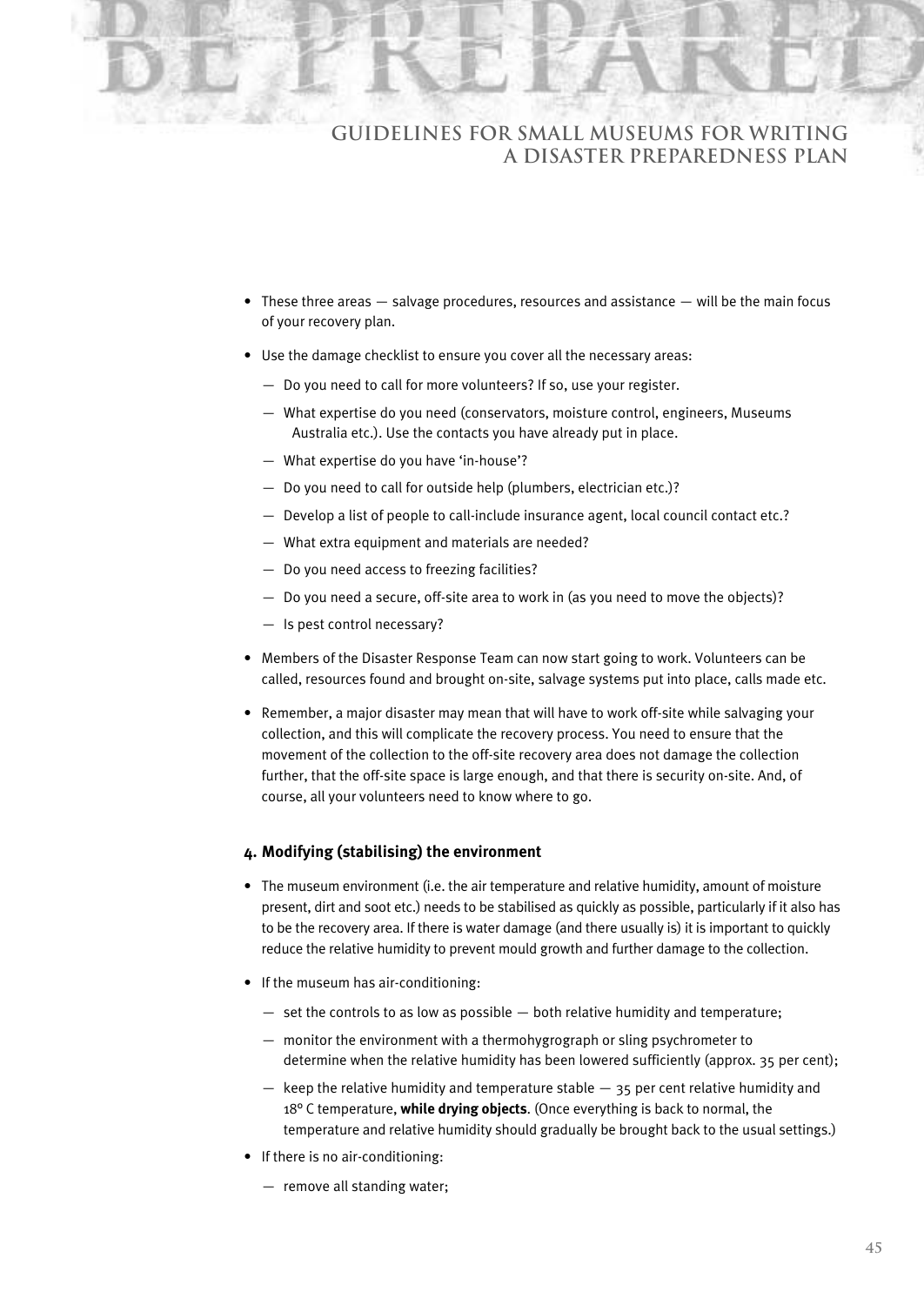- open all the windows and doors (check security issues);
- set up fans (cool air);
- remove all wet carpets, curtains etc.;
- remove water-logged objects, if safe to do so; and
- keep the environment as cool as possible.

(**NB.** Some objects become very fragile when they are water-damaged. Extreme care is needed when moving them, and some may best be left undisturbed. Call a conservator if in any doubt.)

- Consider the undamaged objects in the museum do they need some form of protection, should they be removed to a safe, secure site? If necessary, cover objects, display cases and storage shelving with strong plastic (from your Disaster Bin).
- What about the security of the museum is it open to theft or vandalism?

**The main objective here is to prevent further damage to either the museum or the collection. Consider all the possibilities and make sure you have identified possible solutions.**

#### **5. Salvage Procedures**

- Consider the material in your collection and the risks/threats to your collection that you have identified during the preparation of this plan. What type of damage would result from each disaster actually occurring? What damage has the highest likelihood of occurring? Water damage, smoke damage, pest infestation, mould outbreak?
- Use the salvage procedures in the Appendices to prepare easy to follow steps in salvage for **each type** of damage. Much initial salvage can be undertaken by museum staff and extra volunteers, especially if you have run regular training workshops in the salvage procedures.
- More complicated salvage of damaged objects needs to be left to conservators. If funding permits, it would be useful to engage a conservator to come and advise on what can be done at the museum and what will need to be salvaged by conservators.
- **If in any doubt leave it for the conservators.**

#### **Salvage categories**

• Establish a simple classification system for sorting the damaged objects prior to beginning salvage procedures. A four level system can work well:

**Priority A:** immediate treatment necessary — by staff at museum. Includes damaged objects from the Collection Priority list.

**Priority B:** immediate treatment necessary—by conservators.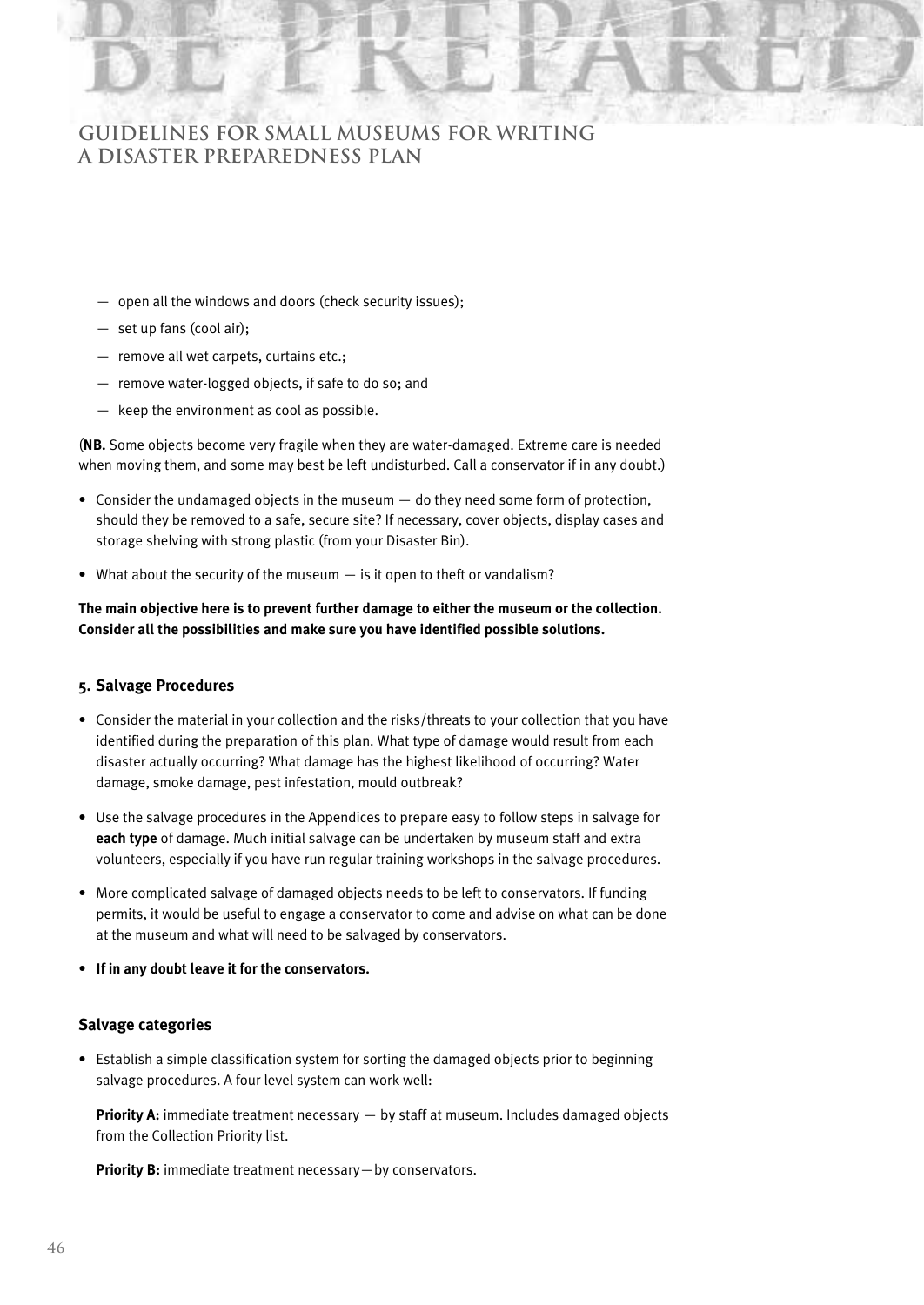**Priority C:** essentially stable and can be treated later.

**Priority D:** unsalvagable, and should be discarded (i.e. no treatment at all), following documentation.

- When deciding on salvage options, keep in mind the relative costs (in time, money and energy) — if it is not a high priority object within your collection, would it be simplest to replace the object at a later date?
- A sorting system will also need to be established for the type of salvage procedure appropriate for each object. This will depend upon the material of the object and the nature and extent of the damage. For example, if dealing with a disaster that involves water damage there are several salvage and treatment options-air dry on-site, freeze (until work can be undertaken), or send out to specialist conservators.
- Keep in mind that freezing water-logged objects is only undertaken to buy time with regard to mould growth, and if objects can be safely air-dried that is a better alternative.
- When sorting your damaged collection into salvage categories, make sure you keep your collection priorities in mind and salvage high priority objects first.
- Although it is essential to prepare salvage procedures as part of your Disaster Preparedness, **there is no substitute for training**. Until you have simulated most of your disaster scenarios and actually tried handling damaged material such as water-logged newspapers and books, or charred furniture, you are not really prepared for an effective disaster recovery. (See **Step Eight — Training all staff**).
- Identify a possible off-site, secure work area for salvage operations. It may be that when the disaster occurs, your museum building will also be damaged and will not be suitable as a place for salvage of the collection. It is surprising how much space you need for an effective recovery operation.
- When planning your salvage operation you will need to assess the condition of your building, whether you can stabilise it quickly and whether you can conduct salvage there.
- At the time of your disaster recovery, you will need to assign a **team leader** to each of the salvage procedures you will be undertaking. These leaders will set up the procedure, prepare the materials and equipment, oversee the procedures, train new volunteers in the procedure etc. If possible, they should be nominated before the disaster so they are able to train thoroughly in their particular salvage procedure.
- **One of the most critical, and often overlooked, tasks during recovery from a disaster is the documentation needs**. It is absolutely vital to record what happens to each object during the course of the disaster recovery. This may include whether it is moved to another location, sent to a freezer facility, or sorted into appropriate salvage procedures. Catalogue numbers must be recorded, and if the number has been lost in the disaster this should be noted. It has been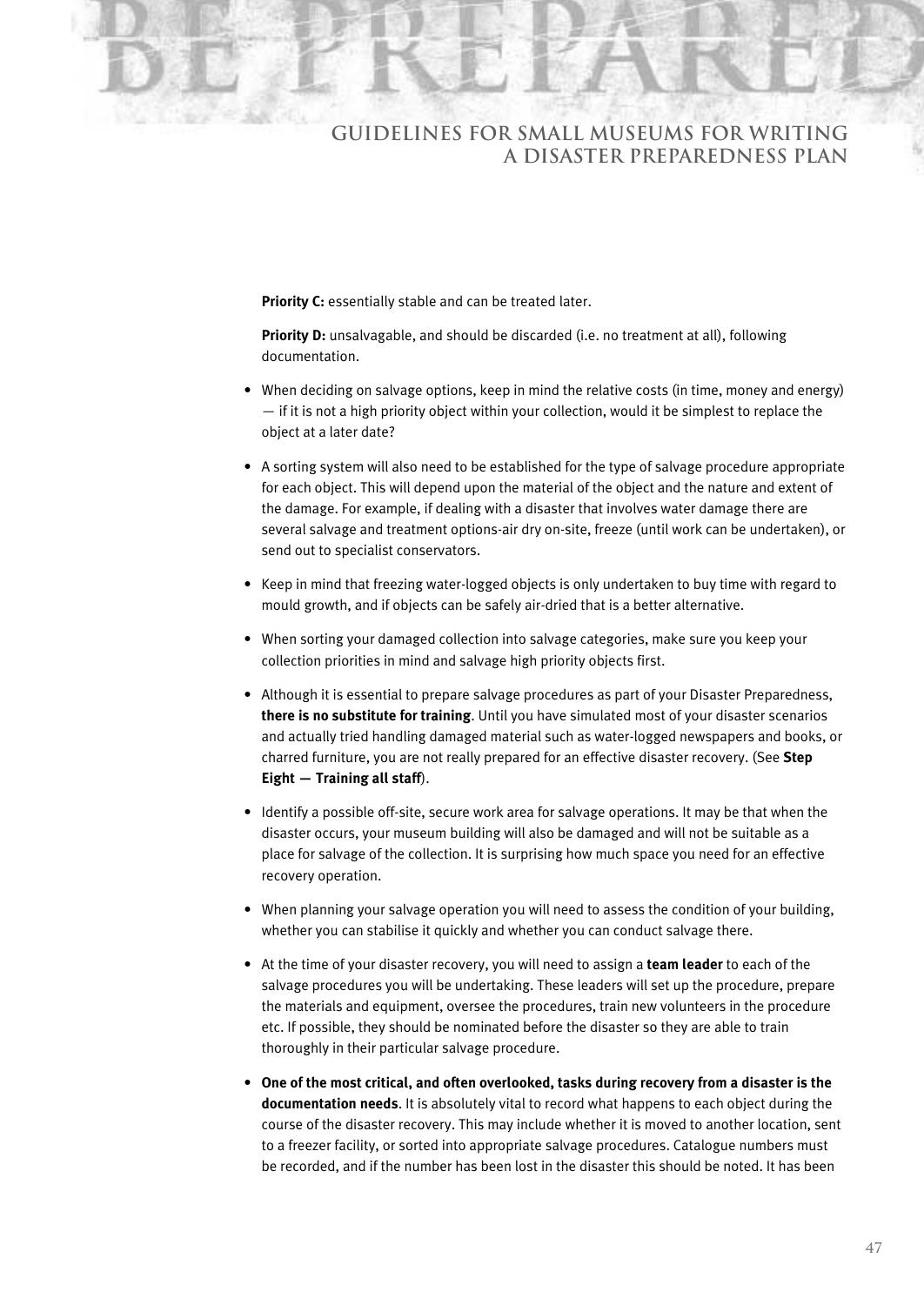the case that some museums have saved their objects from the disaster only to have them disappear during salvage, never to be seen again.

• Prepare a form that can be used to document the movement, treatment, position etc. of all the objects affected by the disaster. This form can also be used during the Recording and Evaluating Damage stage. An example is provided on the next page and a template of such a sheet can be found in the 'Templates...' section at the back of the guide.

#### *Object documentation list — example*

(TO RECORD DAMAGE, TREATMENT AND MOVEMENT)

| Object                     | <b>Number</b> | <b>Damage</b>                                   | Category<br>(of salvage) | <b>Treatment</b>              | <b>Location</b>                             |
|----------------------------|---------------|-------------------------------------------------|--------------------------|-------------------------------|---------------------------------------------|
| Metal casket               | Lost          | $wet - on surface$                              | C                        | Air-dry                       | Main Hall                                   |
| Birth register             | MO-492        | wet (water-logged)                              | A                        | Freeze                        | Freezer truck                               |
| Newspaper<br>collection    | AR-781        | none                                            | none                     | none                          | Local council<br>store room                 |
| John Glover<br>watercolour | PI-358        | $wet - window$<br>mat & w/c have<br>water marks | B                        | Conservator                   | Safe room<br>(until conservator<br>arrives) |
| Farming book<br>collection | DO-179        | water-logged                                    | D                        | Document before<br>discarding | Back verandah                               |

#### **6. Action Sheets**

- For each of the salvage procedures, prepare an separate Action Sheet that covers all the steps involved in that particular procedure. Be sure to include any tips on handling etc. (See example in the 'Templates, checklist and sample sheets section at the end of this guide). The salvage team leader could be responsible for preparing these sheets.
- The leader of each salvage team (i.e. air-drying, packing etc.) should have several copies (preferably in plastic covers) of their Action Sheet only. These sheets should be given to new volunteers as they are assigned to the team, to act as a training guide until they are familiar with the techniques.
- Many of the steps involved in Recovery (and Response) procedures outlined in this guide would be suitable for Action Sheets, and should be considered in this manner.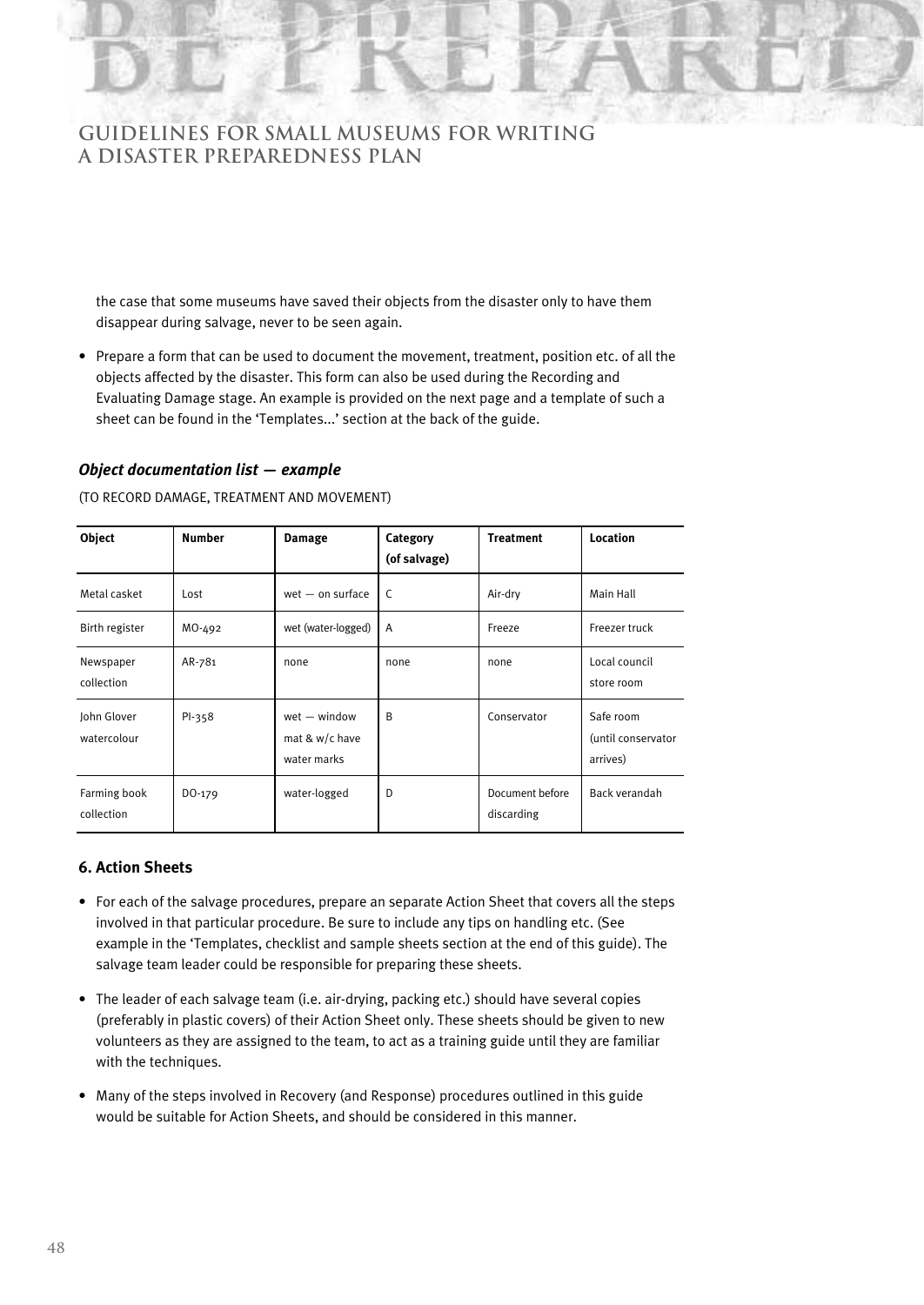#### **7. Locating supplies and equipment**

- Part of writing your recovery plan at the time of the disaster, will be to determine what equipment, materials and supplies are needed. These will depend, once again, on the nature of the damage and the type of objects that were damaged, and the salvage procedures to be used. Specialist equipment (pumps, de-humidifiers) for stabilising the building may also be required.
- The Supplies and Equipment Coordinator (in the Disaster Response Team) should prepare a register of all the sources of extra equipment and material that may be accessible around the community for use during response and recovery from a disaster. This register should be developed by working through each appropriate salvage procedure and identifying needed equipment and materials that the museum would not have in the building. For example, a pump may be needed to remove standing water from the museum building; de-humidifiers and fans required to reduce the relative humidity in the museum; or freezer facilities required to freeze water-damaged objects.
- Sources of common materials such as garbage bags, paper-towel, butcher's paper, plastic sheeting etc. should also be identified.
- Contact should be made with the suppliers of these materials and equipment and a relationship established. An agreement should be reached, particularly with owners of freezing facilities, that the museum can call for the use of this equipment should the museum have a disaster. The suppliers of materials and equipment should know exactly what will be expected of them **before** the disaster.
- It is particularly important to source and make contact with suppliers of specialist equipment such as de-humidifiers, thermohygrographs etc. There may not be a point of supply in your town, or even nearby, and you need to be aware of the steps involved (including any costs) in getting this equipment to your museum. You may want to ensure that you have the support of your local council in dealing with these larger issues, and that your insurance agent and the loss adjustor are also aware of these issues.
- It is also important for the museum to know, in advance, the likely costs involved in using this equipment or purchasing any of the other supplies. This financial information will be vital when the Finance member of the Response Team has to make rapid decisions regarding expenditure of museum funds.
- Ensure that the Disaster Bin has a good stock of the most commonly required materials. If you are fortunate enough to also have a Disaster Store, this would be the place for bulk items and large equipment.
- If there are other museums in your region make sure you know what supplies they have and if they are willing to share these with you in the time of a disaster. Or perhaps you could all set up a shared Disaster Store? An example of this approach and what may be kept in such a store is included in the Case Study section at the back of the guide.
- A sample list of materials and equipment that may be needed in disaster recovery is provided in the Appendices.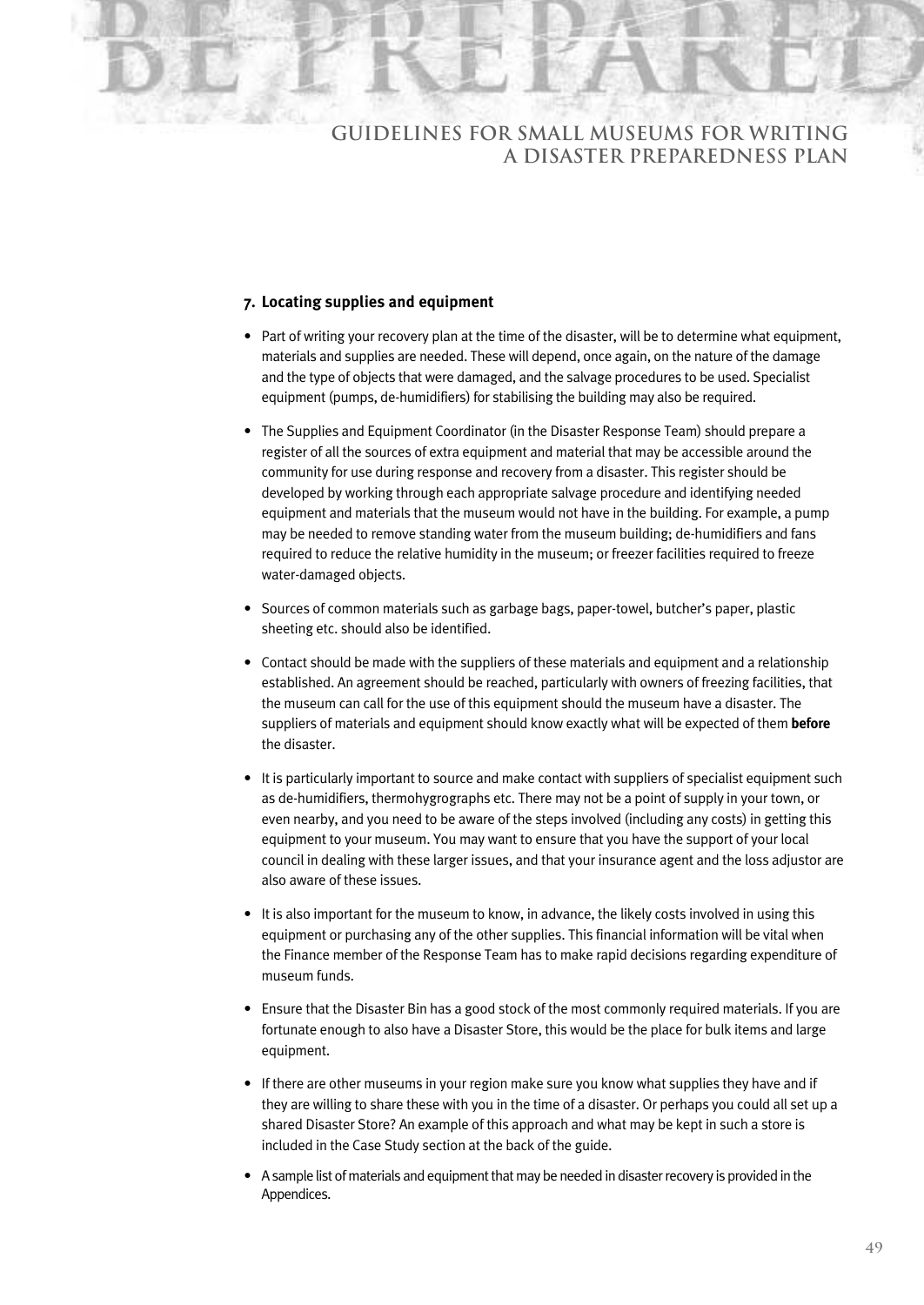#### **8. Maintaining morale**

- Disaster recovery can be a long and arduous task. While there may be an initial high level of response from the community and many enthusiastic volunteers, experience has shown that this level of support lasts for about 72 hours after a disaster has occurred.
- When planning your recovery, consider the workers and their needs. The recovery period is a time of stress, shock and confusion (unless you have a well-written Disaster Preparedness Plan!) and if you do not prepare for this and understand the consequences, it will make the recovery all the more difficult. Confusion and chaos can ruin the best planned disaster recovery unless you are prepared to recognise it and deal with it. **The effect of shock on people's abilities cannot be underestimated.**
- A well organised disaster recovery can actually be a team builder and moral booster for the museum and the community, if it is well handled. It may even generate more community support regarding volunteers and funding from a long-term perspective — something every museum needs.
- The volunteer coordinator in the response team should be taking care of needs such as food and drink, rest breaks, training, and home breaks. It is also wise to plan for keeping up the morale of the entire team working on the disaster recovery:
	- make sure any issues are dealt with as soon as possible, rather than letting them simmer. Let the volunteers know who makes the decisions;
	- keep everyone well-informed regarding the progress of the recovery;
	- establish attainable milestones during the recovery process, that can be celebrated when they are achieved. For example:
		- $\circ$  when the environment is stabilised;
		- when all the objects have been retrieved;
		- when all the salvage procedures are in place;
		- $\circ$  when the objects have been dried etc.;
	- make sure everyone gets enough rest; and
	- communicate, communicate, communicate.
- And, of course, when the recovery is complete, celebrate with a big party to which everyone who has contributed in anyway (including businesses, council, insurance agents, loss adjustors etc.) is invited.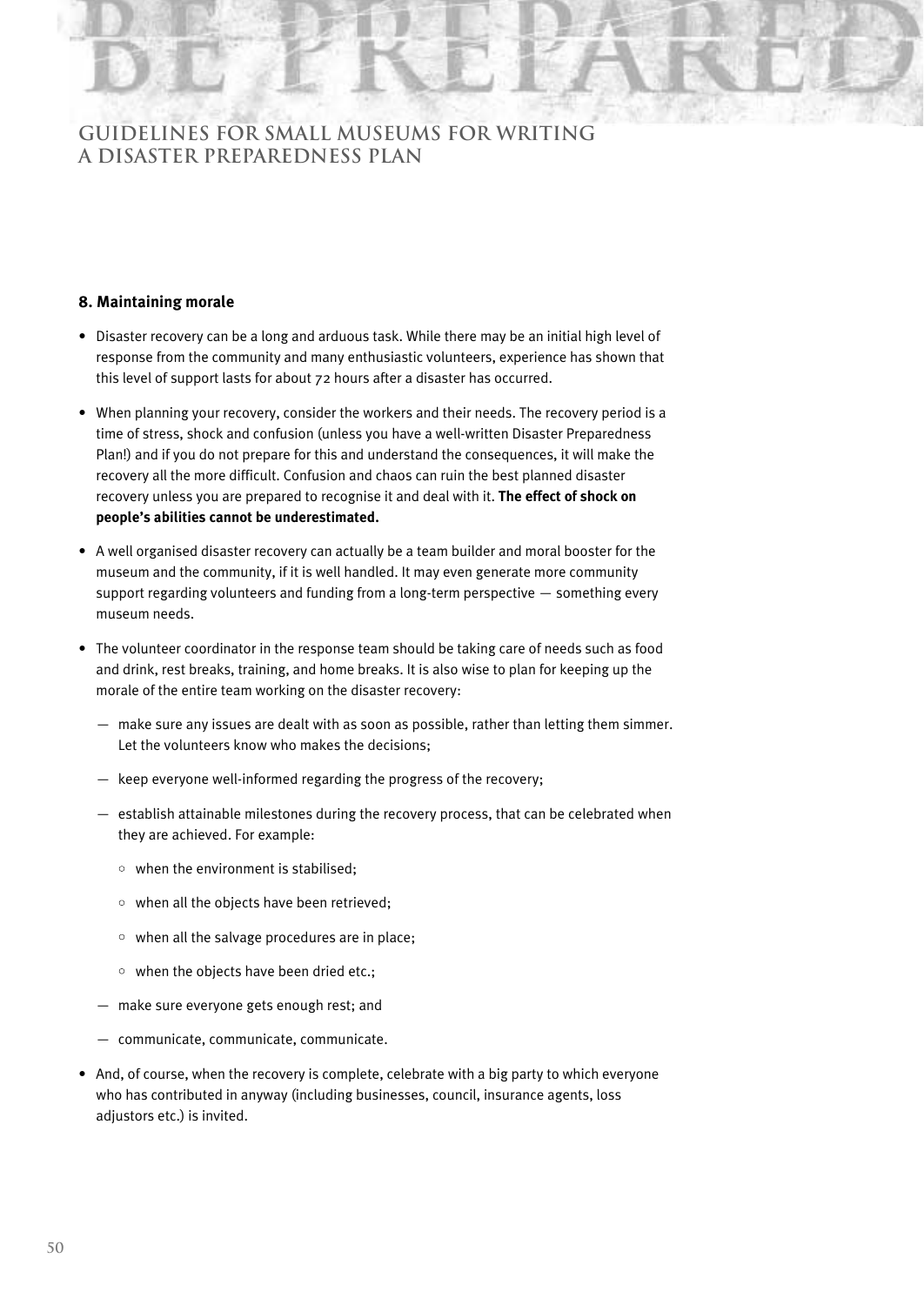#### **9. Returning to normal**

The building is stable, the collection salvaged, the volunteers have gone home — the disaster feels over. However, there are still some things to keep in mind and to put into place before everything can return to normal.

- If your building was water damaged you may need to clean the floors, walls, and even the ceiling with a fungicide to prevent mould growth. Seek advice regarding this from your pest management contact.
- Objects that were water damaged need to be monitored for a period of time to ensure that further damage does not occur-such as splitting, mould growth, rusting and corroding of metals etc. While an object may appear dry on the surface, it may still have a high moisture content that will take some time to level out.
- Wet floors need to be closely watched also. New carpets should not be put down until it is determined that the floors are really dry. This is particularly the case for concrete floors and brick buildings which can retain moisture for a very long period of time, often more than six months. It is best if a company such as Munters Moisture Control Services, which specialises in drying building and material, can measure the moisture content before you lay down new carpets or move back into the museum. If a building is not completely dry when the collection is re-installed, mould problems may develop. Keep in mind that not all companies that claim to control moisture understand the complexities of drying a building and its contents. Try to determine whether (and how) they will measure the moisture content of the building fabric before declaring the building to be dry.
- Equipment that has been used or been wet during the recovery phase will need to be cleaned and checked that it is still in working order.
- The disaster bin or store will need to be restocked with the materials that were used during the recovery process.
- If there has been a fire in the museum, the air-conditioning ducts will need to be cleaned before the system is turned on again.
- When replacing objects in display cases be sure that both the object and the display case are quite dry. Otherwise, a microclimate with a high moisture level will be set up, with mould growth as a rapid consequence.
- Make sure you re-open your museum with great fanfare and that the public knows it can now return to its favourite museum.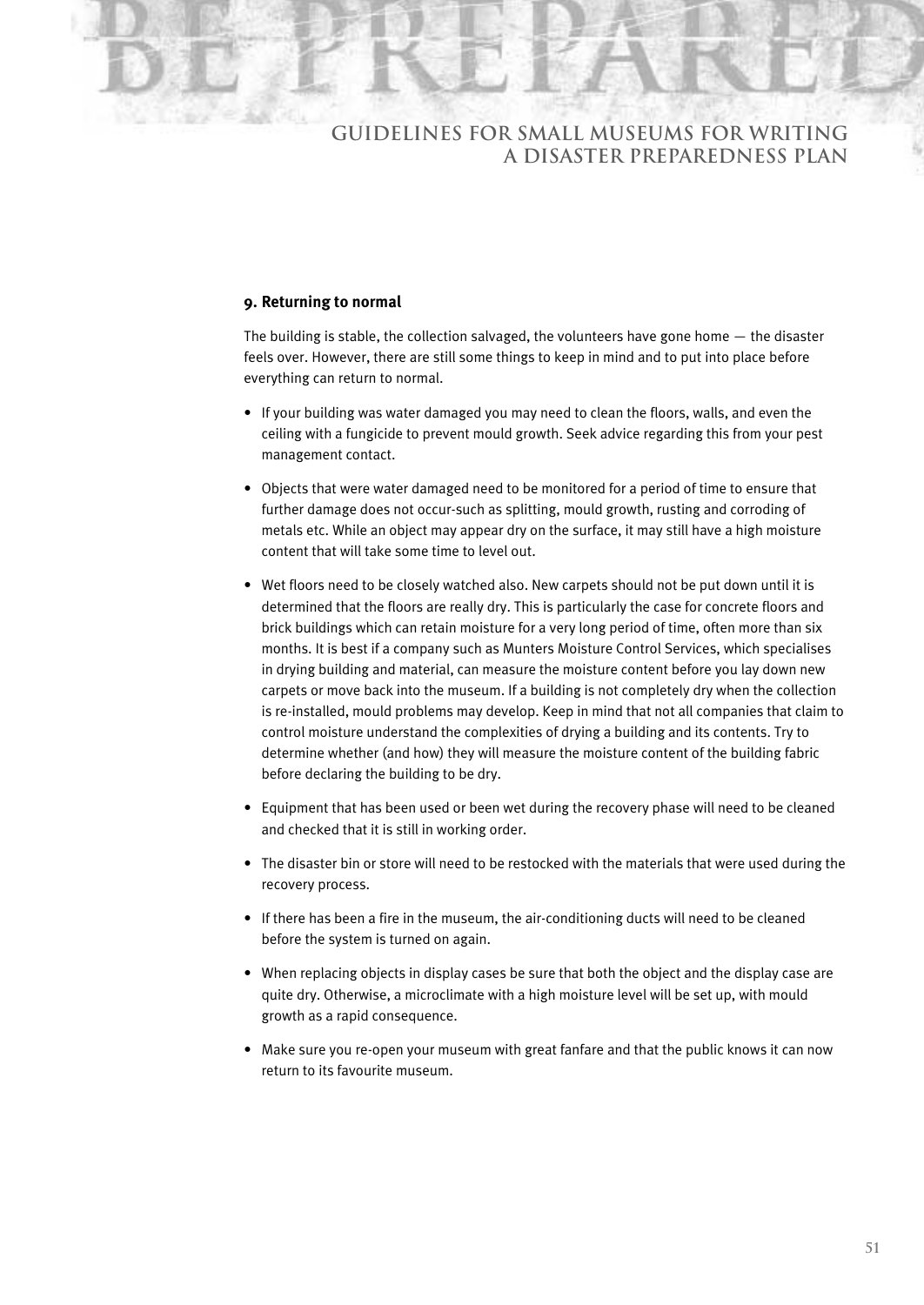#### *Outline of steps In response and recovery*

**Museum and collection threatened** (Beginning of Response)  $\odot$ **Emergency response**  $\odot$ **Emergency contacts called**  $\odot$ **Disaster response coordinator called**  $\odot$ **Safety check**  $\odot$ **Assess and stabilise situation**  $\odot$ **Determine recovery type** (End of Response)  $\odot$ (Beginning of Recovery) **Call Disaster Response Team**  $\odot$ **Team organised**  $\odot$ **Assessment and recording of damage**  $\odot$ **Needs determined- equipment and support**  $\odot$ **Recovery plan formulated**  $\odot$ **Environment stabilised**  $\odot$ **Salvage procedures established**  $\odot$ **Collection salvaged**  $\odot$ **Return to normal** (End of Recovery)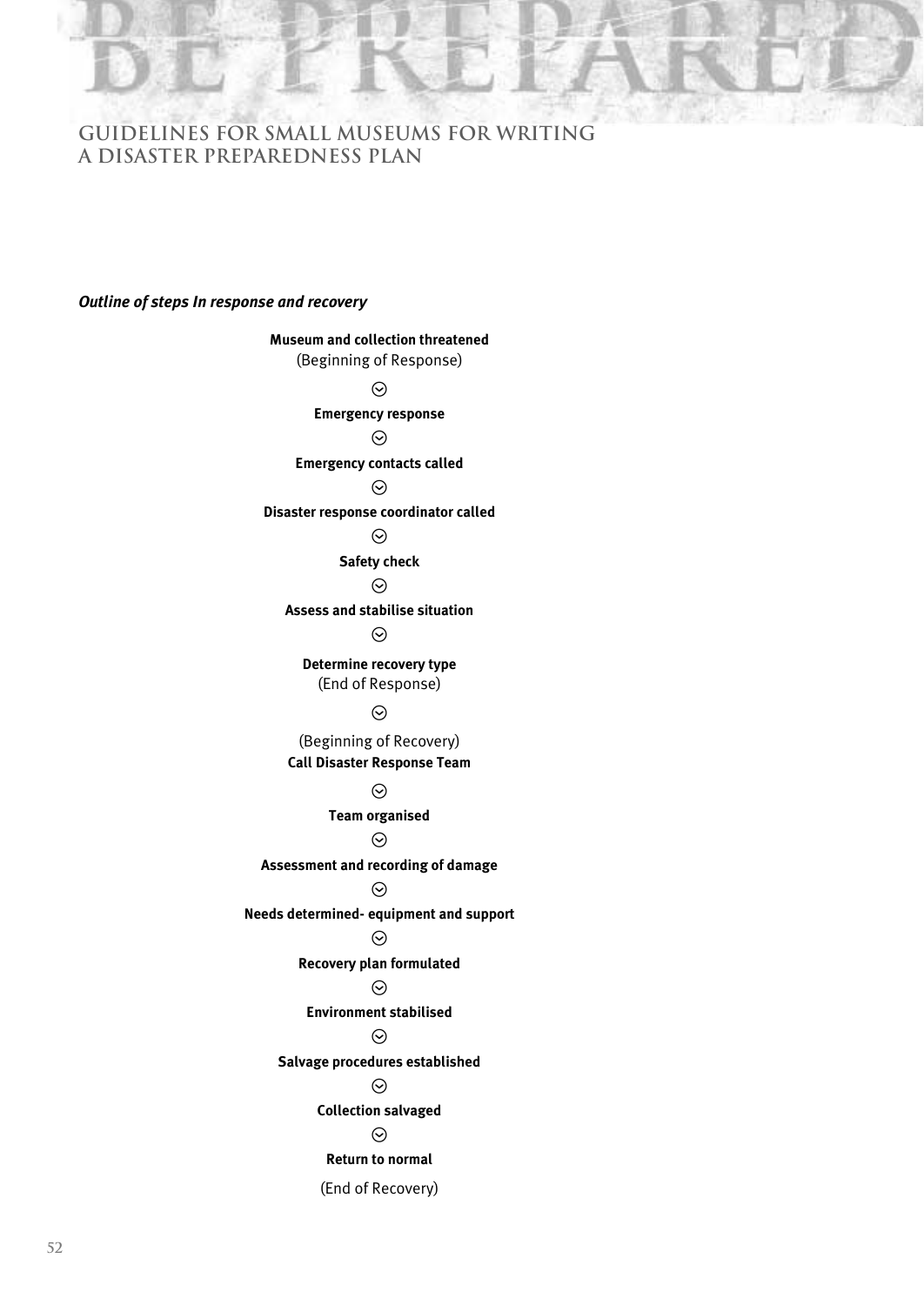#### **STEP 8. TRAIN ALL STAFF**

**Aim:** The aim of this step is to foster and understanding of the importance of training in the overall scheme of Disaster Preparedness. It aims to assist in the development of a schedule of training programmes and workshops to make sure that workers at the museum are very familiar with their Disaster Preparedness Plan, and the activities involved in Disaster Response and Recovery.

Tasks: 1. Prepare and run training workshops.

- 2. Organise specialist workshops.
- 
- 3. Schedule regular update workshops.
- Practice makes perfect effective training is the essence of any plan succeeding. While something may look wonderful on paper, unless it is trialed in a realistic setting you cannot be certain it will work. Nor can you be certain that all those involved actually understand their roles in disaster response or recovery. By practising and training in all the procedures involved, you will discover the things you have completely overlooked and find all the weak links. Training will also inspire confidence in the Disaster Response Team-in both the team members and other volunteers involved in Disaster Preparedness.

**NB.** Preparing good training workshops can be quite difficult. If you feel you need assistance, contact training and service organisations in your state — such as Museums Australia and the arts training organisations. A poorly organised training workshop may confuse participants and do more harm than good. Take advantage of training opportunities in your state.

#### **Task 1 Prepare and run training workshops in disaster response and recovery**

- Training workshops are intended to allow participants to learn techniques and to understand procedures they have so far only seen written in the Disaster Preparedness Plan. While handling water-logged books may seem straightforward when reading about it, it is not until you actually try to do it without damaging the book that the issues become reality. Training in all the areas identified in response and recovery should focus on the practical and the unknown — so they become straightforward and understood.
- Do not attempt to try to prepare a workshop covering both the response and recovery plans. It is too large a task and will not provide effective training. Instead, select elements of the plans that are easily separated, such as — Disaster Response procedures for two or three of your identified risks; salvage procedures for wet organic material; establishing a recovery plan after a flood; dealing with a leak in the store room etc.; handling all the equipment (are you aware of the weight of a fire extinguisher?).

A workshop aimed at training all staff in the Response Procedures is probably one of the first training sessions that should be held.

• Once you have workshops prepared for the separate elements, try preparing a two or three day workshop for practising both the Response and Recovery Procedures for all your major disaster risks. This is a large task and you may want to seek advice from training organisations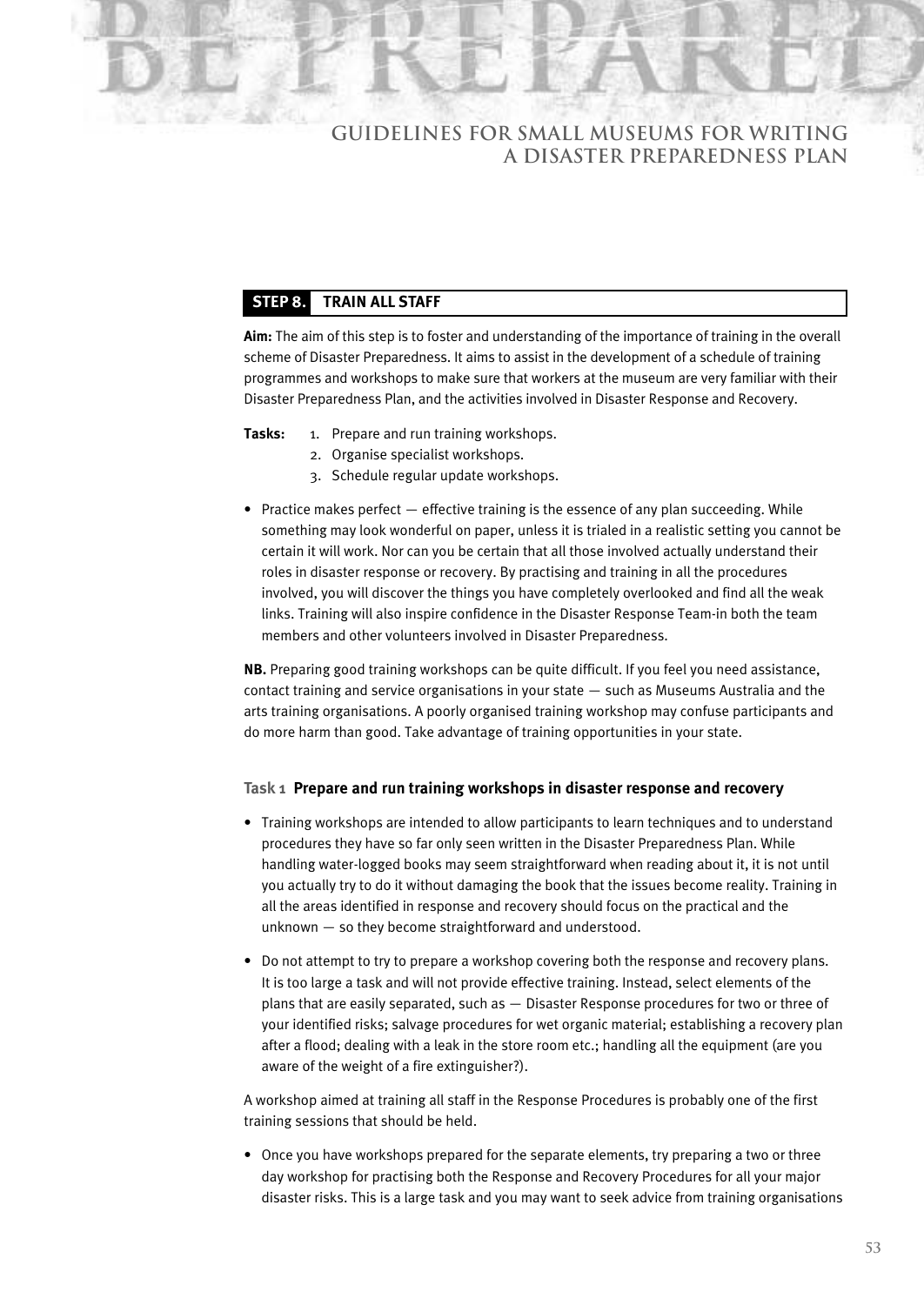or secure funds to bring an outside person in to run your workshops. Service organisations such as Museums Australia will be able to assist you with these workshops also.

• Make sure that all staff on the Disaster Response Team attend all workshops. This is most important and should be mandatory if they want to remain on the team. Also encourage all those volunteers on your register for Disaster Recovery to attend workshops. Clearly, the more trained staff you have, the better you will deal with a disaster.

#### **Task 2 Organise specialist workshops**

- Take advantage of workshops from other specialist organisations such as the fire brigade, St John's Ambulance, police department etc. and arrange for some focused training for the museum staff. Show them your plan, ask for comments and feedback.
- Organise training days for focussing on the salvage procedures you have developed. Salvaging water-logged material is a particularly useful one as it is one of the more likely disaster scenarios you will confront. Practice handling wet paper and books, building wind tunnels, packing into crates for freezing.

#### **Task 3 Schedule regular update workshops and training opportunities**

- Make sure the workshops happen regularly by scheduling them into the museum's timetable or strategic plan. It is most important to ensure that any new staff members and volunteers receive training in all aspects of the plan.
- It is important that the Disaster Preparedness Plan remains a current document, and by practising it regularly things that may have become obsolete will be identified and rectified. It will also give you the opportunity to refine and add more depth to the plan, once you have the time and knowledge.
- Make sure staff members take advantage of any training opportunities offered by other museums, Museums Australia and other organisations.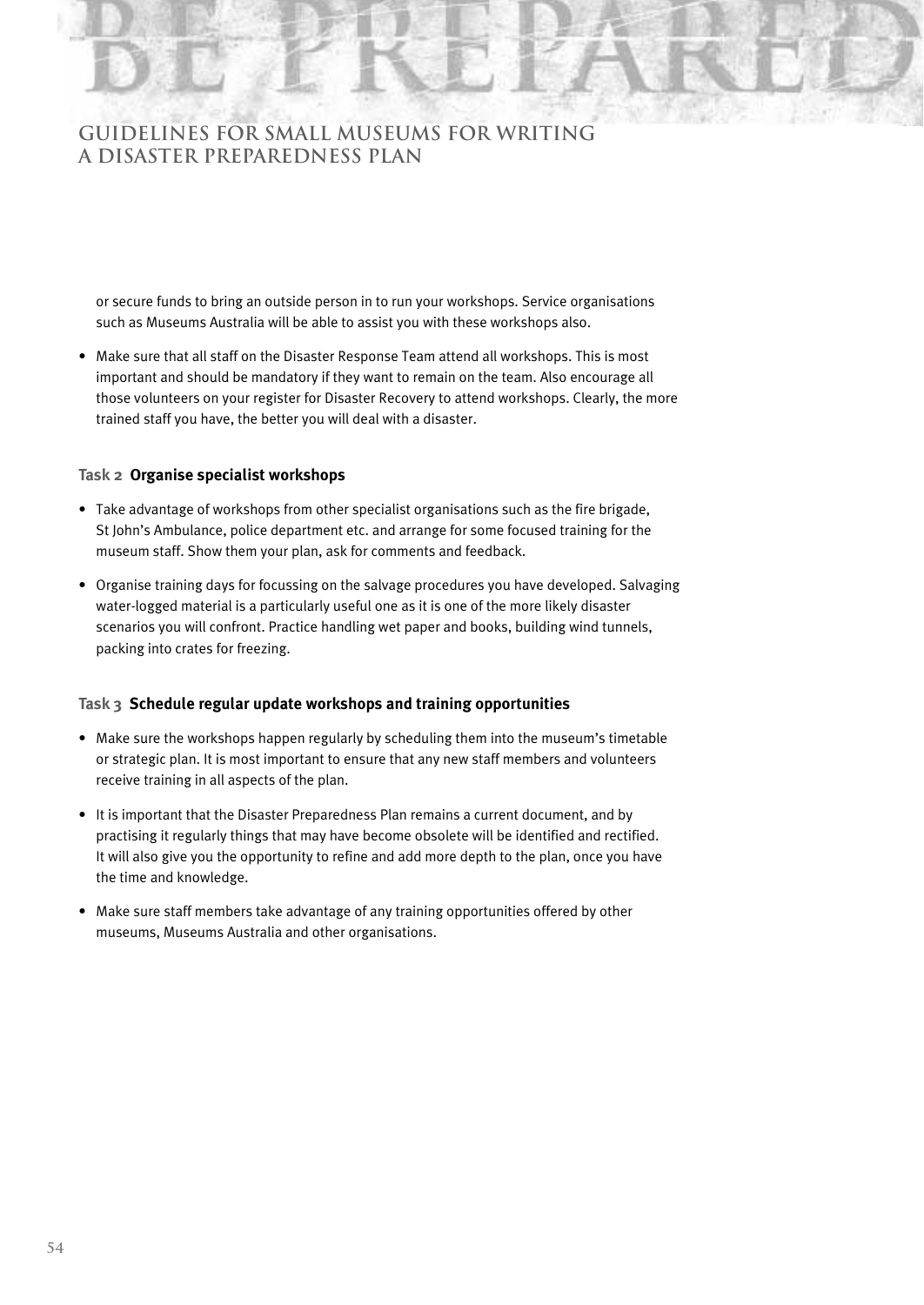#### **STEP 9. REVIEW DISASTER PREPAREDNESS PLAN**

**Aim:** The aim of this step is to ensure that the Disaster Preparedness Plan is regularly reviewed and updated. This should happen after each disaster, minor or major; after each training session; and whenever anyone learns something new about Disaster Preparedness.

#### **Strategies:**  $-$  Develop de-briefing process.

- Review plan and procedures after each training.
- Regularly update plan.
- Maintain a record book.

Every time you respond and recover from a disaster, large or small, you will learn something new about your plan. Hopefully, it will be useful things to include the next time, but it may also involve realising that part of your plan does not work.

Make sure that you set aside time for 'de-briefing' after each disaster. Go through your response and recovery procedures and evaluate them for their effectiveness:

- what worked and what didn't?
- was your plan useful, and logical?
- was it easy to follow? Could you find everything you needed?
- did you have enough materials and equipment?
- did everyone know what to do?

Do this as a round-table with all those involved in the disaster  $-$  it is amazing how ideas may flow. Do it as soon as possible after the disaster — once everyone has recovered themselves so it is still fresh in everyone's mind.

This approach should also be used after each training session in the various elements of the plan. What step was out-of-place? Who moved that high priority object and why was its position not changed on the floor plan?

Keep your plan alive by making sure you regularly re-visit it, even if it is only once a year. Make sure you update all areas that may become out-of-date, such as telephone numbers or members of the Disaster Response Team.

Maintain a record of all disasters, minor and major, to develop a picture of the areas of weakness within your museum.

#### **Be sure to date your plan when it is first written, and again after every review.**

Regular reading and research about Disaster Preparedness (see Bibliography) will also allow you to refine your plan once you have it in place.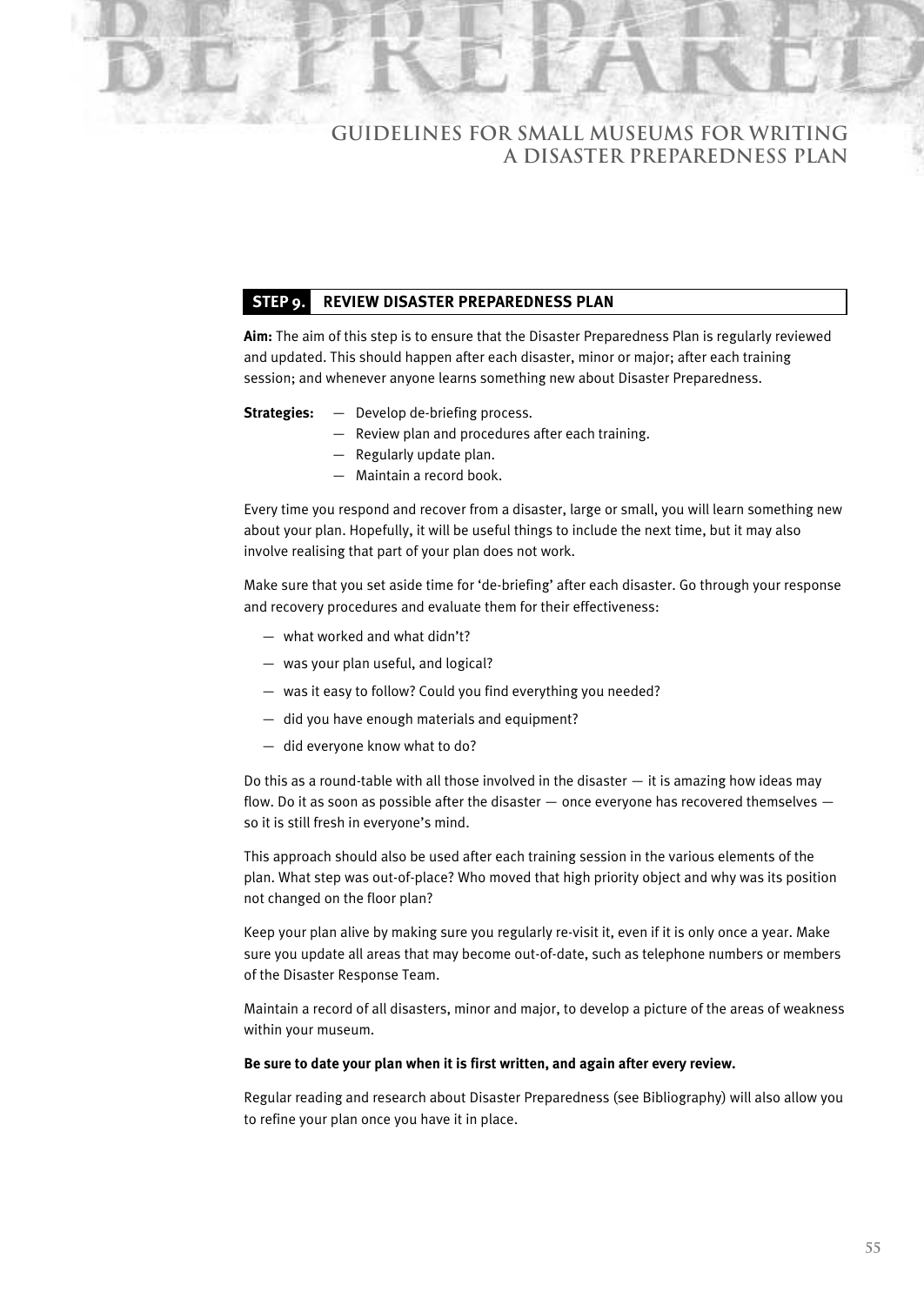#### **SUMMARY OF PLAN CONTENTS**

Having completed all the steps in the writing of a Disaster Preparedness Plan, you now need to compile your documents. All the information you have prepared should be collected into one document and called the **Disaster Preparedness Plan**. This is the main, overall document, with all the museum's information about its disaster preparedness, and it should be regularly reviewed and updated. A guide for the order of the documents is provided below.

Then, relevant documents should be copied and compiled separately as the **Disaster Response and Recovery Plan**. These documents are outlined over the page.

#### **DISASTER PREPAREDNESS PLAN**

#### **Introduction**

- Management authority
- Why the plan was prepared and what it covers
- Team who prepared the plan
- How it should be used
- Date of plan

#### **Disaster prevention**

- Risk assessment table
- Action Plan (should be regularly updated)

#### **Disaster preparation**

- Collection Priority List
- Disaster Response team
- Volunteer Register
- Emergency Contact List

#### **Disaster response**

- Steps in Effective Disaster Response list
- Emergency Procedures Sheets
- Safety Checklist
- Damage Checklist
- Floor plans
- Assess and Stabilise Checklist
- Telephone tree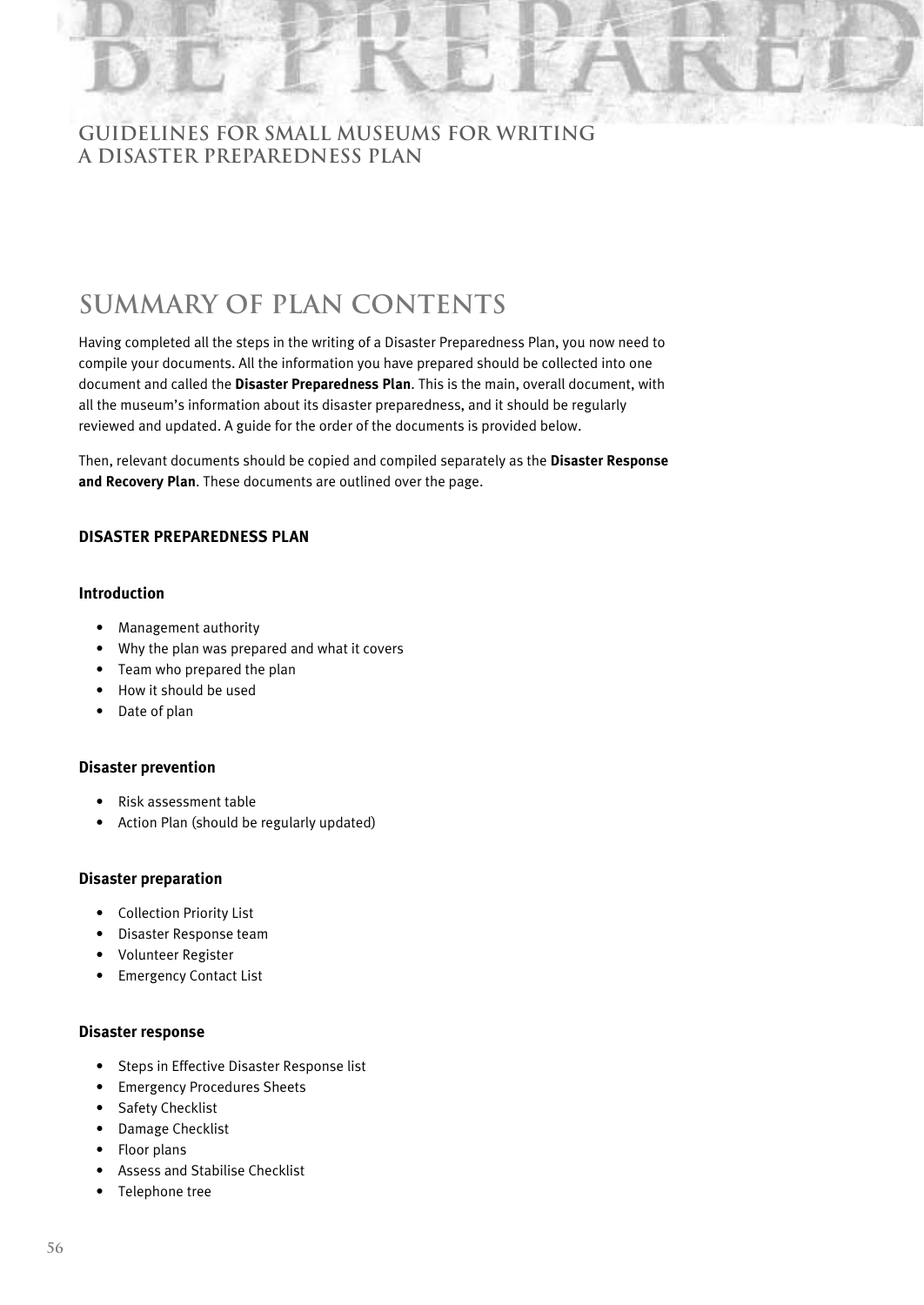#### **Disaster recovery**

- Steps in Effective Disaster Recovery list
- List of headings for Recovery Plan
- Salvage Procedures and Action Sheets
- Disaster Response Teams
- Object Documentation Checklist

#### **DISASTER RESPONSE AND RECOVERY PLAN**

(Copies to be kept off-site with Disaster Response Team, as well as at the museum)

#### Should include:

- Collection Priority List
- Floor plans
- Disaster Response team
- Volunteer Register
- Emergency Contact List
- Steps in Effective Disaster Response list
- Emergency Response Procedures Sheets
- Safety Checklist
- Damage Checklist
- Assess and Stabilise Checklist
- Telephone tree
- Steps in Effective Disaster Recovery list
- List of headings for Recovery Plan
- Salvage Procedures and Action Sheets
- Object Documentation Checklist
- Materials and Equipment list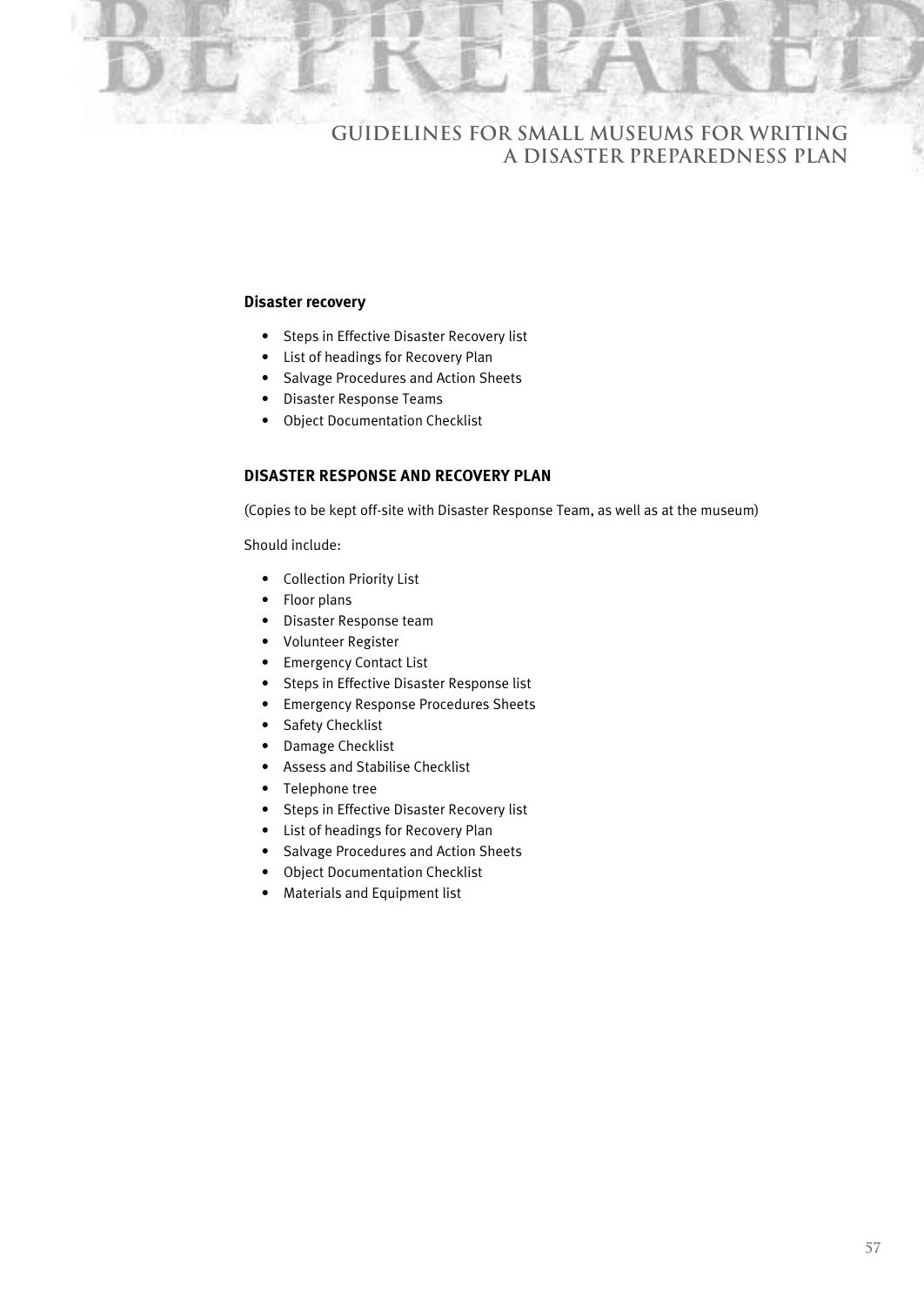#### **TEMPLATES, CHECKLISTS AND SAMPLE SHEETS**

|                                               | Page      |
|-----------------------------------------------|-----------|
| <b>PROGRESS CHECKLIST</b>                     | 59        |
| <b>DISASTER REVIEW</b>                        | 60        |
| <b>HAZARD CHECKLIST</b>                       | 61        |
| <b>RISK ASSESSMENT</b>                        | 62        |
| <b>ACTION PLAN TO REDUCE RISKS</b>            | 63        |
| <b>COLLECTION PRIORITY LISTS</b>              | $64 - 65$ |
| PRIORITY OBJECT LIST                          | 66        |
| <b>DISASTER RESPONSE TEAM</b>                 | 67        |
| DISASTER RECOVERY VOLUNTEER REGISTER          | 68        |
| <b>EMERGENCY CONTACT LIST</b>                 | 69        |
| <b>STEPS IN EFFECTIVE DISASTER RESPONSE</b>   | 70        |
| <b>SAFETY CHECKLIST</b>                       | 71        |
| <b>DAMAGE CHECKLIST</b>                       | 72        |
| <b>ASSESS AND STABILISE CHECKLIST</b>         | 76        |
| <b>TELEPHONE TREE</b>                         | 77        |
| STEPS IN EFFECTIVE DISASTER RECOVERY          | 78        |
| <b>SALVAGE PROCEDURE ACTION SHEET-EXAMPLE</b> | 79        |
| <b>OBJECT DOCUMENTATION LIST</b>              | 80        |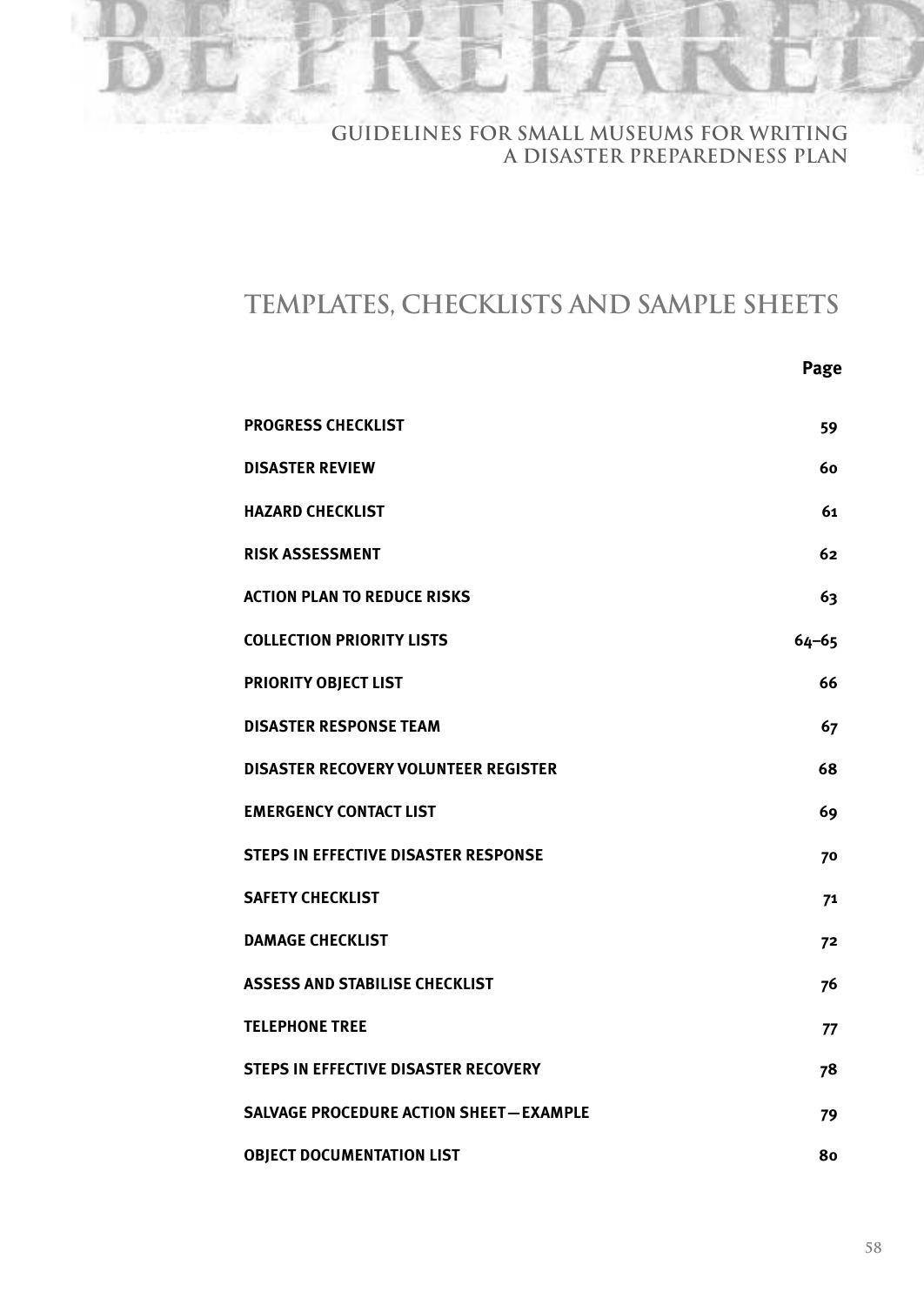#### **PROGRESS CHECKLIST**

COMPLETED / STILL NEEDS

**STEP 1.** Assess all risks and threats **STEP 2.** Reduce or remove those risks STEP 3. Prioritise collection STEP 4. Establish Disaster Response Team STEP 5. Establish support networks STEP 6. Prepare the Disaster Response Plan

**STEP 7.** Prepare the Disaster Recovery Plan

STEP 8. Train all staff

STEP 9. Review the Plan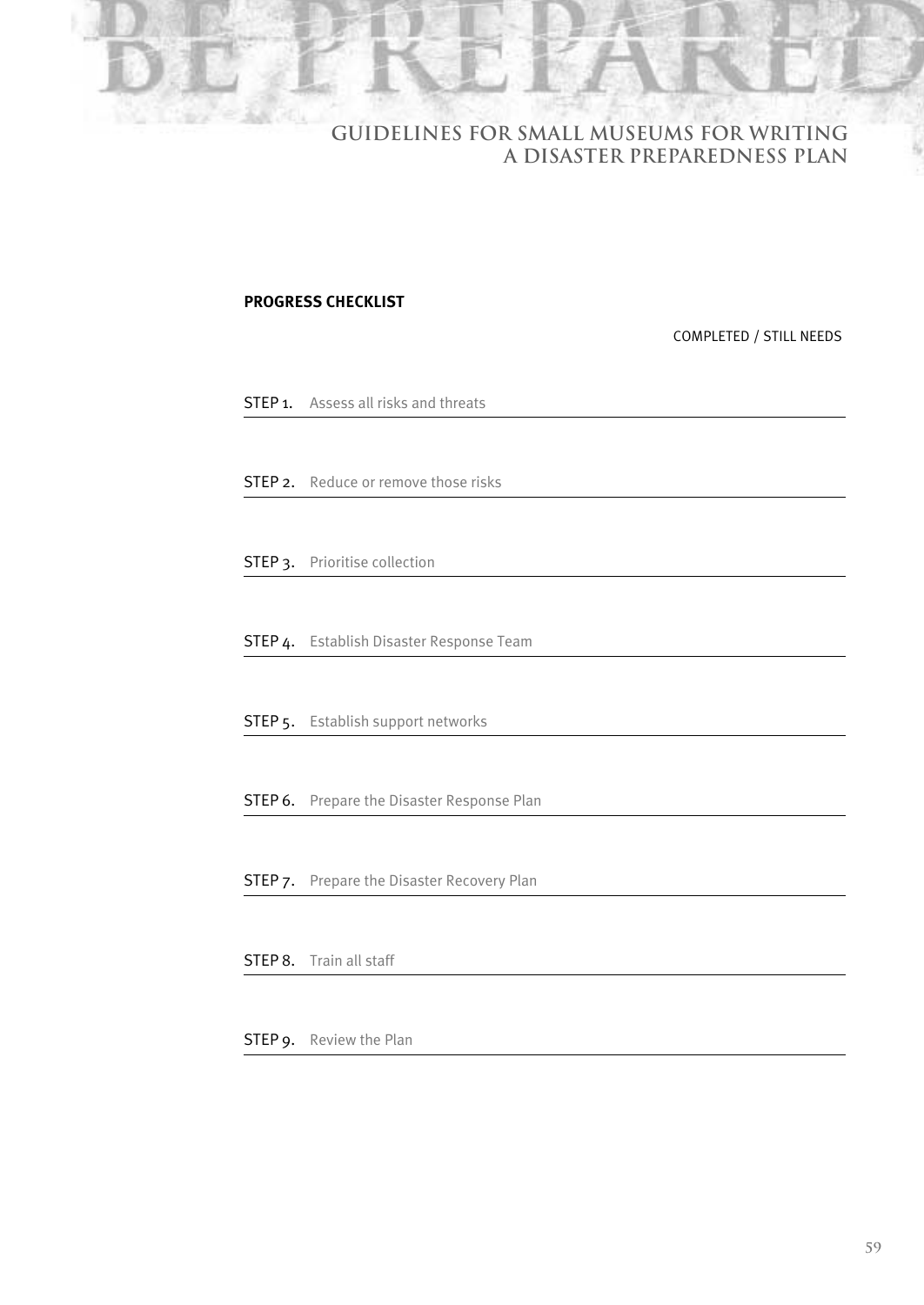# **DISASTER REVIEW AT DISASTER REVIEW AT**

| Type of disaster | Damage | Cause | $\mathbf{I}$<br>$\overline{1}$<br><b>Duration</b> |
|------------------|--------|-------|---------------------------------------------------|
|                  |        |       |                                                   |
|                  |        |       |                                                   |
|                  |        |       |                                                   |
|                  |        |       |                                                   |
|                  |        |       |                                                   |
|                  |        |       |                                                   |
|                  |        |       |                                                   |
|                  |        |       |                                                   |
|                  |        |       |                                                   |
|                  |        |       |                                                   |
|                  |        |       |                                                   |
|                  |        |       |                                                   |
|                  |        |       | I                                                 |
|                  |        |       | I                                                 |
|                  |        |       |                                                   |
|                  |        |       |                                                   |
|                  |        |       | $\overline{\phantom{a}}$                          |
|                  |        |       | I                                                 |
|                  |        |       |                                                   |
|                  |        |       |                                                   |
|                  |        |       |                                                   |
|                  |        |       |                                                   |
|                  |        |       |                                                   |
|                  |        |       |                                                   |
|                  |        |       |                                                   |
|                  |        |       |                                                   |

#### **GUIDELINES FOR SMALL MUSEUMS FOR WRITING A DISASTER PREPAREDNESS PLAN**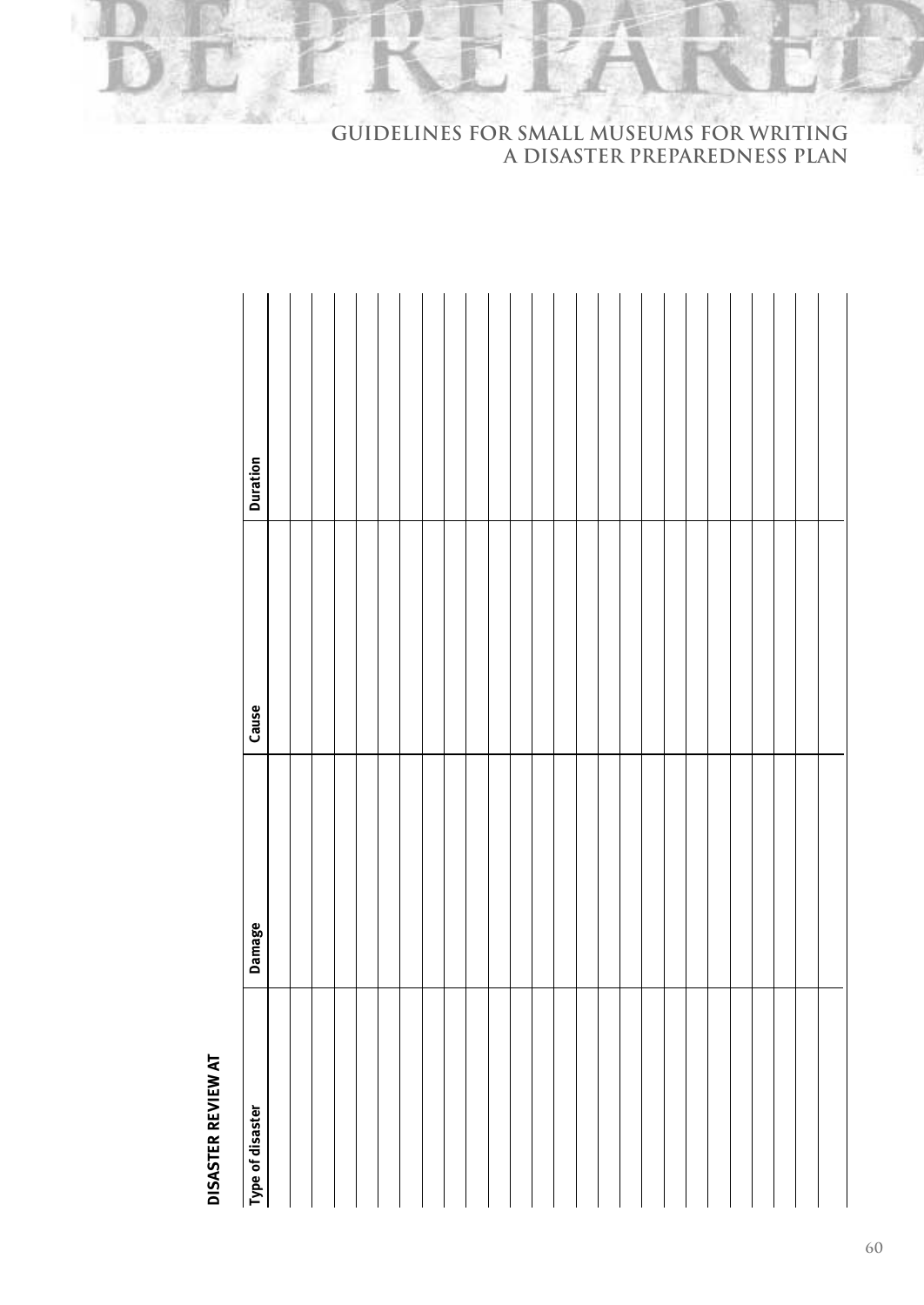#### **HAZARD CHECKLIST (To be used during risk assessment process)**

The following is comprehensive hazard list that may help guide you in your risk assessment process. It is taken from *Preparing a Museum Disaster Plan* John E. Hunter, 1991 Disaster Preparedness Seminar Proceedings, Southeastern Museums Conference.

#### **Natural disasters**

Blizzard or heavy snow fall Hurricane Severe thunderstorm Sleet, hail, and ice Tornado and wind storm Flash flood Slow-rising flood Tidal wave Range or forest fire (bush fire) Earthquakes and mud slides Volcanic eruption or lava flow Drought (prolonged)

#### **Industrial disasters**

Electrical power failure Fuel supply failure Water supply failure Sewer failure or backup Explosion Extreme/prolonged air pollution Fuel spill (major) Chemical spill Radiological materials spill Structural collapse Structural fire (internal) Exposure fire (external)

#### **Accidents involving:**

Bodily injury Broken fuel pipelines Broken water or sewer pipes Downed power or phone lines Aircraft (crashes) Construction equipment Motor vehicles Ships and boats Trains Transport of chemicals or fuels Transport of nuclear materials Nuclear power plants or weapons

#### **Human (incl. criminal) activity**

Accidents by individuals Armed robbery Arson Bombing Bomb threat Conventional warfare Nuclear warfare and fallout Riot and civil disorder Sabotage Terrorist attack Hostage taking Vandalism

Other useful suggestions can be found in many of the texts listed in the Bibliography, including '*reCollections*'.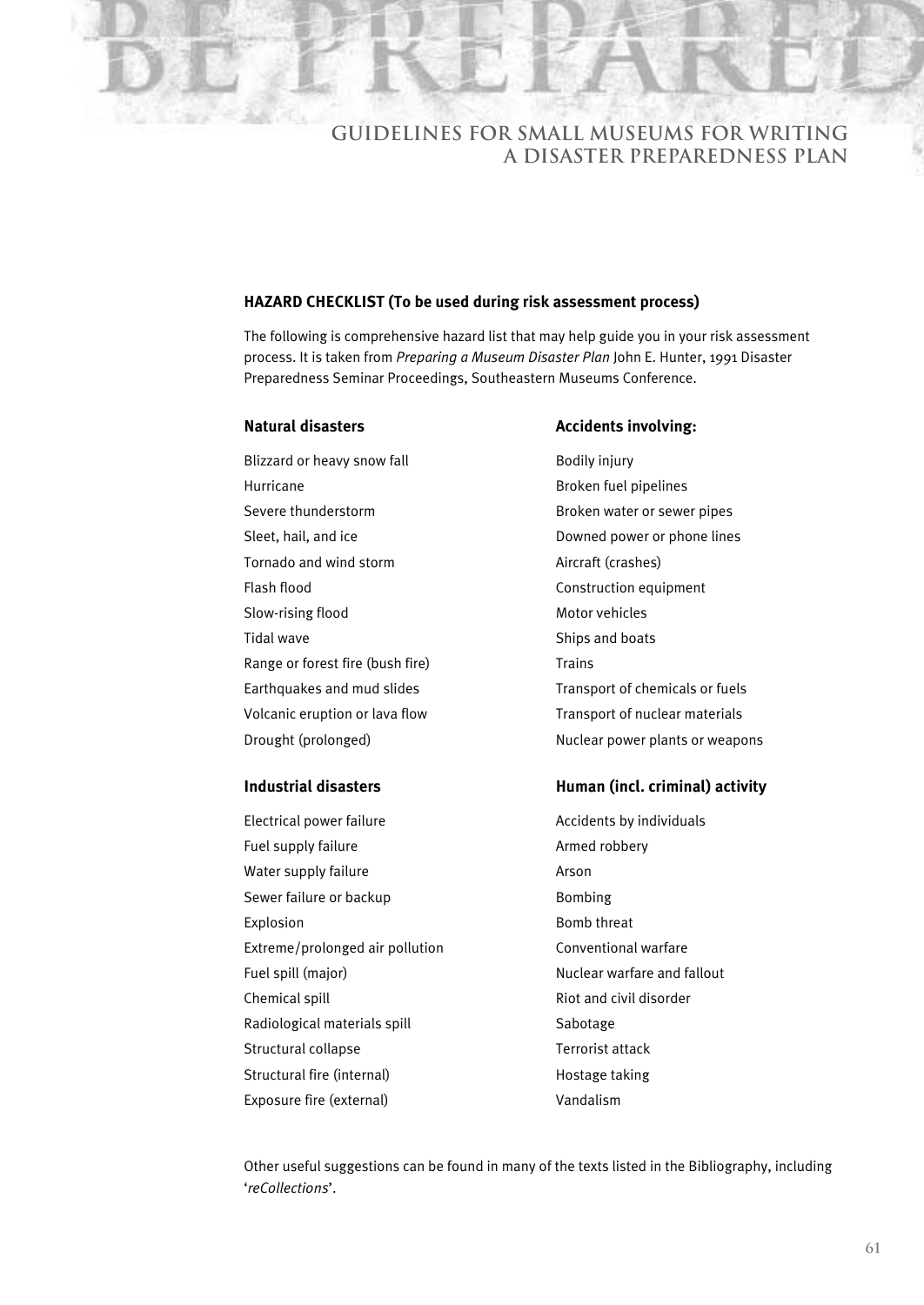### RISK ASSESSMENT **RISK ASSESSMENT**

### Potential risks for: **Potential risks for:**

| RISK<br>(event and consequence) | PROBABILITY<br>High-Low (5-1) | <b>IMPACT</b><br>High-Low (5-1) | $\overline{\text{TOTAL}}$ (number) | <b>CATEGORY OF RISK</b> (High<br>$10-8$ , Medium $7-4$ , Low $3-1$ ) | PREVENTIVE ACTIONS |
|---------------------------------|-------------------------------|---------------------------------|------------------------------------|----------------------------------------------------------------------|--------------------|
|                                 |                               |                                 |                                    |                                                                      |                    |
|                                 |                               |                                 |                                    |                                                                      |                    |
|                                 |                               |                                 |                                    |                                                                      |                    |
|                                 |                               |                                 |                                    |                                                                      |                    |
|                                 |                               |                                 |                                    |                                                                      |                    |
|                                 |                               |                                 |                                    |                                                                      |                    |
|                                 |                               |                                 |                                    |                                                                      |                    |
|                                 |                               |                                 |                                    |                                                                      |                    |
|                                 |                               |                                 |                                    |                                                                      |                    |
|                                 |                               |                                 |                                    |                                                                      |                    |
|                                 |                               |                                 |                                    |                                                                      |                    |
|                                 |                               |                                 |                                    |                                                                      |                    |
|                                 |                               |                                 |                                    |                                                                      |                    |
|                                 |                               |                                 |                                    |                                                                      |                    |
|                                 |                               |                                 |                                    |                                                                      |                    |
|                                 |                               |                                 |                                    |                                                                      |                    |
|                                 |                               |                                 |                                    |                                                                      |                    |
|                                 |                               |                                 |                                    |                                                                      |                    |
|                                 |                               |                                 |                                    |                                                                      |                    |
|                                 |                               |                                 |                                    |                                                                      |                    |
|                                 |                               |                                 |                                    |                                                                      |                    |
|                                 |                               |                                 |                                    |                                                                      |                    |
|                                 |                               |                                 |                                    |                                                                      |                    |
|                                 |                               |                                 |                                    |                                                                      |                    |

#### **GUIDELINES FOR SMALL MUSEUMS FOR WRITING A DISASTER PREPAREDNESS PLAN**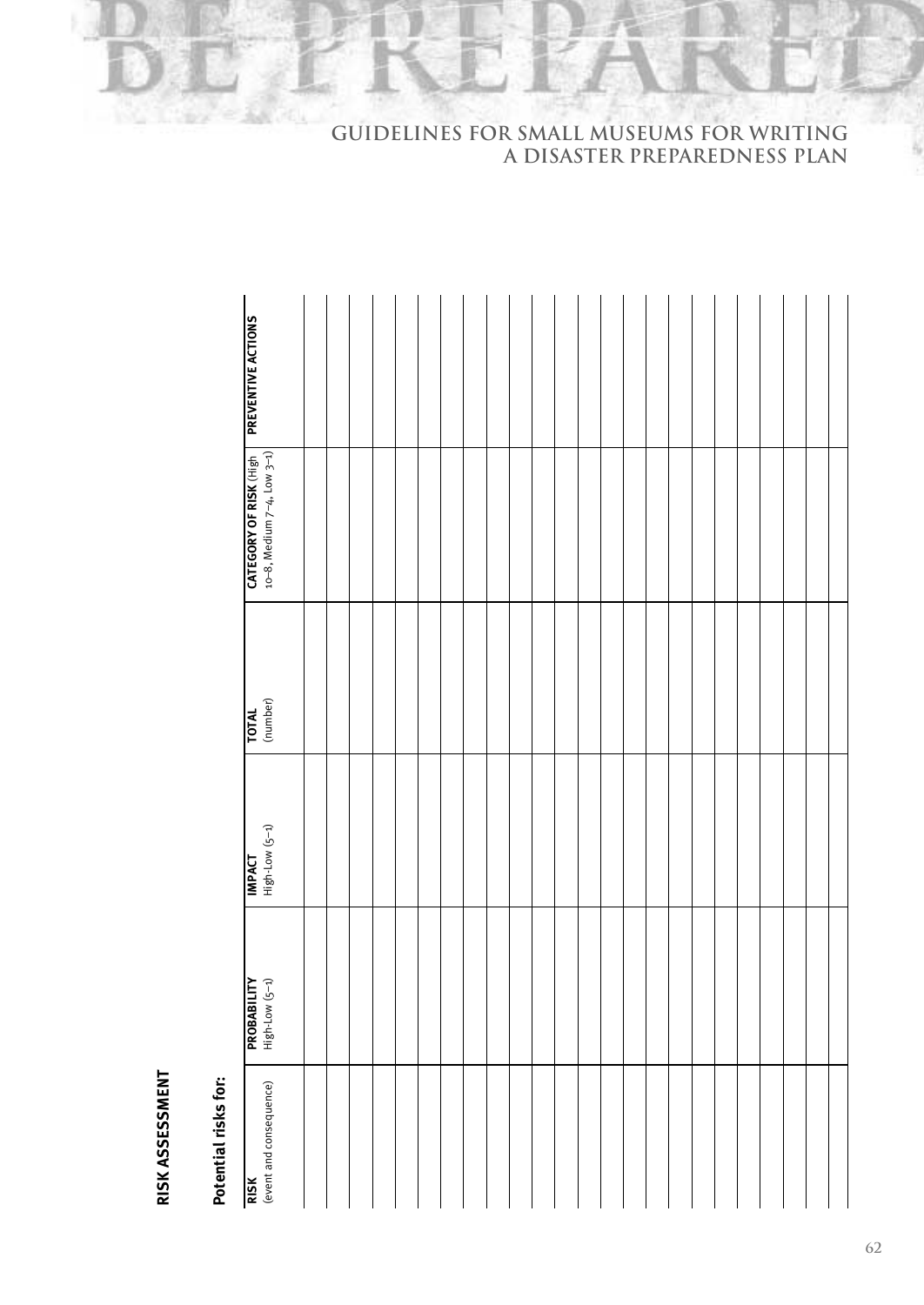# ACTION PLAN TO REDUCE OR REMOVE RISKS **ACTION PLAN TO REDUCE OR REMOVE RISKS**

**Date:**

| <b>RISK</b> | ACTION | <b>RESOURCES</b> | ASSIGNED TO | DUE BY |
|-------------|--------|------------------|-------------|--------|
|             |        |                  |             |        |
|             |        |                  |             |        |
|             |        |                  |             |        |
|             |        |                  |             |        |
|             |        |                  |             |        |
|             |        |                  |             |        |
|             |        |                  |             |        |
|             |        |                  |             |        |
|             |        |                  |             |        |
|             |        |                  |             |        |
|             |        |                  |             |        |
|             |        |                  |             |        |
|             |        |                  |             |        |
|             |        |                  |             |        |
|             |        |                  |             |        |
|             |        |                  |             |        |
|             |        |                  |             |        |
|             |        |                  |             |        |
|             |        |                  |             |        |
|             |        |                  |             |        |
|             |        |                  |             |        |
|             |        |                  |             |        |
|             |        |                  |             |        |
|             |        |                  |             |        |
|             |        |                  |             |        |
|             |        |                  |             |        |

**GUIDELINES FOR SMALL MUSEUMS FOR WRITING A DISASTER PREPAREDNESS PLAN**

W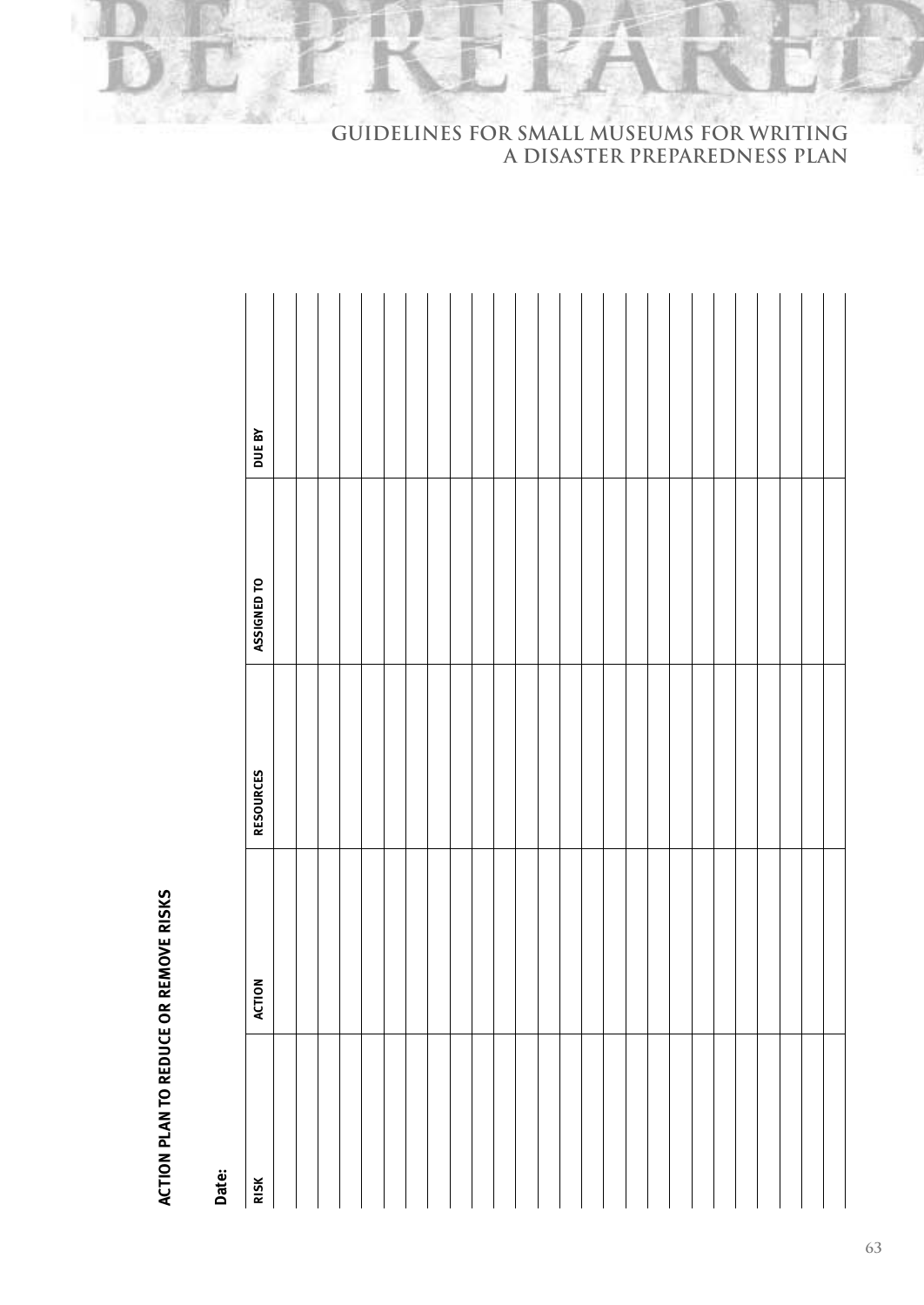# **COLLECTION PRIORITY LIST COLLECTION PRIORITY LIST**

## **By object**

| Collection/Object | Location | Security |
|-------------------|----------|----------|
|                   |          |          |
|                   |          |          |
|                   |          |          |
|                   |          |          |
|                   |          |          |
|                   |          |          |
|                   |          |          |
|                   |          |          |
|                   |          |          |
|                   |          |          |
|                   |          |          |
|                   |          |          |
|                   |          |          |
|                   |          |          |
|                   |          |          |
|                   |          |          |
|                   |          |          |
|                   |          |          |
|                   |          |          |
|                   |          |          |
|                   |          |          |
|                   |          |          |
|                   |          |          |
|                   |          |          |
|                   |          |          |
|                   |          |          |

#### **GUIDELINES FOR SMALL MUSEUMS FOR WRITING A DISASTER PREPAREDNESS PLAN**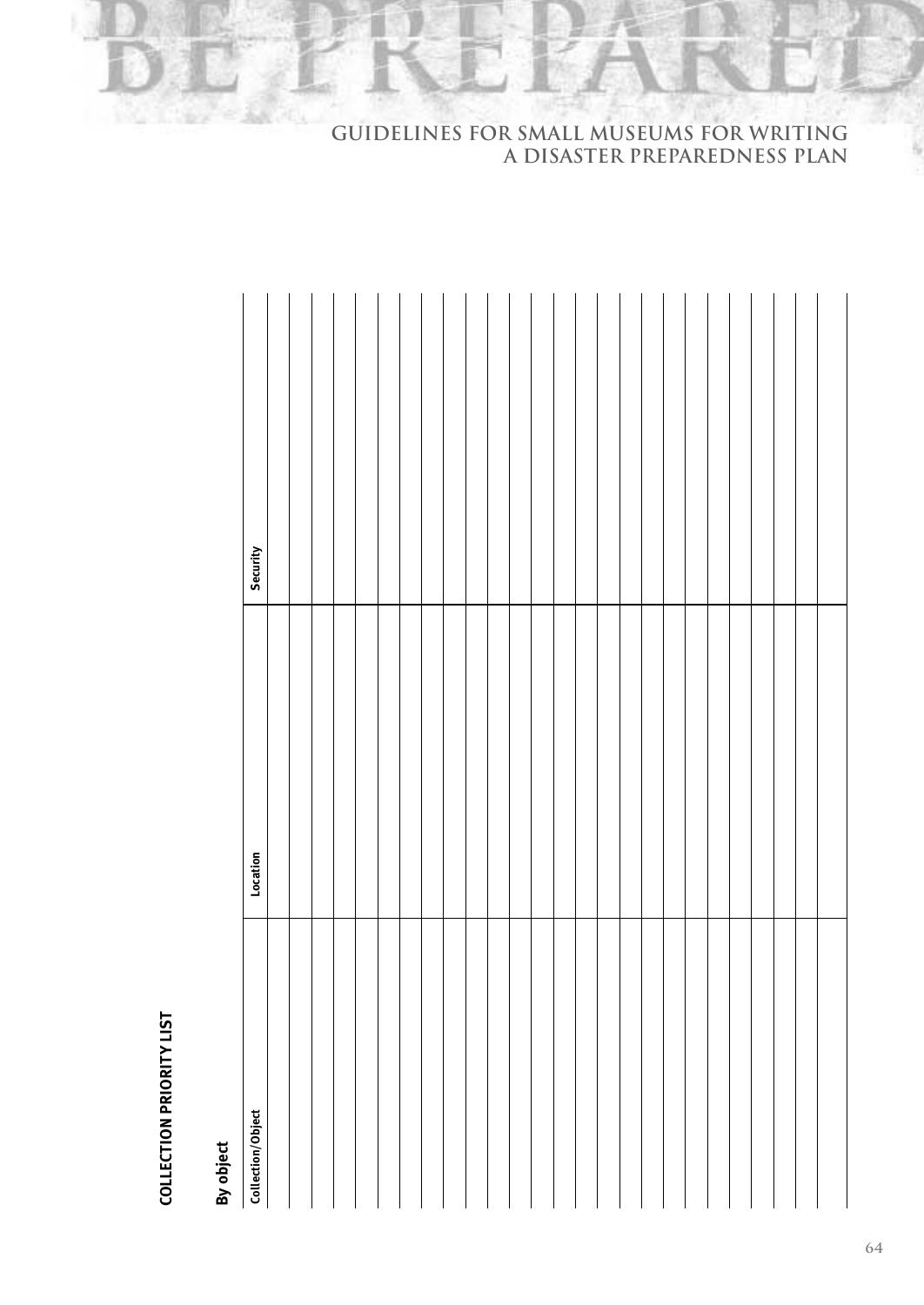# **COLLECTION PRIORITY LIST COLLECTION PRIORITY LIST**

# **By location**

| Location | Collection/Object | Security |
|----------|-------------------|----------|
|          |                   |          |
|          |                   |          |
|          |                   |          |
|          |                   |          |
|          |                   |          |
|          |                   |          |
|          |                   |          |
|          |                   |          |
|          |                   |          |
|          |                   |          |
|          |                   |          |
|          |                   |          |
|          |                   |          |
|          |                   |          |
|          |                   |          |
|          |                   |          |
|          |                   |          |
|          |                   |          |
|          |                   |          |
|          |                   |          |
|          |                   |          |
|          |                   |          |
|          |                   |          |
|          |                   |          |
|          |                   |          |
|          |                   |          |

#### **GUIDELINES FOR SMALL MUSEUMS FOR WRITING A DISASTER PREPAREDNESS PLAN**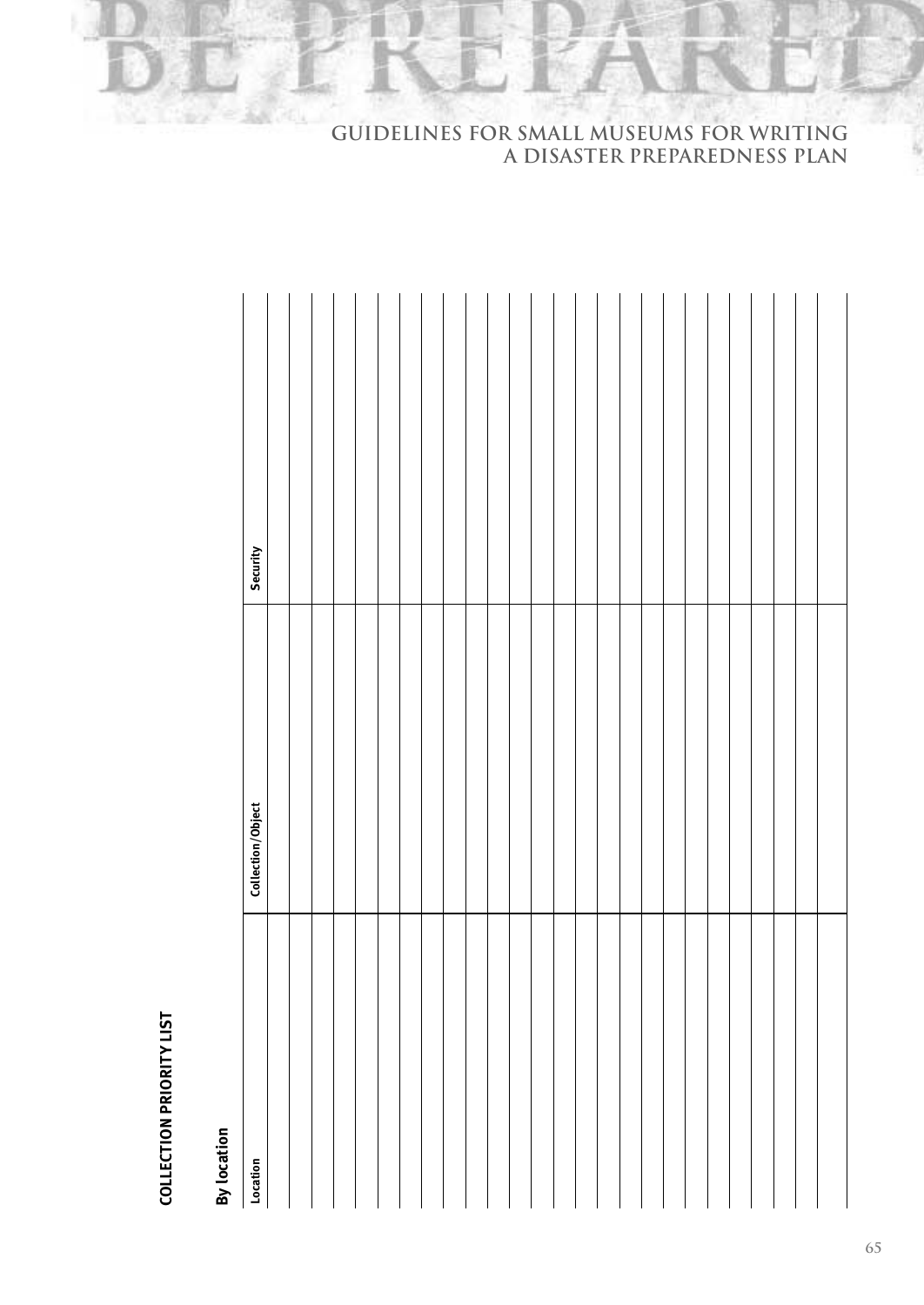#### **PRIORITY OBJECT LIST**

This provides a short example of how your Priority Object list would look if you included information about location and type of material.

| Object                        | <b>Location</b>         | <b>Security</b>              | <b>Material</b>           | <b>Risk</b>        |
|-------------------------------|-------------------------|------------------------------|---------------------------|--------------------|
| Mrs Williams<br>wedding dress | Front room              | On stand                     | textile                   | water, fire, pests |
| John Glover<br>watercolour    | South wall back<br>room | On hooks attached<br>to wall | paper and wooden<br>frame | water, fire, theft |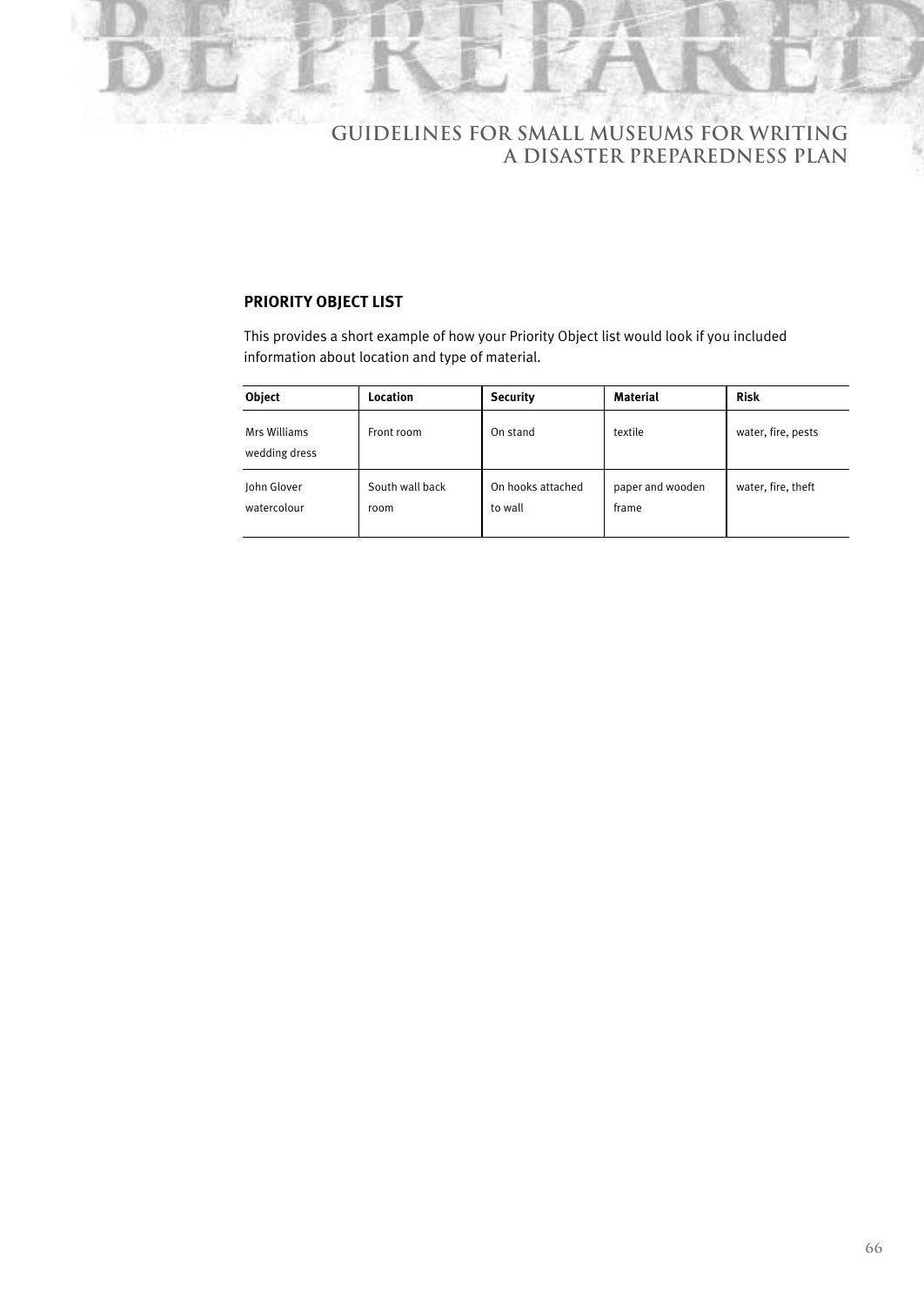#### **DISASTER RESPONSE TEAM**

| <b>Position</b>              | <b>Name</b> | <b>Contact Number</b> |
|------------------------------|-------------|-----------------------|
| <b>Disaster Coordinator</b>  |             |                       |
| Volunteer Coordinator        |             |                       |
| Documenter                   |             |                       |
| Finance Officer              |             |                       |
| Assessor                     |             |                       |
| Materials/Equip. Coordinator |             |                       |
| Media Coordinator            |             |                       |
| Networker                    |             |                       |
| General Helper               |             |                       |
| <b>Security Person</b>       |             |                       |
| <b>OH&amp;S Person</b>       |             |                       |
| Other                        |             |                       |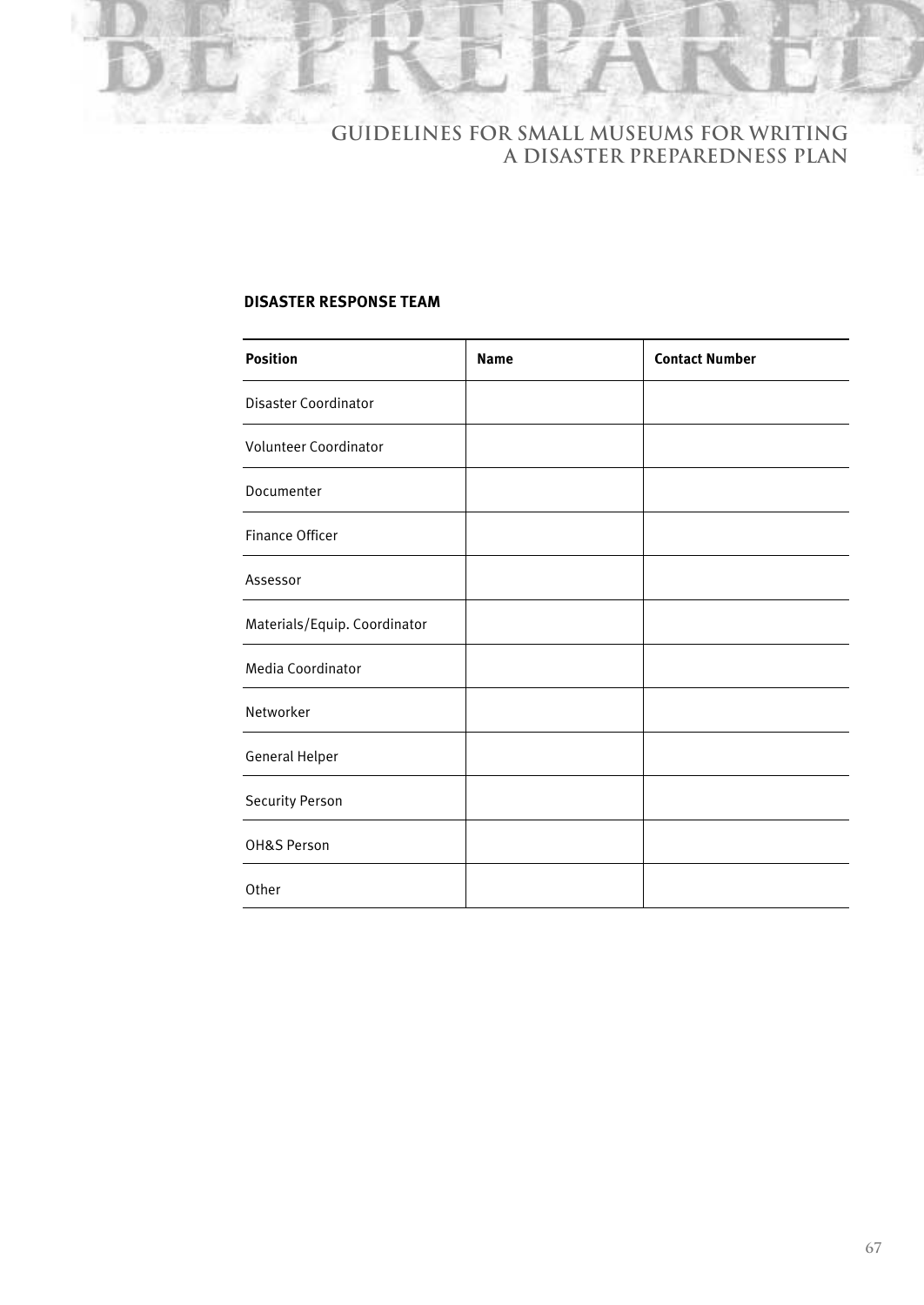#### **DISASTER RECOVERY VOLUNTEER REGISTER**

| <b>Name</b> | <b>Contact Details</b> | <b>Area of Expertise</b> | <b>Trained</b> |
|-------------|------------------------|--------------------------|----------------|
|             |                        |                          |                |
|             |                        |                          |                |
|             |                        |                          |                |
|             |                        |                          |                |
|             |                        |                          |                |
|             |                        |                          |                |
|             |                        |                          |                |
|             |                        |                          |                |
|             |                        |                          |                |
|             |                        |                          |                |
|             |                        |                          |                |
|             |                        |                          |                |
|             |                        |                          |                |
|             |                        |                          |                |
|             |                        |                          |                |
|             |                        |                          |                |
|             |                        |                          |                |
|             |                        |                          |                |
|             |                        |                          |                |
|             |                        |                          |                |
|             |                        |                          |                |
|             |                        |                          |                |
|             |                        |                          |                |
|             |                        |                          |                |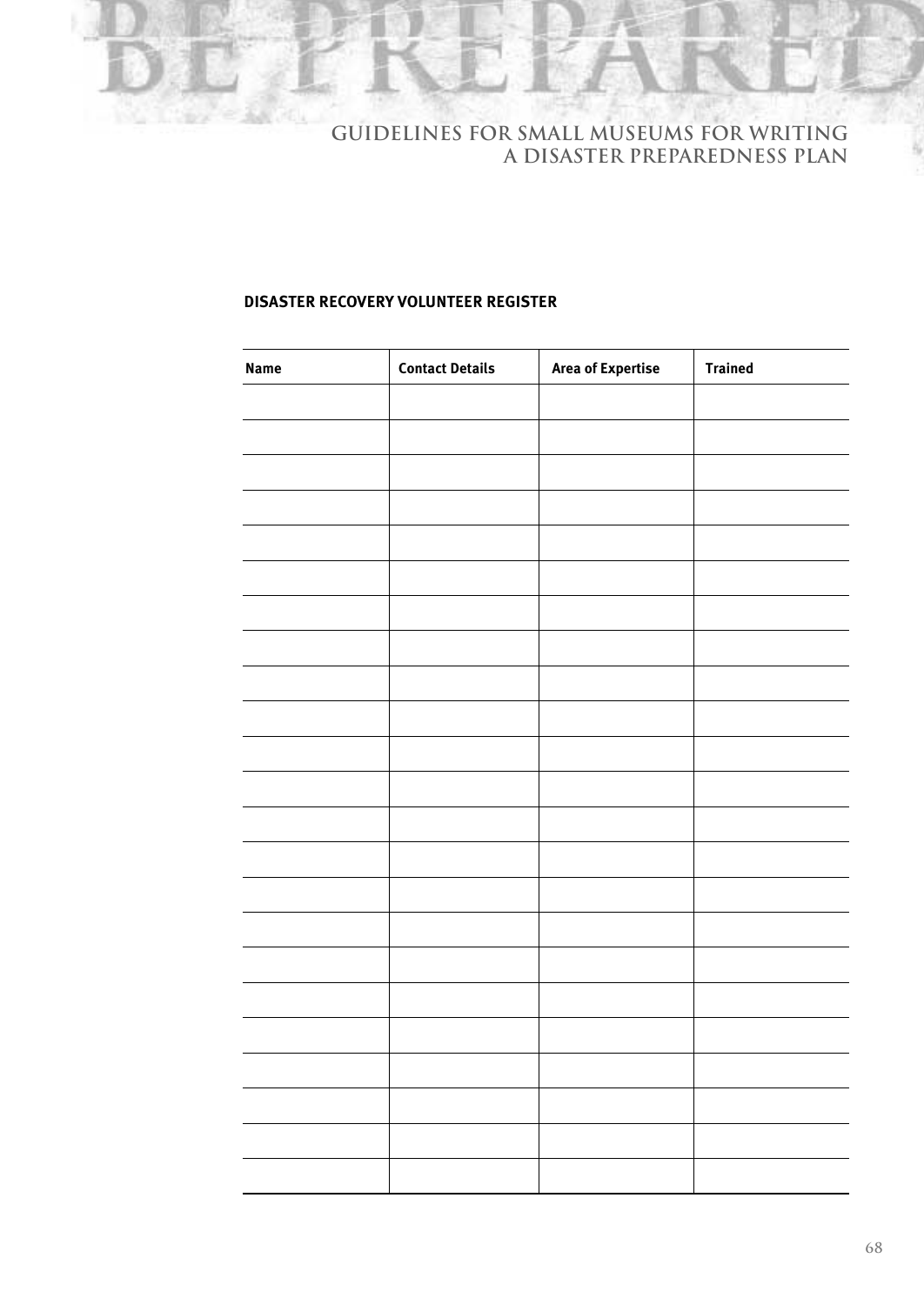#### **EMERGENCY CONTACT LIST**

|                                      | <b>Name</b> | <b>Contact Number</b> |
|--------------------------------------|-------------|-----------------------|
| <b>State Emergency Services</b>      |             |                       |
| Ambulance                            |             |                       |
| Fire                                 |             |                       |
| Police                               |             |                       |
| Council/Shire Offices                |             |                       |
| Plumber                              |             |                       |
| Electrician                          |             |                       |
| Water                                |             |                       |
| Gas                                  |             |                       |
| Security                             |             |                       |
| Pest Control                         |             |                       |
| Insurance Company (Policy No)        |             |                       |
| Museums Australia/Other              |             |                       |
| Conservator                          |             |                       |
| Locksmith                            |             |                       |
| Engineer                             |             |                       |
| Lawyer                               |             |                       |
| Freezer space                        |             |                       |
| Other museum contacts                |             |                       |
| Off-site space for recovery          |             |                       |
| Carpenter                            |             |                       |
| Glazier                              |             |                       |
| Drying Company (Moisture<br>Control) |             |                       |
| <b>Emergency Equipment Rental</b>    |             |                       |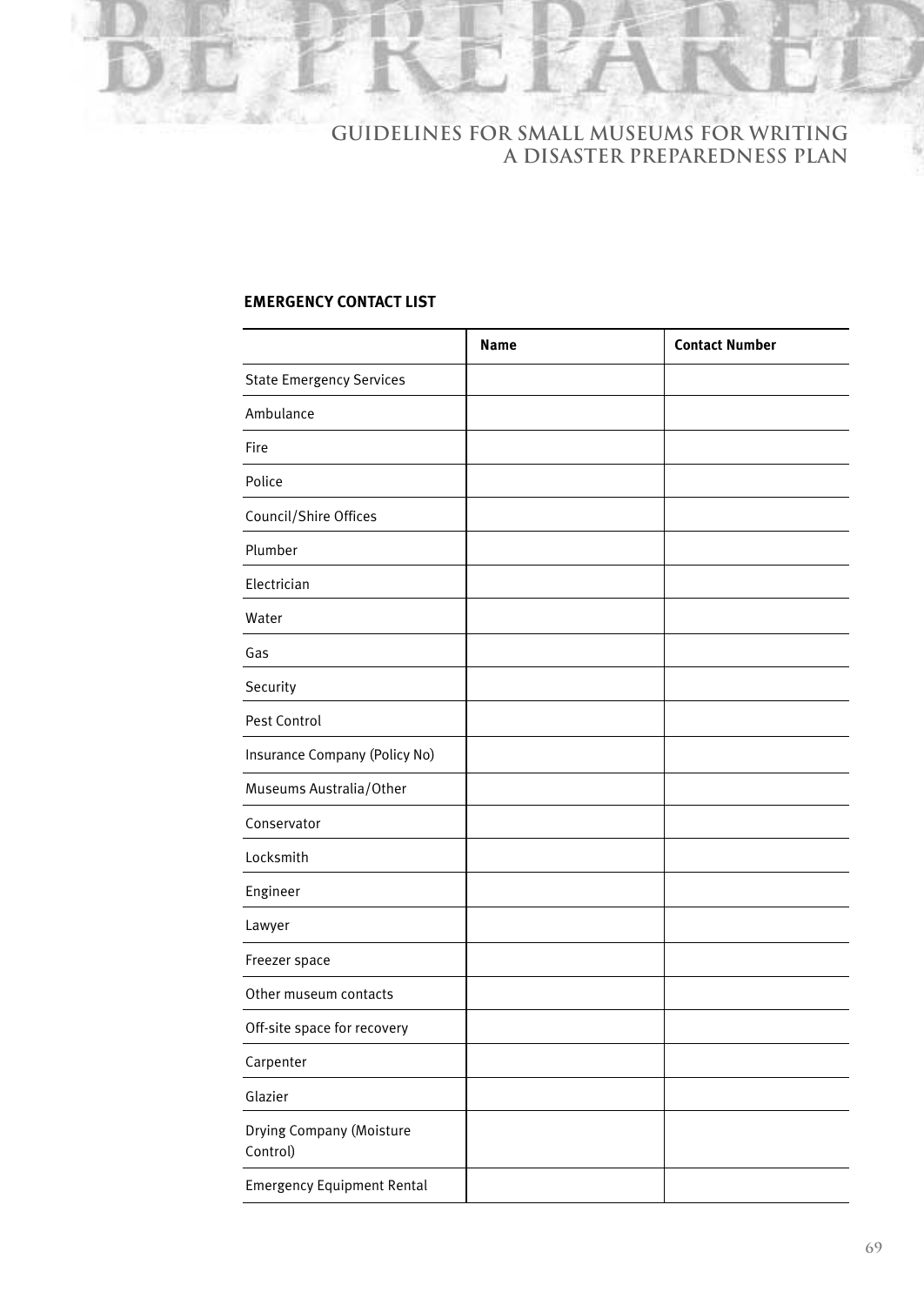#### **STEPS IN EFFECTIVE DISASTER RESPONSE**

- **1.** Follow the Emergency Response Procedure for the particular threat or disaster.
- **2.** Evacuate visitors and staff if necessary, retrieve Priority List objects if possible.
- **3.** Call Emergency Services, if relevant, and Disaster Coordinator.
- **4.** Work through Safety Checklist to determine site stability.
- **5.** Ensure there is no source of ongoing damage. (turn off water, cover shelves etc.)
- **6.** Stabilise the situation as much as possible (turn off utilities, open windows). Use the Assess and Stabilise checklist.
- **7.** Use the contents of the Disaster Bin to deal with any immediate problems.
- **8.** Assess the damage and the situation to determine the extent of the disaster. Use the Assess and Stabilise checklist. Document all damage.
- **9.** Activate the telephone tree and call the rest of the Disaster Team, if required.
- **10.** Go through the Disaster Response Plan to check if you have forgotten anything.
- **11.** Sit down, review the situation, use the Disaster Recovery Plan to plan your recovery.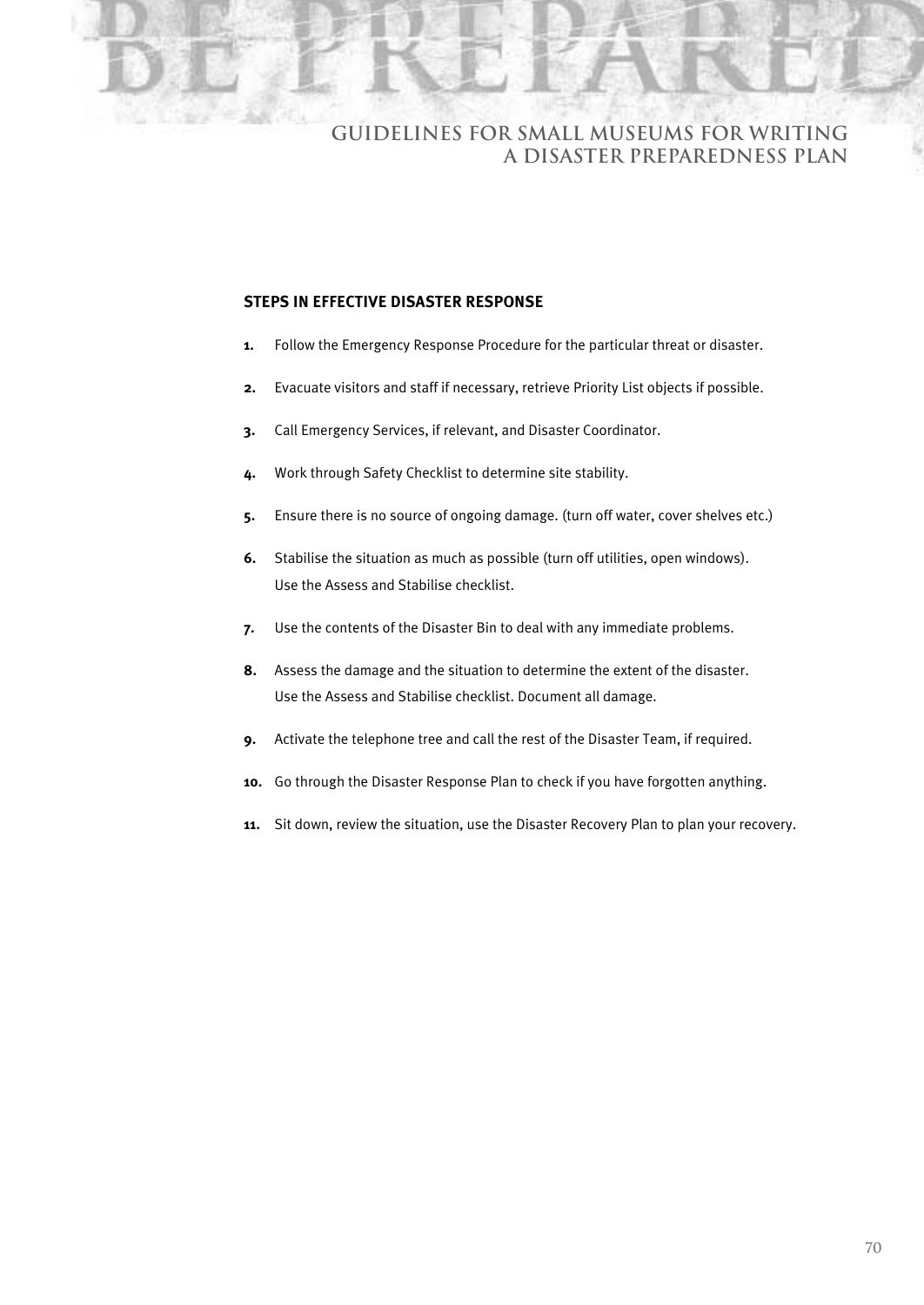## **SAFETY CHECKLIST**

This checklist was developed by the conservation staff of the Australian National Maritime Museum, for use by all staff of the museum.

#### **SAFETY SHOULD BE YOUR PRIMARY FOCUS.**

To determine whether there are any risks to your safety run through the following checklist:

If the answer to **ANY** of these questions is **Yes**, the site is unsafe. Leave the area and **DO NOT** re-enter until Emergency Services personnel have deemed it safe.

- Are there **electrical wires or power points** in contact with **water**?
- Does the **water** extend **beyond your view**? Electrical contact may be occurring where you can't see it?
- Is there **more than five centimetres of water** on the floor?
- Are the **passageways blocked or obstructed** in any way?
- Is there danger from **falling** material?
- Do the walls/ceiling appear **unstable**?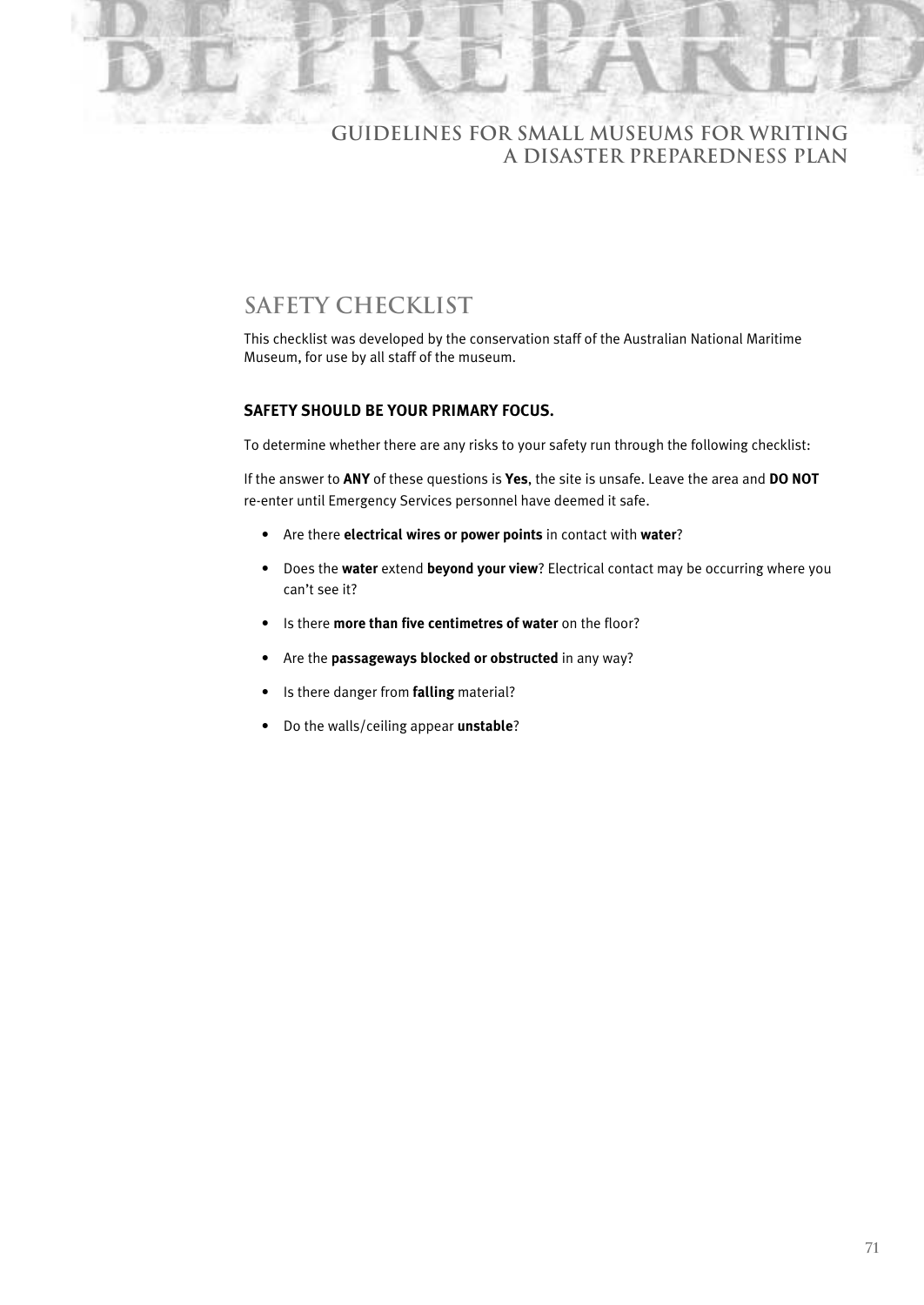## **DAMAGE CHECKLIST**

(Used with permission from Tamara Lavrencic, Collections Manager, Historic Houses Trust of NSW; and Christine Ianna, Conservation and Outreach Programme, Queensland Museum)

- **1.** Is the damaged area safe to enter?
	- $\Box$  No  $\rightarrow$  2  $\Box$  Yes  $\rightarrow$  3
- **2.** Who is responsible for assessing whether it is safe to enter?

| Nam |  | -<br>_____ |  |
|-----|--|------------|--|
|-----|--|------------|--|

**Consider structural safety, level of lighting, potential for electrical shock and presence of sewage. If it is not safe to enter make sure that barricades are in place, the hazard is clearly sign-posted and that someone guards the entry. If any of these hazards are present, you'll need to consider hiring portable lighting/generators and protective clothing (for sewage).**

**3.** Cause of damage?

|    | Fire            |                                                                                                                  |                                                               | $\Box$ Water $\Box$ Structural failure $\Box$ Building work |  |
|----|-----------------|------------------------------------------------------------------------------------------------------------------|---------------------------------------------------------------|-------------------------------------------------------------|--|
|    | $\Box$ Other    |                                                                                                                  |                                                               |                                                             |  |
| 4. | Type of damage? |                                                                                                                  |                                                               |                                                             |  |
|    | Fire            | $\Box$ smoke<br>$\Box$ charring/burnt<br>$\Box$ soot<br>$\Box$ dehydration (brittleness from heat)               |                                                               |                                                             |  |
|    | Water           | $\Box$ damp<br>$\Box$ partially wet<br>$\Box$ very wet/sodden $\Box$ mud/silt<br>$\Box$ humidity<br>$\Box$ mould | clean water<br>$\Box$ dirty water<br>$\Box$ swollen materials | $\Box$ materials stuck together                             |  |
|    | Structural      | $\Box$ broken objects<br>$\Box$ roof<br>$\Box$ walls<br>$\Box$ floor                                             |                                                               |                                                             |  |
|    | Other           | $\Box$ chemical spill<br>sewage                                                                                  |                                                               |                                                             |  |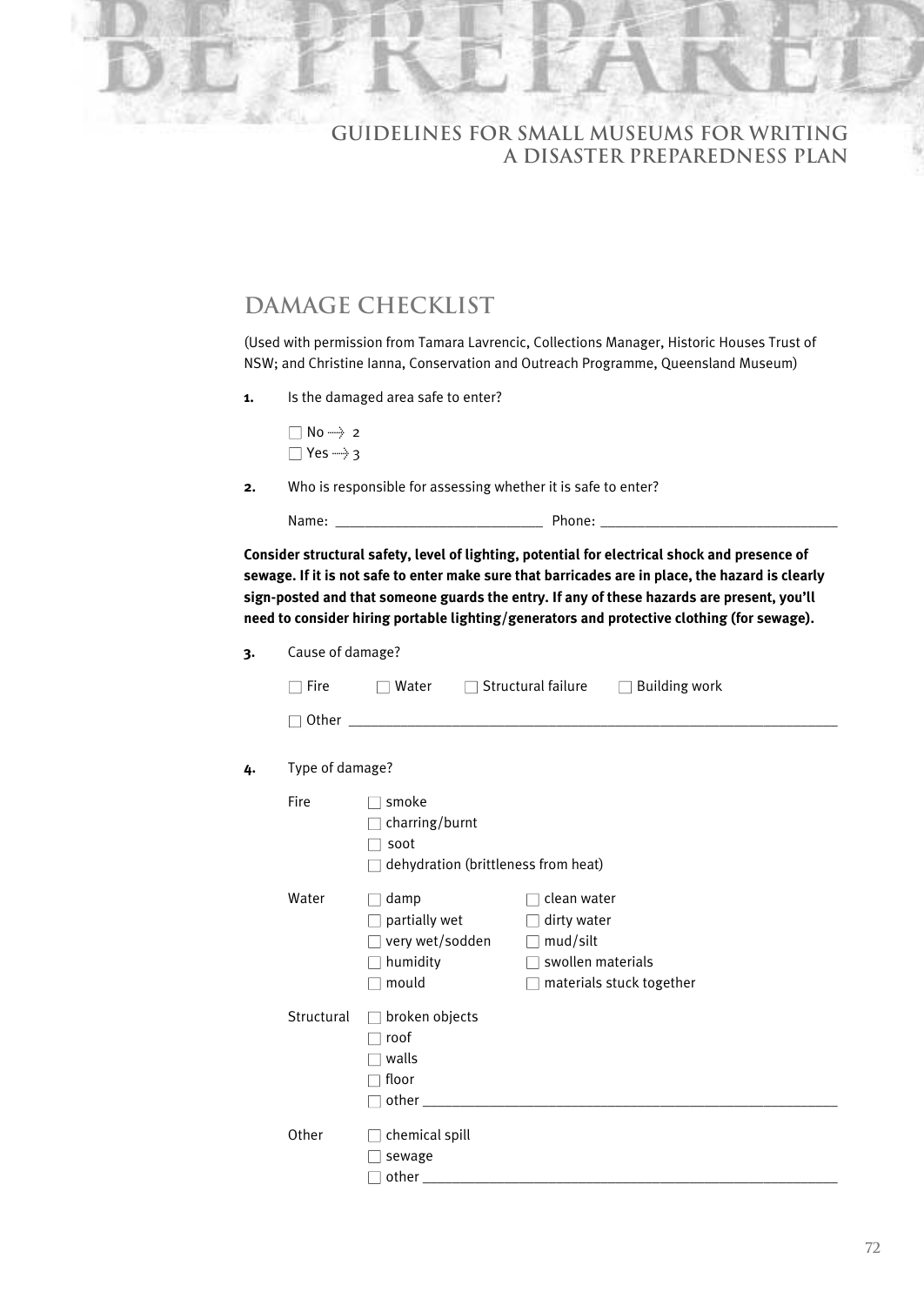| Can people move freely around the room/s?     |                                                                        |                                  |
|-----------------------------------------------|------------------------------------------------------------------------|----------------------------------|
| $\Box$ Yes                                    |                                                                        |                                  |
| $\Box$ No                                     | What is impeding access?_________                                      |                                  |
|                                               | Make sure that access in, out and around the affected area is cleared. |                                  |
| How much of the collection has been affected? |                                                                        |                                  |
|                                               |                                                                        |                                  |
|                                               | What type of materials/objects have been affected?                     |                                  |
| $\Box$ basketry                               | $\Box$ bone/ivory/horn                                                 | $\Box$ books                     |
| $\Box$ carpets/rugs                           | $\Box$ CDs/LPs                                                         | $\Box$ ceramics                  |
| $\Box$ computer records                       | $\Box$ documents                                                       | $\Box$ drawings                  |
| $\Box$ electrical equipment                   | $\Box$ ephemera                                                        | $\Box$ files/records             |
| $\Box$ frames                                 | $\Box$ fur/feathers                                                    | $\Box$ furniture                 |
| $\Box$ glassware                              | $\Box$ leather                                                         | $\Box$ linoleum                  |
| $\Box$ maps/plans                             | $\Box$ metals - iron                                                   | $\Box$ metals - non-ferrous      |
| $\Box$ microforms                             | $\Box$ mixed materials                                                 | $\Box$ natural history specimens |
| $\Box$ paintings                              | $\Box$ paper                                                           | $\Box$ photographs (B&W)         |
| $\Box$ photos(colour)                         | $\Box$ plaster                                                         | $\Box$ plastic                   |
| $\Box$ stamps (philatelic)                    | $\Box$ textiles                                                        | $\Box$ timber/wood               |
| $\Box$ videos                                 | $\Box$ other (please specify)                                          |                                  |
|                                               | Can the damaged objects be protected where they are?                   |                                  |
| $\Box$ Yes $\rightarrow$ 10                   |                                                                        |                                  |
|                                               |                                                                        |                                  |

water? (eg. Bricks, drop sheets)

\_\_\_\_\_\_\_\_\_\_\_\_\_\_\_\_\_\_\_\_\_\_\_\_\_\_\_\_\_\_\_\_\_\_\_\_\_\_\_\_\_\_\_\_\_\_\_\_\_\_\_\_\_\_\_\_\_\_\_\_\_\_\_\_\_\_\_\_\_\_\_\_\_\_

\_\_\_\_\_\_\_\_\_\_\_\_\_\_\_\_\_\_\_\_\_\_\_\_\_\_\_\_\_\_\_\_\_\_\_\_\_\_\_\_\_\_\_\_\_\_\_\_\_\_\_\_\_\_\_\_\_\_\_\_\_\_\_\_\_\_\_\_\_\_\_\_\_\_

**11.** Can the damaged objects be moved?

■ Yes

 $\Box$  No  $\Box$  they are fixed (e.g. building elements)  $\Box$  they are too large (e.g. machinery)

**12.** What objects are prioritised for salvage? (see the *Priority List*)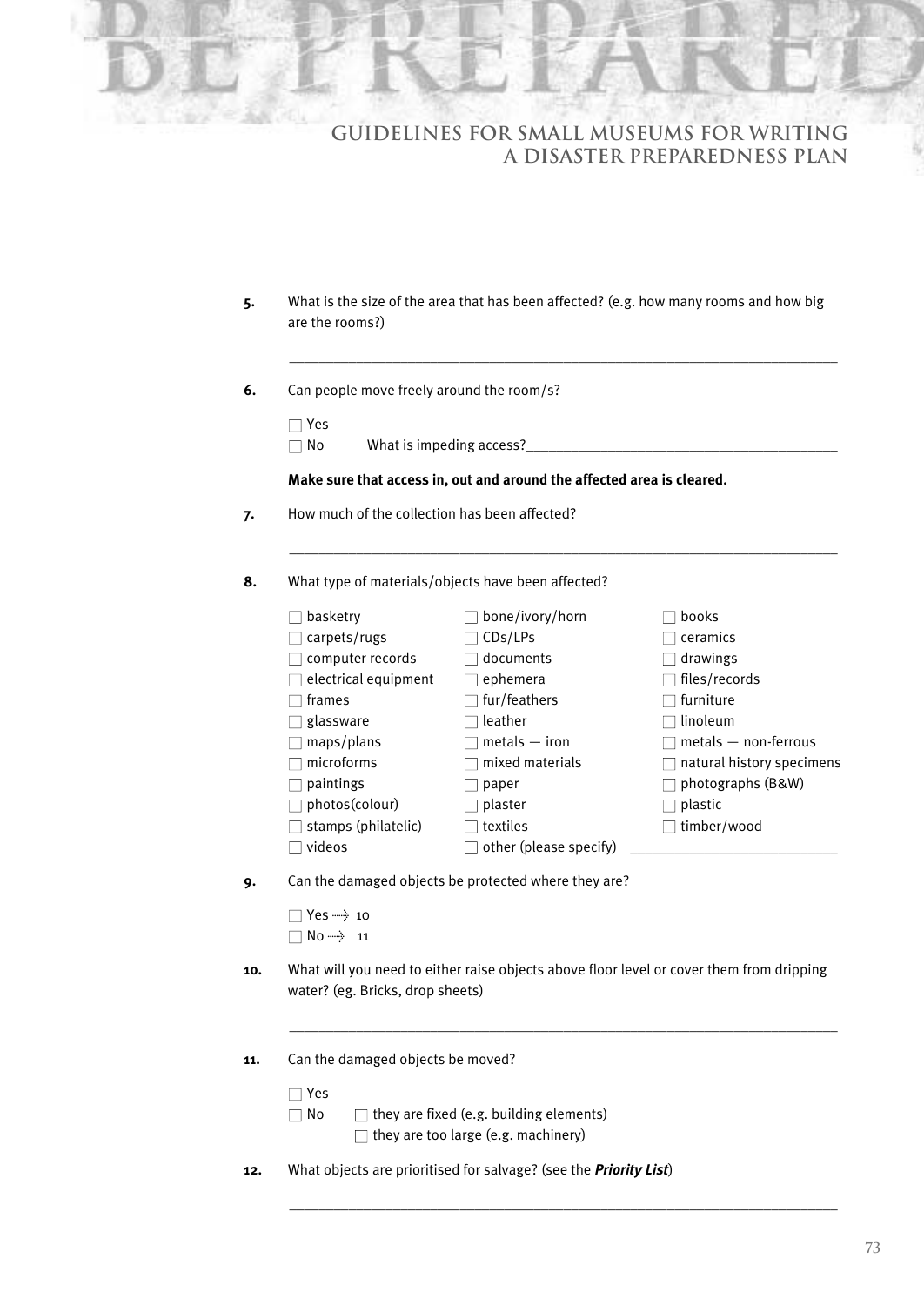| 13. | Are the damaged items replaceable?                                                                                                                                                                                                                                                                         |  |  |  |  |
|-----|------------------------------------------------------------------------------------------------------------------------------------------------------------------------------------------------------------------------------------------------------------------------------------------------------------|--|--|--|--|
|     | $\Box$ Yes<br>$\Box$ Yes, but with difficulty<br>$\Box$ No<br>$\Box$ Some<br>$\Box$ Unsure                                                                                                                                                                                                                 |  |  |  |  |
| 14. | Can the objects be salvaged using in-house resources or will outside help be necessary?                                                                                                                                                                                                                    |  |  |  |  |
| 15. | Is there an area for drying the wet material?                                                                                                                                                                                                                                                              |  |  |  |  |
|     | $\Box$ On-site<br>Off-site. How close to the disaster site?                                                                                                                                                                                                                                                |  |  |  |  |
|     | How large is the site for drying?                                                                                                                                                                                                                                                                          |  |  |  |  |
|     | Can it be sealed and secured?<br>$\Box$ Yes<br>$\Box$ No                                                                                                                                                                                                                                                   |  |  |  |  |
|     | Does the site have power?<br>$\Box$ Yes<br>$\Box$ No                                                                                                                                                                                                                                                       |  |  |  |  |
|     | Does the site have running water?<br>$\Box$ No<br>$\Box$ Yes                                                                                                                                                                                                                                               |  |  |  |  |
| 16. | Has the power been affected?                                                                                                                                                                                                                                                                               |  |  |  |  |
|     | $\Box$ All over the building<br>$\Box$ Part only<br>$\Box$ Yes<br>$\Box$ No                                                                                                                                                                                                                                |  |  |  |  |
|     | Is three-phase power available?                                                                                                                                                                                                                                                                            |  |  |  |  |
|     | $\Box$ Yes<br>$\Box$ No                                                                                                                                                                                                                                                                                    |  |  |  |  |
|     | Is there a functioning generator on-site?                                                                                                                                                                                                                                                                  |  |  |  |  |
|     | $\Box$ No<br>$\Box$ Yes                                                                                                                                                                                                                                                                                    |  |  |  |  |
| 17. | Are the surrounding roads to the site open?                                                                                                                                                                                                                                                                |  |  |  |  |
|     | $\Box$ Yes<br>$\Box$ No                                                                                                                                                                                                                                                                                    |  |  |  |  |
| 18. | What supplies and equipment will be needed for:                                                                                                                                                                                                                                                            |  |  |  |  |
|     | recording?<br>packing?<br>transport?<br>air-drying?<br>freezing?                                                                                                                                                                                                                                           |  |  |  |  |
| 19. | What sort of assistance will be needed?                                                                                                                                                                                                                                                                    |  |  |  |  |
|     | plumber<br>disaster consultant<br>$\Box$<br>$\Box$<br>electrician<br>building dryers<br>$\Box$<br>locksmith<br>insurance broker<br>$\mathsf{L}$<br>building engineer<br>cleaner<br>$\perp$<br>conservator<br>removalist company<br>$\mathbf{L}$<br>carpenter<br>$\Box$ glazier<br>$\overline{\phantom{a}}$ |  |  |  |  |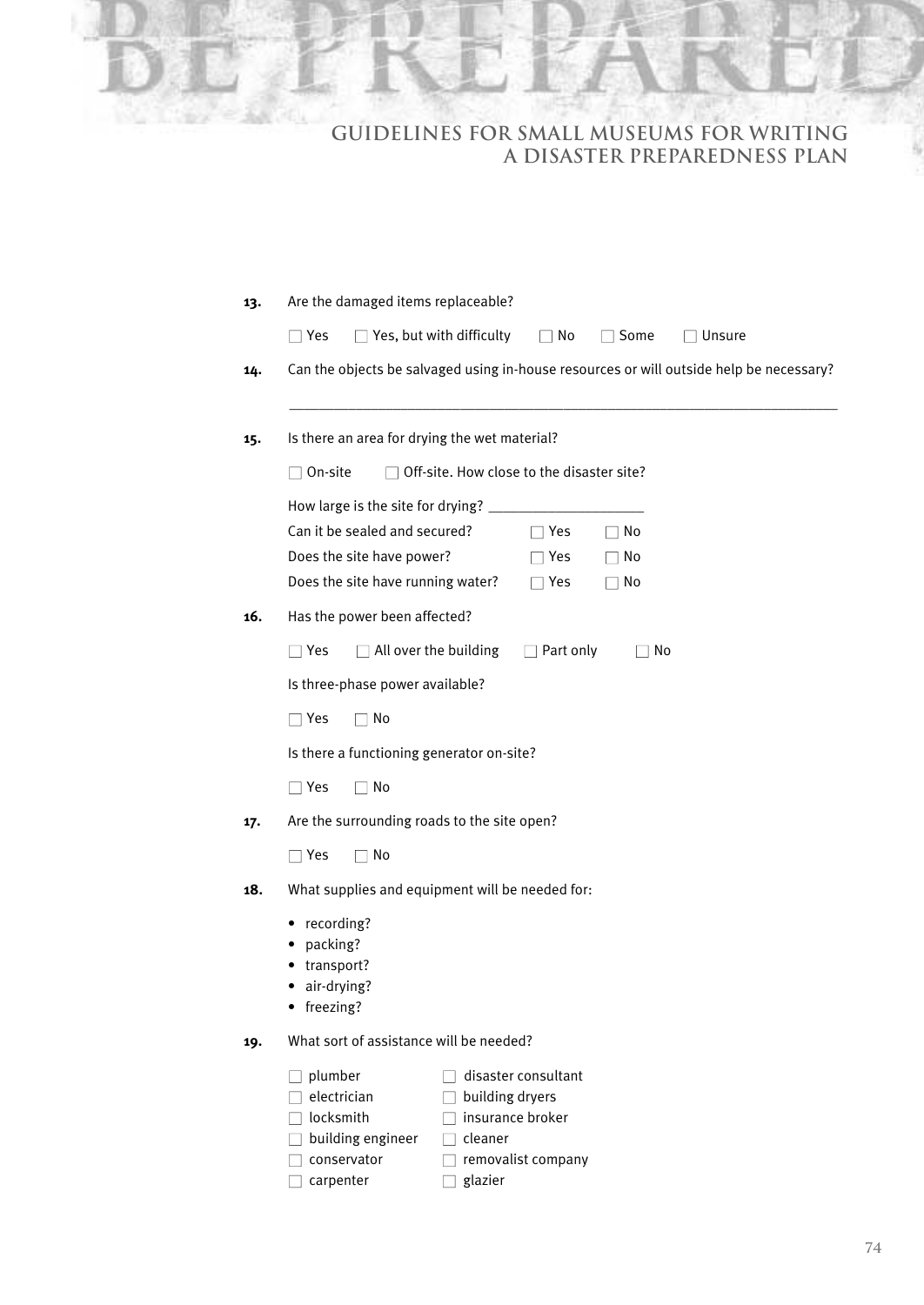Other \_\_\_\_\_\_\_\_\_\_\_\_\_\_\_\_\_\_\_\_\_\_\_\_\_\_\_\_\_\_\_\_\_\_\_\_\_\_\_\_\_\_\_\_\_\_\_\_\_\_\_\_\_\_\_\_\_\_\_\_\_\_\_\_\_\_\_\_

| Name of person assessing damage: |  |
|----------------------------------|--|
| <b>Contact Nos:</b>              |  |

**Date:** \_\_\_\_\_\_\_\_\_\_\_\_\_\_\_\_\_\_\_\_\_\_\_\_\_\_\_\_\_\_\_\_\_\_\_\_\_\_\_\_\_\_\_\_\_\_\_\_\_\_\_\_\_\_\_\_\_\_\_\_\_\_\_\_\_\_\_\_

MEN.

**75**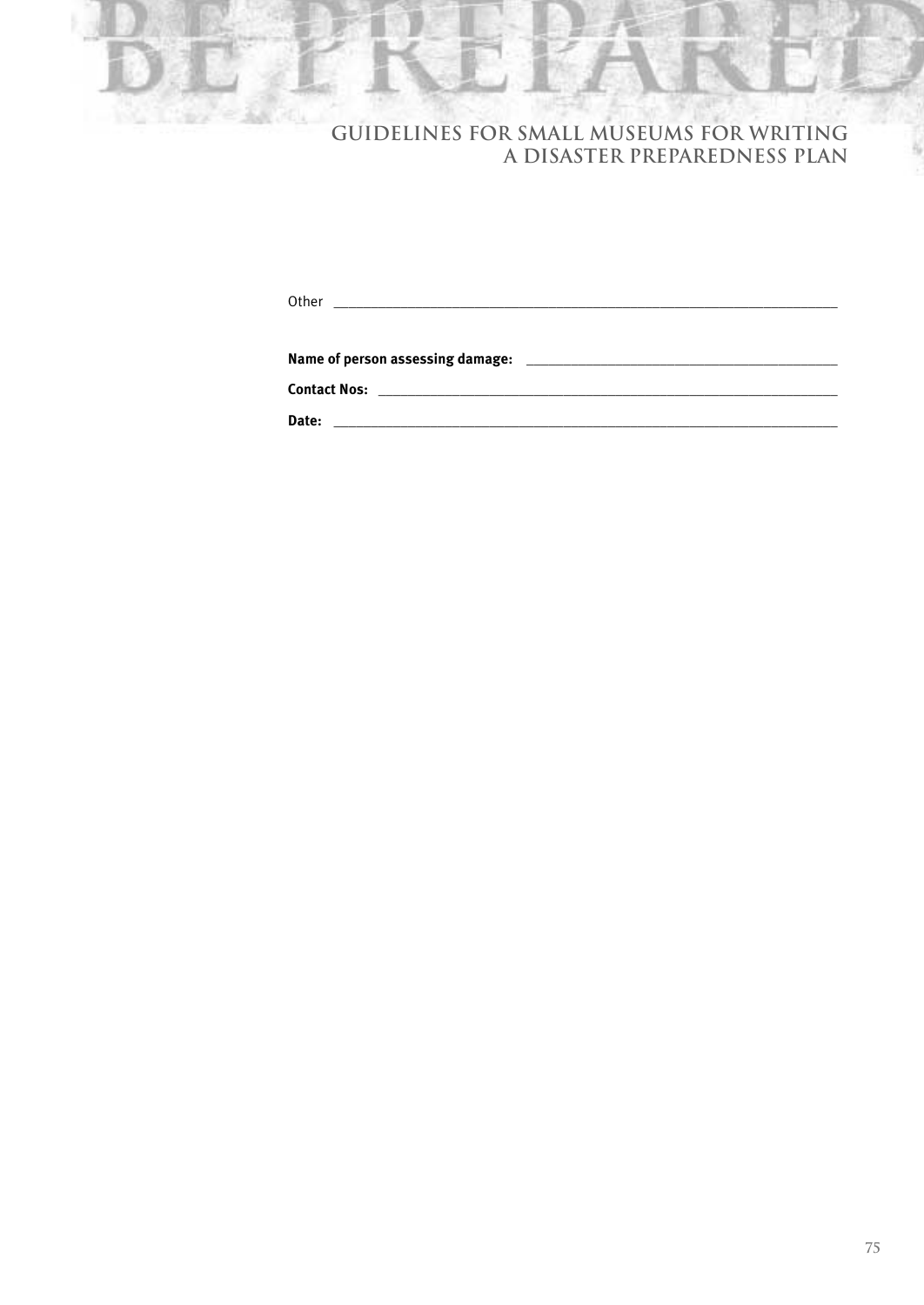#### **ASSESSING AND STABILISING THE SITUATION**

### **(A useful checklist)**

**Work through the following questions to develop an accurate picture of the situation you face.**

|     | Yes/No                                                                                  |
|-----|-----------------------------------------------------------------------------------------|
| 1.  |                                                                                         |
| 2.  | What needs to be done to prevent further damage? _______________________________        |
| 3.  |                                                                                         |
| 4.  | What extent of the collection has been damaged?_________________________________        |
| 5.  | What is main type of damage? (water, fire, breakage) ________________________________   |
| 6.  | Are any other objects or areas of the museum in immediate danger? _______________       |
| 7.  | Does the full Disaster Response Team need to be called? (See Telephone Tree) _______    |
| 8.  |                                                                                         |
| 9.  | Does outside help or expertise need to be called? (See Emergency Contact List) _______  |
| 10. | Does the environment need to be further stabilised? (e.g. water or smoke damage) ______ |
| 11. | Have any of the priority objects been damaged? _________________________________        |
| 12. | Does the Recovery Plan need to be activated? ___________________________________        |
| 13. | What needs to be done to allow the recovery to begin? __________________________        |
| 14. | Do we need to move to our off-site location?                                            |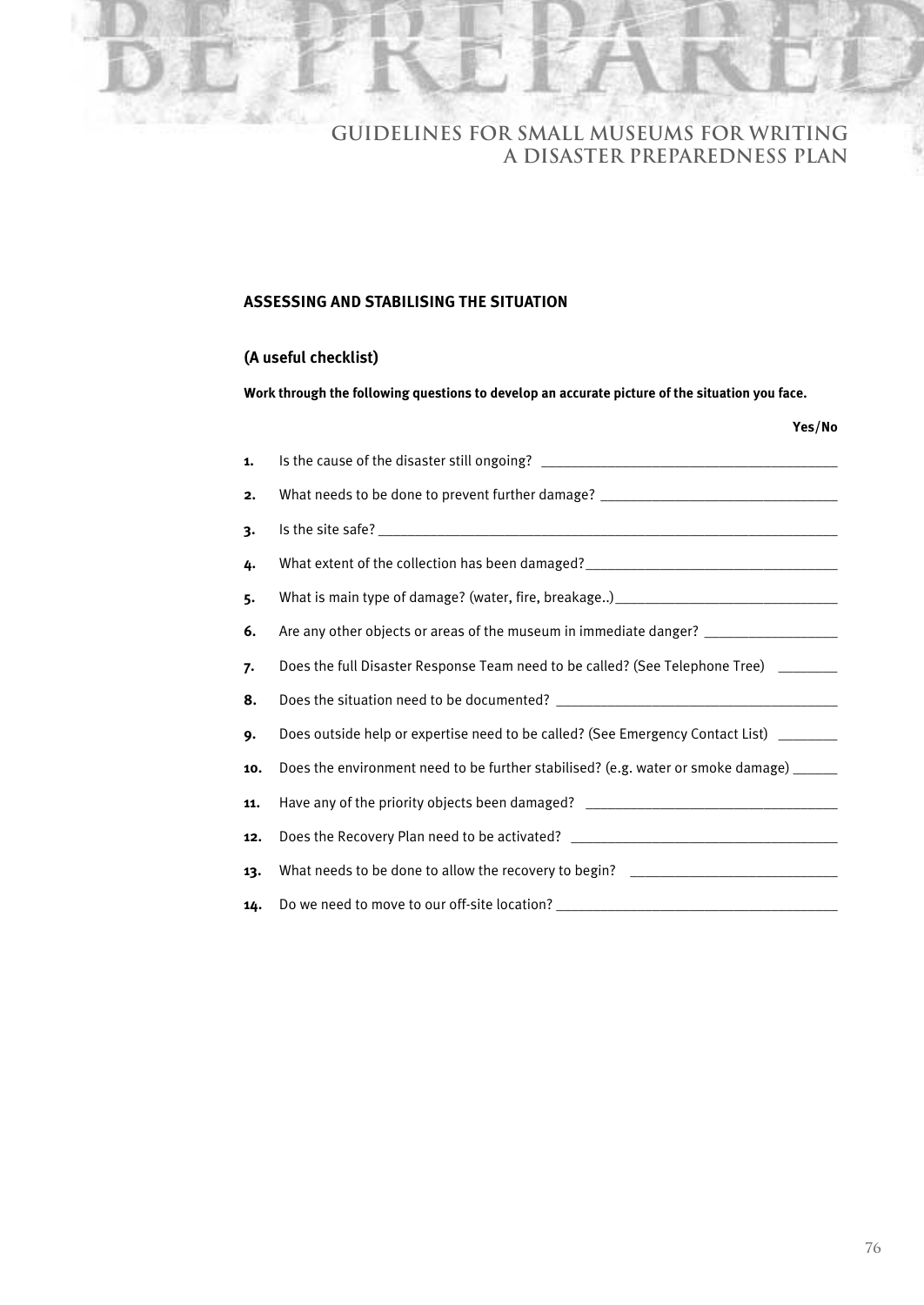#### **DISASTER RESPONSE TELEPHONE TREE**

AL MEN

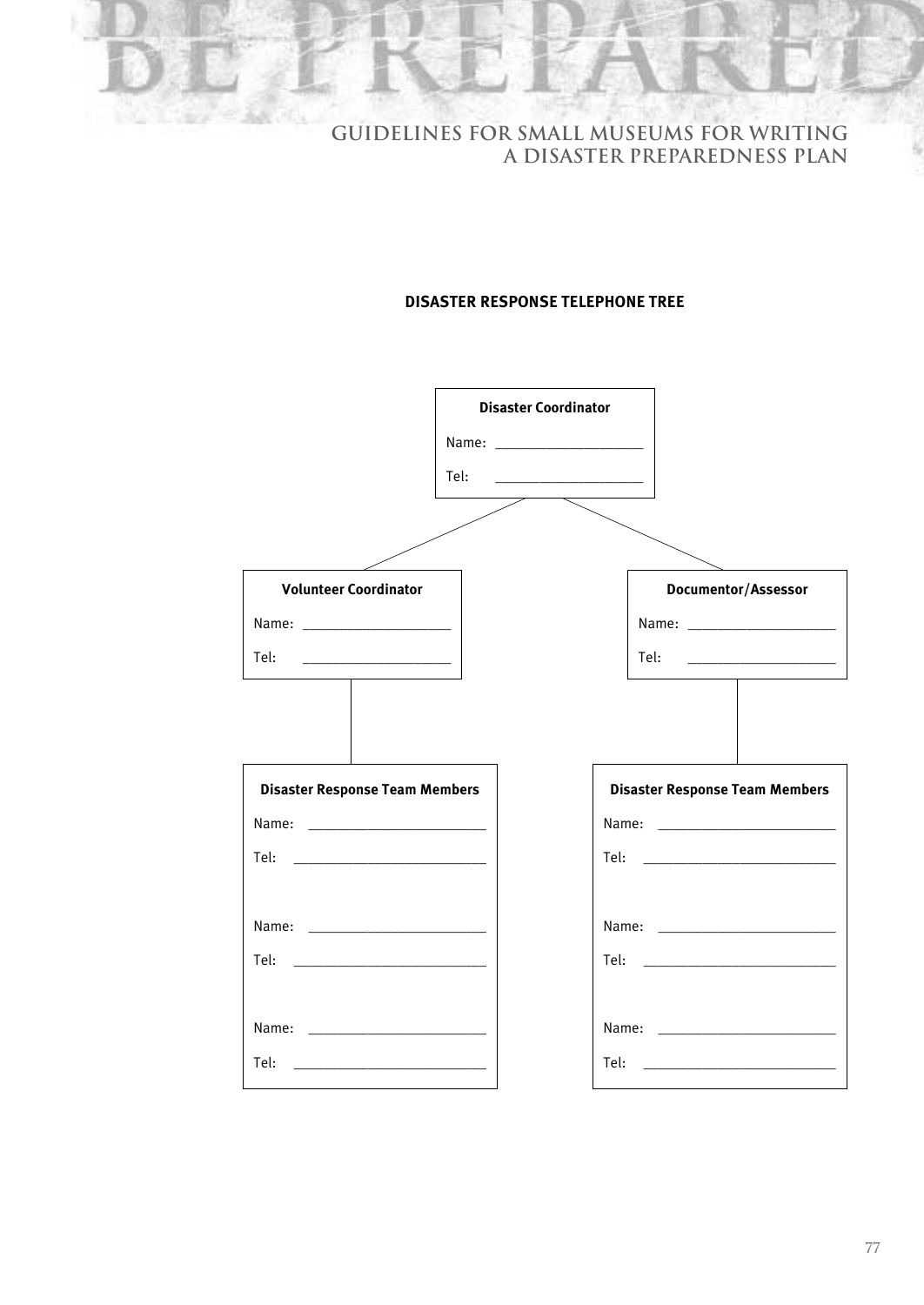#### **STEPS IN EFFECTIVE DISASTER RECOVERY**

(Once immediate response is complete and the building is declared safe)

- **1**. Assemble Disaster Response Team and prepare to sketc.h out the Recovery Plan.
- **2.** Review the situation and make sure you have all relevant information:
	- extent and type of damage
	- Priority List objects that were damaged
	- condition of the environment of the building
	- general feeling about size of recovery operation (will outside help be required?)
- **3.** Ensure all damage is documented and photographed.
- **4.** Determine what you need for recovery volunteers, material and equipment, outside expertise, space, freezer facilities.
- **5.** Organise the team some to focus on environment, others on salvage.
- **6.** Modify (stabilise) the environment (remove wet material, open windows, fans)
- **7.** Specify which salvage procedures will be used and decide on the Team leaders for each procedure.
- **8.** Use the Action sheets and salvage procedures to set up the areas for salvage.
- **9.** Move into salvage operations-making sure all object movement and treatment is documented.
- **10.** Ensure adequate supplies are on hand and that you have all the help you need.
- **11.** Ensure all formal notifications have occurred council, insurance company etc.
- **12.** Ensure all workers are well looked after. Celebrate milestones and keep everyone informed.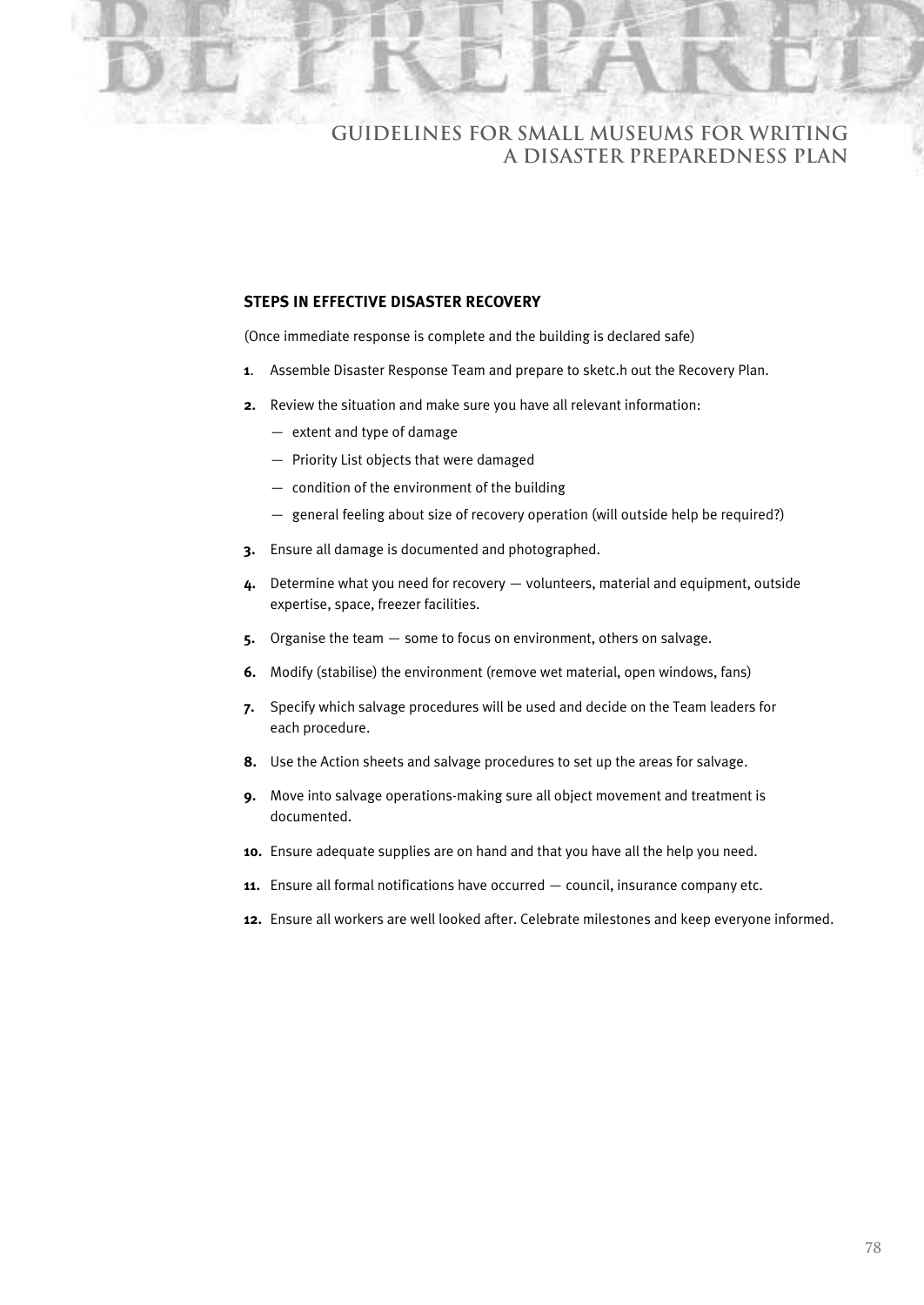## **ACTION SHEET EXAMPLE**

#### **SALVAGE PROCEDURE FOR AIR DRYING — AN EXAMPLE**

The following is an example of a simple Action Sheet for air-drying of water damaged books. These Action Sheets can be used for many of the procedures outlined in the Disaster Preparedness Plan, both in the recovery and the response procedures. Several copies should be make of salvage procedure Action Sheets, so they can be given to new volunteers when helping in the disaster recovery.

#### **Air-drying salvage procedures for books**

- 1. Do not try to close open books
- 2. Remove plastic covers where possible
- 3. Interleave coated pages by placing paper towel, Reemay or waxed paper between every page pair. If paper towel is used, change it regularly.
- 4. If the book is wet, interleave every 3–5 mm with paper towelling, and stand it with the wettest end up. If the book is too weak to stand, lie it flat.
- 5. Change interleaving regularly.
- 6. Suspend pamphlets, light volumes and magazines over drying lines
- 7. For books with thick covers, place a sheet of water-resistant film such as polyester inside the front cover to prevent moisture migrating to the text.
- 8. Do not hang heavy or sodden books, newspapers or magazines.

[from *reCollections* Counter Disaster Planning, pp 79]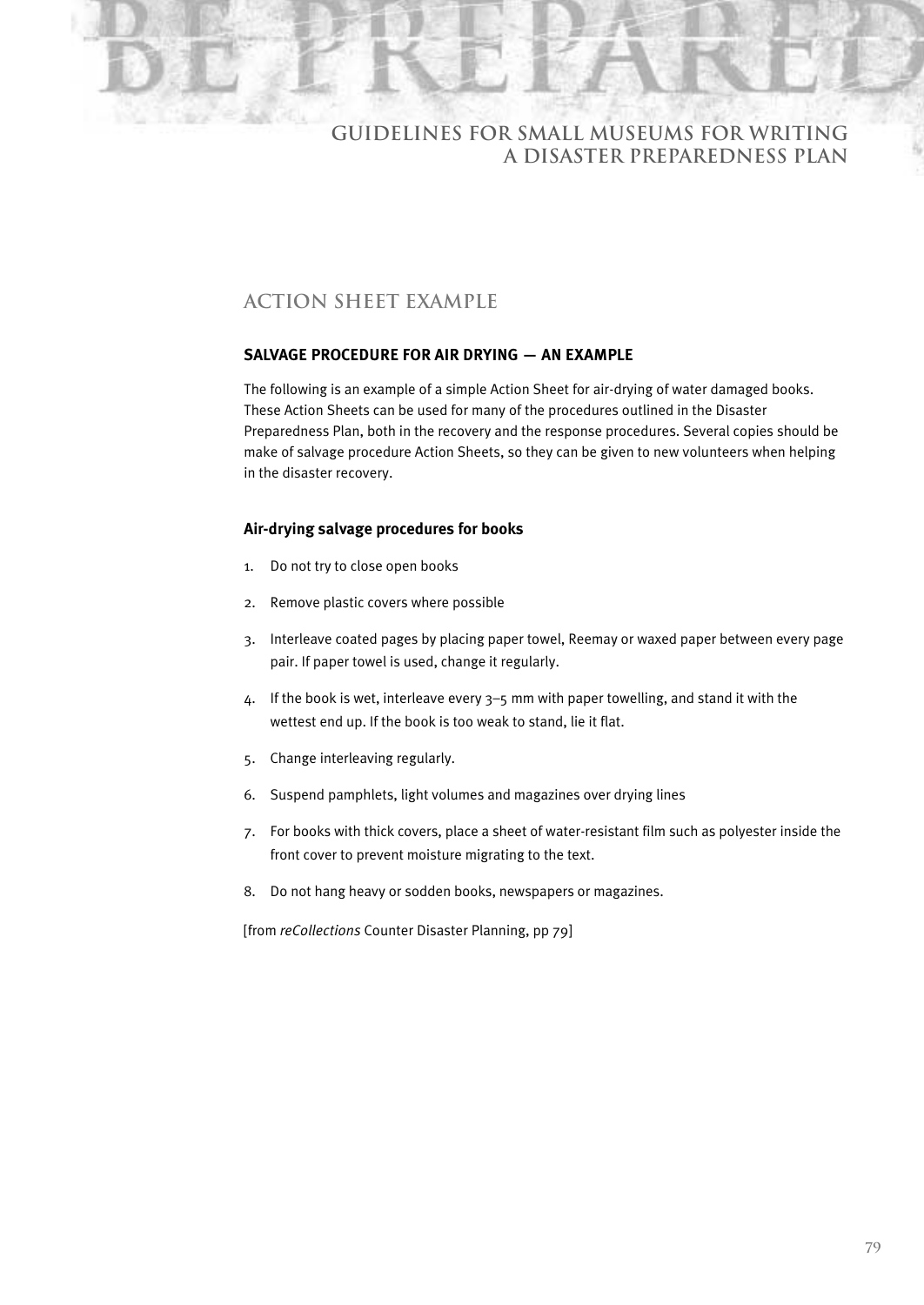### **OBJECT DOCUMENTATION LIST**

### **(To record damage, treatment and movement)**

| Object | <b>Number</b> | <b>Damage</b> | Category<br>(of salvage) | <b>Treatment</b> | Location |
|--------|---------------|---------------|--------------------------|------------------|----------|
|        |               |               |                          |                  |          |
|        |               |               |                          |                  |          |
|        |               |               |                          |                  |          |
|        |               |               |                          |                  |          |
|        |               |               |                          |                  |          |
|        |               |               |                          |                  |          |
|        |               |               |                          |                  |          |
|        |               |               |                          |                  |          |
|        |               |               |                          |                  |          |
|        |               |               |                          |                  |          |
|        |               |               |                          |                  |          |
|        |               |               |                          |                  |          |
|        |               |               |                          |                  |          |
|        |               |               |                          |                  |          |
|        |               |               |                          |                  |          |
|        |               |               |                          |                  |          |
|        |               |               |                          |                  |          |
|        |               |               |                          |                  |          |
|        |               |               |                          |                  |          |
|        |               |               |                          |                  |          |
|        |               |               |                          |                  |          |
|        |               |               |                          |                  |          |
|        |               |               |                          |                  |          |
|        |               |               |                          |                  |          |
|        |               |               |                          |                  |          |
|        |               |               |                          |                  |          |
|        |               |               |                          |                  |          |
|        |               |               |                          |                  |          |
|        |               |               |                          |                  |          |
|        |               |               |                          |                  |          |
|        |               |               |                          |                  |          |
|        |               |               |                          |                  |          |
|        |               |               |                          |                  |          |
|        |               |               |                          |                  |          |
|        |               |               |                          |                  |          |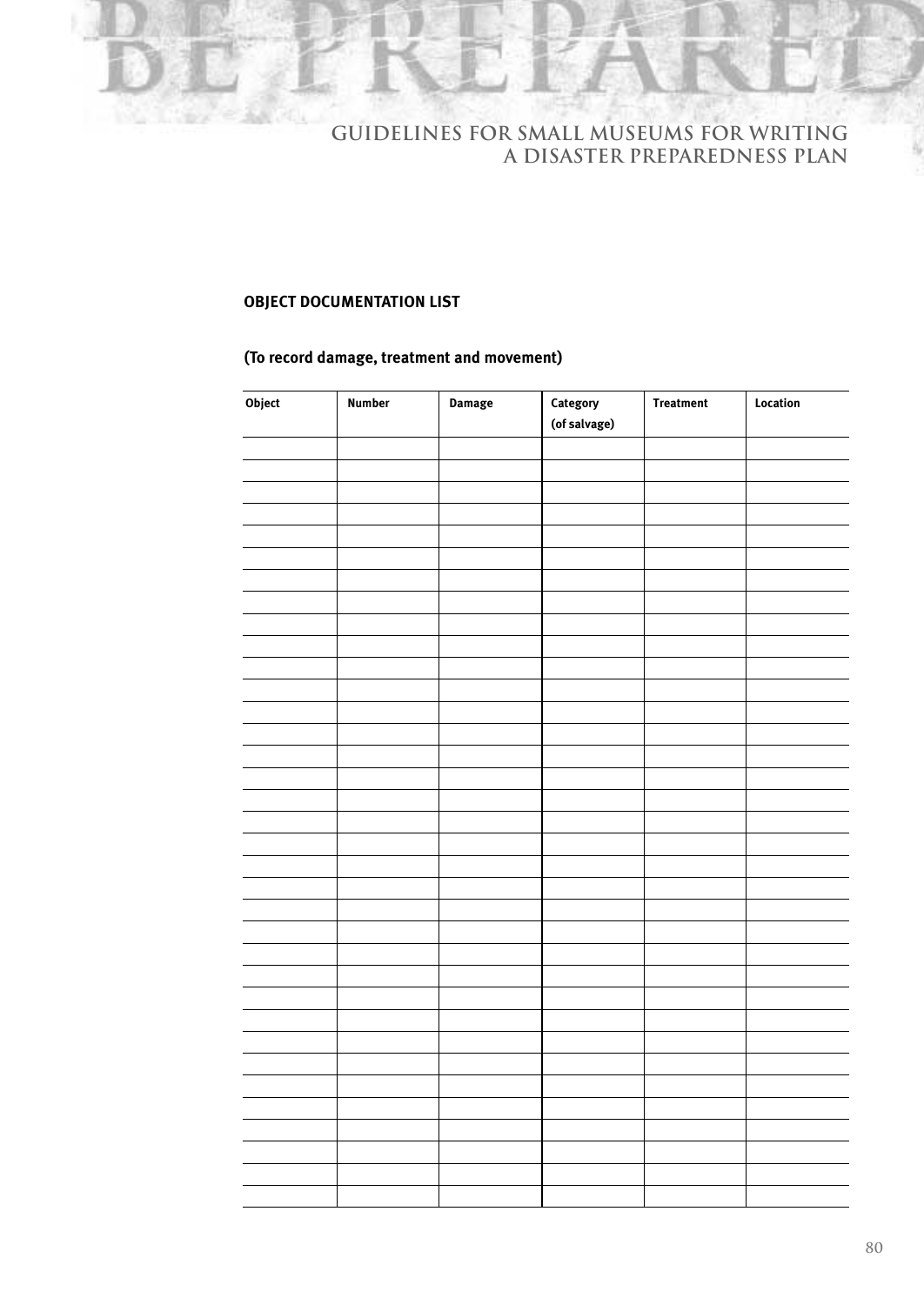# **APPENDICES**

| 1. DISASTER BIN AND DISASTER STORE      | 83  |
|-----------------------------------------|-----|
| 2. CASE STUDY - COMMUNAL DISASTER STORE | 89  |
| 3. EMERGENCY RESPONSE PROCEDURES        | 91  |
| 4. SALVAGE PROCEDURES                   | 97  |
| 5. USEFUL CONTACTS                      | 109 |

**Page**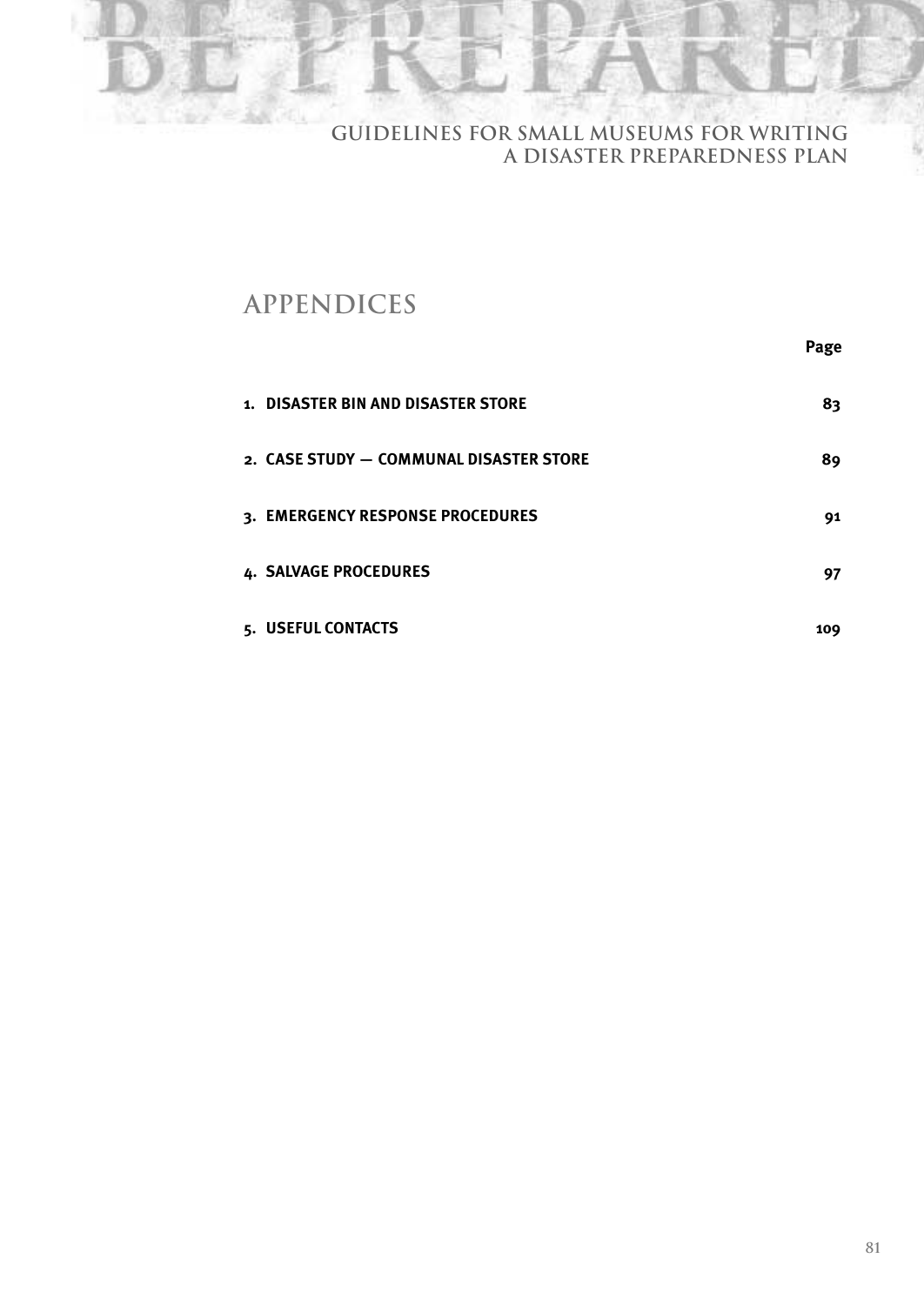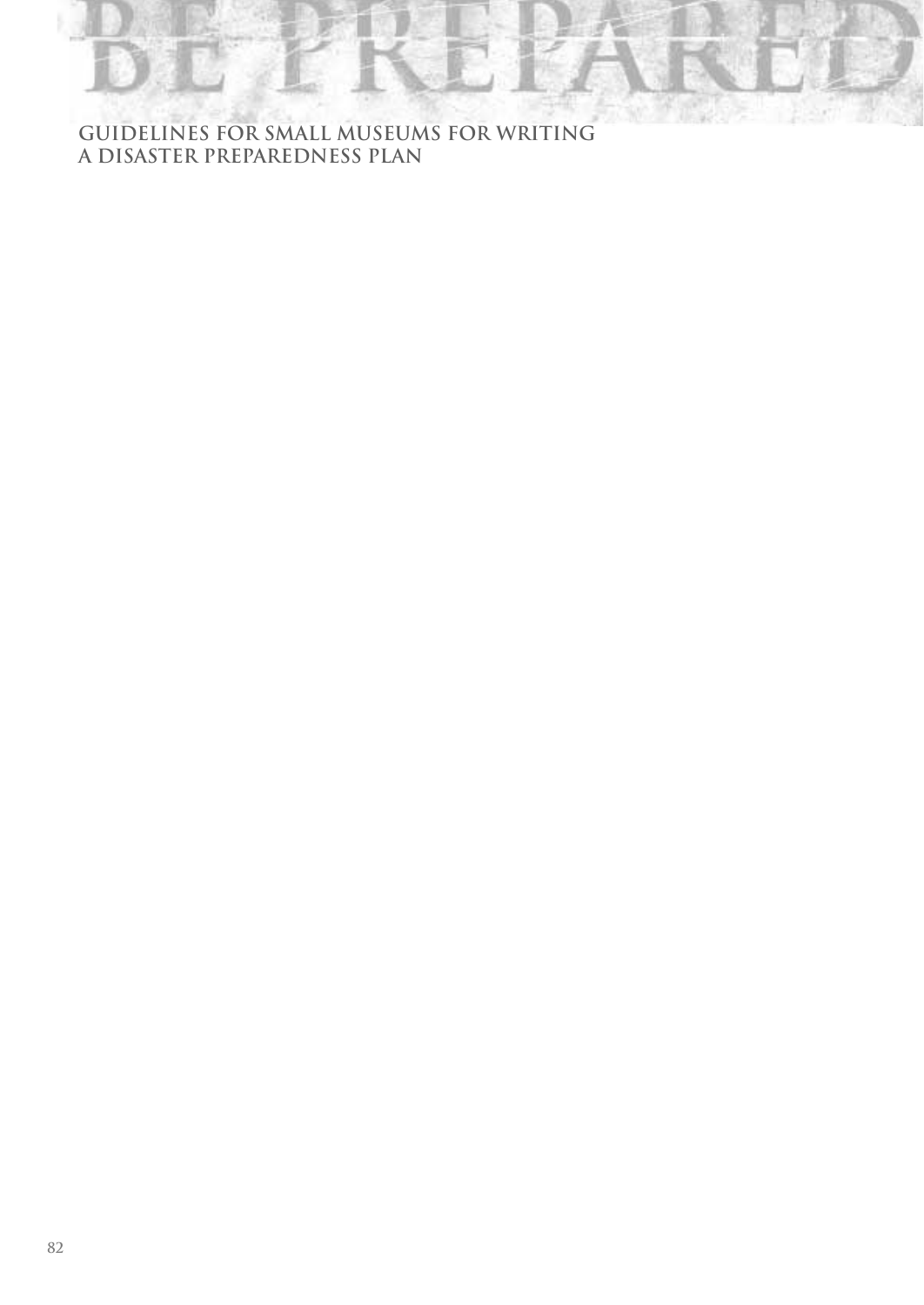## **APPENDIX ONE: DISASTER BIN AND DISASTER STORE**

#### **DISASTER BINS AND STORES**

Disaster recovery supplies are a key element to any disaster plan. These are the materials you have set aside in a storage unit in preparation for a disaster. They may be stored in a box, a cupboard, a 'wheelie' garbage bin or in a separate store. The system you choose will depend on the resources you have and the size of your collection.

**Bins** — A 'wheelie' garbage bin is a good storage unit for dealing with small disasters and the immediate response to a larger disaster. Being on wheels, they are easily moved to the disaster site and they keep the contents clean and dry. If you are using a wet and dry vacuum cleaner to pump out water, the bin (emptied of its contents) may be used to contain the water as it is being sucked up. Similarly, an empty bin can be used to catch water in a leak situation (depending on the location of the leak). The disadvantage of a large 'wheelie' bin is its size. it can be very difficult to reach materials at the bottom of the bin. There are smaller sizes of wheelie bins available.

Make sure you attach a label with the list of contents to the outside of the bin, and a large sign saying it is a Disaster bin for disaster use only. Do not locate the bin in a public place, but it should be somewhere easily accessible for all museum workers.

**Store** — The advantage of keeping disaster recovery supplies in a store room which is separate from the building is that it allows ease of access during a large disaster. There is nothing more frustrating than having the team assembled to attend to the situation, only to find that the supplies are inaccessible or have been destroyed by fire or flood. Clearly, fitting out a store is going to be more costly than a bin and this will probably be the overriding factor.

**Supplies** — When you set up your disaster supplies, make it clear to everyone that the supplies are **only** for use in disaster recovery. It is tempting to raid the store when you need a pair of scissors, an extra piece of blotter or a dustpan.....RESIST TEMPTATION. Ensure that the bin is clearly labelled as such, to prevent it being mistakenly used as a rubbish bin! You may need to put a lock on your bin, store room or cupboard. In this case, make it clear where the key can be found. Plastic snap lock fittings fitted through holes in the lid of the bin have proved very effective at preventing supplies from 'vanishing' while still allowing easy access in a disaster situation.

#### **Disaster bin contents**

The following is a suggested list of supplies which may be put into a 'wheelie' bin or small cupboard (adapted from Doig). You will need to adapt this list to the needs of your museum. If funds are limited, purchase only those items with an asterisk. You may want to solicit donations from businesses and the community. Many of these items can be substituted with used or lower quality materials, to assist in keeping cost low.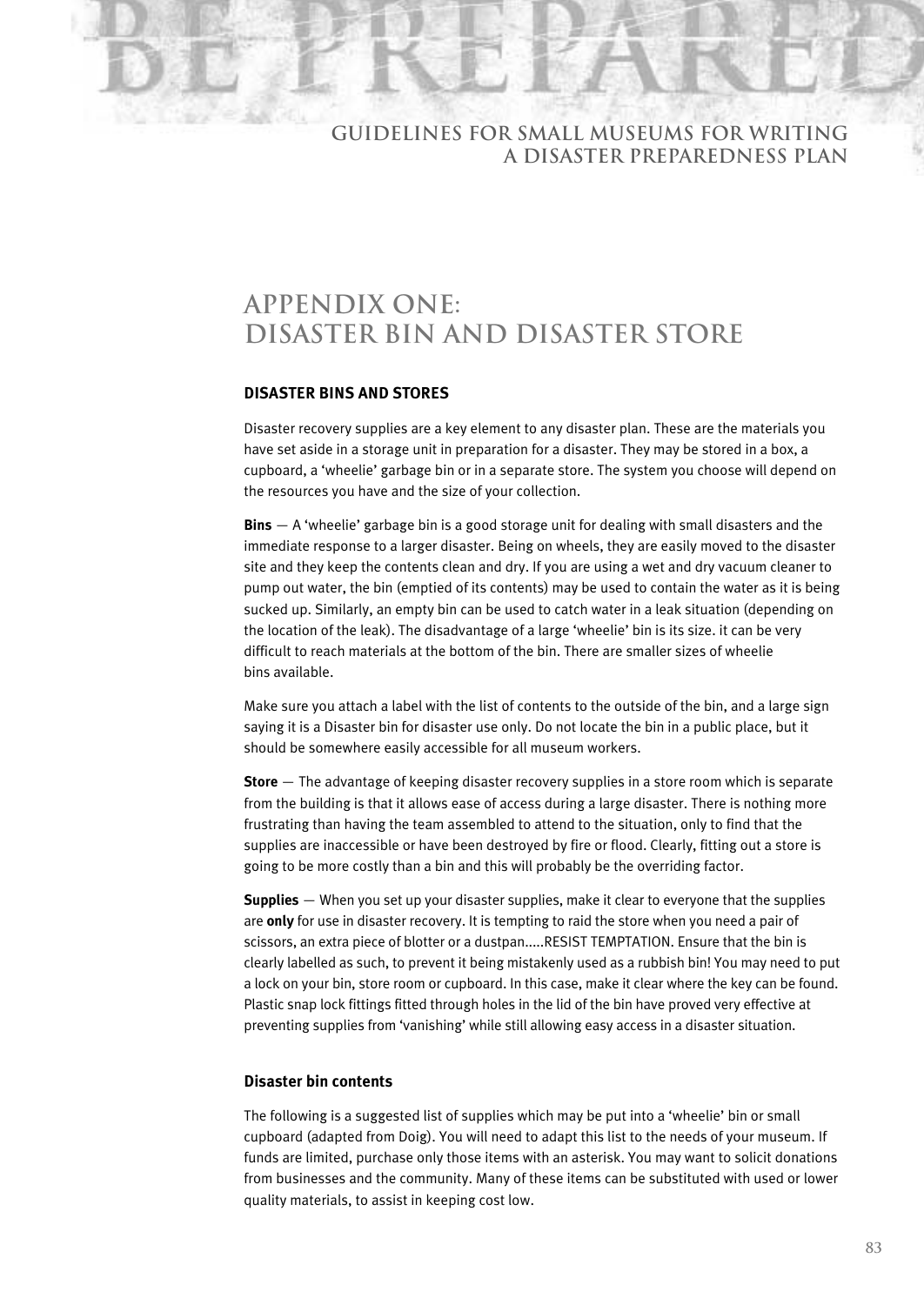| Item                                   | <b>Use</b>                                  | Quantity       |
|----------------------------------------|---------------------------------------------|----------------|
| Baggage labels                         | Labelling crates                            | 50             |
| Bin liners (74 litre)                  | Containing rubbish                          | 20             |
| Blotting paper *                       | interleaving, drying fragile<br>items       | 1 pack         |
| Buckets (10 litre) *                   | For initial clean up                        | $\overline{2}$ |
| Clipboards                             | Recording information                       | 2              |
| Clothes line cord *                    | Hanging items to dry                        | 2              |
| Coloured chalk (box)                   | Delineating areas                           | $\mathbf{1}$   |
| Disaster response &<br>recovery plan * |                                             |                |
| Disposable camera                      | Recording disaster and<br>recovery progress | $\overline{2}$ |
| Dust masks *                           | Protection against dust<br>and mould        | 20             |
| First aid kit *                        | Personal safety                             | 1              |
| Freezer bags                           | For items intended for freezing             | 100            |
| Gauze bandage                          | Protecting fragile items                    | 5 rolls        |
| Gloves, box of disposable              | Personal safety/protection<br>of object     | 1 box          |
| Gloves, cotton                         | Handling dry objects                        | 15 pairs       |
| Gloves, latex                          | Personal safety                             | 25             |
| Goggles, safety                        | Personal protection                         | $\overline{2}$ |
| Mop (squeeze style with<br>handle) *   | Initial cleanup                             | $\overline{2}$ |
| Newsprint (butcher's paper) *          | Interleaving, table covers etc.             | 500 sheets     |
| Nylon net                              | padding out 3 dimensional<br>objects        | 1 length       |
| Overalls, disposable                   | Personal protection                         | $\overline{2}$ |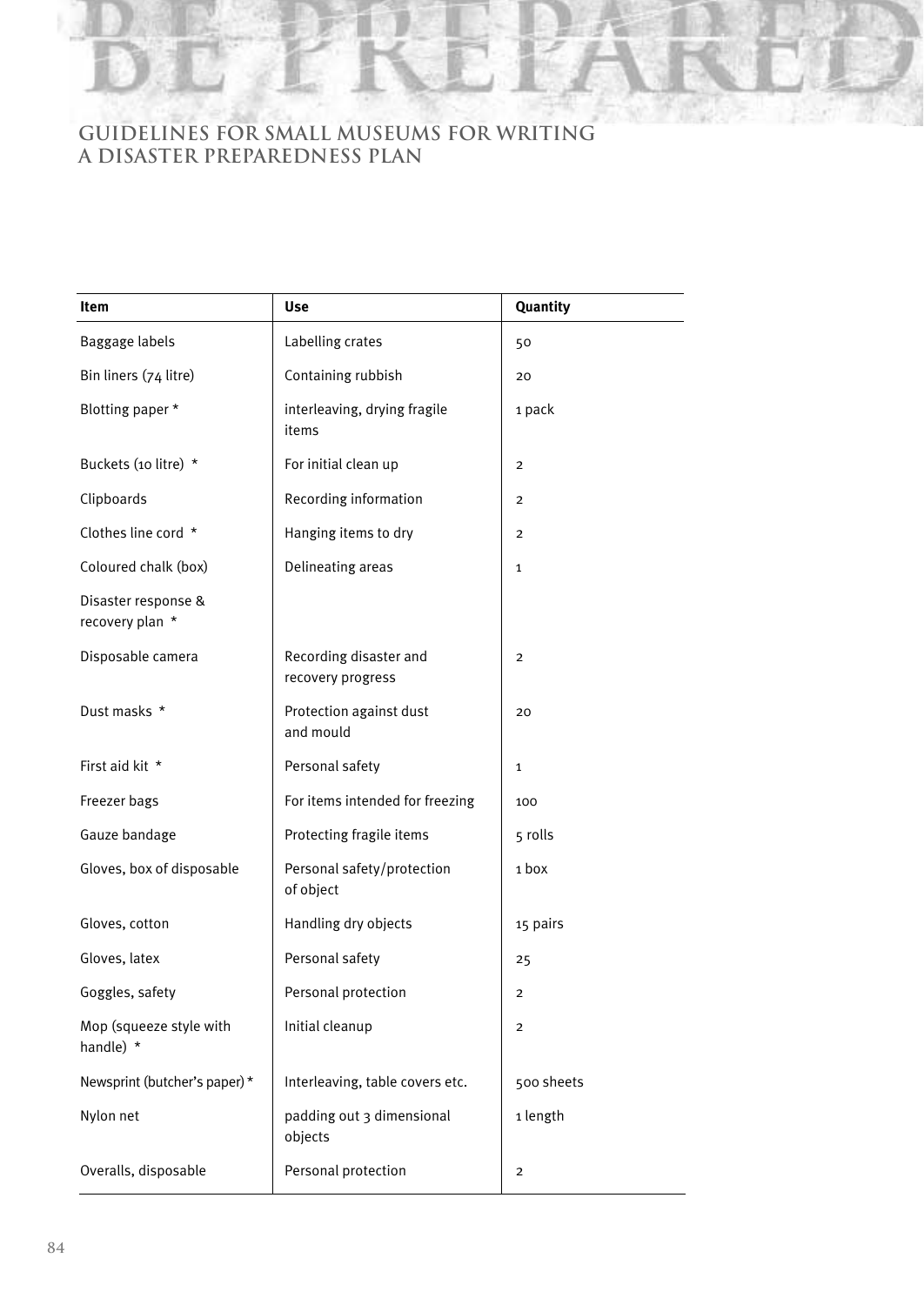| Item                                        | <b>Use</b>                                              | Quantity             |
|---------------------------------------------|---------------------------------------------------------|----------------------|
| Packing tape *                              | Attaching plastic sheeting,<br>securing lines etc.      | 5 rolls              |
| Paintbrushes                                | cleaning mud/dust/soot                                  | 6 of various sizes   |
| Paper towel perforated on<br>a roll         | Interleaving                                            | 4 rolls              |
| Pencils *                                   | Documentation                                           | 5                    |
| Pens, waterproof                            | Writing labels                                          | 5                    |
| Plastic containers with lids                | Containing small items                                  | 10                   |
| Plastic pegs *                              | Hanging items to dry                                    | 1 packet             |
| Polyethylene sheeting *                     | Channelling water, covering<br>objects, covering tables | 1 length             |
| Protective aprons                           | Personal protection                                     | $\overline{c}$       |
| Salvage Procedures<br>Action Sheets *       |                                                         |                      |
| Scissors *                                  | Cutting cord, polyethylene<br>sheeting, paper etc.      | 2 pairs              |
| Sponges, large *                            | Mopping up spills                                       | 3                    |
| Stanley knife *                             | cutting various materials                               | $\overline{2}$       |
| <b>String</b>                               |                                                         | 1 roll               |
| Torches (Dolphin style<br>with batteries) * | In case of diminished light                             | $\overline{c}$       |
| Whistles                                    | Calling everyone back<br>together                       | 1                    |
| Writing pads                                | Documentation                                           | 5                    |
| Zip lock bags                               | Holding small items or<br>broken pieces                 | 100 in various sizes |
| Dust pan and broom *                        | Clean up                                                | 2                    |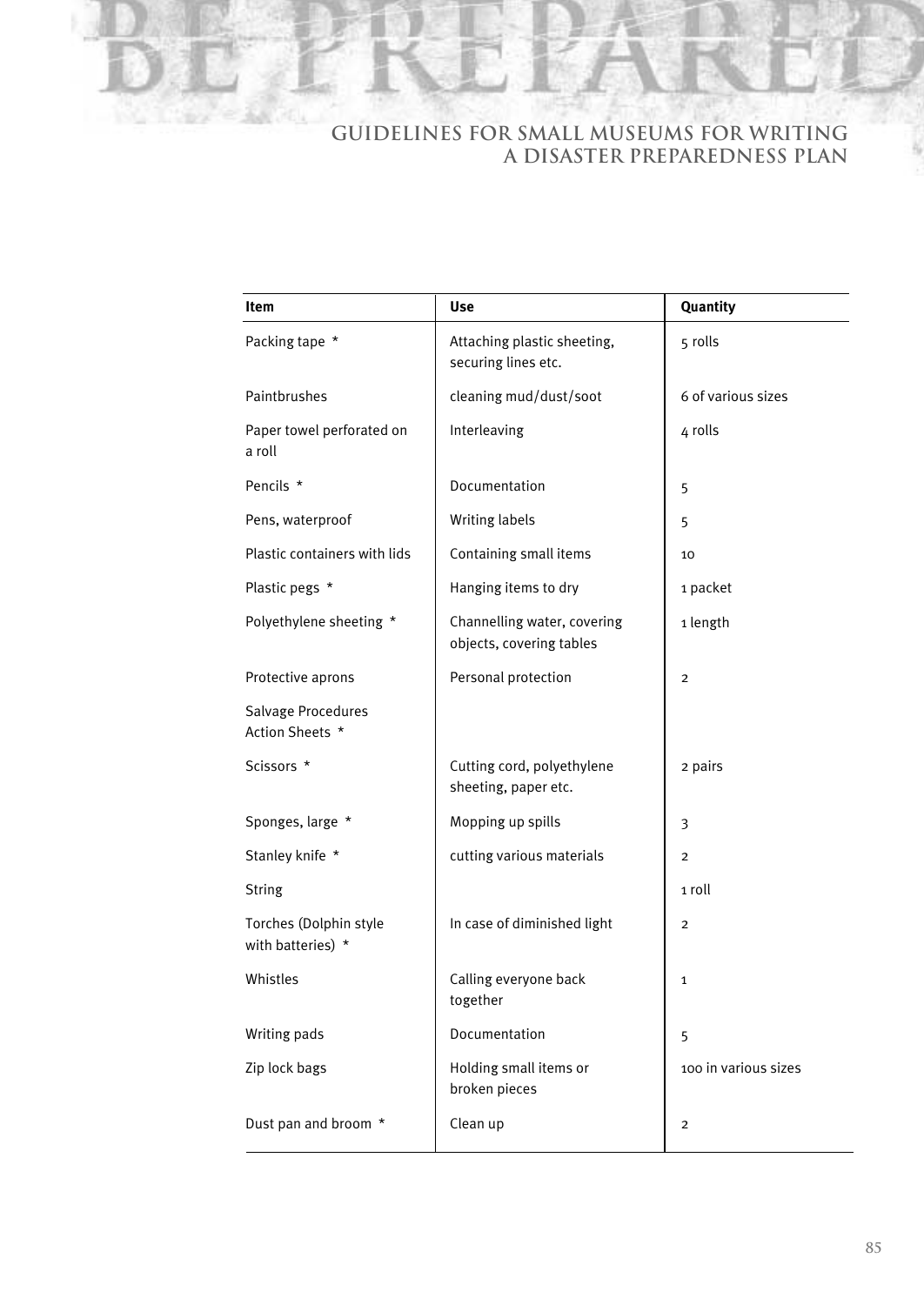#### **Disaster store contents**

The following is a list of items you could look at putting into a large cupboard or separate disaster store, as well as larger stocks of the items listed above. Some of these items are expensive and it may be more cost effective to hire them as the need arises.

As with the Disaster Bins, many of the items can be substituted with cheaper alternatives. For example, an old baby bath could be used instead of the plastic rubbish bins.

| Item                                    | <b>Use</b>                                         | Quantity       |
|-----------------------------------------|----------------------------------------------------|----------------|
| 'Men at work' type signs                | Warning people away                                | $\overline{c}$ |
| Battery operated radio                  | Communication                                      | $\mathbf{1}$   |
| <b>Bread trays</b>                      | moving and air drying material                     | 20             |
| Brooms, outdoor                         | Move mud, dirt, dust, water                        | 5              |
| Clean rags/towels                       | mopping up, drying textile<br>items etc.           | 20             |
| Crates, plastic                         | transporting material                              | 10             |
| Dehumidifiers                           | drying the building                                | 4              |
| Dining canopies                         | temporary work space                               | $\overline{c}$ |
| Disposable overalls                     |                                                    | 20             |
| Distilled water                         | Supply of clean water                              | 20 litres      |
| Electrical safety switches              | turns power supply off if<br>there's a power surge |                |
| Emergency tape                          |                                                    |                |
| Environmental monitoring<br>equipment   | Ensure stability of<br>environment                 |                |
| Extension leads with safety<br>switches |                                                    |                |
| Flashing hazard lights                  |                                                    |                |
| Garden hose on a roll                   | Clean out mud                                      | $\mathbf{1}$   |
| Generator on trolley,<br>and petrol     | Emergency power supply                             | $\mathbf{1}$   |
| Gloves, leather                         |                                                    | 10 pairs       |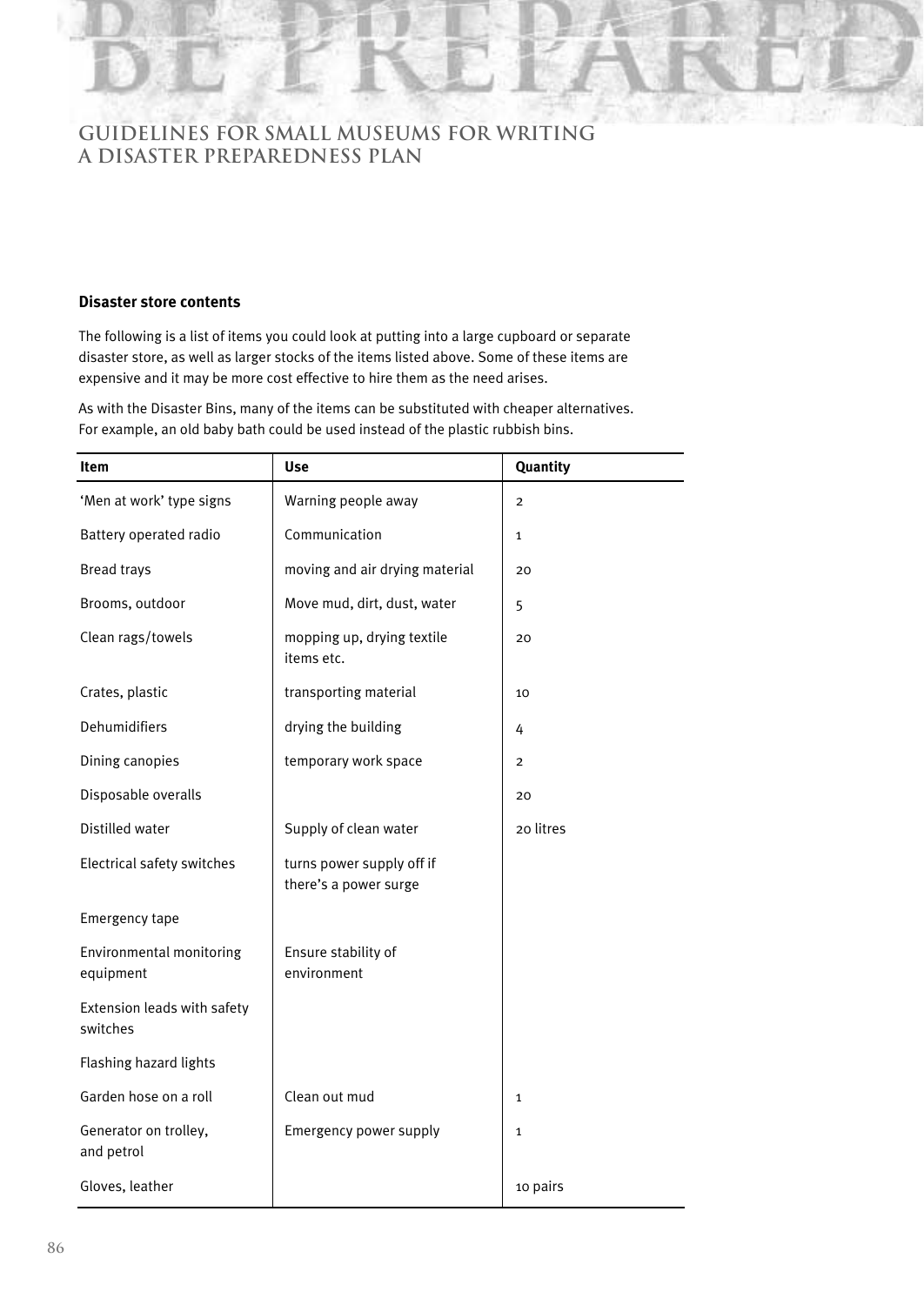| Item                                                      | <b>Use</b>                            | Quantity |
|-----------------------------------------------------------|---------------------------------------|----------|
| Hammer                                                    |                                       |          |
| Hardhats with lights                                      |                                       |          |
| Lights on stands                                          |                                       |          |
| Lights to fit on a person's<br>head                       |                                       |          |
| <b>Methylated Spirits</b>                                 | Drying off metal items etc.           | 5 litres |
| Packing foam                                              |                                       |          |
| Pedestal fans                                             | drying the building                   | 4        |
| Plastic rubbish bins                                      |                                       |          |
| Plastic sheeting                                          |                                       | 4 rolls  |
| Pliers                                                    |                                       |          |
| Poles and hooks to keep<br>extension leads off the ground |                                       |          |
| Rain coats                                                |                                       | 10       |
| Respirators                                               |                                       | 5        |
| Rope                                                      |                                       | 1 roll   |
| Sandbags                                                  |                                       |          |
| Saw                                                       |                                       |          |
| Screwdriver kit                                           |                                       |          |
| Screws and nails                                          |                                       |          |
| Self adhesive paper labels                                |                                       | 2 rolls  |
| Shifting spanner                                          |                                       |          |
| Spare torch globes and<br>batteries                       | For 'Dolphin' torches                 |          |
| Spray bottles                                             |                                       |          |
| Spun polyester (Reemay)<br>cloth                          | separate and carry fragile<br>objects | 1 roll   |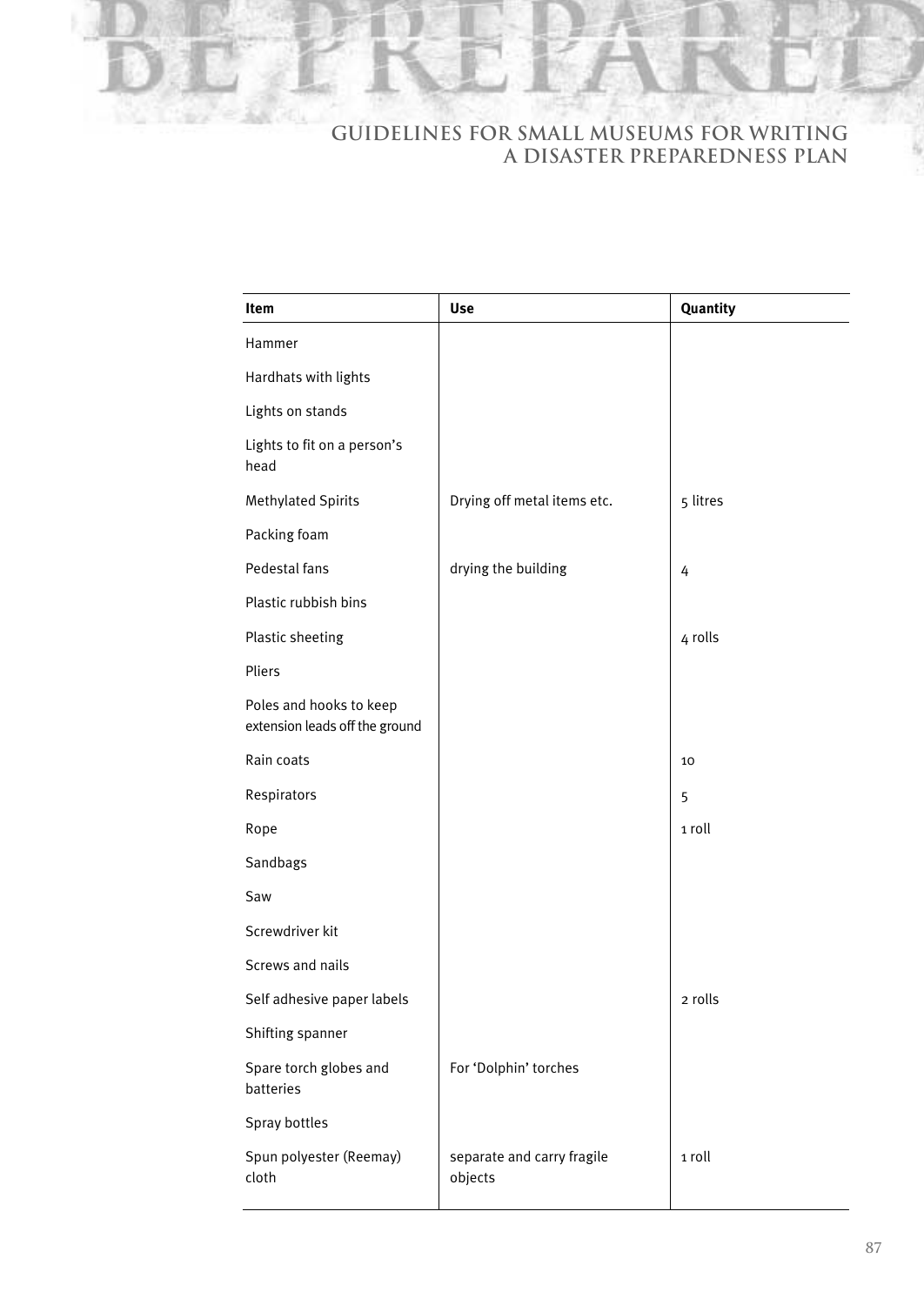| Item                                  | <b>Use</b>                    | Quantity       |
|---------------------------------------|-------------------------------|----------------|
| Squeegees, large on a handle          | Move quantities of water      | 5              |
| Staple gun                            |                               |                |
| Steel capped rubber boots             |                               |                |
| Tarpaulins                            | Covering during wet incidents | 4              |
| Trestle tables                        |                               |                |
| Trolley (sack truck style)            | moving larger items           | 1              |
| Trolley with table height<br>platform | move items around             | $\mathbf{1}$   |
| Weights                               | Slow drying of materials      | 20             |
| Wet and dry vacuum cleaner            |                               | $\overline{2}$ |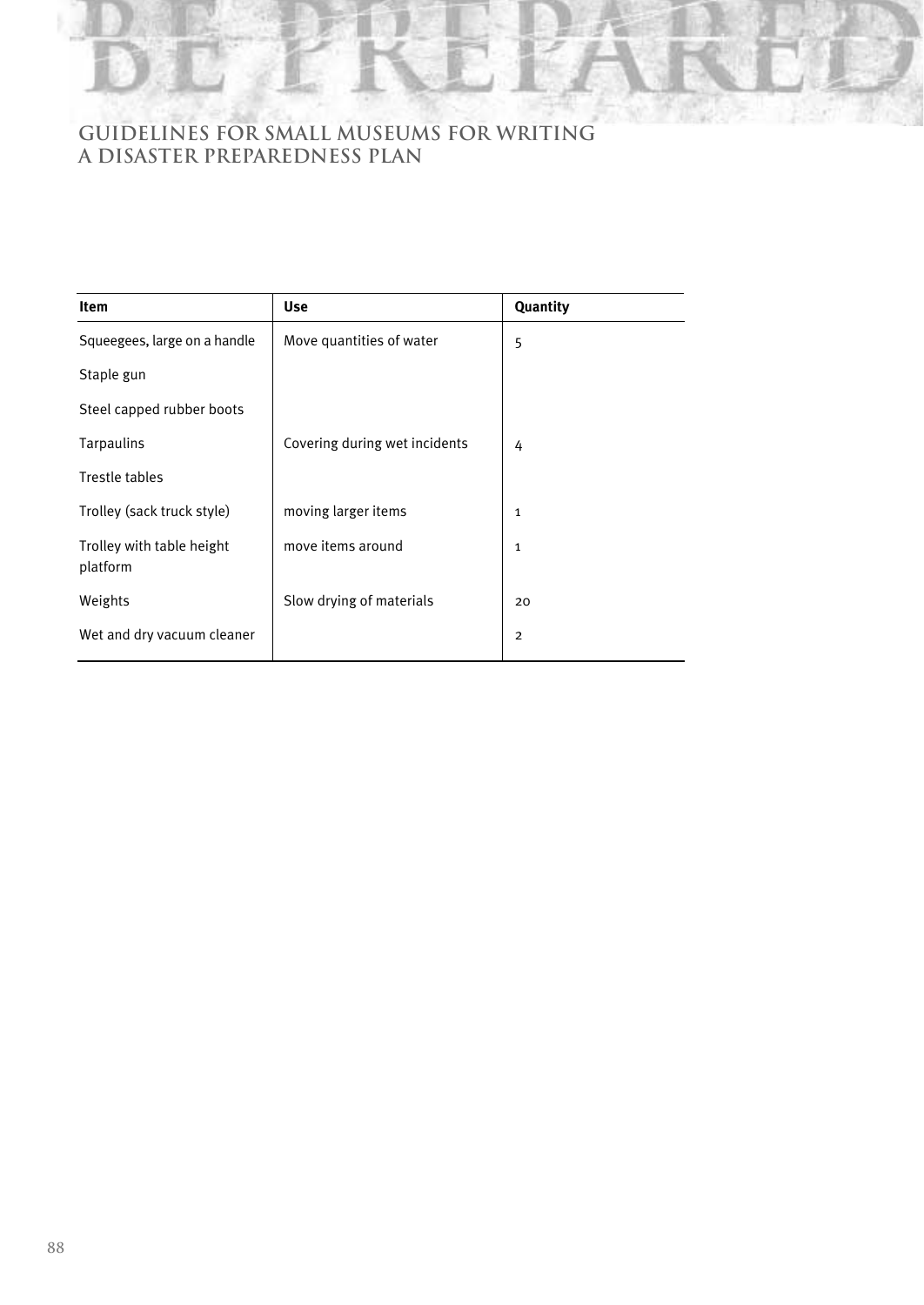## **APPENDIX TWO: COMMUNAL DISASTER STORE**

While it is important for every museum to maintain a small Disaster Bin containing useful supplies for dealing with disasters (both large and small), it is more difficult for every museum to stock some of the larger pieces of equipment and the more expensive materials.

For this reason, museums in relatively close proximity have been choosing to develop communal disaster stores. Generally, this has been occurring in cities with the involvement of the larger institutions — but there is no reason why smaller museums in regional Australia cannot take the same approach, on a smaller scale.

The example below is one such store, based in Adelaide. This information has been taken, in part, from a conference paper presented by Sarah-Jane Rennie at *'Redefining Disasters: A Decade of Counter-Disaster Planning'* , State Library of New South Wales, 1995. The paper is entitled *'The Development of Counter-Disaster Plans in South Australia'*.

Artlab Australia is a conservation organisation that services, amongst others, the Art Gallery of South Australia, the South Australian Museum, the State Library of South Australia and the History Trust of South Australia. A need was recognised for a shared disaster preparedness store to be set up that contained some of the more expensive and bulky items and that was accessible to all institutions. The store was deliberately located outside any of the institutions involved, as this avoided the situation of the equipment being inside the building suffering the disaster and therefore being inaccessible or even destroyed.

Artlab has found that ' the store is more than a room filled with equipment — it is also a means of creating a network of teams who can mesh together in the case of a major disaster and a means of raising awareness of disasters among the institutional community.'

Other institutional members have applied to join since hearing of the establishment of the store.

The store is funded through direct contributions from member institutions-an initial joining fee and a smaller, annual maintenance fee. This funding pays for the purchase of new materials, the maintenance of the store, and the replacement of minor materials used in disaster recovery. If a member institution uses a large amount of material during disaster recovery, they are responsible for replacing the used material. The point is to have this material readily available in the first place and to avoid each member having to purchase the same materials.

Each member of the disaster store also provides a list of their Disaster Response Team, including the coordinator and contact telephone numbers. This master list is kept at the store. Artlab has run disaster training courses for these team leaders, and also simulated disaster recovery situations for the teams. These training sessions allow the development of an understanding of the requirements of each of the member institutions and how each team operates.

By establishing a communal disaster store, museums can further develop a regional support network that will facilitate communication and effective museum management.

An idea of the contents of the store can be found in Appendix 1.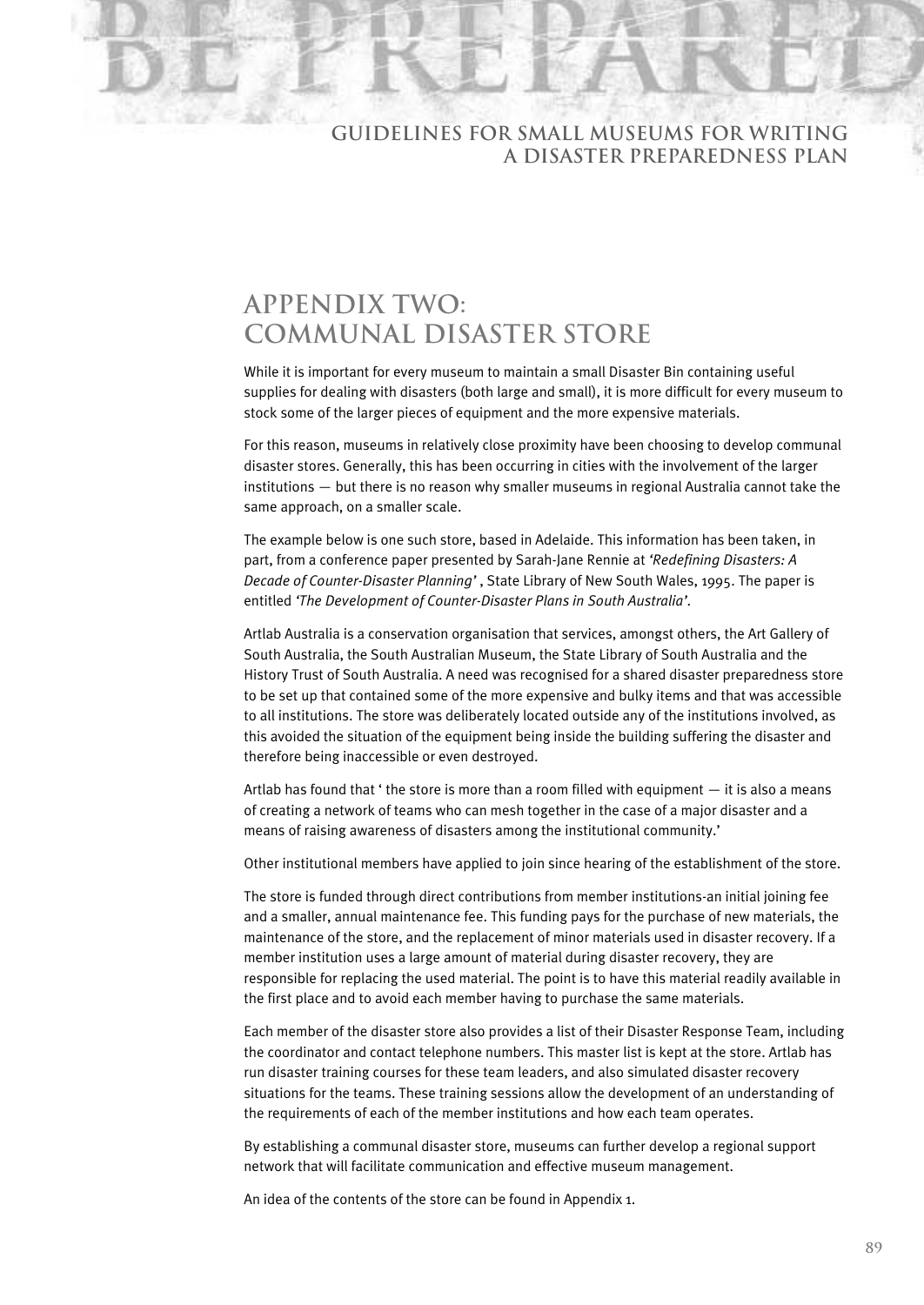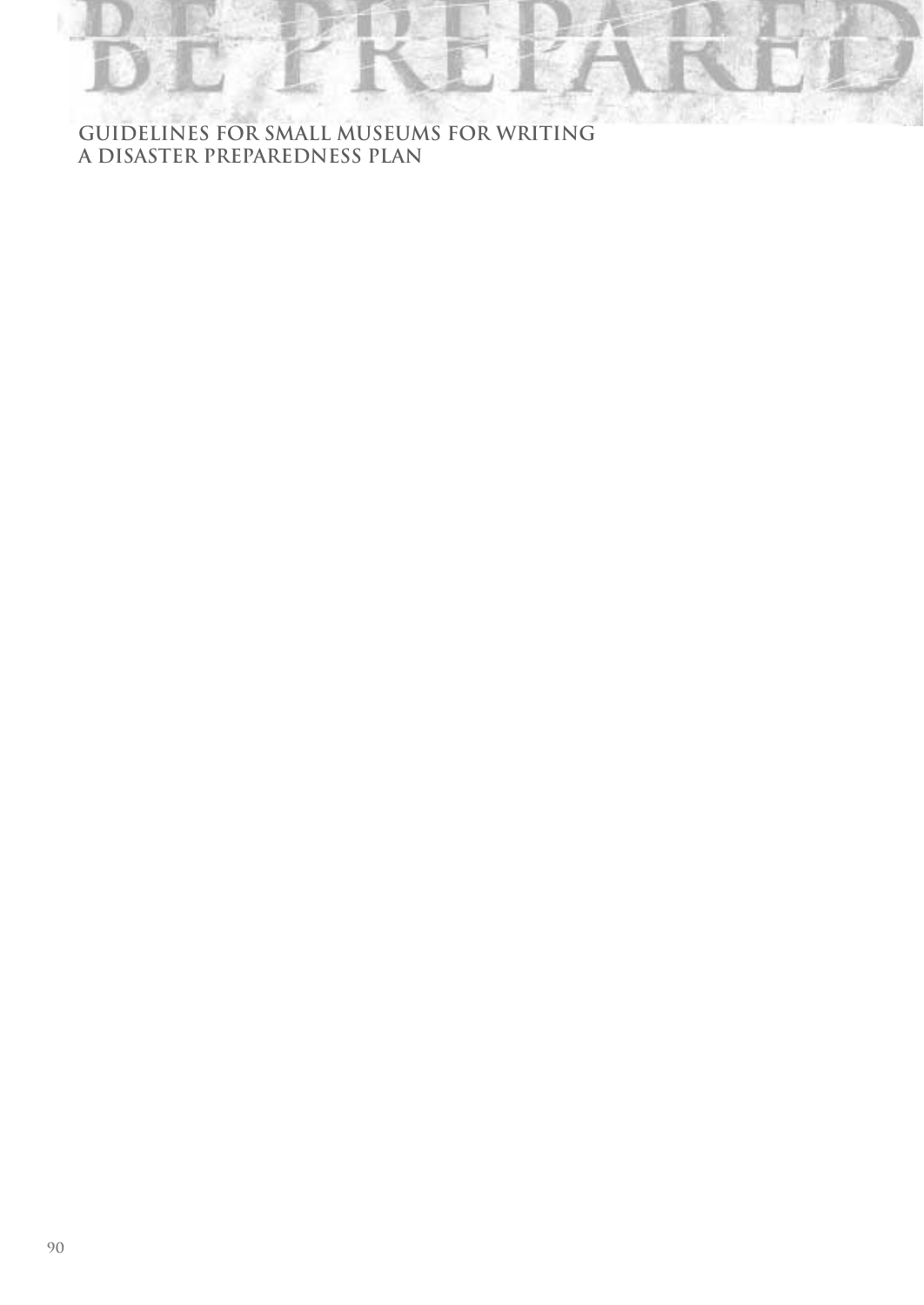## **APPENDIX THREE: EMERGENCY RESPONSE PROCEDURES**

Through your risk assessment, you will have identified the types of risk for which your museum needs to prepare. On the following pages are some examples of procedures to follow in the first moments after a disaster situation has been identified. These are only examples and will not cover every procedure. It is suggested that you adapt them to your own situation and consult local emergency authorities to check that they are appropriate for your situation. Further examples can be found in a number of the manuals listed in the bibliography.

Much of the following information has been taken from the *'Smithsonian Institution Staff Disaster Preparedness Procedures'*; with further input from *Steal this Handbook*, A Lord et. al; *Disaster Planning Guidelines and Collection Recovery for Museums* , C&D Rolley; and *Disaster Preparedness Workbook For U.S. Navy Libraries And Archives*, Lisa L Fox.

Further situations you may wish to consider writing specific procedures for include: Civil disorder and demonstrations, terrorism, major transportation accident, mould outbreak, pest outbreak, rapid humidity fluctuation and a vehicle crashing into the building.

#### **GENERAL EVACUATION INSTRUCTIONS**

If you are directed to evacuate the building (either by an alarm or by staff or emergency services):

- Remain calm.
- Turn off all hazardous operations.
- Follow instructions.
- Assist disabled people.
- Leave the area in an orderly fashion.
- Follow the established evacuation route.
- Move away from the building. Go directly to the assembly area and report to the Evacuation Coordinator for a 'head count'.
- Do not block the street, driveway or building entrances.
- Stay in the assembly area until instructed otherwise.

Assembly area locations

#### **FIRE**

In case of fire:

- Remain calm.
- Activate the fire alarm.
- Determine location and source, if this can be done quickly and safely
- Contact the Fire Brigade (Phone: )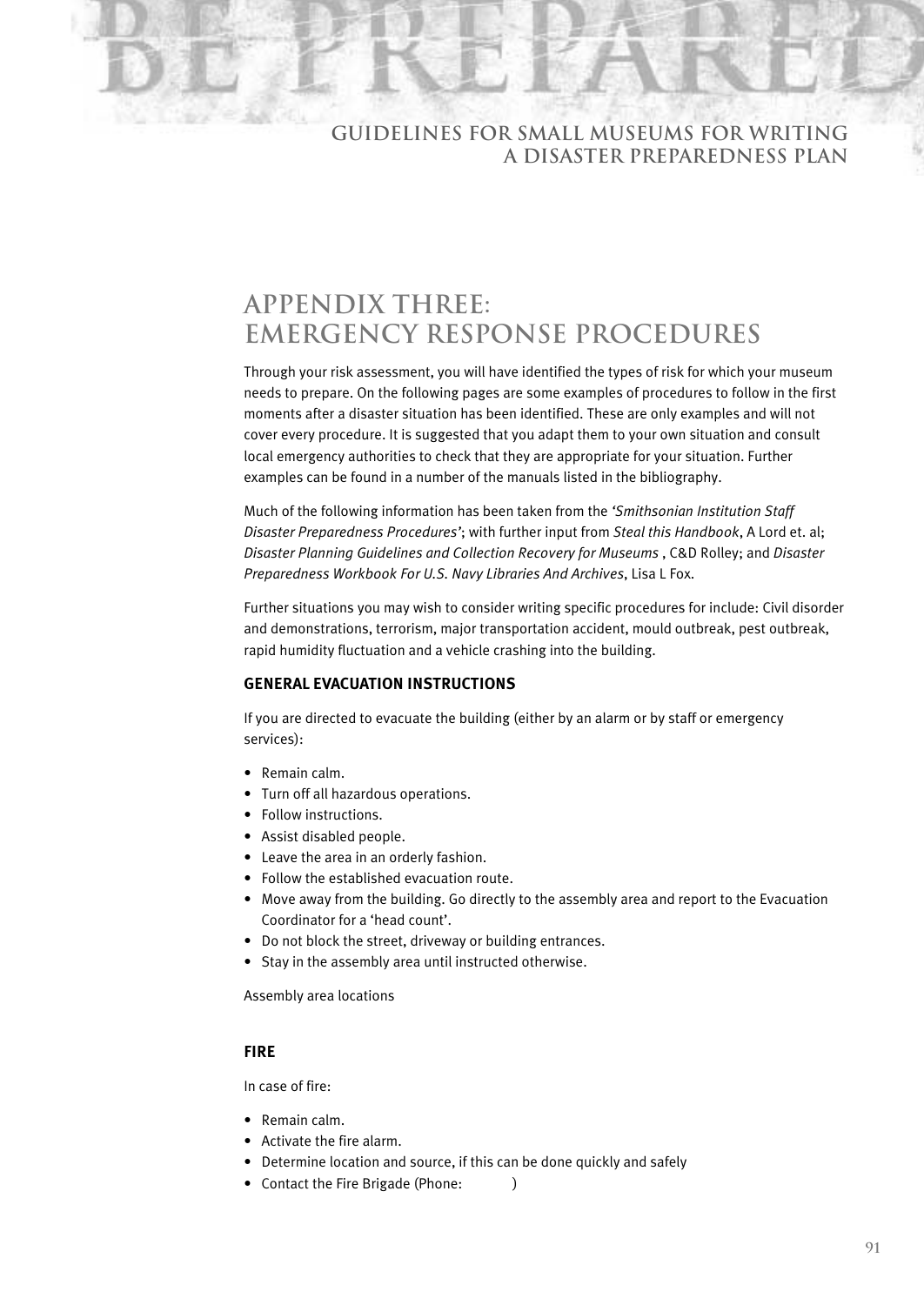- Give the name and location of the museum to the Fire Brigade
- Contact the Disaster Response Coordinator (Phone:
- Always put the safety of people (including yourself) first.
- If the fire is small, try to extinguish it with the proper type of extinguisher or fire blanket.
- Do not allow the fire to come between you and the exit.
- Turn off electrical equipment which is smoking at the power point, if it is safe to do so.
- Evacuate the building.
- Do not open a hot door (before opening a door, touch it near the top. If it is hot or if smoke is visible, do not open).
- Do not use elevators.
- Do not attempt to save possessions.
- Go directly to the assembly area.
- Do not return to the affected area until told to do so by the appropriate authorities.

#### **POWER FAILURE**

If there is a power failure either in the building or the local area:

- Remain calm.
- Remain where you are and open all available blinds/shades/curtains to obtain more outside light.
- If you are in an unlit area, carefully proceed to an area with emergency lighting .
- If telephones are working, call the power company (Phone: )
- Wait for further instructions from authorities.
- If directed to evacuate, go to the assembly area.
- If you are in an elevator, stay calm. use the intercom or emergency button to alert others.

#### **SEVERE STORM**

Usually if there is a severe storm there will be advanced warning:

- Contact Disaster Response Coordinator (Phone:
- Listen to your local radio station for weather updates.
- Disconnect electrical equipment and appliances not in use.
- Secure outdoor items, where possible move them inside.
- If safe to do so check gutters and down pipes.
- Have battery powered equipment such as torches at hand.
- Only use the telephone for emergency calls.
- Tape across windows or attach plywood sheets.
- Put plastic sheeting over shelves, large items, display cases.
- Backup software and data files.
- Evacuate when instructed to do so.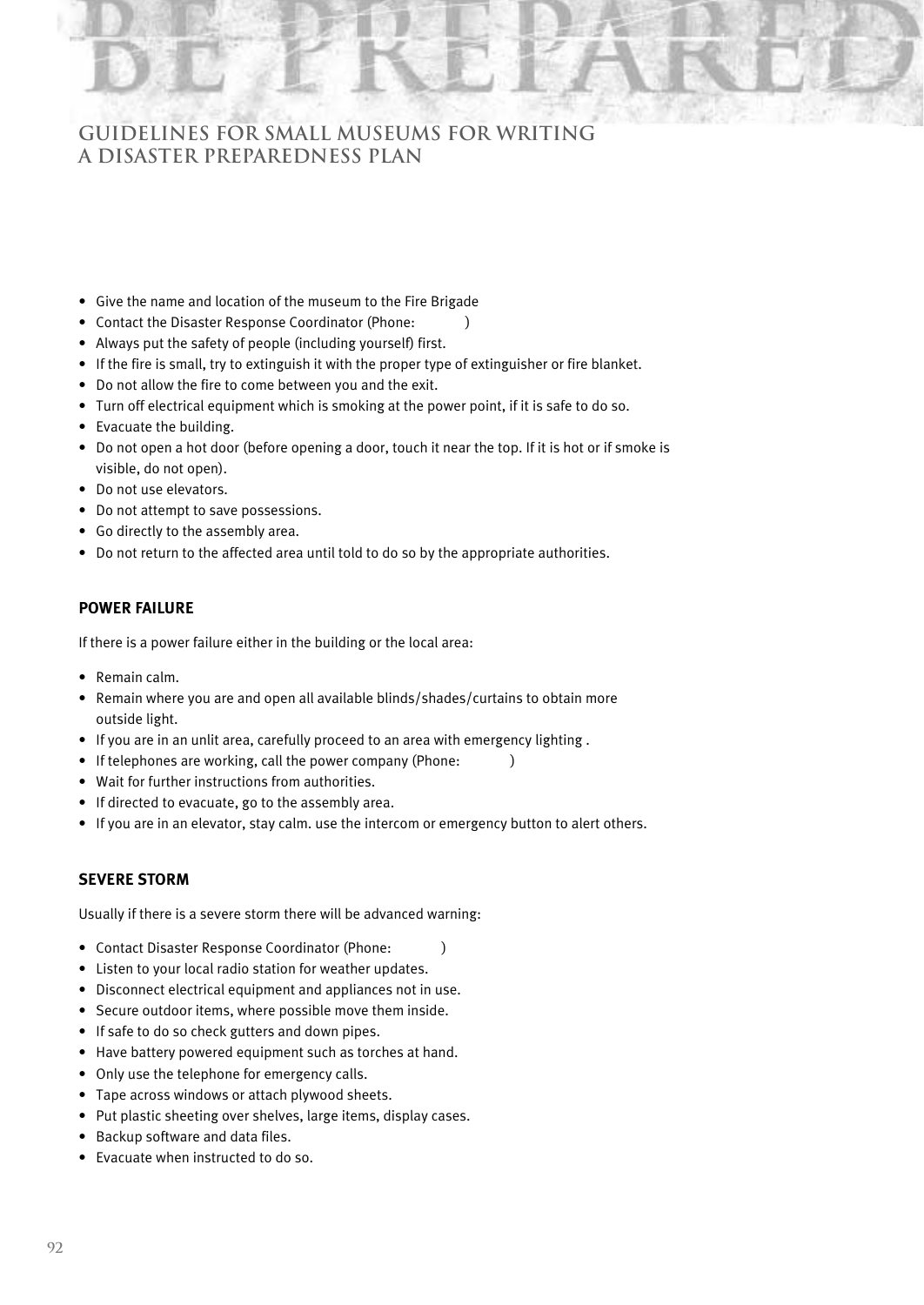#### **CYCLONE**

Follow the instructions for a severe storm, in addition:

- Board up windows or protect them with storm shutters or tape. Try to seal around the windows. Some should be left slightly open to equalise the pressure.
- Limit access to the building to one door and secure the others.
- Try to seal any areas that would allow water access.
- Move collections away from the windows.
- Leave low-lying areas that may be swept by high tides or storm waves.
- Stay in the building if it is sturdy and on high ground. If not, move to a designated shelter.
- Evacuate to a local shelter if ordered to do so by authorities.
- Remain indoors. Don't be fooled by the calmness of the 'eye' of the storm. Remember, the winds on the other side of the 'eye' will come from the opposite direction.

#### **FLOOD**

#### **(small scale-leaks, broken pipes, accidental sprinkler discharge, groundwater, rainwater)**

- Attempt to determine the source of the water, if this can be done quickly and safely
- If source is determined, cut off water if feasible.
- Switch off all utilities in the affected area, including the water main, if it is safe to do so.
- Check for live wires or wet power outlets, DO NOT enter the area if these are found
- Notify the Water Authority if the water mains or sewer is involved.

#### **Contact**

| <b>Water Authority</b>               | (Phone: |  |
|--------------------------------------|---------|--|
| Disaster Response Coordinator        | (Phone: |  |
| Plumber                              | (Phone: |  |
| <b>Building Maintenance services</b> | (Phone: |  |

- Determine if something can be done immediately to stop the leak or contain it.
- Place weighted screens over floor drains to prevent loss of small objects and detached fragments.
- Move affected objects to a safe area, if necessary.

#### **FLOOD**

#### **(large scale, outside source)**

- If there is a flood warning, listen to the local radio station for updates.
- Prepare to evacuate upon direction (if a flash flood warning is issued, evacuate immediately).
- Follow the instructions of the local emergency authorities (SES, police, CFA etc.).
- Check battery powered equipment and back up power sources.
- Store drinking water in clean receptacles.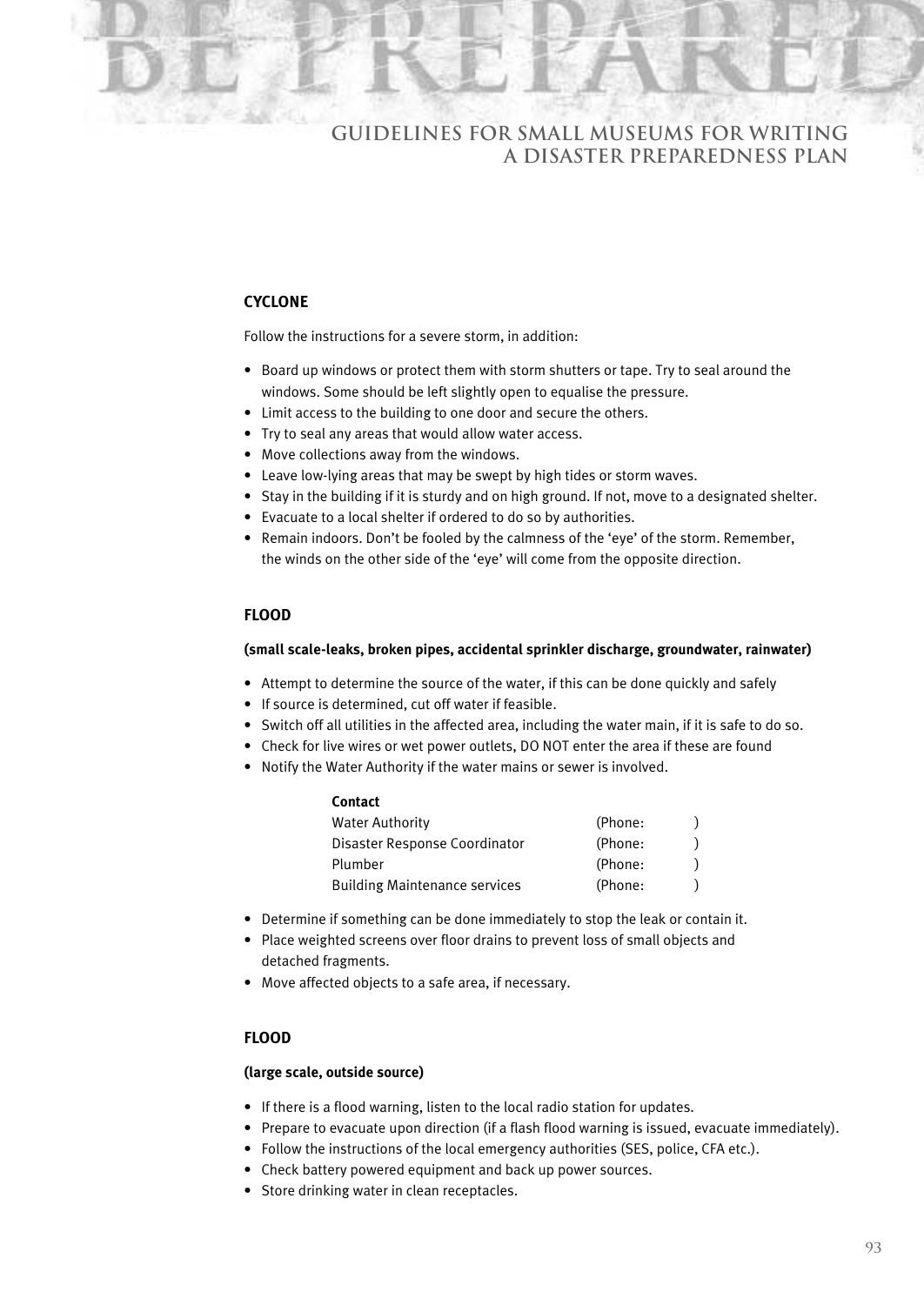- If possible move prioritised items to upper floors or higher shelves.
- If possible move recovery equipment to upper floors or higher shelves.
- Catalogue collection items and equipment which has been moved.
- Secure all loose objects located outside. Where possible move inside or elevate.
- Assist with protecting objects.
- Board up lower windows and doors.
- Disconnect electrical equipment which is not essential.
- Place a sand bag in the toilet pan to prevent a back flow of sewage into the building.
- Call SES to assist with sand bagging of the building's perimeter and securing doors and windows (Phone: )
- Do not re-enter the affected area until directed to do so by emergency preparedness personnel.

#### **HAZARDOUS MATERIAL ACCIDENT**

- Evacuate the immediate area.
- Initiate appropriate first aid and/or personnel protection measures, as required.
- Notify emergency services as soon as possible.
- Do not re-enter the affected area until directed by the emergency preparedness personnel.
- If trained and properly protected, assist with the clean up operations as directed.

#### **BUSHFIRE**

- If there is a bushfire warning, listen to the local radio station for updates.
- Prepare to evacuate upon direction.
- Follow the instructions of the local emergency authorities (SES, police, CFA etc.).
- Check battery powered equipment and back up power sources.
- If bushfire is approaching stay inside keeping windows and doors shut, block gaps from inside with wet towels.
- Fill buckets and sinks with water and prepare equipment for fighting small internal fires.
- Hose down external walls, roof and garden on the side facing the fire, if it is safe to do so.
- Remove combustible materials from around the building.
- Where possible move outdoor collection items inside or out of the fire's path.
- Attach a hose to an outside mains tap.
- Allow the bushfire to pass before exiting the building.

#### **BOMB THREAT**

If you receive a bomb threat through a telephone call:

- Remain calm.
- Listen carefully. Be polite and show interest.
- Try to keep the caller talking to learn more information.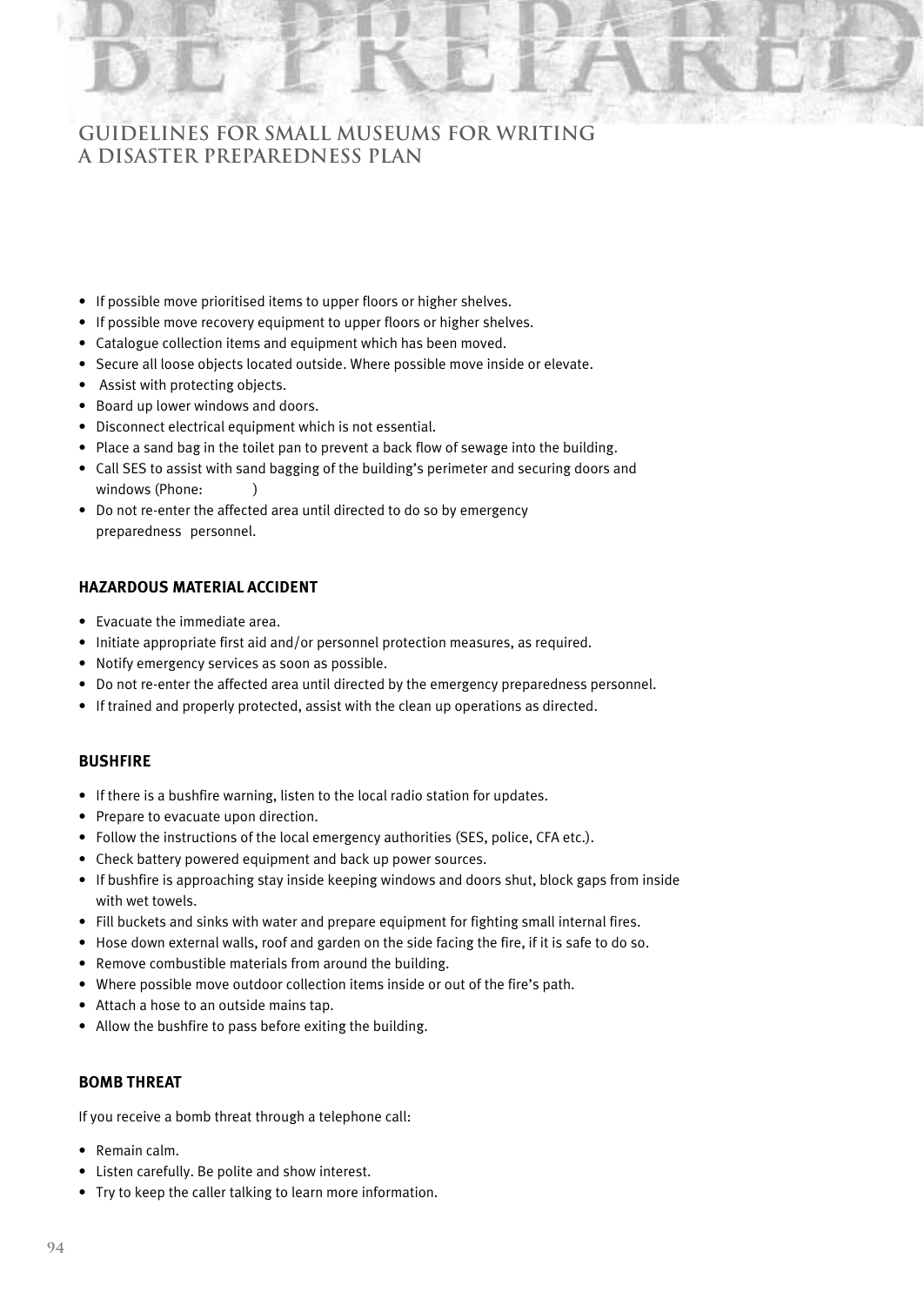- If possible, write a note to a colleague to call the police or, as soon as the caller hangs up, notify them yourself.
- Complete the attached Bomb Threat Checklist immediately. Write down as much detail as you can remember.
- Follow the instructions of the police or museum security.
- Evacuate as directed.

#### **BOMB THREAT INFORMATION SHEET**

- Do not hang up the telephone.
- Ask the following questions:
	- When is the bomb going to explode?
	- Where is the bomb located?
	- What does the bomb look like? What kind of bomb is it?
	- What will cause the bomb to explode?
	- Did you place the bomb?
	- What is your name?
- Exact wording of the threat.
- Sex of caller.
- Age.
- Length of call.
- Sound of caller's voice.
- Is the voice familiar to you?
- Background sounds e.g. trains, machinery, animals.

#### **EXPLOSION**

In case of an explosion in your areas:

- Remain calm.
- Take cover under a table or desk.
- Be prepared for possible further explosions.
- Notify emergency services (Phone: )
- Stay away from windows, mirrors, overhead fixtures, filing cabinets, bookcases etc.
- Follow the instructions of security, emergency personnel or the police.
- Evacuate calmly, as directed.
- Do not move seriously injured personnel, unless they are in immediate danger (fire, building collapse etc.).
- Open doors carefully, watching for falling objects.
- Do not use elevators.
- Avoid using the telephone, except in a life threatening situation.
- Do not use matches or lighters.
- Do not re-enter the affected area until directed by emergency preparedness team.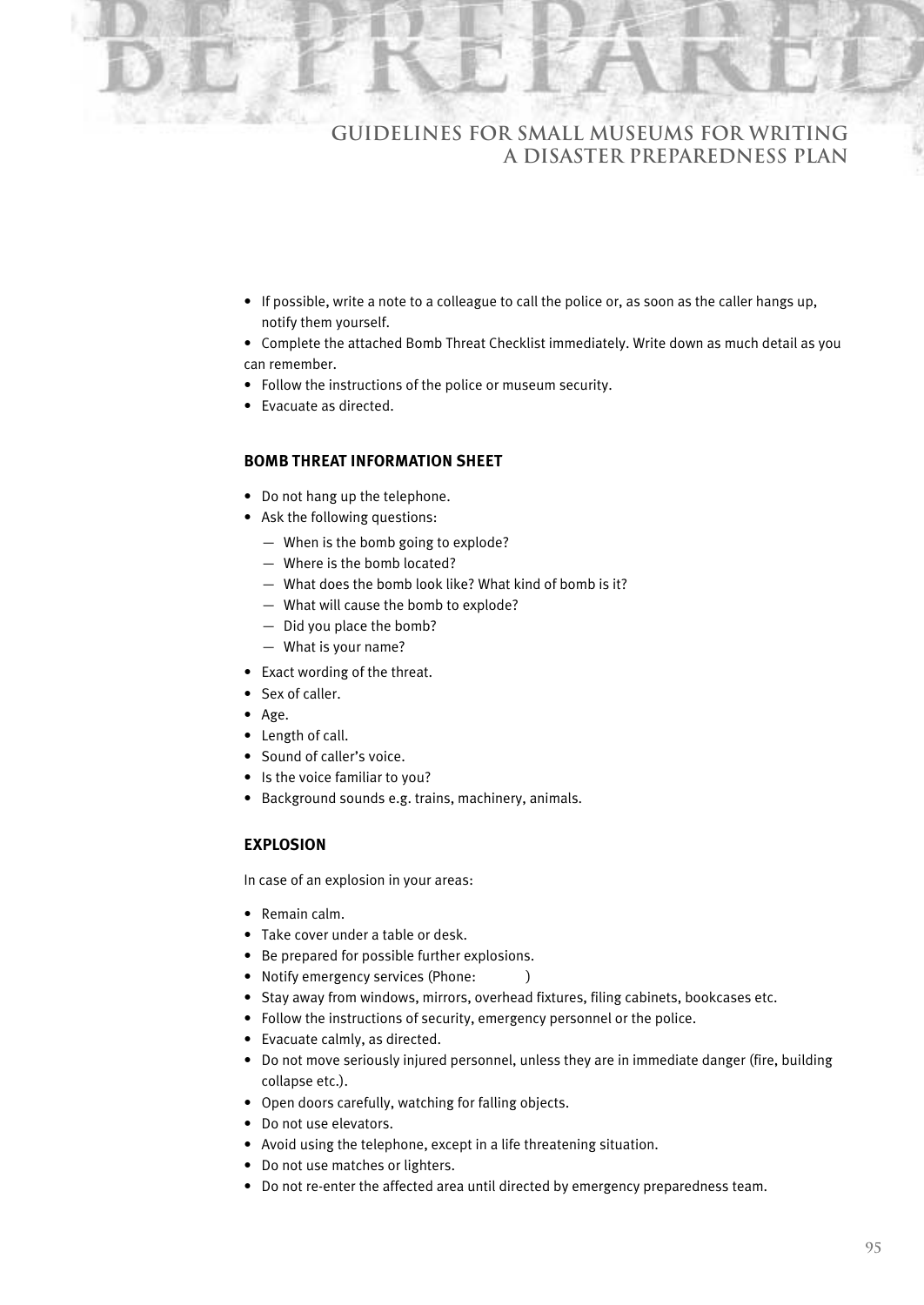#### **EARTHQUAKE**

In an earthquake the ground movement seldom causes death or injury. Most casualties occur from falling objects or flying building materials such as broken glass or dislodged bricks. Fire can occur due to broken chimneys, fractured gas lines or chemical spills. Water damage can be caused by burst pipes.

#### **If an earthquake is occurring:**

- Human safety is the first priority.
- Take cover in a supported doorway or under sturdy furniture.
- Stay away from glass windows, doors, display cabinet, bookcases.
- Do not use an open flame such as matches or a candle as there may be gas leaks.

#### After the Earthquake

- Be prepared for after shocks.
- Extinguish all fires with the proper type of fire extinguisher.
- Contact Emergency Services (Phone: )
- Check for broken water pipes, shorting electrical circuits or leaking fuel.
- Turn off all gas and water at main valves or meter boxes if you smell gas or see water flowing.
- Turn off all electrical appliances at the power point.
- Open doors carefully and watch for falling objects.
- Do not use elevators.
- Carefully move outside and away from the building.
- Do not re-enter the building until instructed by emergency personnel.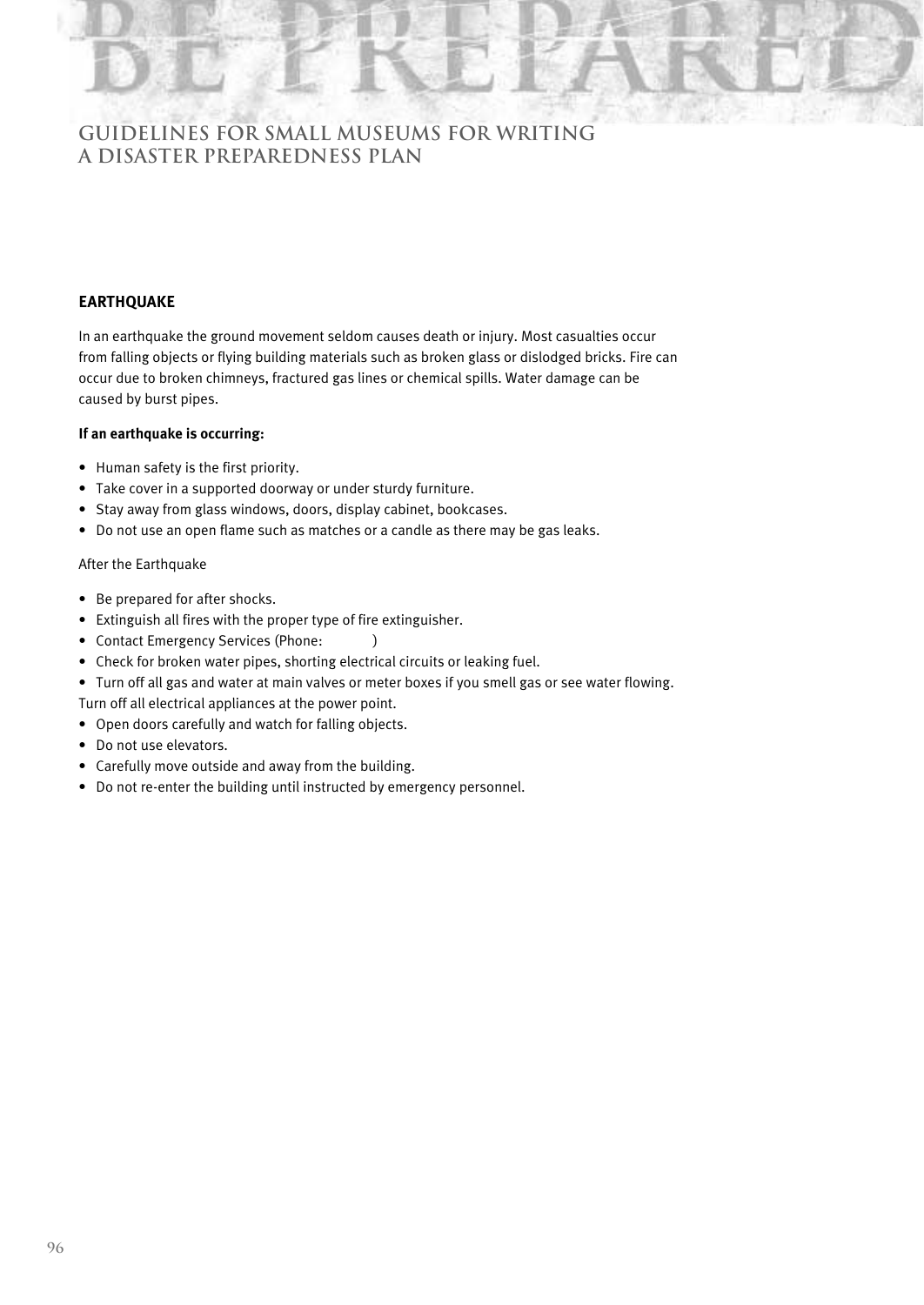## **APPENDIX FOUR: SALVAGE PROCEDURES**

As you have worked through the risk assessment section of the plan, you will have identified a number of different disaster scenarios that may threaten your museum- such as bushfire, flood, leak, vandal attack, pest outbreak, earthquake and power failure. While the types of disaster which can occur within a museum can vary, water damage is the most common result. Certainly there will be smoke and fire damage after a fire, but the water used to put the fire out will be your most immediate issue. Similarly, if your museum has its roof torn off during a cyclone, it is the storm water which follows that will cause most of the damage to the collection. Therefore, most of the information presented here will cover salvage procedures for water damaged material. Other types of damage will be covered in less detail.

#### **SALVAGE PROCEDURES FOR WATER DAMAGED MATERIAL**

One of the major problems to contend with when you come across water damaged material is mould. Mould spores are found everywhere and when the relative humidity is raised through water damage, these microscopic spores can rapidly grow into a major mould outbreak. The warmer the temperature and the higher the relative humidity, the faster the mould will grow. On a hot summer's day, the outbreak can commence within hours of the water damage.

Water damage can also lead to changes in the structure and appearance of objects. Glossy papers contain fillers and other material which becomes sticky when wet. This can lead to books with glossy pages permanently 'blocking' (sticking together). Similarly, the emulsion of a photo will become sticky and may become stuck to another item. Furniture with timber veneer can distort with high humidity causing the veneer to warp and in some cases pop off the furniture surface. Iron based material such as pots, saws and clock components will start to corrode in high relative humidity levels. Many of the adhesives used in the original construction of objects or in their repair can be softened by water, leading to a collapse or distortion of the item.

Handling water-damaged material can take some getting used to, which is why training sessions with simulated damaged materials are so useful. Generally, water-damaged objects require a lot of support and can be easily torn or pushed out of shape if they are wedged into poor positions. Transporting water-damaged objects is best done in large, flat bread trays, using strong materials as support (such as plastic or polyester).

Some of the information below has been compiled from *'ReCollections' and the 'Emergency Response and Salvage Wheel'*.

The following are some procedures used in the salvage of water damaged cultural material:

#### **Air Drying**

**Used for:** For much water damaged material, air drying is the most common method for salvage. While it is often easier to air dry the material away from the collection storage area, you will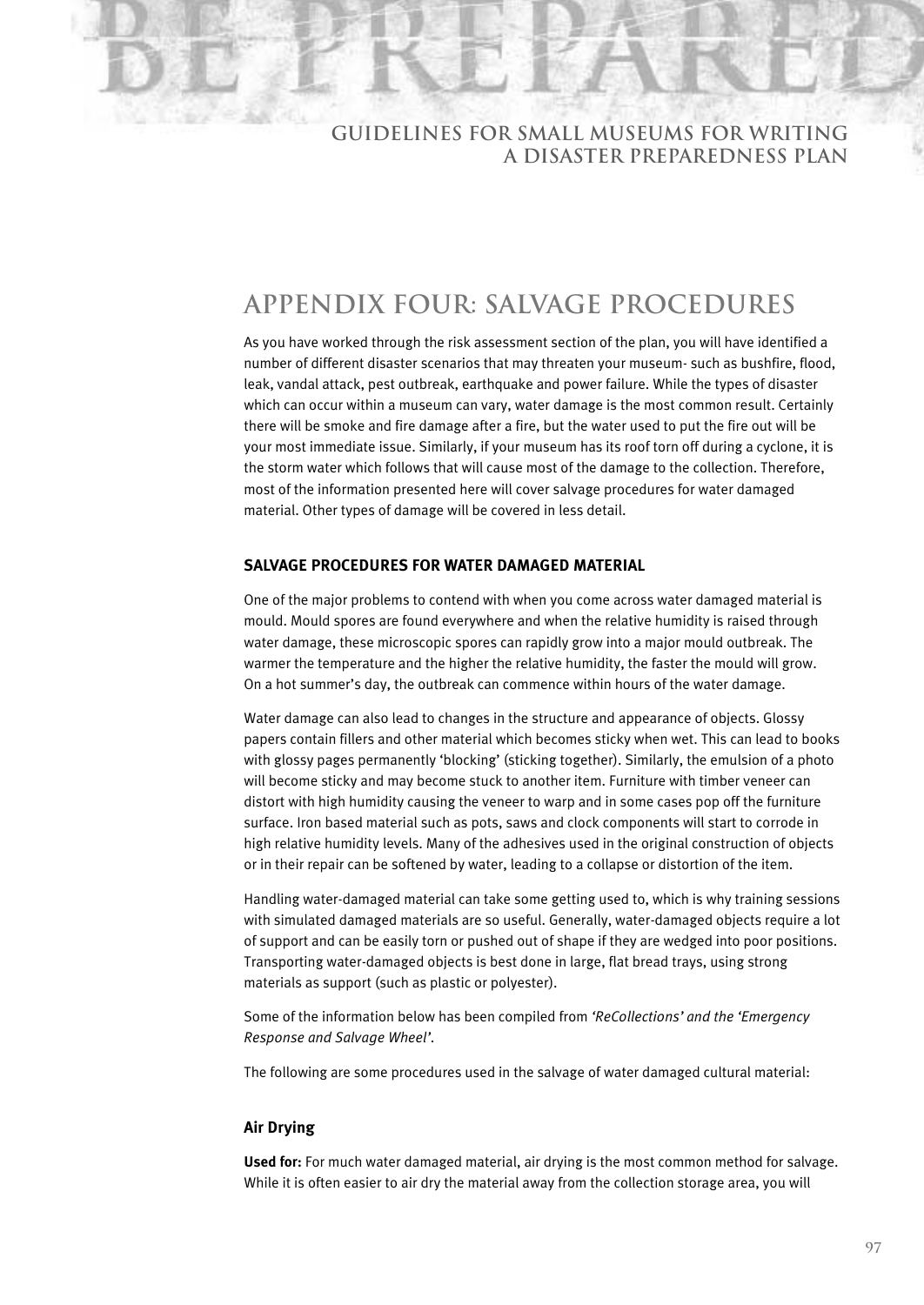probably need to dry some material in the museum building. There are a few ideas to keep in mind if you need to dry the building before drying the collection. There is little point in trying to dry wet material in a damp building.

- Remove any wet material such as paper towel, stationery, pamphlets, boxes and curtains.
- Open windows and bring in fans. This will help the air to circulate, reducing the risk of a mould outbreak and move drier air into the building.
- Look for hidden areas where water can pool such as behind items on a shelf, at the back of a store room or under furniture.
- Remove wet carpet if necessary. Check the underfelt of the carpet. This often acts as an enormous blotter. It may be more effective to remove and replace the underfelt than to dry it.
- Portable dehumidifiers will greatly assist in dropping the relative humidity. Most have a water collecting chamber which needs to be emptied regularly and you may need several for a museum building. (This is a need that should be identified before a disaster)

#### **Procedure:**

- A general rule of thumb when preparing to salvage water-damaged material is to assess whether you think it will dry in 48 hours-if not, freeze it. Unless it is heavily water-logged, most paper based material will be able to be brought to a safe moisture content level within 48 hours. (Test this during your training sessions, so that you become adept at assessing how to dry an object).
- When confronted with a large collection of water-damaged material, assess the books and paper based material first.
- When assessing books, treat them in the following order:
	- books with coated or glossy paper (probably best to freeze, or discard)
	- weak and wet books
	- weak and damp books
	- strong and wet books
	- strong and damp books.

['reCollections', Managing Collections, pp79]

• Paper items need to also have their structure taken into account, along with how wet they are. Are any inks going to run, is the paper fragile and tearing, should it be laid flat and can it be placed in a drying pile?

When air drying the collection, there are a number of simple techniques which will help speed up the process:

- Use fans (cool air) in the drying area, but do not aim them directly at fragile objects.
- Cover all drying surfaces with absorbent paper **change it regularly** (otherwise mould will grow).
- Corrugated cardboard (or similar material) can be used to form simple wind tunnels. The fans can be directed into the tunnel (gently) which will direct air flow over objects that are being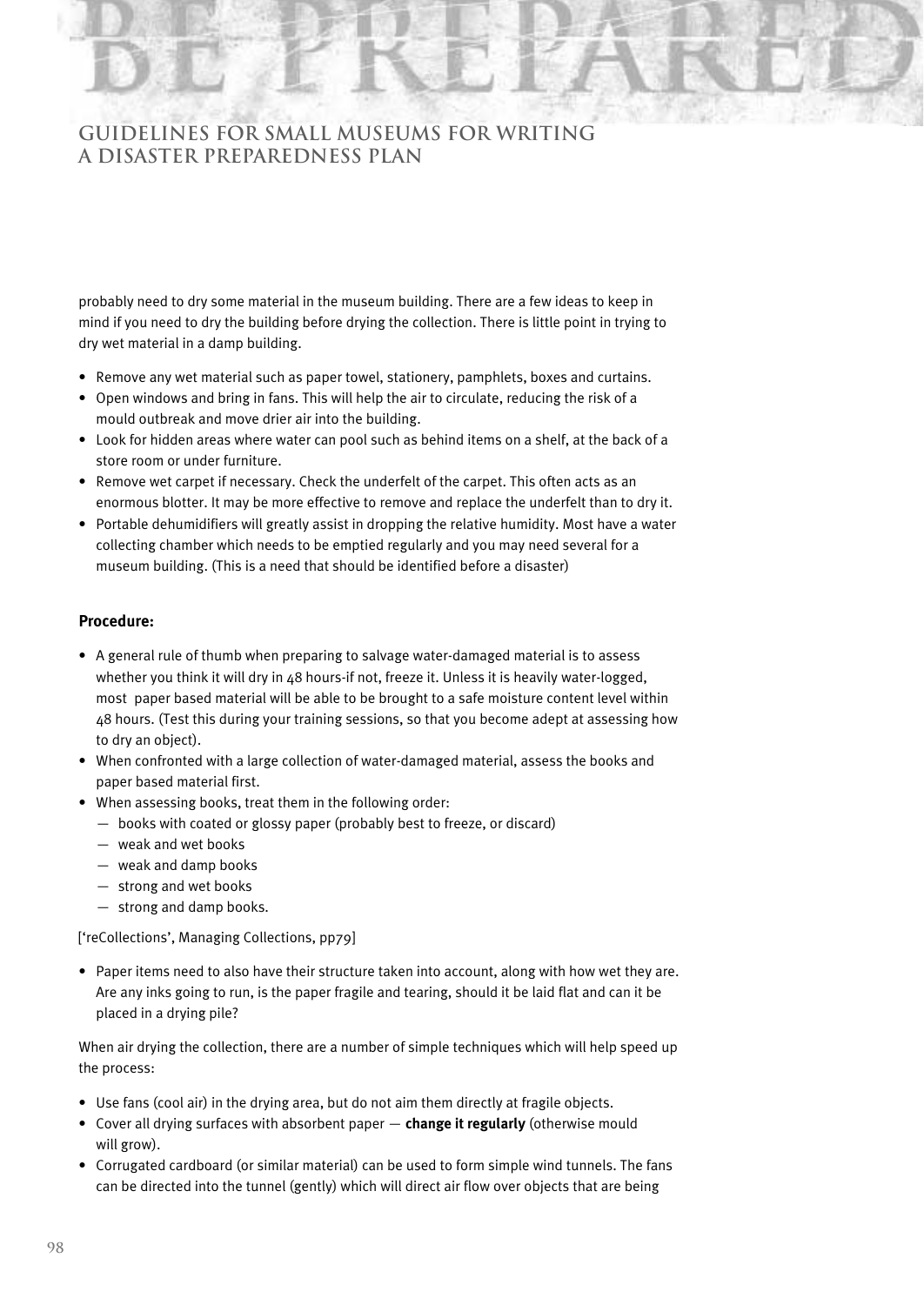dried. Place the objects to be dried in the wind tunnel. This procedure is probably best suited to books. Books that are strong enough can be stood on the spines and the pages fanned out. Turn them up the other way after a while. A large tunnel can be formed from the agricultural tunnels used to grow tomatoes etc. These were successfully used after a large house fire in England where there was no nearby facility to house the collection.

#### **Books**

- If pages are stuck together do not attempt to separate them.
- Damp books can have moisture pressed gently out of them with towels first, then interleave the pages (every 15 or so) with blotting paper. Do not put the paper in near the spine as this will swell and distort the book.
- With coated paper (glossy) books, if they are not too wet, interleave with a thin polyester gauze between every page to prevent the pages sticking to one another. Allow to air dry.
- Books that are strong enough can be stood on one end and the pages fanned out to provide air circulation.
- Interleaving books with blotting paper, paper towel or newsprint (butcher's paper) prevents pages from sticking together, draws water out of objects and provides small spaces for air circulation. This interleaving **must** be changed at regular intervals, not only to effect drying but to prevent mould growth.
- It is important to not interleave between every page as this will swell the spine and create permanent damage. Do not push the interleaving paper right into the spine as this will also create damage.

#### **Fragile objects**

• Airing racks, such as those used to dry fruit, provide an ideal support to dry delicate objects. Make sure all areas of the object are supported.

#### **Photographs**

• Temporary clothes lines and plastic pegs can be used to air dry photographs. Light weight pamphlets can be hung over the same line.

#### **Flat objects**

- Large, flat items such as maps, newspapers, plans and the like can be dried flat between blotting paper-as long as the inks are not running. Light weights (Perspex, plywood) can be placed over the blotting paper to assist the objects in drying flat. Remember to change the blotting paper regularly-if you leave damp paper too long, mould will grow.
- Documents and loose paper can be dried in a similar fashion.

#### **Three dimensional**

• Three dimensional objects such as costumes, woven baskets and leather items will need to be padded out to their normal shape before air drying. Nylon netting can be used for this.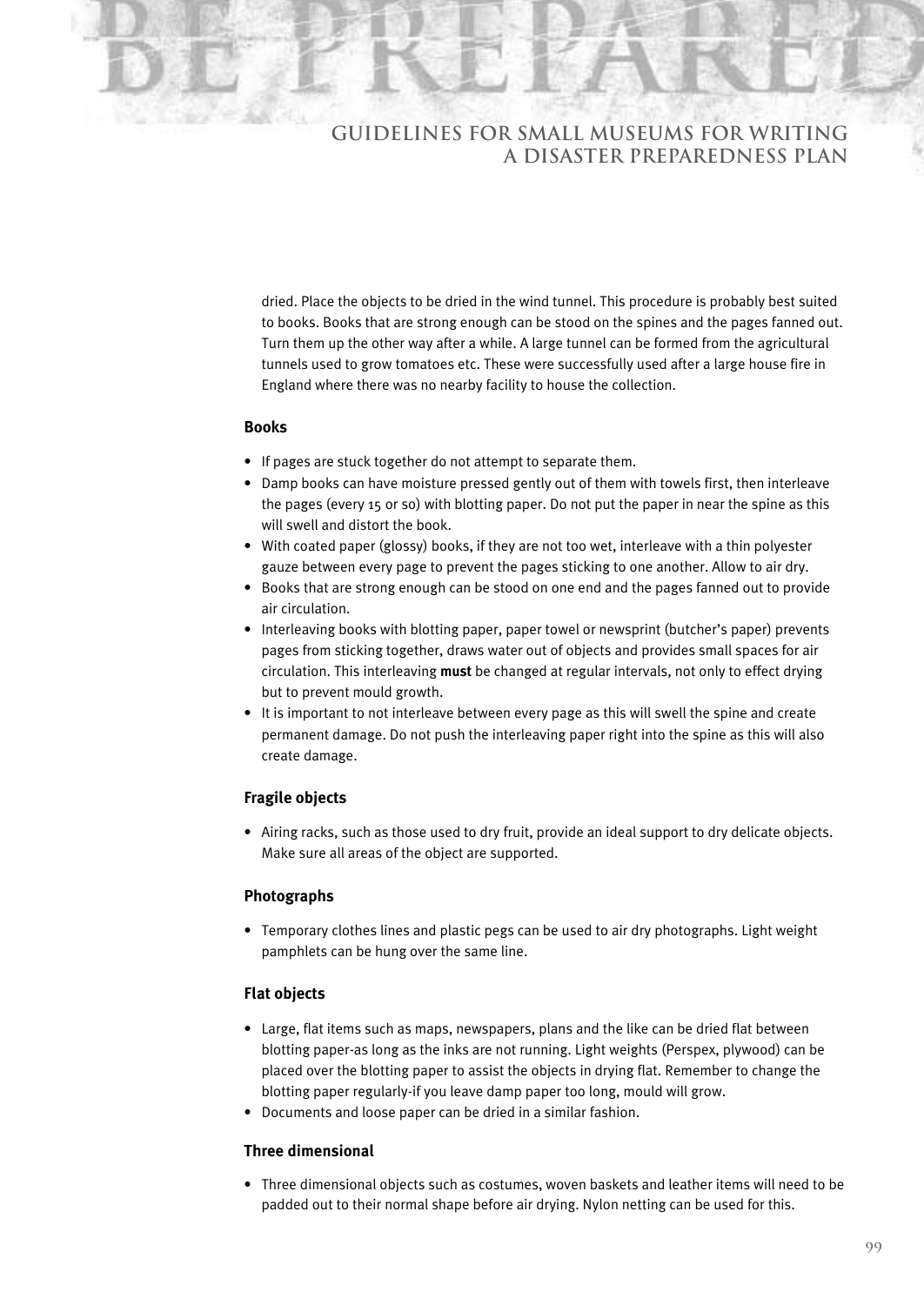#### **General**

- Plastic racks with mesh type bottoms such as bread trays are ideal for moving and air drying objects as they are strong and allow air flow.
- Support items which are fragile at all times, either on a board or in a tray.
- Gauze or conforming bandages can be used to hold together loose or fragile components.
- Remember to get a feel for handling water-damaged objects during your training sessions, as they can be surprisingly fragile. Good support is the key to handling wet objects.

#### **Freezing**

**Used for:** Freezing is used to minimise damage to vulnerable, water-damaged materials and to buy time when dealing with a large collection. Freezing is necessary to prevent 'blocking' if you have wet glossy papers, and mould growth on water-damaged books, documents etc. if you have a large collection that you cannot dry in time to prevent mould growth. It is also useful for material with water soluble components such as watercolours, some dyed textiles and documents with water soluble inks. Although freezing will halt further mould growth, the spores are not killed by the process. Similarly, 'blocking' will be halted but glossy papers need to be freeze dried rather than air dried after freezing (see next section), when ready to undertake conservation work.

Remember that this process can take a long time and once frozen, you will not have access to the material until the treatment is completed. It may be difficult to find freeze drying services for those objects that will not be air-dried, after the freezing.

It should only be used for large amounts of water-damaged material that you do not think you have time to air-dry before mould growth starts occurring; and for material that will be permanently damaged if it remains wet for any length of time.

**Procedure:** Books can be packed for freezing in plastic containers (milk crates or bread trays) or cardboard boxes. The books should be packed spine down in a single layer. If there is time, wrap every second item in waxed or freezer paper to prevent the covers sticking to each other.

Textile items can be laid out flat with tissue or freezer paper rolls in the folds. Ensure that freezer paper is used to separate items if you need to have one on top of another. Use long boxes or board to transport items.

A commercial blast freezer is ideal for freezing this material as it drops the temperature quickly and has a large capacity. For a small amount of material a household chest freezer with a temperature of -10 C can be used. After the freezer has been packed, do not open it until you are ready to remove the material as this will begin a freeze- thaw cycle. Do not use a defrost freezer as this will automatically go through freeze-thaw cycles which will be damaging to the material.

When transporting material from the freezer to the freeze drier, it must remain frozen. Hence a freezer truck will be needed. If you are unable to accompany the material, the importance of keeping the material frozen must be stressed to the transport company.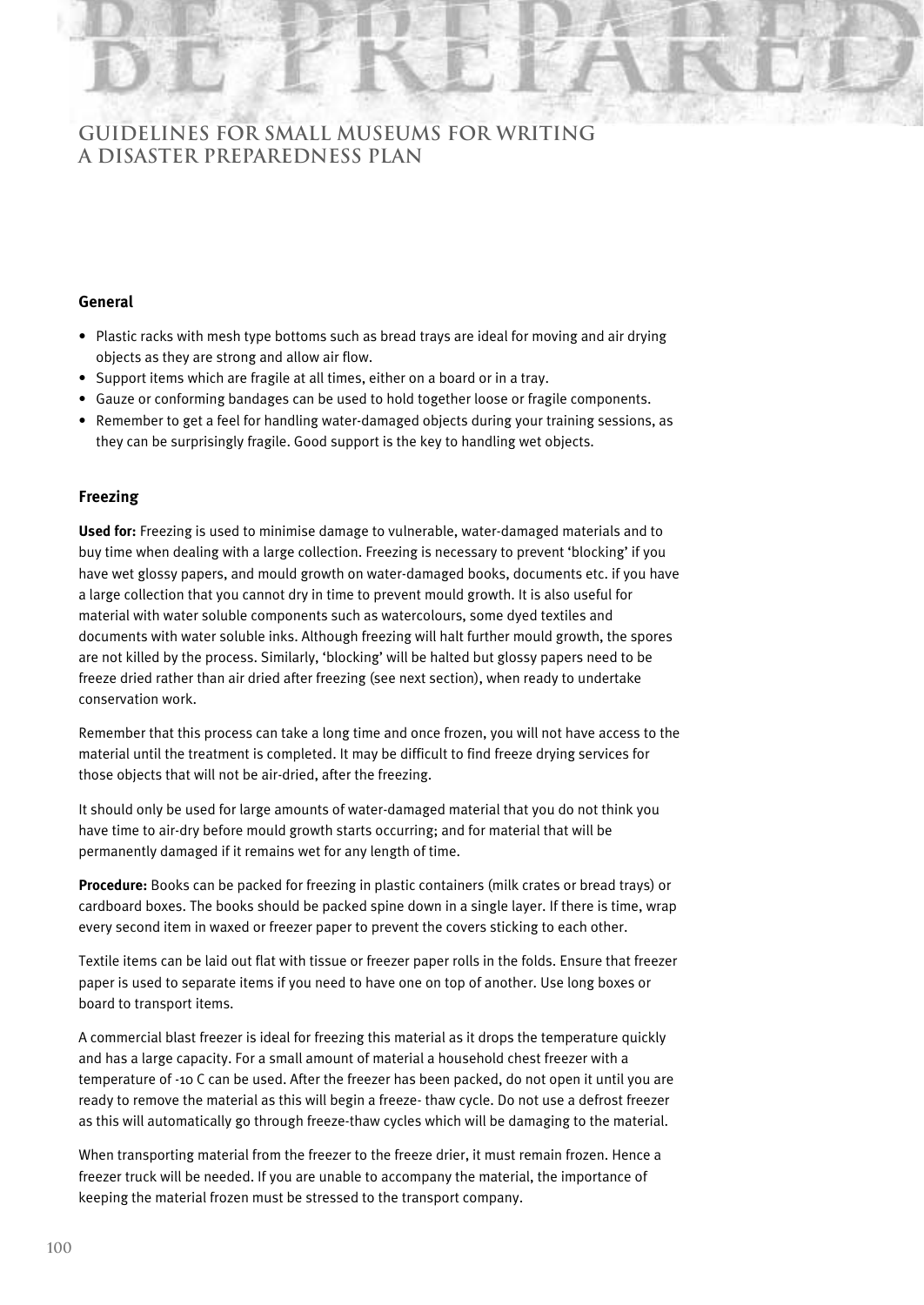#### **DO NOT FREEZE:**

- Paintings.
- Items with resinous components.
- Photographs, film, glass plate negatives.
- Items with painted components (e.g. painted wood).
- Items with glass components.
- Electronic Media (eg cassettes, videos, records).
- Furniture.
- Stone, glass, ceramics, metals.
- Musical instruments.
- Veneered wooden objects, or other constrained objects.

#### **Freeze drying**

**Used for:** Freeze-drying removes water from an object while it is still frozen. This is possible because the frozen items are placed in a vacuum chamber which allows the water to evaporate out of the object without melting. As the ice does not turn into water, ink running is minimised and glossy papers do not stick together as the water is removed. If, however, this process has already commenced, freeze drying will not reverse it. For this reason, if you intend to freeze items, this needs to be carried out as a high priority within your salvage operations.

**Procedure:** Make sure you have an established arrangement with a freeze-drying facility **prior** to a disaster. Make sure you understand the costs and procedures involved, and what objects would require this approach (such as an irreplaceable book with glossy pages). Ask the facility to provide information with regard to the preparation of the material.

Both freezing and freeze-drying should only be used if absolutely necessary.

#### **Rinsing**

**Used for:** In some instances, particularly in the case of flood, items will need to be cleaned before they are dried. This should only be carried out if you a certain the item is strong enough and it is already wet.

#### **Procedure:**

- Do not rub or scrub the item as you risk driving the dirt and stains further into the object.
- A gentle stream of water can be used if this is available. Use a plastic tub under the item so that it is supported if dropped.
- Plastic tubs with water and a soft sponge or paint brush can also be used.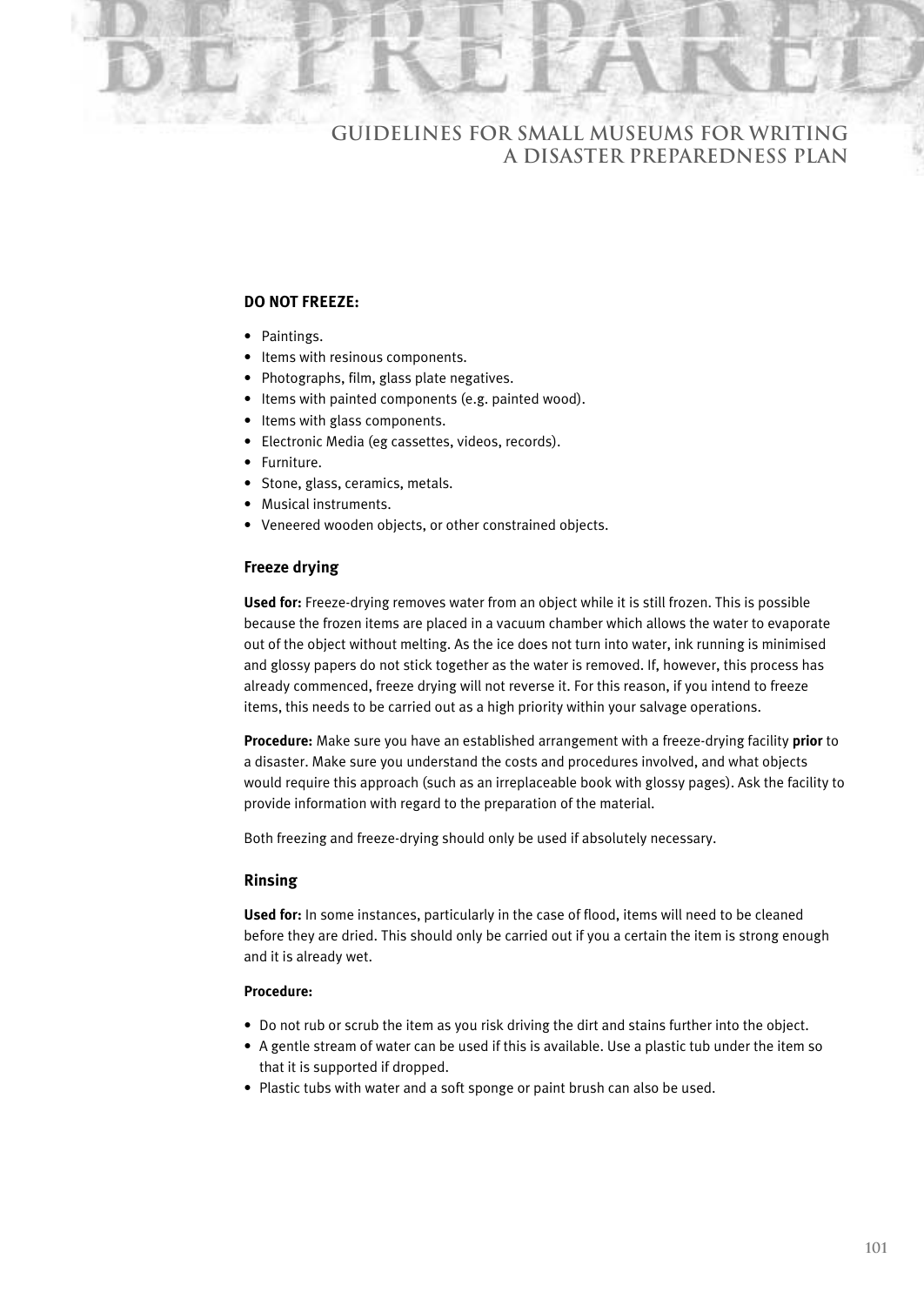#### **SALVAGE PROCEDURES FOR VARIOUS MATERIAL TYPES**

The following are some general approaches to the salvage of various common collection materials based on the 'Emergency Response and Salvage Wheel', and 'ReCollections'. This list cannot cover every collection type and you will need to tailor it to the specific needs of your collection. A number of the books and articles listed in the bibliography address salvage in more detail. If you have any doubt **do nothing and contact a conservator**.

| <b>Material type</b>                  | <b>Salvage procedures</b>                                                                                                                                                                                                                                                                                                                                                                                                                                                                                                                                                                                                        |
|---------------------------------------|----------------------------------------------------------------------------------------------------------------------------------------------------------------------------------------------------------------------------------------------------------------------------------------------------------------------------------------------------------------------------------------------------------------------------------------------------------------------------------------------------------------------------------------------------------------------------------------------------------------------------------|
| Textiles (costume,                    |                                                                                                                                                                                                                                                                                                                                                                                                                                                                                                                                                                                                                                  |
| textiles. tapestry,<br>samplers etc.) | Provide adequate physical support when moving heavy<br>Do not unfold delicate wet fabrics.<br>Do not stack wet textiles.<br>٠<br>Rinse, drain and blot items with clean towels/cotton sheets to<br>remove excess water.<br>Shape and pad out items to their original form using nylon<br>netting as a padding material.<br>• Air dry textiles inside using fans/air conditioning.<br>• If items cannot be dried within 24 hours, separate them with<br>freezer or waxed paper, and freeze (at barest minimum, if you<br>cannot freeze, monitor constantly for mould growth).                                                     |
| <b>Furniture</b>                      | Inspect painted surfaces. If paint is blistered or flaking, air dry<br>slowly without removing dirt or moisture.<br>If there is no paint or the paint is intact, rinse/sponge surfaces<br>gently to clean. Blot. Air dry very slowly to prevent warping,<br>shrinkage and delamination. Covering the furniture will slow<br>down the drying rate, but be sure to monitor for mould growth.<br>Hold veneer in place while drying with weights or clamps, always<br>use protection/padding between the weight/clamp and the<br>veneer.<br>Finishes may develop a white haze (bloom). This does not require<br>immediate attention. |
| <b>Upholstered Furniture</b>          | Rinse off mud, do not rub.<br>Remove cushions, lift-out seats, and other separate pieces.<br>Make sure you document which piece they belong to.<br>Wrap upholstered materials in cloth (sheet, towels etc.) to air dry<br>$\bullet$<br>and replace cloth when damp.<br>Blot wood sections and allow to air dry slowly.                                                                                                                                                                                                                                                                                                           |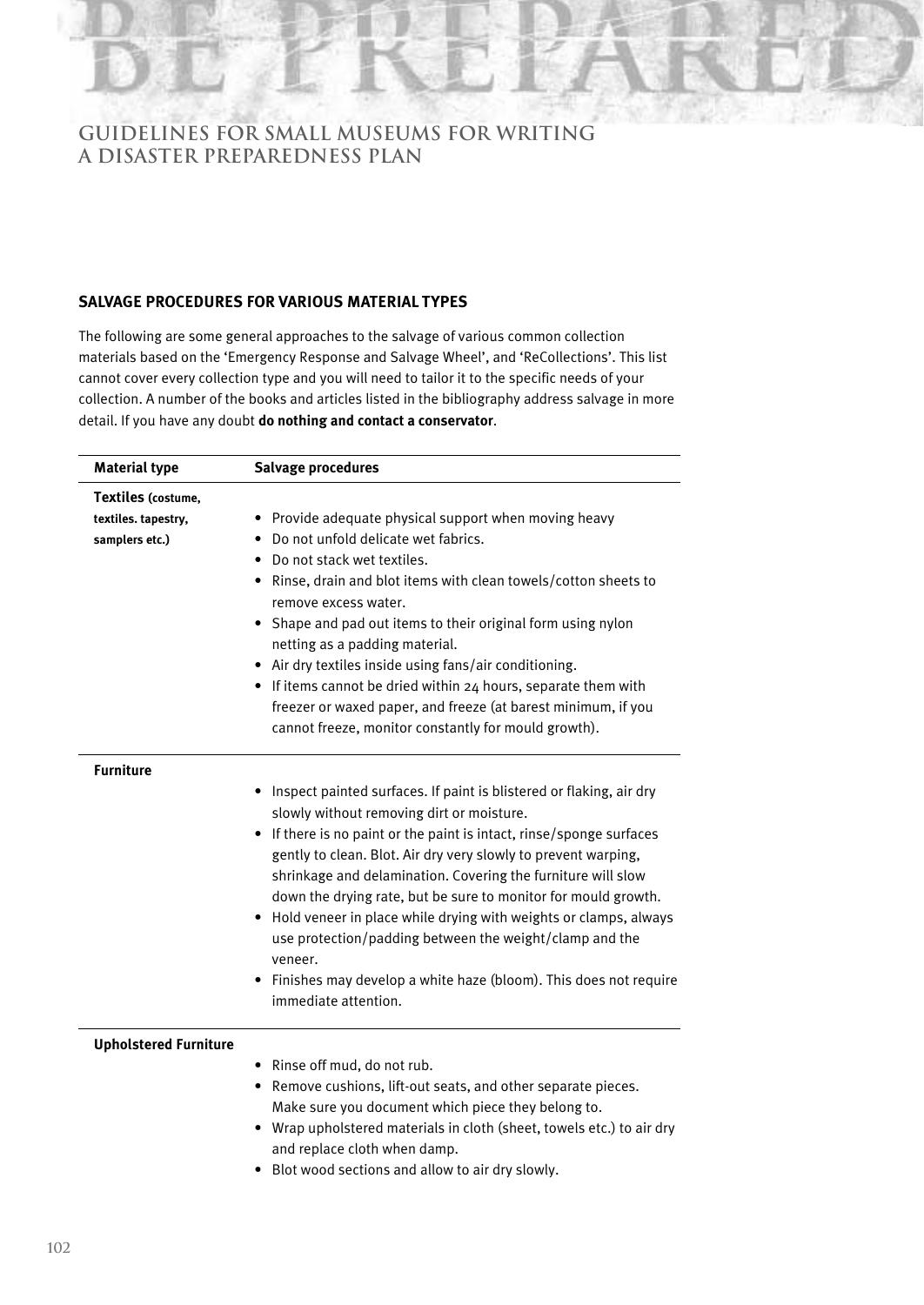| <b>Ceramics</b>                                 |                                                                                                                                                                                                                                                                                                                                                                       |
|-------------------------------------------------|-----------------------------------------------------------------------------------------------------------------------------------------------------------------------------------------------------------------------------------------------------------------------------------------------------------------------------------------------------------------------|
|                                                 | • Look for signs of previous repair before handling as these may<br>become loose.<br>• Rinse/sponge surfaces gently to clean.<br>• If the ceramic has broken, wrap pieces in tissue or other soft<br>material and place all pieces in a polyethylene zip lock bag.<br>WARNING unfired ceramics are water soluble and may become<br>extremely soft or dissolve if wet. |
| <b>Stone</b>                                    | • If the stone object is smooth surfaced, blot gently, air dry.<br>• If the object is rough-surfaced or has an applied finish, do<br>not blot.<br>• Air dry on plastic screen or clean towel.                                                                                                                                                                         |
| Metal                                           | • Use gloves to handle.<br>• Rinse/sponge and blot metal object. Air dry.<br>• If object has applied finish, do not clean. Air dry; keep flaking<br>surfaces horizontal.                                                                                                                                                                                              |
| Leather                                         | • Leather can be fragile when wet. Support on a board or in a tray<br>at all times.<br>• Rinse/sponge with clear water to remove mud.<br>• Drain and blot to remove excess water.<br>• Reshape as necessary and pad with towelling or nylon netting to<br>support the form during drying.<br>• Air dry.                                                               |
| <b>Vellum and parchment</b>                     | These items can be extremely fragile when wet, support on a<br>board or in a tray at all times.<br>Consult with a conservator before proceeding.<br>If nobody can be contacted, interleave items and freeze.                                                                                                                                                          |
| Woven items (baskets,<br>fish traps, hats etc.) | Rinse/sponge with clear water to remove mud.<br>Drain and blot to remove excess water.<br>• Reshape as necessary and pad with towelling or nylon netting to<br>support the form during drying.<br>Air dry.<br>Change padding material if it becomes saturated.                                                                                                        |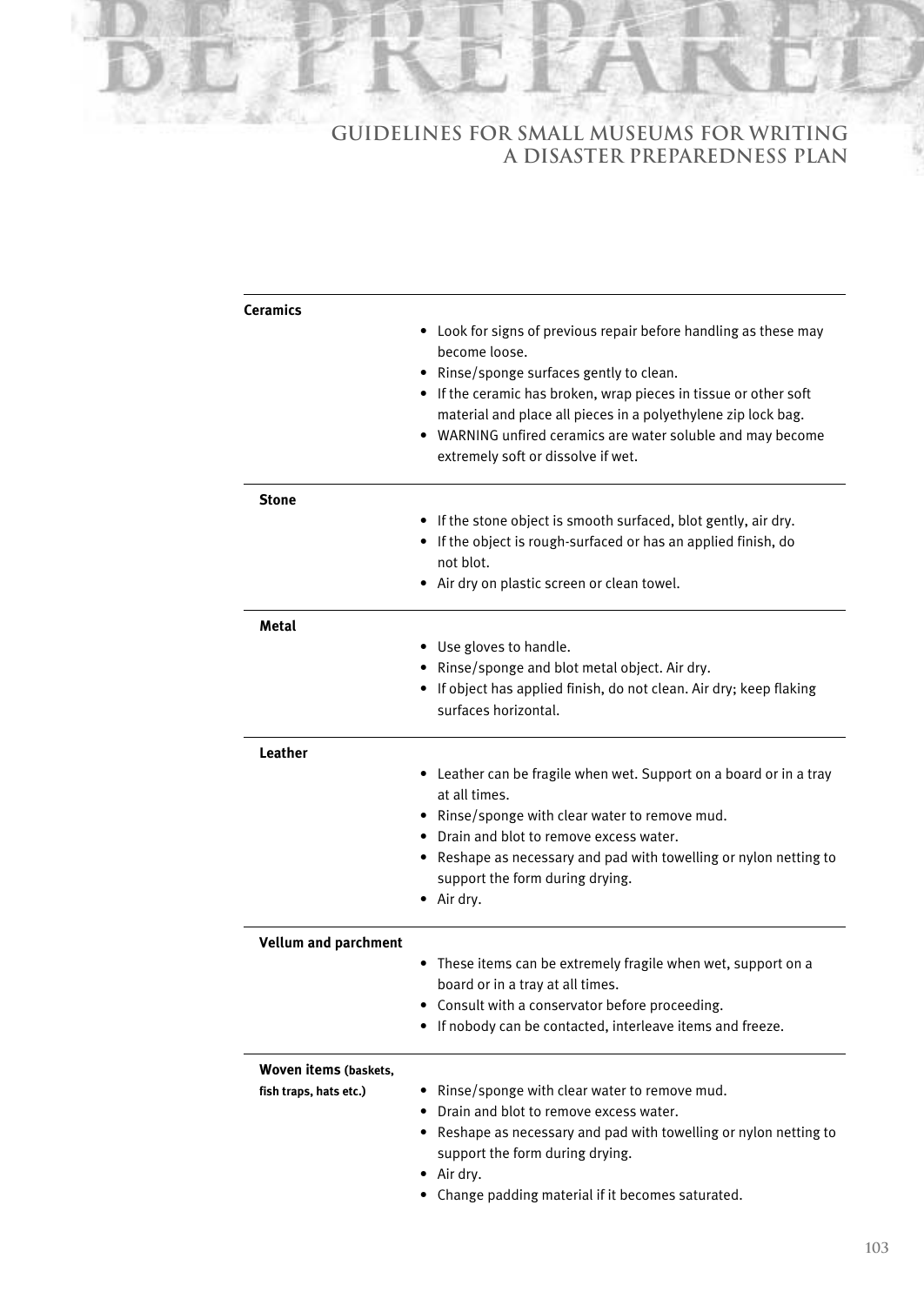| <b>Bone, Shell and Ivory</b> |                                                                      |
|------------------------------|----------------------------------------------------------------------|
|                              | These items can be extremely fragile when wet, support on a<br>٠     |
|                              | board or in a tray at all times.                                     |
|                              | • Rinse/sponge with clear water to remove mud.                       |
|                              | • Drain and blot to remove excess water.                             |
|                              | Air dry very slowly on blotter.                                      |
|                              | Monitor for signs of distortion.                                     |
| Animal study skins and       |                                                                      |
| taxidermy mounts             | • These items may contain hazardous materials. Use a respirator      |
|                              | and protective clothing to handle all collections.                   |
|                              | • Blot to remove excess water.                                       |
|                              | Air dry on plastic screen or clean towel.                            |
|                              | • These can be frozen if necessary.                                  |
| <b>Dried Botanic</b>         |                                                                      |
| /herbarium specimens         | Information identifying the specimens must be kept with them.<br>٠   |
|                              | • If seeds are present there is a risk that they might germinate,    |
|                              | hence drying needs to commence promptly.                             |
|                              | • Remove the specimens from enclosures, record relevant information. |
|                              | • Air dry by laying out on blotting paper.                           |
|                              | • Presses can be used.                                               |
|                              | • Specimens may be frozen to prevent germinating then                |
|                              | freeze-dried.                                                        |
| <b>Fluid preserved</b>       |                                                                      |
| collections                  | • If the jar has broken, place specimens in sealed polyethylene zip- |
|                              | lock bags with a small amount of the fluid if available. Otherwise   |
|                              | use alcohol/methylated spirits.                                      |
|                              | • As time allows, locate new jars and the relevant preserving fluid. |
| <b>Geological specimens</b>  |                                                                      |
|                              | $\bullet$ Rinse                                                      |
|                              | Air dry<br>$\bullet$                                                 |
|                              | • Some specimens such as those containing iron will need to be       |
|                              | dried more quickly, consult a conservator.                           |
| Palaeontological             |                                                                      |
| specimens                    | Rinse, air dry slowly                                                |
|                              | Fragile specimens and those with old repairs should be held          |
|                              | together with gauze bandages during drying.                          |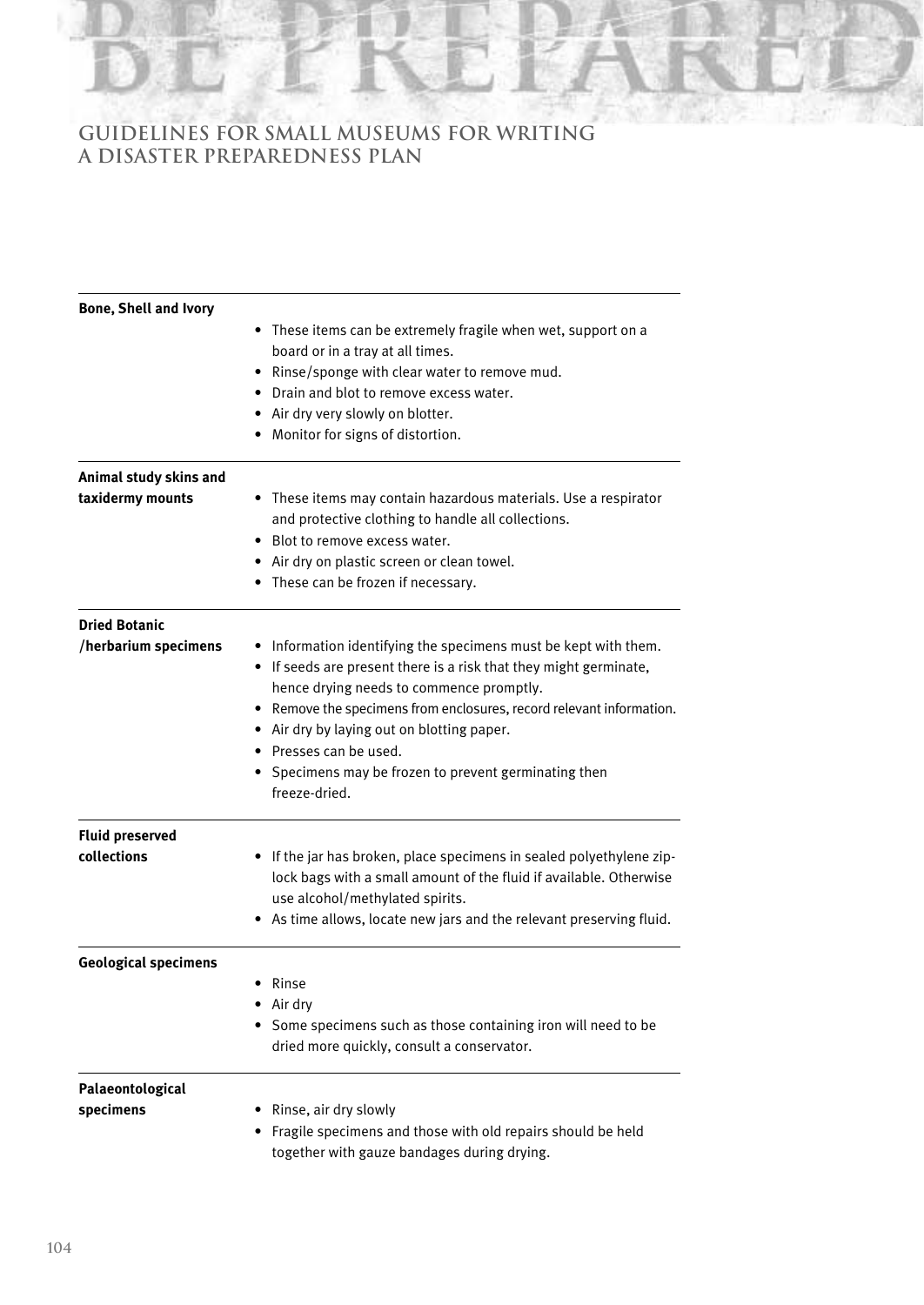| <b>Paintings on canvas</b>   |                                                                                                                                                                                                                                                                                                                                            |
|------------------------------|--------------------------------------------------------------------------------------------------------------------------------------------------------------------------------------------------------------------------------------------------------------------------------------------------------------------------------------------|
|                              | • If possible, remove painting from its frame in a safe, dry place.<br>• DO NOT separate paintings from their stretc.hers/strainers.                                                                                                                                                                                                       |
|                              | • Keep wet paintings horizontal and paint-side up with nothing                                                                                                                                                                                                                                                                             |
|                              | touching the surface.                                                                                                                                                                                                                                                                                                                      |
|                              | • Check for any surface damage.                                                                                                                                                                                                                                                                                                            |
|                              | • If the surface is damaged - that is if there is any lifting, buckling<br>or blistering of the paint, air dry the artwork face-up and don't<br>place anything on top of it.                                                                                                                                                               |
|                              | • If the paint looks stable and is not wet, place the work face down<br>on a layer of blotter covered with unwrinkled tissue paper.<br>Unprinted newsprint (butcher's paper) will suffice if you can't find<br>anything better (if this sticks to the face of the work, consult a<br>conservator, do not attempt to remove it)             |
|                              | • Cut a thick piece of blotting paper to fit over the back of the<br>painting inside the stretcher; cover this with a piece of perspex<br>cut to the same size or something to weight down the blotting<br>paper.                                                                                                                          |
|                              | • Put a thick filler material such as 7mm-thick felt or board cut to<br>the same size, on top of the Perspex.                                                                                                                                                                                                                              |
|                              | • Place another piece of thick blotting paper over the stretc.her so<br>that it extends beyond the edges of the work.                                                                                                                                                                                                                      |
|                              | Place another piece of Perspex, larger than the stretcher on top,<br>then weigh down the stack evenly (do not use too much weight,<br>weights of 500g are enough).                                                                                                                                                                         |
| <b>Paintings on masonite</b> |                                                                                                                                                                                                                                                                                                                                            |
| or artist board              | • Drain of excess water.                                                                                                                                                                                                                                                                                                                   |
|                              | • Check for any surface damage.                                                                                                                                                                                                                                                                                                            |
|                              | • If the surface is damaged - that is if there is any lifting, buckling<br>or blistering of the paint, air dry the artwork face-up and don't<br>place anything on top of it.                                                                                                                                                               |
|                              | • If the paint looks stable and is not wet, place the work face up on<br>a layer of blotting paper.                                                                                                                                                                                                                                        |
|                              | Lightly smooth a sheet of tissue paper over the surface, using<br>your hands.                                                                                                                                                                                                                                                              |
|                              | • If possible, cover this with thick felt $-7$ mm $-$ then with a piece<br>of thick blotting paper. If you don't have felt, use additional<br>layers of blotting paper to cushion the peaks of impasto. The<br>higher the impasto, the thicker the padding needs to be.<br>• Place a sheet of Perspex or Masonite on top. This final layer |
|                              | should be larger than the object underneath.<br>• Weigh down the stack evenly (do not use too much weight,<br>weights of 500g are enough)                                                                                                                                                                                                  |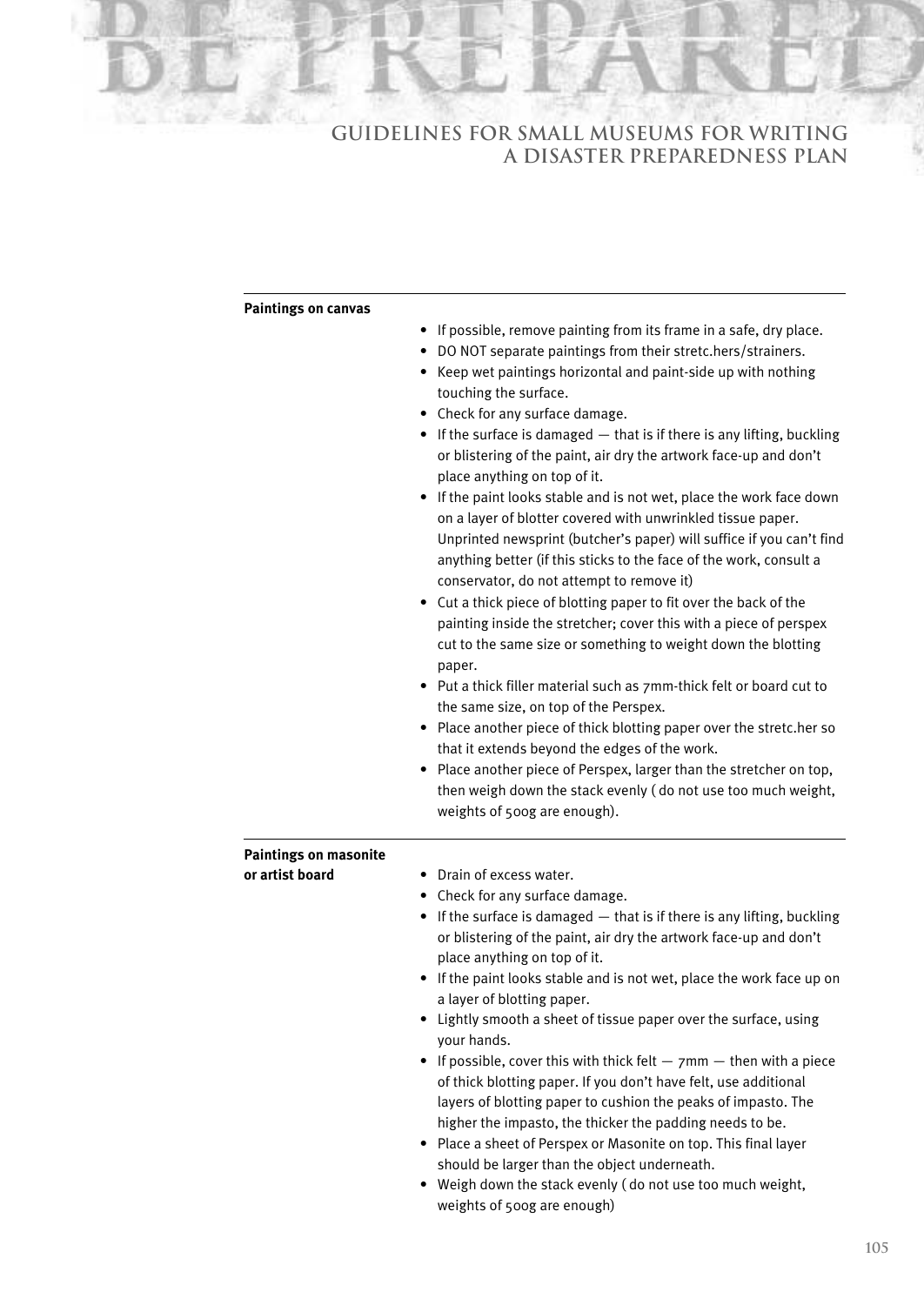| <b>Art on Paper or Photos</b><br>with Glass fronts | • remove from frames in a safe dry place unless art is stuck to the<br>glass.<br>• If image sticks to the glass, leave it in the frame, dry glass<br>side down<br>• If image can be removed, dry artwork slowly image side up on a<br>sheet of blotting paper<br>If the medium appears soluble, support the item between<br>polyester gauze and a board, and freeze.                                                                                                                                                                                                                                                                                                   |
|----------------------------------------------------|------------------------------------------------------------------------------------------------------------------------------------------------------------------------------------------------------------------------------------------------------------------------------------------------------------------------------------------------------------------------------------------------------------------------------------------------------------------------------------------------------------------------------------------------------------------------------------------------------------------------------------------------------------------------|
| Photographs                                        | Remove from plastic/paper enclosures or frames. Save all<br>information about the photos.<br>• Carefully rinse with clear water.<br>• Do not touch or blot surfaces.<br>• Air dry by hanging from a line with plastic pegs or clips.<br>• Alternatively lay flat, image side up on absorbent paper.<br>• Keep photographs from contact with adjacent surfaces or<br>each other.<br>• If there are too many to dry at once<br>• Keep photographs (except historic ones) in a container of clean<br>water for no more than 48 hours, then air dry.<br>• Freeze, interleaving with freezer paper if possible.<br>• DO NOT freeze glass plate negatives.                   |
| <b>Books</b>                                       | If rinsing is necessary do so with clean water, holding book closed.<br>• Partially wet or damp books can be air dried by standing on the<br>top or bottom edge with the covers opened to 90°.<br>• Very wet books can be air dried by laying flat on a clean surface.<br>Interleave less than 20% of the book with absorbent material.<br>replace interleaving when damp.<br>• Books with glossy paper need to be frozen, if possible<br>• Wrap every second book in freezer or waxed paper<br>Place spine down in sturdy containers<br>Freeze<br>• If there are too many books to deal with in 48 hours, further<br>books can be frozen in the manner outlined above |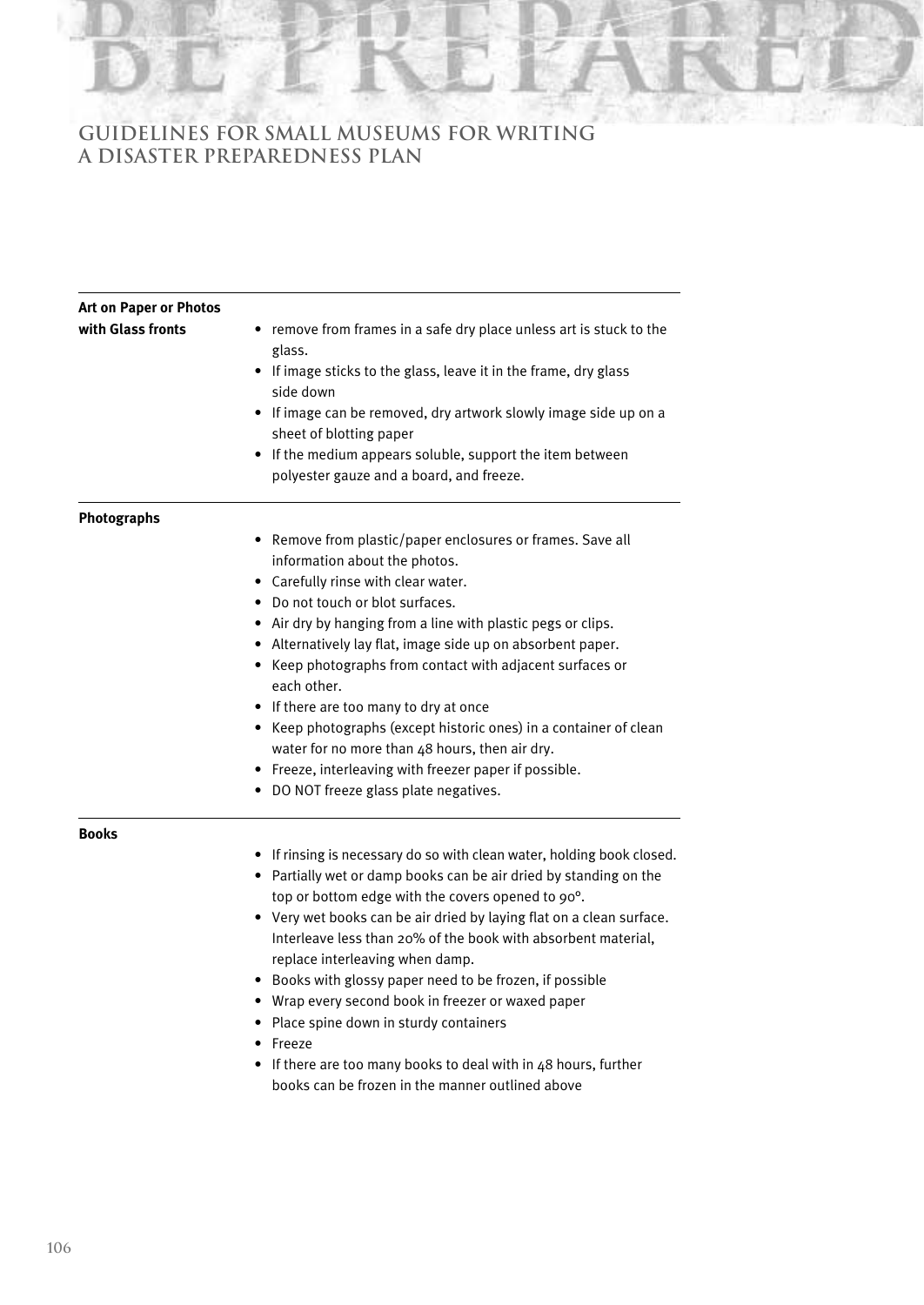| <b>Paper</b>                 |                                                                                                                                                                                                                   |  |                                                                  |
|------------------------------|-------------------------------------------------------------------------------------------------------------------------------------------------------------------------------------------------------------------|--|------------------------------------------------------------------|
|                              | • Air dry flat as individual sheets or small piles (up to 5mm).                                                                                                                                                   |  |                                                                  |
|                              | Interleave, replace interleaving when damp.                                                                                                                                                                       |  |                                                                  |
|                              | • Do not unfold or separate individual wet sheets.                                                                                                                                                                |  |                                                                  |
|                              | • If there are too many items for air drying<br>• Interleave (by groups or individuals) with freezer or wax paper<br>• Pack papers or files supported and standing up in sturdy<br>containers, only pack 90% full |  |                                                                  |
|                              |                                                                                                                                                                                                                   |  |                                                                  |
|                              |                                                                                                                                                                                                                   |  | $•$ Freeze                                                       |
|                              |                                                                                                                                                                                                                   |  | Ensure items on glossy paper are fully separated or freeze them. |
| <b>Audio and Video tape</b>  |                                                                                                                                                                                                                   |  |                                                                  |
|                              | • Wear gloves when handling to avoid scratching the surface.                                                                                                                                                      |  |                                                                  |
|                              | • Do not use magnetised tools/scissors.                                                                                                                                                                           |  |                                                                  |
|                              | • When copying, clean drive heads frequently to protect equipment.                                                                                                                                                |  |                                                                  |
|                              | • The casing may keep tapes clean and dry. However, if the tape                                                                                                                                                   |  |                                                                  |
|                              | itself is damaged:                                                                                                                                                                                                |  |                                                                  |
|                              | • Disassemble the case and remove the tape                                                                                                                                                                        |  |                                                                  |
|                              | • Rinse dirty tapes, still wound on reel, in lukewarm water                                                                                                                                                       |  |                                                                  |
|                              | • Support vertically on blotting material to air dry                                                                                                                                                              |  |                                                                  |
|                              | • Reassemble and copy                                                                                                                                                                                             |  |                                                                  |
| <b>Diskettes</b>             |                                                                                                                                                                                                                   |  |                                                                  |
|                              | • Wear gloves when handling to avoid scratching the surface.                                                                                                                                                      |  |                                                                  |
|                              | • Do not use magnetised tools/scissors.                                                                                                                                                                           |  |                                                                  |
|                              | • When copying, clean drive heads frequently to protect equipment.                                                                                                                                                |  |                                                                  |
|                              | • Remove diskette from casing and bathe in clean distilled water.                                                                                                                                                 |  |                                                                  |
|                              | • Dry with lint-free towels.                                                                                                                                                                                      |  |                                                                  |
|                              | • Insert diskette into new casing and copy.                                                                                                                                                                       |  |                                                                  |
|                              | • Do not attempt to play the damaged disks as they can damage                                                                                                                                                     |  |                                                                  |
|                              | the equipment on which they are played.                                                                                                                                                                           |  |                                                                  |
|                              | • DO NOT freeze.                                                                                                                                                                                                  |  |                                                                  |
|                              |                                                                                                                                                                                                                   |  |                                                                  |
| <b>Bark Paintings</b>        |                                                                                                                                                                                                                   |  |                                                                  |
|                              | Do not try to flatten or place anything on the bark painting.                                                                                                                                                     |  |                                                                  |
|                              | Air dry on blotting paper or plastic screen.                                                                                                                                                                      |  |                                                                  |
| <b>Glass plate negatives</b> |                                                                                                                                                                                                                   |  |                                                                  |
|                              | DO NOT Freeze.                                                                                                                                                                                                    |  |                                                                  |
|                              | Air dry immediately laying flat with the emulsion side (the duller                                                                                                                                                |  |                                                                  |
|                              | side) facing up, on clean absorbent paper, or stand them upright                                                                                                                                                  |  |                                                                  |

in a dish rack to dry.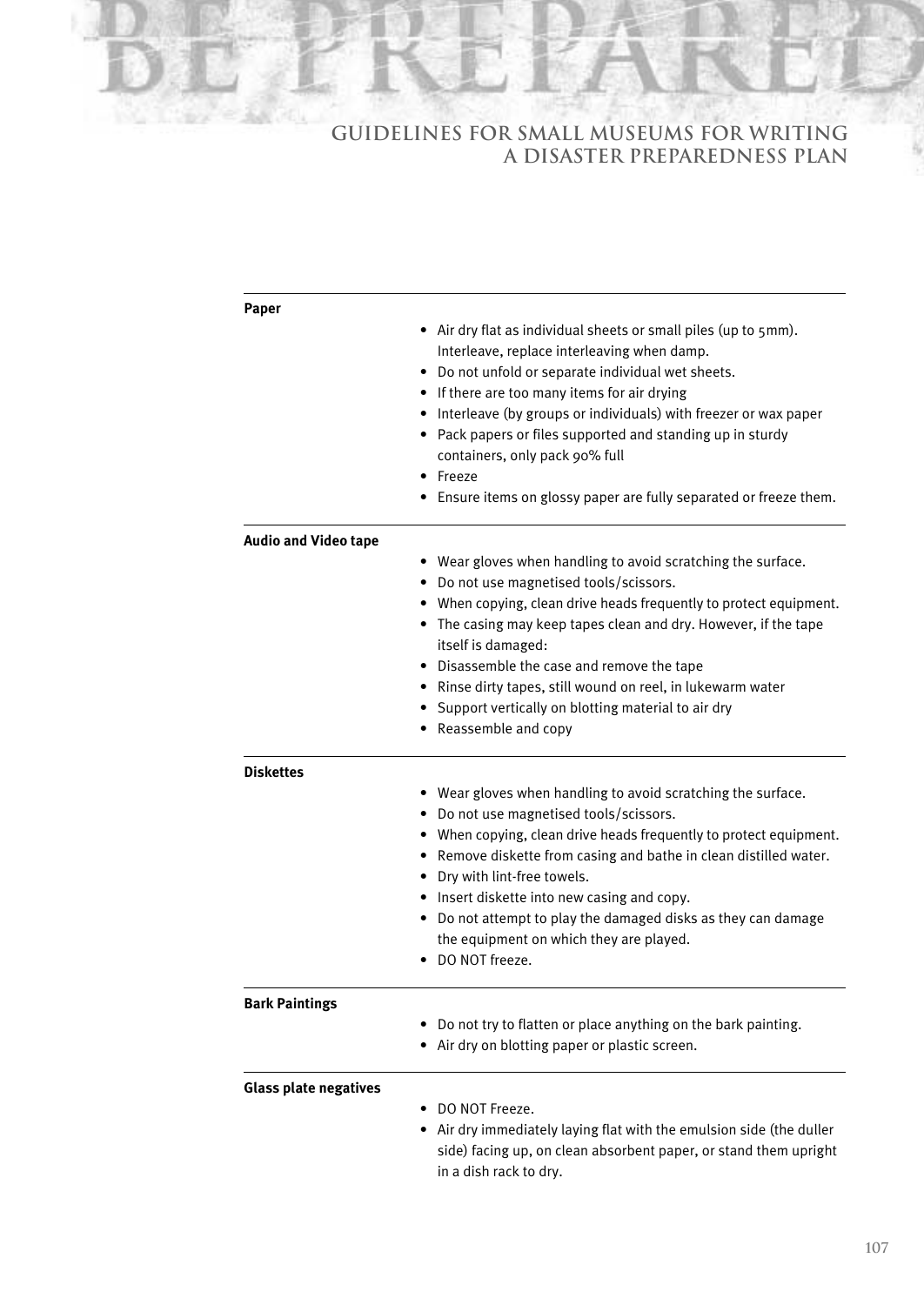#### **Maps, plans and posters**

- If these items are hand-coloured or if inks appear to be bleeding, interleave the items with freezer paper and freeze them immediately.
- If the paper appears glossy, place sheets of polyester gauze on either side to prevent the paper sticking to the blotter which is placed on top. Or you could allow the paper to dry without anything on top.
- Alternatively, air dry as follows:
- Interleave individual items with sheets of blotting paper. These need to be larger than the items.
- Place a board on top of a pile of up to 10 maps or plans and weight it evenly.
- Change the blotting paper regularly, at least daily, if not more often, as it becomes wet.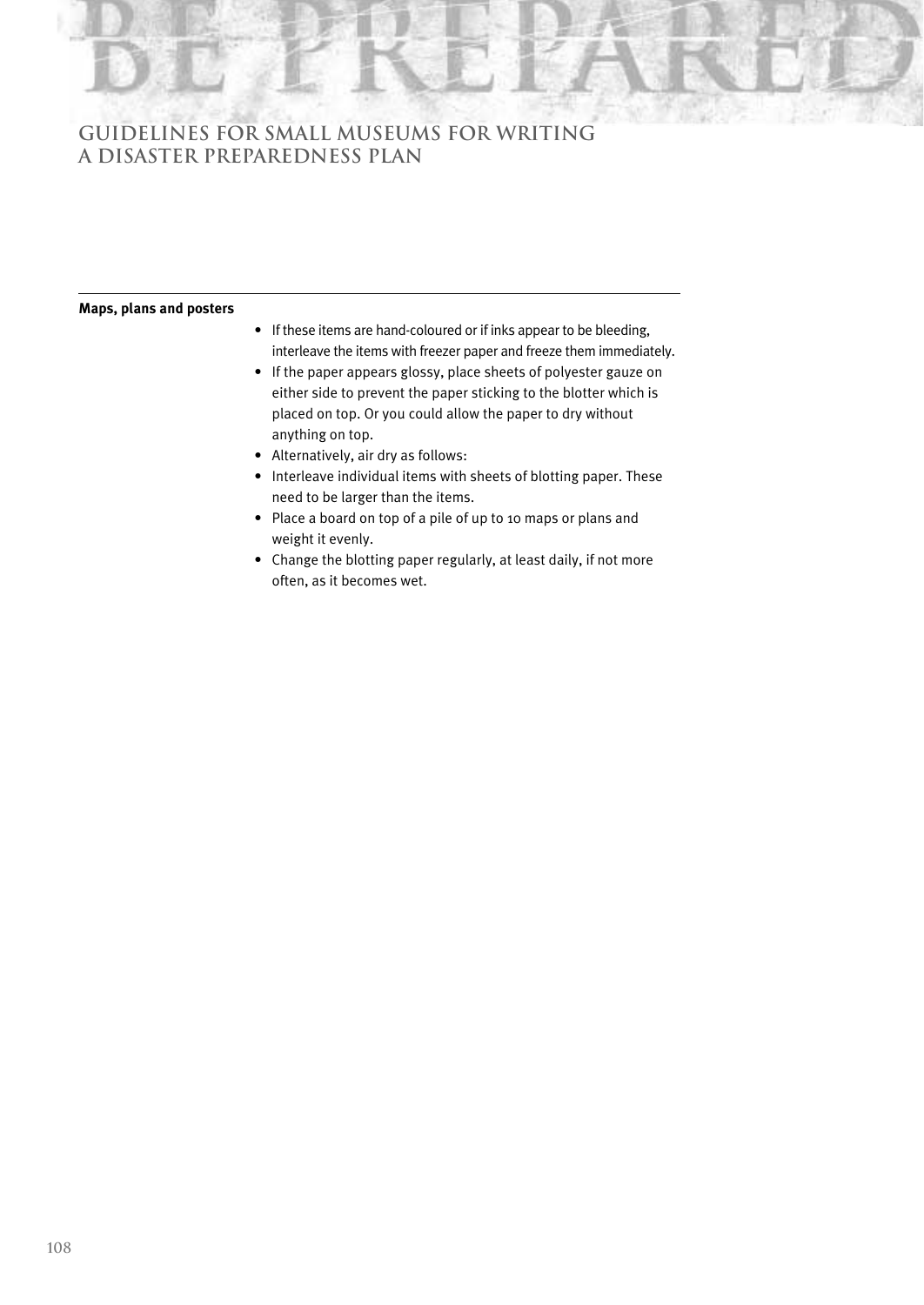# **APPENDIX FIVE: Useful Contacts**

#### **AUSTRALIAN INSTITUTE FOR THE CONSERVATION OF CULTURAL MATERIAL (AICCM)**

This is a voluntary organisation for conservators and those interested in the conservation of cultural heritage material. It consists of a National Council and branches in each state.

For information regarding conservators available to assist you, or possible training opportunities, it is best to either contact your state branch president, or write to the National Council. State presidents will usually be able to be found by contacting the conservation department of one of the large collecting institutions.

AICCM GPO Box 1638 CANBERRA ACT 2601 www.aiccm.org.au.

#### **MUSEUMS AUSTRALIA INC.**

This is a membership organisation for museums and all those working in museums. It offers a variety of services. It consists of a National Council with a staffed office in Canberra, and branches in each state. Some of these branches are staffed, while others are run by a voluntary management committee.

Contact your state branch for information regarding state services (training, newsletters, workshops, publications etc.), and contact the national office for membership information and benefits.

#### **Museums Australia Inc National Office**

PO Box 266 CIVIC SQUARE ACT 2608. Tel: (02) 6208 5044 Fax: (02) 6208 5149 email: ma@museumsaustralia.org.au

#### **INSURANCE COUNCIL OF AUSTRALIA LTD**

275 George Street SYDNEY NSW 2000 Tel: (02) 9299 7100 Fax: (02) 9299 8656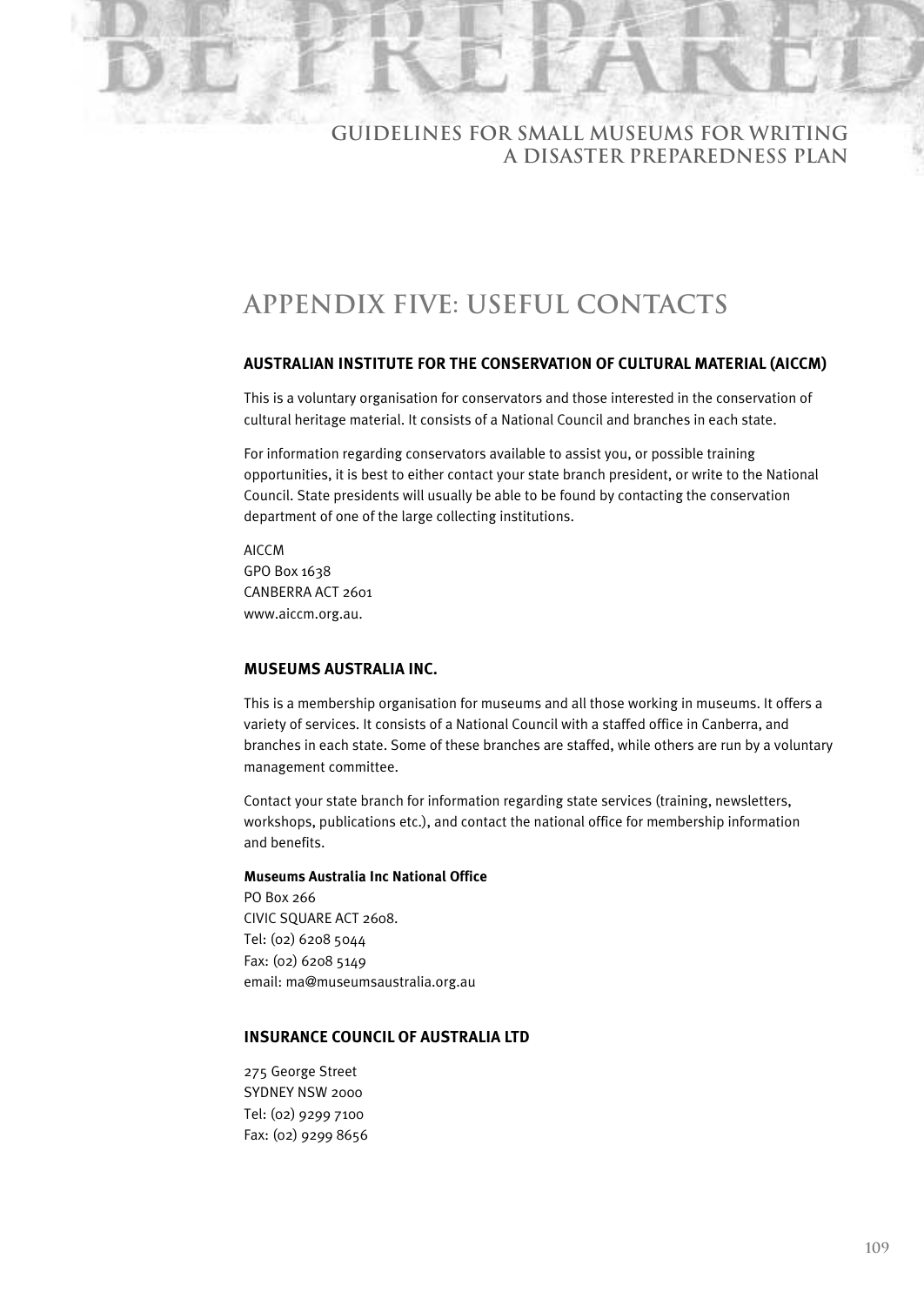

# **APPENDIX FIVE: Useful Contacts cont'd**

### **MUNTERS MOISTURE CONTROL SERVICES**

Unit 3, 19 Hotham Parade ARTARMON NSW 2064 Tel: (02) 9906 1800 Fax: (02) 9906 3155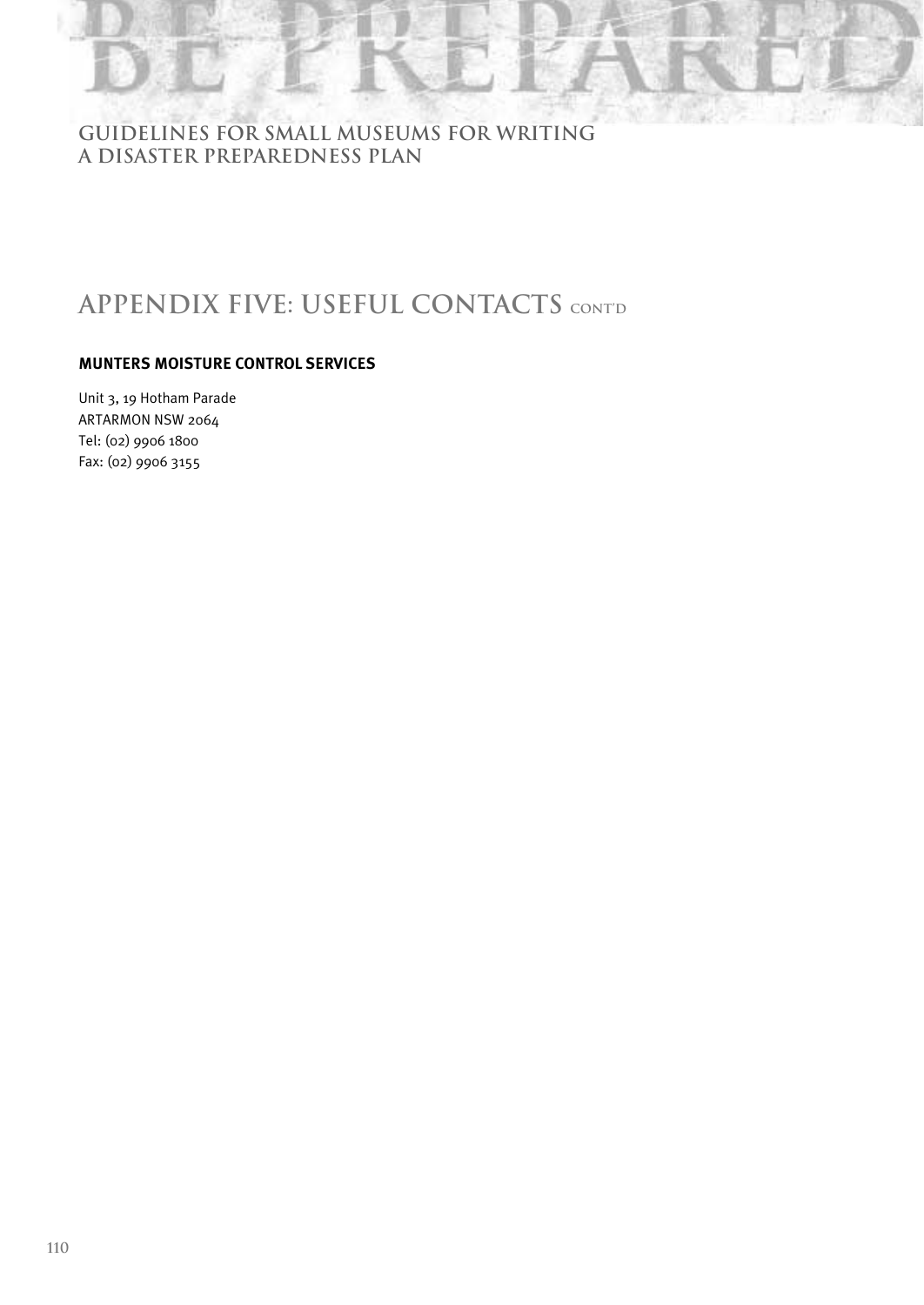# **BIBLIOGRAPHY (INCLUDING SOURCES)**

This bibliography includes only a few texts and many web-sites. It has been presented this way as the texts have proved more difficult to find than the web-sites. Only those texts that were considered at all useful have been included, as is the case for the web-sites. There are many more references available. A search on the internet is well worth the effort and cost as many of these references can easily be downloaded.

#### **TEXTS**

Candee, M.E. and Casagrande, R. (Edit), (1993) PREP: *Planning for Response and Emergency Preparedness*, Texas Association of Museums, Austin, USA.

CCI Notes, 14/3, *Planning for Disaster Management*., Canadian Conservation Institute, Canada

Doig, Judith (1997) *Disaster Recovery for Archives, libraries and Records Management Systems in Australia and New Zealand*, Topics in Australasian Library and Information Studies, No.12, Centre for Information Studies, Charles Sturt University-Riverina, Australia.

Fox, Lisa (1998) *Disaster Preparedness Workbook for U.S. Navy Libraries and Archives*, U.S. Naval War College Library, Newport, RI, 02841, USA.

Hunter, J.E. (1991) *Preparing A Museum Disaster Plan*, Disaster Preparedness Seminar Proceedings, Southeastern Museums Conference, USA.

Murray, T. (1995) *Basic Guidelines for Disaster Planning in Oklahoma* , Oklahoma Conservation Congress, USA.

Museums Australia (NSW), 1998, *Disaster Planning Workshop*, Sydney, NSW, Australia.

*reCollections: Caring for Collections Across Australia* - Managing Collections (1999), Heritage Collections Council, Australia.

Rolley, C & D. (1996) *Disaster Plan Guidelines and Collection Recovery for Museums* , Artifact Conservation, Victoria, Australia.

Van Beck, S. (1995)*'Before Disaster Strikes' A Primer on preparing a Museum Collections Emergency Operations Plan* , Gulf Coast Support Office, National Parks Service, USA.